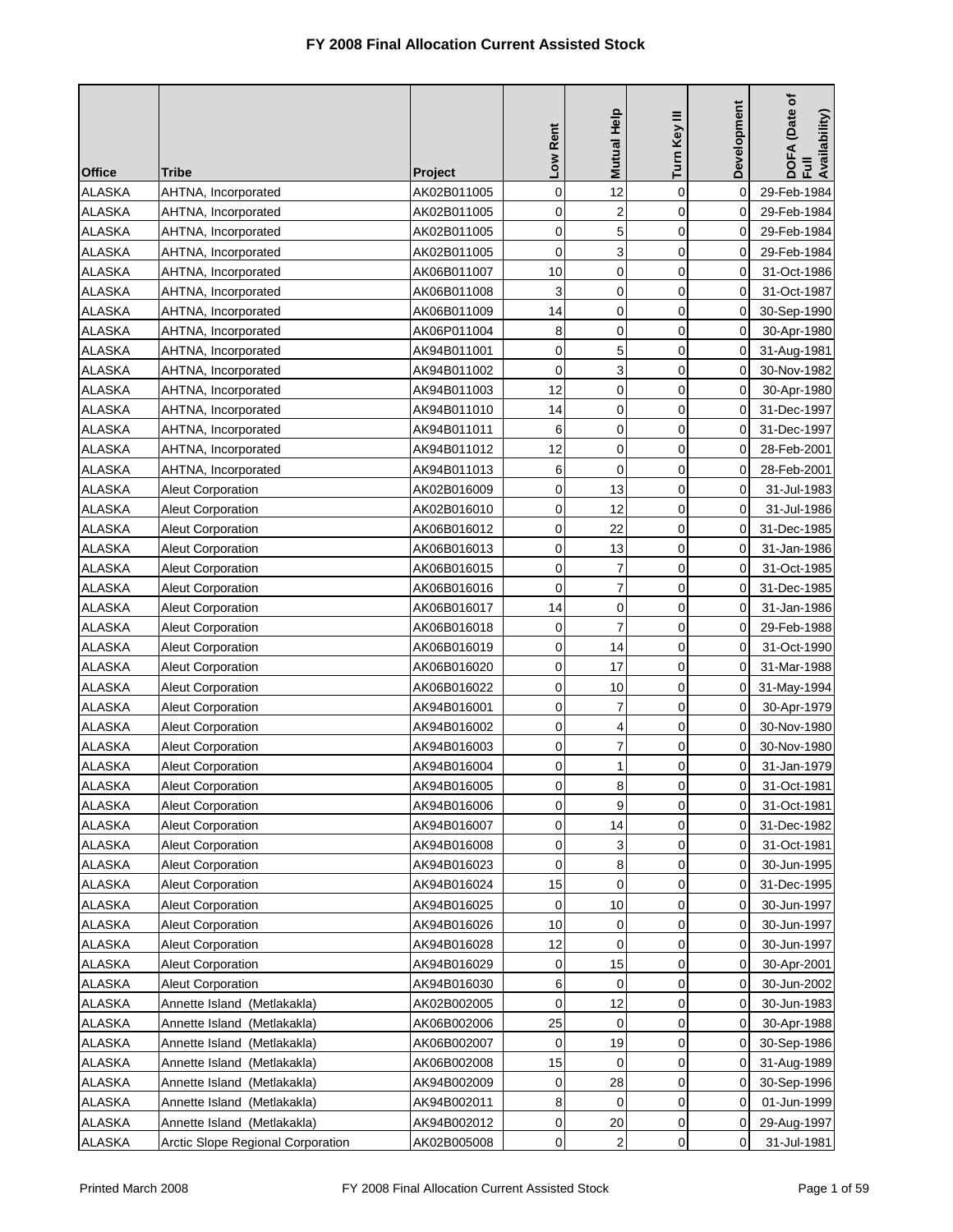| 3<br>$\mathbf 0$<br>$\mathbf 0$<br>0<br><b>ALASKA</b><br>Arctic Slope Regional Corporation<br>AK02B005009<br>31-Jul-1981<br><b>ALASKA</b><br>0<br>4<br>0<br>Arctic Slope Regional Corporation<br>AK02B005010<br>0<br>31-Jul-1981<br>$\mathbf 0$<br>3<br>0<br><b>ALASKA</b><br>Arctic Slope Regional Corporation<br>0<br>AK02B005012<br>31-Dec-1983<br>0<br>11<br>$\mathbf 0$<br><b>ALASKA</b><br>Arctic Slope Regional Corporation<br>AK02B005013<br>0<br>31-Dec-1983<br>71<br>0<br>0<br><b>ALASKA</b><br>Arctic Slope Regional Corporation<br>0<br>AK06B005001<br>01-Feb-1978<br>15<br>$\mathbf 0$<br><b>ALASKA</b><br>Arctic Slope Regional Corporation<br>AK06B005014<br>0<br>30-Jun-1984<br>0<br>0<br>0<br><b>ALASKA</b><br>4<br>Arctic Slope Regional Corporation<br>AK06B005015<br>0<br>30-Jun-1984<br>0<br>9<br>$\overline{0}$<br><b>ALASKA</b><br>Arctic Slope Regional Corporation<br>AK06B005016<br>0<br>30-Jun-1984<br>0<br>3<br><b>ALASKA</b><br>Arctic Slope Regional Corporation<br>0<br>AK06B005017<br>0<br>30-Jun-1984<br>4<br>0<br>$\mathbf 0$<br><b>ALASKA</b><br>Arctic Slope Regional Corporation<br>AK06B005018<br>31-Dec-1984<br>0<br>0<br>10<br>0<br><b>ALASKA</b><br>Arctic Slope Regional Corporation<br>AK06B005019<br>0<br>31-Dec-1984<br>5<br>0<br>$\mathbf 0$<br><b>ALASKA</b><br>Arctic Slope Regional Corporation<br>AK06B005021<br>0<br>31-Dec-1984<br>0<br>3<br><b>ALASKA</b><br>Arctic Slope Regional Corporation<br>0<br>AK06B005023<br>0<br>31-Dec-1985<br>3<br>0<br><b>ALASKA</b><br>Arctic Slope Regional Corporation<br>AK06B005024<br>0<br>31-Dec-1985<br>0<br>14<br>0<br><b>ALASKA</b><br>Arctic Slope Regional Corporation<br>0<br>31-Dec-1985<br>AK06B005025<br>0<br>0<br>9<br>$\overline{0}$<br><b>ALASKA</b><br>Arctic Slope Regional Corporation<br>AK06B005026<br>0<br>31-Mar-1986<br>$\overline{c}$<br><b>ALASKA</b><br>Arctic Slope Regional Corporation<br>0<br>$\mathbf 0$<br>AK06B005027<br>0<br>31-Dec-1985<br>$\overline{7}$<br>$\mathbf 0$<br>0<br><b>ALASKA</b><br>Arctic Slope Regional Corporation<br>AK06B005028<br>0<br>30-Sep-1986<br>0<br>4<br>0<br><b>ALASKA</b><br>Arctic Slope Regional Corporation<br>AK06B005029<br>0<br>31-Dec-1985<br>10<br>0<br>0<br>$\mathbf 0$<br><b>ALASKA</b><br>Arctic Slope Regional Corporation<br>30-Jul-1992<br>AK06B005030<br>0<br>0<br><b>ALASKA</b><br>Arctic Slope Regional Corporation<br>4<br>0<br>AK06B005031<br>30-Nov-1988<br>$\overline{c}$<br>0<br>0<br><b>ALASKA</b><br>Arctic Slope Regional Corporation<br>AK06B005033<br>0<br>30-Sep-1987<br>5<br>0<br>0<br><b>ALASKA</b><br>Arctic Slope Regional Corporation<br>31-Jul-1991<br>AK06B005034<br>0<br>0<br>0<br><b>ALASKA</b><br>Arctic Slope Regional Corporation<br>4<br>0<br>AK06B005036<br>30-Jul-1992<br>0<br>3<br>0<br><b>ALASKA</b><br>Arctic Slope Regional Corporation<br>0<br>AK94B005003<br>30-Apr-1981<br>2<br>0<br>0<br><b>ALASKA</b><br>Arctic Slope Regional Corporation<br>0<br>AK94B005004<br>30-Sep-1979<br>Arctic Slope Regional Corporation<br>0<br>1<br>0<br><b>ALASKA</b><br>AK94B005005<br>0<br>30-Sep-1979<br>0<br>3<br>0<br><b>ALASKA</b><br>Arctic Slope Regional Corporation<br>AK94B005006<br>0<br>30-Sep-1979<br>$\overline{2}$<br><b>ALASKA</b><br>Arctic Slope Regional Corporation<br>AK94B005007<br>0<br>0<br>0<br>31-Mar-1980<br>20<br>0<br><b>ALASKA</b><br>Arctic Slope Regional Corporation<br>AK94B005037<br>0<br>0<br>31-Jul-1997<br><b>ALASKA</b><br>AK94B005038<br>31-Mar-1999<br>Arctic Slope Regional Corporation<br>$\overline{\mathbf{c}}$<br>17<br>0<br><sub>0</sub><br>19<br>0<br>$\mathbf 0$<br>ALASKA<br>Arctic Slope Regional Corporation<br>AK94B005039<br>0<br>31-Jan-2000<br><b>ALASKA</b><br>Arctic Slope Regional Corporation<br>17<br>0<br>AK94B005040<br>0<br>31-Jan-2000<br>0<br><b>ALASKA</b><br>Arctic Slope Regional Corporation<br>0<br>17<br>0<br>AK94B005041<br>0<br>31-Mar-1999<br>$\boldsymbol{2}$<br>0<br><b>ALASKA</b><br>Arctic Slope Regional Corporation<br>AK94B005042<br>0<br>31-Dec-2002<br>0<br>2<br><b>ALASKA</b><br>Arctic Slope Regional Corporation<br>0<br>0<br>AK94B005042<br>0<br>31-Dec-2002<br>2<br><b>ALASKA</b><br>Arctic Slope Regional Corporation<br>0<br>0<br>AK94B005042<br>0<br>31-Dec-2002<br>0<br>3<br><b>ALASKA</b><br>Arctic Slope Regional Corporation<br>0<br>AK94B005042<br>0<br>31-Dec-2002<br>$\overline{2}$<br><b>ALASKA</b><br>Arctic Slope Regional Corporation<br>0<br>AK94B005042<br>0<br>31-Dec-2002<br>0<br><b>ALASKA</b><br>Arctic Slope Regional Corporation<br>0<br>3<br>AK94B005042<br>0<br>31-Dec-2002<br>0<br>2<br><b>ALASKA</b><br>0<br>Arctic Slope Regional Corporation<br>AK94B005042<br>0<br>0<br>31-Dec-2002<br><b>ALASKA</b><br>Baranof Island Housing Authority<br>0<br>14<br>0<br>AK06B017001<br>0<br>30-Sep-1987<br>0<br>5<br><b>ALASKA</b><br>Baranof Island Housing Authority<br>AK06B017002<br>0<br>0<br>31-May-1989<br><b>ALASKA</b><br>Baranof Island Housing Authority<br>AK94B017003<br>20<br>0<br>0<br>30-Jun-1996<br>0<br>0<br>23<br><b>ALASKA</b><br>Baranof Island Housing Authority<br>0<br>0<br>AK94B017004<br>30-Jun-1996<br><b>ALASKA</b><br>Baranof Island Housing Authority<br>0<br>0<br>AK94B017005<br>4<br>0<br>01-Sep-1999<br>0<br><b>ALASKA</b><br>Baranof Island Housing Authority<br>1<br>0<br>AK94B017005<br>0<br>01-Mar-2000<br><b>ALASKA</b><br>Baranof Island Housing Authority<br>AK94B017005<br>0<br>01-Aug-2000<br>0<br>4<br>0<br>0<br><b>ALASKA</b><br>8<br>0<br>Baranof Island Housing Authority<br>AK94B017005<br>0<br>07-Nov-2001 | <b>Office</b> | Tribe | <b>Project</b> | Low Rent | Mutual Help | Turn Key III | Development | DOFA (Date of<br>Full<br>Availability) |
|--------------------------------------------------------------------------------------------------------------------------------------------------------------------------------------------------------------------------------------------------------------------------------------------------------------------------------------------------------------------------------------------------------------------------------------------------------------------------------------------------------------------------------------------------------------------------------------------------------------------------------------------------------------------------------------------------------------------------------------------------------------------------------------------------------------------------------------------------------------------------------------------------------------------------------------------------------------------------------------------------------------------------------------------------------------------------------------------------------------------------------------------------------------------------------------------------------------------------------------------------------------------------------------------------------------------------------------------------------------------------------------------------------------------------------------------------------------------------------------------------------------------------------------------------------------------------------------------------------------------------------------------------------------------------------------------------------------------------------------------------------------------------------------------------------------------------------------------------------------------------------------------------------------------------------------------------------------------------------------------------------------------------------------------------------------------------------------------------------------------------------------------------------------------------------------------------------------------------------------------------------------------------------------------------------------------------------------------------------------------------------------------------------------------------------------------------------------------------------------------------------------------------------------------------------------------------------------------------------------------------------------------------------------------------------------------------------------------------------------------------------------------------------------------------------------------------------------------------------------------------------------------------------------------------------------------------------------------------------------------------------------------------------------------------------------------------------------------------------------------------------------------------------------------------------------------------------------------------------------------------------------------------------------------------------------------------------------------------------------------------------------------------------------------------------------------------------------------------------------------------------------------------------------------------------------------------------------------------------------------------------------------------------------------------------------------------------------------------------------------------------------------------------------------------------------------------------------------------------------------------------------------------------------------------------------------------------------------------------------------------------------------------------------------------------------------------------------------------------------------------------------------------------------------------------------------------------------------------------------------------------------------------------------------------------------------------------------------------------------------------------------------------------------------------------------------------------------------------------------------------------------------------------------------------------------------------------------------------------------------------------------------------------------------------------------------------------------------------------------------------------------------------------------------------------------------------------------------------------------------------------------------------------------------------------------------------------------------------------------------------------------------------------------------------------------------------------------------------------------------------------------------------------------------------------------------------------------------------------------------------------------------------------------------------------------------------------------------------------------------------------------------------------------------------------------------------------------------------------------------------------------------------------------------------------------|---------------|-------|----------------|----------|-------------|--------------|-------------|----------------------------------------|
|                                                                                                                                                                                                                                                                                                                                                                                                                                                                                                                                                                                                                                                                                                                                                                                                                                                                                                                                                                                                                                                                                                                                                                                                                                                                                                                                                                                                                                                                                                                                                                                                                                                                                                                                                                                                                                                                                                                                                                                                                                                                                                                                                                                                                                                                                                                                                                                                                                                                                                                                                                                                                                                                                                                                                                                                                                                                                                                                                                                                                                                                                                                                                                                                                                                                                                                                                                                                                                                                                                                                                                                                                                                                                                                                                                                                                                                                                                                                                                                                                                                                                                                                                                                                                                                                                                                                                                                                                                                                                                                                                                                                                                                                                                                                                                                                                                                                                                                                                                                                                                                                                                                                                                                                                                                                                                                                                                                                                                                                                                                                                              |               |       |                |          |             |              |             |                                        |
|                                                                                                                                                                                                                                                                                                                                                                                                                                                                                                                                                                                                                                                                                                                                                                                                                                                                                                                                                                                                                                                                                                                                                                                                                                                                                                                                                                                                                                                                                                                                                                                                                                                                                                                                                                                                                                                                                                                                                                                                                                                                                                                                                                                                                                                                                                                                                                                                                                                                                                                                                                                                                                                                                                                                                                                                                                                                                                                                                                                                                                                                                                                                                                                                                                                                                                                                                                                                                                                                                                                                                                                                                                                                                                                                                                                                                                                                                                                                                                                                                                                                                                                                                                                                                                                                                                                                                                                                                                                                                                                                                                                                                                                                                                                                                                                                                                                                                                                                                                                                                                                                                                                                                                                                                                                                                                                                                                                                                                                                                                                                                              |               |       |                |          |             |              |             |                                        |
|                                                                                                                                                                                                                                                                                                                                                                                                                                                                                                                                                                                                                                                                                                                                                                                                                                                                                                                                                                                                                                                                                                                                                                                                                                                                                                                                                                                                                                                                                                                                                                                                                                                                                                                                                                                                                                                                                                                                                                                                                                                                                                                                                                                                                                                                                                                                                                                                                                                                                                                                                                                                                                                                                                                                                                                                                                                                                                                                                                                                                                                                                                                                                                                                                                                                                                                                                                                                                                                                                                                                                                                                                                                                                                                                                                                                                                                                                                                                                                                                                                                                                                                                                                                                                                                                                                                                                                                                                                                                                                                                                                                                                                                                                                                                                                                                                                                                                                                                                                                                                                                                                                                                                                                                                                                                                                                                                                                                                                                                                                                                                              |               |       |                |          |             |              |             |                                        |
|                                                                                                                                                                                                                                                                                                                                                                                                                                                                                                                                                                                                                                                                                                                                                                                                                                                                                                                                                                                                                                                                                                                                                                                                                                                                                                                                                                                                                                                                                                                                                                                                                                                                                                                                                                                                                                                                                                                                                                                                                                                                                                                                                                                                                                                                                                                                                                                                                                                                                                                                                                                                                                                                                                                                                                                                                                                                                                                                                                                                                                                                                                                                                                                                                                                                                                                                                                                                                                                                                                                                                                                                                                                                                                                                                                                                                                                                                                                                                                                                                                                                                                                                                                                                                                                                                                                                                                                                                                                                                                                                                                                                                                                                                                                                                                                                                                                                                                                                                                                                                                                                                                                                                                                                                                                                                                                                                                                                                                                                                                                                                              |               |       |                |          |             |              |             |                                        |
|                                                                                                                                                                                                                                                                                                                                                                                                                                                                                                                                                                                                                                                                                                                                                                                                                                                                                                                                                                                                                                                                                                                                                                                                                                                                                                                                                                                                                                                                                                                                                                                                                                                                                                                                                                                                                                                                                                                                                                                                                                                                                                                                                                                                                                                                                                                                                                                                                                                                                                                                                                                                                                                                                                                                                                                                                                                                                                                                                                                                                                                                                                                                                                                                                                                                                                                                                                                                                                                                                                                                                                                                                                                                                                                                                                                                                                                                                                                                                                                                                                                                                                                                                                                                                                                                                                                                                                                                                                                                                                                                                                                                                                                                                                                                                                                                                                                                                                                                                                                                                                                                                                                                                                                                                                                                                                                                                                                                                                                                                                                                                              |               |       |                |          |             |              |             |                                        |
|                                                                                                                                                                                                                                                                                                                                                                                                                                                                                                                                                                                                                                                                                                                                                                                                                                                                                                                                                                                                                                                                                                                                                                                                                                                                                                                                                                                                                                                                                                                                                                                                                                                                                                                                                                                                                                                                                                                                                                                                                                                                                                                                                                                                                                                                                                                                                                                                                                                                                                                                                                                                                                                                                                                                                                                                                                                                                                                                                                                                                                                                                                                                                                                                                                                                                                                                                                                                                                                                                                                                                                                                                                                                                                                                                                                                                                                                                                                                                                                                                                                                                                                                                                                                                                                                                                                                                                                                                                                                                                                                                                                                                                                                                                                                                                                                                                                                                                                                                                                                                                                                                                                                                                                                                                                                                                                                                                                                                                                                                                                                                              |               |       |                |          |             |              |             |                                        |
|                                                                                                                                                                                                                                                                                                                                                                                                                                                                                                                                                                                                                                                                                                                                                                                                                                                                                                                                                                                                                                                                                                                                                                                                                                                                                                                                                                                                                                                                                                                                                                                                                                                                                                                                                                                                                                                                                                                                                                                                                                                                                                                                                                                                                                                                                                                                                                                                                                                                                                                                                                                                                                                                                                                                                                                                                                                                                                                                                                                                                                                                                                                                                                                                                                                                                                                                                                                                                                                                                                                                                                                                                                                                                                                                                                                                                                                                                                                                                                                                                                                                                                                                                                                                                                                                                                                                                                                                                                                                                                                                                                                                                                                                                                                                                                                                                                                                                                                                                                                                                                                                                                                                                                                                                                                                                                                                                                                                                                                                                                                                                              |               |       |                |          |             |              |             |                                        |
|                                                                                                                                                                                                                                                                                                                                                                                                                                                                                                                                                                                                                                                                                                                                                                                                                                                                                                                                                                                                                                                                                                                                                                                                                                                                                                                                                                                                                                                                                                                                                                                                                                                                                                                                                                                                                                                                                                                                                                                                                                                                                                                                                                                                                                                                                                                                                                                                                                                                                                                                                                                                                                                                                                                                                                                                                                                                                                                                                                                                                                                                                                                                                                                                                                                                                                                                                                                                                                                                                                                                                                                                                                                                                                                                                                                                                                                                                                                                                                                                                                                                                                                                                                                                                                                                                                                                                                                                                                                                                                                                                                                                                                                                                                                                                                                                                                                                                                                                                                                                                                                                                                                                                                                                                                                                                                                                                                                                                                                                                                                                                              |               |       |                |          |             |              |             |                                        |
|                                                                                                                                                                                                                                                                                                                                                                                                                                                                                                                                                                                                                                                                                                                                                                                                                                                                                                                                                                                                                                                                                                                                                                                                                                                                                                                                                                                                                                                                                                                                                                                                                                                                                                                                                                                                                                                                                                                                                                                                                                                                                                                                                                                                                                                                                                                                                                                                                                                                                                                                                                                                                                                                                                                                                                                                                                                                                                                                                                                                                                                                                                                                                                                                                                                                                                                                                                                                                                                                                                                                                                                                                                                                                                                                                                                                                                                                                                                                                                                                                                                                                                                                                                                                                                                                                                                                                                                                                                                                                                                                                                                                                                                                                                                                                                                                                                                                                                                                                                                                                                                                                                                                                                                                                                                                                                                                                                                                                                                                                                                                                              |               |       |                |          |             |              |             |                                        |
|                                                                                                                                                                                                                                                                                                                                                                                                                                                                                                                                                                                                                                                                                                                                                                                                                                                                                                                                                                                                                                                                                                                                                                                                                                                                                                                                                                                                                                                                                                                                                                                                                                                                                                                                                                                                                                                                                                                                                                                                                                                                                                                                                                                                                                                                                                                                                                                                                                                                                                                                                                                                                                                                                                                                                                                                                                                                                                                                                                                                                                                                                                                                                                                                                                                                                                                                                                                                                                                                                                                                                                                                                                                                                                                                                                                                                                                                                                                                                                                                                                                                                                                                                                                                                                                                                                                                                                                                                                                                                                                                                                                                                                                                                                                                                                                                                                                                                                                                                                                                                                                                                                                                                                                                                                                                                                                                                                                                                                                                                                                                                              |               |       |                |          |             |              |             |                                        |
|                                                                                                                                                                                                                                                                                                                                                                                                                                                                                                                                                                                                                                                                                                                                                                                                                                                                                                                                                                                                                                                                                                                                                                                                                                                                                                                                                                                                                                                                                                                                                                                                                                                                                                                                                                                                                                                                                                                                                                                                                                                                                                                                                                                                                                                                                                                                                                                                                                                                                                                                                                                                                                                                                                                                                                                                                                                                                                                                                                                                                                                                                                                                                                                                                                                                                                                                                                                                                                                                                                                                                                                                                                                                                                                                                                                                                                                                                                                                                                                                                                                                                                                                                                                                                                                                                                                                                                                                                                                                                                                                                                                                                                                                                                                                                                                                                                                                                                                                                                                                                                                                                                                                                                                                                                                                                                                                                                                                                                                                                                                                                              |               |       |                |          |             |              |             |                                        |
|                                                                                                                                                                                                                                                                                                                                                                                                                                                                                                                                                                                                                                                                                                                                                                                                                                                                                                                                                                                                                                                                                                                                                                                                                                                                                                                                                                                                                                                                                                                                                                                                                                                                                                                                                                                                                                                                                                                                                                                                                                                                                                                                                                                                                                                                                                                                                                                                                                                                                                                                                                                                                                                                                                                                                                                                                                                                                                                                                                                                                                                                                                                                                                                                                                                                                                                                                                                                                                                                                                                                                                                                                                                                                                                                                                                                                                                                                                                                                                                                                                                                                                                                                                                                                                                                                                                                                                                                                                                                                                                                                                                                                                                                                                                                                                                                                                                                                                                                                                                                                                                                                                                                                                                                                                                                                                                                                                                                                                                                                                                                                              |               |       |                |          |             |              |             |                                        |
|                                                                                                                                                                                                                                                                                                                                                                                                                                                                                                                                                                                                                                                                                                                                                                                                                                                                                                                                                                                                                                                                                                                                                                                                                                                                                                                                                                                                                                                                                                                                                                                                                                                                                                                                                                                                                                                                                                                                                                                                                                                                                                                                                                                                                                                                                                                                                                                                                                                                                                                                                                                                                                                                                                                                                                                                                                                                                                                                                                                                                                                                                                                                                                                                                                                                                                                                                                                                                                                                                                                                                                                                                                                                                                                                                                                                                                                                                                                                                                                                                                                                                                                                                                                                                                                                                                                                                                                                                                                                                                                                                                                                                                                                                                                                                                                                                                                                                                                                                                                                                                                                                                                                                                                                                                                                                                                                                                                                                                                                                                                                                              |               |       |                |          |             |              |             |                                        |
|                                                                                                                                                                                                                                                                                                                                                                                                                                                                                                                                                                                                                                                                                                                                                                                                                                                                                                                                                                                                                                                                                                                                                                                                                                                                                                                                                                                                                                                                                                                                                                                                                                                                                                                                                                                                                                                                                                                                                                                                                                                                                                                                                                                                                                                                                                                                                                                                                                                                                                                                                                                                                                                                                                                                                                                                                                                                                                                                                                                                                                                                                                                                                                                                                                                                                                                                                                                                                                                                                                                                                                                                                                                                                                                                                                                                                                                                                                                                                                                                                                                                                                                                                                                                                                                                                                                                                                                                                                                                                                                                                                                                                                                                                                                                                                                                                                                                                                                                                                                                                                                                                                                                                                                                                                                                                                                                                                                                                                                                                                                                                              |               |       |                |          |             |              |             |                                        |
|                                                                                                                                                                                                                                                                                                                                                                                                                                                                                                                                                                                                                                                                                                                                                                                                                                                                                                                                                                                                                                                                                                                                                                                                                                                                                                                                                                                                                                                                                                                                                                                                                                                                                                                                                                                                                                                                                                                                                                                                                                                                                                                                                                                                                                                                                                                                                                                                                                                                                                                                                                                                                                                                                                                                                                                                                                                                                                                                                                                                                                                                                                                                                                                                                                                                                                                                                                                                                                                                                                                                                                                                                                                                                                                                                                                                                                                                                                                                                                                                                                                                                                                                                                                                                                                                                                                                                                                                                                                                                                                                                                                                                                                                                                                                                                                                                                                                                                                                                                                                                                                                                                                                                                                                                                                                                                                                                                                                                                                                                                                                                              |               |       |                |          |             |              |             |                                        |
|                                                                                                                                                                                                                                                                                                                                                                                                                                                                                                                                                                                                                                                                                                                                                                                                                                                                                                                                                                                                                                                                                                                                                                                                                                                                                                                                                                                                                                                                                                                                                                                                                                                                                                                                                                                                                                                                                                                                                                                                                                                                                                                                                                                                                                                                                                                                                                                                                                                                                                                                                                                                                                                                                                                                                                                                                                                                                                                                                                                                                                                                                                                                                                                                                                                                                                                                                                                                                                                                                                                                                                                                                                                                                                                                                                                                                                                                                                                                                                                                                                                                                                                                                                                                                                                                                                                                                                                                                                                                                                                                                                                                                                                                                                                                                                                                                                                                                                                                                                                                                                                                                                                                                                                                                                                                                                                                                                                                                                                                                                                                                              |               |       |                |          |             |              |             |                                        |
|                                                                                                                                                                                                                                                                                                                                                                                                                                                                                                                                                                                                                                                                                                                                                                                                                                                                                                                                                                                                                                                                                                                                                                                                                                                                                                                                                                                                                                                                                                                                                                                                                                                                                                                                                                                                                                                                                                                                                                                                                                                                                                                                                                                                                                                                                                                                                                                                                                                                                                                                                                                                                                                                                                                                                                                                                                                                                                                                                                                                                                                                                                                                                                                                                                                                                                                                                                                                                                                                                                                                                                                                                                                                                                                                                                                                                                                                                                                                                                                                                                                                                                                                                                                                                                                                                                                                                                                                                                                                                                                                                                                                                                                                                                                                                                                                                                                                                                                                                                                                                                                                                                                                                                                                                                                                                                                                                                                                                                                                                                                                                              |               |       |                |          |             |              |             |                                        |
|                                                                                                                                                                                                                                                                                                                                                                                                                                                                                                                                                                                                                                                                                                                                                                                                                                                                                                                                                                                                                                                                                                                                                                                                                                                                                                                                                                                                                                                                                                                                                                                                                                                                                                                                                                                                                                                                                                                                                                                                                                                                                                                                                                                                                                                                                                                                                                                                                                                                                                                                                                                                                                                                                                                                                                                                                                                                                                                                                                                                                                                                                                                                                                                                                                                                                                                                                                                                                                                                                                                                                                                                                                                                                                                                                                                                                                                                                                                                                                                                                                                                                                                                                                                                                                                                                                                                                                                                                                                                                                                                                                                                                                                                                                                                                                                                                                                                                                                                                                                                                                                                                                                                                                                                                                                                                                                                                                                                                                                                                                                                                              |               |       |                |          |             |              |             |                                        |
|                                                                                                                                                                                                                                                                                                                                                                                                                                                                                                                                                                                                                                                                                                                                                                                                                                                                                                                                                                                                                                                                                                                                                                                                                                                                                                                                                                                                                                                                                                                                                                                                                                                                                                                                                                                                                                                                                                                                                                                                                                                                                                                                                                                                                                                                                                                                                                                                                                                                                                                                                                                                                                                                                                                                                                                                                                                                                                                                                                                                                                                                                                                                                                                                                                                                                                                                                                                                                                                                                                                                                                                                                                                                                                                                                                                                                                                                                                                                                                                                                                                                                                                                                                                                                                                                                                                                                                                                                                                                                                                                                                                                                                                                                                                                                                                                                                                                                                                                                                                                                                                                                                                                                                                                                                                                                                                                                                                                                                                                                                                                                              |               |       |                |          |             |              |             |                                        |
|                                                                                                                                                                                                                                                                                                                                                                                                                                                                                                                                                                                                                                                                                                                                                                                                                                                                                                                                                                                                                                                                                                                                                                                                                                                                                                                                                                                                                                                                                                                                                                                                                                                                                                                                                                                                                                                                                                                                                                                                                                                                                                                                                                                                                                                                                                                                                                                                                                                                                                                                                                                                                                                                                                                                                                                                                                                                                                                                                                                                                                                                                                                                                                                                                                                                                                                                                                                                                                                                                                                                                                                                                                                                                                                                                                                                                                                                                                                                                                                                                                                                                                                                                                                                                                                                                                                                                                                                                                                                                                                                                                                                                                                                                                                                                                                                                                                                                                                                                                                                                                                                                                                                                                                                                                                                                                                                                                                                                                                                                                                                                              |               |       |                |          |             |              |             |                                        |
|                                                                                                                                                                                                                                                                                                                                                                                                                                                                                                                                                                                                                                                                                                                                                                                                                                                                                                                                                                                                                                                                                                                                                                                                                                                                                                                                                                                                                                                                                                                                                                                                                                                                                                                                                                                                                                                                                                                                                                                                                                                                                                                                                                                                                                                                                                                                                                                                                                                                                                                                                                                                                                                                                                                                                                                                                                                                                                                                                                                                                                                                                                                                                                                                                                                                                                                                                                                                                                                                                                                                                                                                                                                                                                                                                                                                                                                                                                                                                                                                                                                                                                                                                                                                                                                                                                                                                                                                                                                                                                                                                                                                                                                                                                                                                                                                                                                                                                                                                                                                                                                                                                                                                                                                                                                                                                                                                                                                                                                                                                                                                              |               |       |                |          |             |              |             |                                        |
|                                                                                                                                                                                                                                                                                                                                                                                                                                                                                                                                                                                                                                                                                                                                                                                                                                                                                                                                                                                                                                                                                                                                                                                                                                                                                                                                                                                                                                                                                                                                                                                                                                                                                                                                                                                                                                                                                                                                                                                                                                                                                                                                                                                                                                                                                                                                                                                                                                                                                                                                                                                                                                                                                                                                                                                                                                                                                                                                                                                                                                                                                                                                                                                                                                                                                                                                                                                                                                                                                                                                                                                                                                                                                                                                                                                                                                                                                                                                                                                                                                                                                                                                                                                                                                                                                                                                                                                                                                                                                                                                                                                                                                                                                                                                                                                                                                                                                                                                                                                                                                                                                                                                                                                                                                                                                                                                                                                                                                                                                                                                                              |               |       |                |          |             |              |             |                                        |
|                                                                                                                                                                                                                                                                                                                                                                                                                                                                                                                                                                                                                                                                                                                                                                                                                                                                                                                                                                                                                                                                                                                                                                                                                                                                                                                                                                                                                                                                                                                                                                                                                                                                                                                                                                                                                                                                                                                                                                                                                                                                                                                                                                                                                                                                                                                                                                                                                                                                                                                                                                                                                                                                                                                                                                                                                                                                                                                                                                                                                                                                                                                                                                                                                                                                                                                                                                                                                                                                                                                                                                                                                                                                                                                                                                                                                                                                                                                                                                                                                                                                                                                                                                                                                                                                                                                                                                                                                                                                                                                                                                                                                                                                                                                                                                                                                                                                                                                                                                                                                                                                                                                                                                                                                                                                                                                                                                                                                                                                                                                                                              |               |       |                |          |             |              |             |                                        |
|                                                                                                                                                                                                                                                                                                                                                                                                                                                                                                                                                                                                                                                                                                                                                                                                                                                                                                                                                                                                                                                                                                                                                                                                                                                                                                                                                                                                                                                                                                                                                                                                                                                                                                                                                                                                                                                                                                                                                                                                                                                                                                                                                                                                                                                                                                                                                                                                                                                                                                                                                                                                                                                                                                                                                                                                                                                                                                                                                                                                                                                                                                                                                                                                                                                                                                                                                                                                                                                                                                                                                                                                                                                                                                                                                                                                                                                                                                                                                                                                                                                                                                                                                                                                                                                                                                                                                                                                                                                                                                                                                                                                                                                                                                                                                                                                                                                                                                                                                                                                                                                                                                                                                                                                                                                                                                                                                                                                                                                                                                                                                              |               |       |                |          |             |              |             |                                        |
|                                                                                                                                                                                                                                                                                                                                                                                                                                                                                                                                                                                                                                                                                                                                                                                                                                                                                                                                                                                                                                                                                                                                                                                                                                                                                                                                                                                                                                                                                                                                                                                                                                                                                                                                                                                                                                                                                                                                                                                                                                                                                                                                                                                                                                                                                                                                                                                                                                                                                                                                                                                                                                                                                                                                                                                                                                                                                                                                                                                                                                                                                                                                                                                                                                                                                                                                                                                                                                                                                                                                                                                                                                                                                                                                                                                                                                                                                                                                                                                                                                                                                                                                                                                                                                                                                                                                                                                                                                                                                                                                                                                                                                                                                                                                                                                                                                                                                                                                                                                                                                                                                                                                                                                                                                                                                                                                                                                                                                                                                                                                                              |               |       |                |          |             |              |             |                                        |
|                                                                                                                                                                                                                                                                                                                                                                                                                                                                                                                                                                                                                                                                                                                                                                                                                                                                                                                                                                                                                                                                                                                                                                                                                                                                                                                                                                                                                                                                                                                                                                                                                                                                                                                                                                                                                                                                                                                                                                                                                                                                                                                                                                                                                                                                                                                                                                                                                                                                                                                                                                                                                                                                                                                                                                                                                                                                                                                                                                                                                                                                                                                                                                                                                                                                                                                                                                                                                                                                                                                                                                                                                                                                                                                                                                                                                                                                                                                                                                                                                                                                                                                                                                                                                                                                                                                                                                                                                                                                                                                                                                                                                                                                                                                                                                                                                                                                                                                                                                                                                                                                                                                                                                                                                                                                                                                                                                                                                                                                                                                                                              |               |       |                |          |             |              |             |                                        |
|                                                                                                                                                                                                                                                                                                                                                                                                                                                                                                                                                                                                                                                                                                                                                                                                                                                                                                                                                                                                                                                                                                                                                                                                                                                                                                                                                                                                                                                                                                                                                                                                                                                                                                                                                                                                                                                                                                                                                                                                                                                                                                                                                                                                                                                                                                                                                                                                                                                                                                                                                                                                                                                                                                                                                                                                                                                                                                                                                                                                                                                                                                                                                                                                                                                                                                                                                                                                                                                                                                                                                                                                                                                                                                                                                                                                                                                                                                                                                                                                                                                                                                                                                                                                                                                                                                                                                                                                                                                                                                                                                                                                                                                                                                                                                                                                                                                                                                                                                                                                                                                                                                                                                                                                                                                                                                                                                                                                                                                                                                                                                              |               |       |                |          |             |              |             |                                        |
|                                                                                                                                                                                                                                                                                                                                                                                                                                                                                                                                                                                                                                                                                                                                                                                                                                                                                                                                                                                                                                                                                                                                                                                                                                                                                                                                                                                                                                                                                                                                                                                                                                                                                                                                                                                                                                                                                                                                                                                                                                                                                                                                                                                                                                                                                                                                                                                                                                                                                                                                                                                                                                                                                                                                                                                                                                                                                                                                                                                                                                                                                                                                                                                                                                                                                                                                                                                                                                                                                                                                                                                                                                                                                                                                                                                                                                                                                                                                                                                                                                                                                                                                                                                                                                                                                                                                                                                                                                                                                                                                                                                                                                                                                                                                                                                                                                                                                                                                                                                                                                                                                                                                                                                                                                                                                                                                                                                                                                                                                                                                                              |               |       |                |          |             |              |             |                                        |
|                                                                                                                                                                                                                                                                                                                                                                                                                                                                                                                                                                                                                                                                                                                                                                                                                                                                                                                                                                                                                                                                                                                                                                                                                                                                                                                                                                                                                                                                                                                                                                                                                                                                                                                                                                                                                                                                                                                                                                                                                                                                                                                                                                                                                                                                                                                                                                                                                                                                                                                                                                                                                                                                                                                                                                                                                                                                                                                                                                                                                                                                                                                                                                                                                                                                                                                                                                                                                                                                                                                                                                                                                                                                                                                                                                                                                                                                                                                                                                                                                                                                                                                                                                                                                                                                                                                                                                                                                                                                                                                                                                                                                                                                                                                                                                                                                                                                                                                                                                                                                                                                                                                                                                                                                                                                                                                                                                                                                                                                                                                                                              |               |       |                |          |             |              |             |                                        |
|                                                                                                                                                                                                                                                                                                                                                                                                                                                                                                                                                                                                                                                                                                                                                                                                                                                                                                                                                                                                                                                                                                                                                                                                                                                                                                                                                                                                                                                                                                                                                                                                                                                                                                                                                                                                                                                                                                                                                                                                                                                                                                                                                                                                                                                                                                                                                                                                                                                                                                                                                                                                                                                                                                                                                                                                                                                                                                                                                                                                                                                                                                                                                                                                                                                                                                                                                                                                                                                                                                                                                                                                                                                                                                                                                                                                                                                                                                                                                                                                                                                                                                                                                                                                                                                                                                                                                                                                                                                                                                                                                                                                                                                                                                                                                                                                                                                                                                                                                                                                                                                                                                                                                                                                                                                                                                                                                                                                                                                                                                                                                              |               |       |                |          |             |              |             |                                        |
|                                                                                                                                                                                                                                                                                                                                                                                                                                                                                                                                                                                                                                                                                                                                                                                                                                                                                                                                                                                                                                                                                                                                                                                                                                                                                                                                                                                                                                                                                                                                                                                                                                                                                                                                                                                                                                                                                                                                                                                                                                                                                                                                                                                                                                                                                                                                                                                                                                                                                                                                                                                                                                                                                                                                                                                                                                                                                                                                                                                                                                                                                                                                                                                                                                                                                                                                                                                                                                                                                                                                                                                                                                                                                                                                                                                                                                                                                                                                                                                                                                                                                                                                                                                                                                                                                                                                                                                                                                                                                                                                                                                                                                                                                                                                                                                                                                                                                                                                                                                                                                                                                                                                                                                                                                                                                                                                                                                                                                                                                                                                                              |               |       |                |          |             |              |             |                                        |
|                                                                                                                                                                                                                                                                                                                                                                                                                                                                                                                                                                                                                                                                                                                                                                                                                                                                                                                                                                                                                                                                                                                                                                                                                                                                                                                                                                                                                                                                                                                                                                                                                                                                                                                                                                                                                                                                                                                                                                                                                                                                                                                                                                                                                                                                                                                                                                                                                                                                                                                                                                                                                                                                                                                                                                                                                                                                                                                                                                                                                                                                                                                                                                                                                                                                                                                                                                                                                                                                                                                                                                                                                                                                                                                                                                                                                                                                                                                                                                                                                                                                                                                                                                                                                                                                                                                                                                                                                                                                                                                                                                                                                                                                                                                                                                                                                                                                                                                                                                                                                                                                                                                                                                                                                                                                                                                                                                                                                                                                                                                                                              |               |       |                |          |             |              |             |                                        |
|                                                                                                                                                                                                                                                                                                                                                                                                                                                                                                                                                                                                                                                                                                                                                                                                                                                                                                                                                                                                                                                                                                                                                                                                                                                                                                                                                                                                                                                                                                                                                                                                                                                                                                                                                                                                                                                                                                                                                                                                                                                                                                                                                                                                                                                                                                                                                                                                                                                                                                                                                                                                                                                                                                                                                                                                                                                                                                                                                                                                                                                                                                                                                                                                                                                                                                                                                                                                                                                                                                                                                                                                                                                                                                                                                                                                                                                                                                                                                                                                                                                                                                                                                                                                                                                                                                                                                                                                                                                                                                                                                                                                                                                                                                                                                                                                                                                                                                                                                                                                                                                                                                                                                                                                                                                                                                                                                                                                                                                                                                                                                              |               |       |                |          |             |              |             |                                        |
|                                                                                                                                                                                                                                                                                                                                                                                                                                                                                                                                                                                                                                                                                                                                                                                                                                                                                                                                                                                                                                                                                                                                                                                                                                                                                                                                                                                                                                                                                                                                                                                                                                                                                                                                                                                                                                                                                                                                                                                                                                                                                                                                                                                                                                                                                                                                                                                                                                                                                                                                                                                                                                                                                                                                                                                                                                                                                                                                                                                                                                                                                                                                                                                                                                                                                                                                                                                                                                                                                                                                                                                                                                                                                                                                                                                                                                                                                                                                                                                                                                                                                                                                                                                                                                                                                                                                                                                                                                                                                                                                                                                                                                                                                                                                                                                                                                                                                                                                                                                                                                                                                                                                                                                                                                                                                                                                                                                                                                                                                                                                                              |               |       |                |          |             |              |             |                                        |
|                                                                                                                                                                                                                                                                                                                                                                                                                                                                                                                                                                                                                                                                                                                                                                                                                                                                                                                                                                                                                                                                                                                                                                                                                                                                                                                                                                                                                                                                                                                                                                                                                                                                                                                                                                                                                                                                                                                                                                                                                                                                                                                                                                                                                                                                                                                                                                                                                                                                                                                                                                                                                                                                                                                                                                                                                                                                                                                                                                                                                                                                                                                                                                                                                                                                                                                                                                                                                                                                                                                                                                                                                                                                                                                                                                                                                                                                                                                                                                                                                                                                                                                                                                                                                                                                                                                                                                                                                                                                                                                                                                                                                                                                                                                                                                                                                                                                                                                                                                                                                                                                                                                                                                                                                                                                                                                                                                                                                                                                                                                                                              |               |       |                |          |             |              |             |                                        |
|                                                                                                                                                                                                                                                                                                                                                                                                                                                                                                                                                                                                                                                                                                                                                                                                                                                                                                                                                                                                                                                                                                                                                                                                                                                                                                                                                                                                                                                                                                                                                                                                                                                                                                                                                                                                                                                                                                                                                                                                                                                                                                                                                                                                                                                                                                                                                                                                                                                                                                                                                                                                                                                                                                                                                                                                                                                                                                                                                                                                                                                                                                                                                                                                                                                                                                                                                                                                                                                                                                                                                                                                                                                                                                                                                                                                                                                                                                                                                                                                                                                                                                                                                                                                                                                                                                                                                                                                                                                                                                                                                                                                                                                                                                                                                                                                                                                                                                                                                                                                                                                                                                                                                                                                                                                                                                                                                                                                                                                                                                                                                              |               |       |                |          |             |              |             |                                        |
|                                                                                                                                                                                                                                                                                                                                                                                                                                                                                                                                                                                                                                                                                                                                                                                                                                                                                                                                                                                                                                                                                                                                                                                                                                                                                                                                                                                                                                                                                                                                                                                                                                                                                                                                                                                                                                                                                                                                                                                                                                                                                                                                                                                                                                                                                                                                                                                                                                                                                                                                                                                                                                                                                                                                                                                                                                                                                                                                                                                                                                                                                                                                                                                                                                                                                                                                                                                                                                                                                                                                                                                                                                                                                                                                                                                                                                                                                                                                                                                                                                                                                                                                                                                                                                                                                                                                                                                                                                                                                                                                                                                                                                                                                                                                                                                                                                                                                                                                                                                                                                                                                                                                                                                                                                                                                                                                                                                                                                                                                                                                                              |               |       |                |          |             |              |             |                                        |
|                                                                                                                                                                                                                                                                                                                                                                                                                                                                                                                                                                                                                                                                                                                                                                                                                                                                                                                                                                                                                                                                                                                                                                                                                                                                                                                                                                                                                                                                                                                                                                                                                                                                                                                                                                                                                                                                                                                                                                                                                                                                                                                                                                                                                                                                                                                                                                                                                                                                                                                                                                                                                                                                                                                                                                                                                                                                                                                                                                                                                                                                                                                                                                                                                                                                                                                                                                                                                                                                                                                                                                                                                                                                                                                                                                                                                                                                                                                                                                                                                                                                                                                                                                                                                                                                                                                                                                                                                                                                                                                                                                                                                                                                                                                                                                                                                                                                                                                                                                                                                                                                                                                                                                                                                                                                                                                                                                                                                                                                                                                                                              |               |       |                |          |             |              |             |                                        |
|                                                                                                                                                                                                                                                                                                                                                                                                                                                                                                                                                                                                                                                                                                                                                                                                                                                                                                                                                                                                                                                                                                                                                                                                                                                                                                                                                                                                                                                                                                                                                                                                                                                                                                                                                                                                                                                                                                                                                                                                                                                                                                                                                                                                                                                                                                                                                                                                                                                                                                                                                                                                                                                                                                                                                                                                                                                                                                                                                                                                                                                                                                                                                                                                                                                                                                                                                                                                                                                                                                                                                                                                                                                                                                                                                                                                                                                                                                                                                                                                                                                                                                                                                                                                                                                                                                                                                                                                                                                                                                                                                                                                                                                                                                                                                                                                                                                                                                                                                                                                                                                                                                                                                                                                                                                                                                                                                                                                                                                                                                                                                              |               |       |                |          |             |              |             |                                        |
|                                                                                                                                                                                                                                                                                                                                                                                                                                                                                                                                                                                                                                                                                                                                                                                                                                                                                                                                                                                                                                                                                                                                                                                                                                                                                                                                                                                                                                                                                                                                                                                                                                                                                                                                                                                                                                                                                                                                                                                                                                                                                                                                                                                                                                                                                                                                                                                                                                                                                                                                                                                                                                                                                                                                                                                                                                                                                                                                                                                                                                                                                                                                                                                                                                                                                                                                                                                                                                                                                                                                                                                                                                                                                                                                                                                                                                                                                                                                                                                                                                                                                                                                                                                                                                                                                                                                                                                                                                                                                                                                                                                                                                                                                                                                                                                                                                                                                                                                                                                                                                                                                                                                                                                                                                                                                                                                                                                                                                                                                                                                                              |               |       |                |          |             |              |             |                                        |
|                                                                                                                                                                                                                                                                                                                                                                                                                                                                                                                                                                                                                                                                                                                                                                                                                                                                                                                                                                                                                                                                                                                                                                                                                                                                                                                                                                                                                                                                                                                                                                                                                                                                                                                                                                                                                                                                                                                                                                                                                                                                                                                                                                                                                                                                                                                                                                                                                                                                                                                                                                                                                                                                                                                                                                                                                                                                                                                                                                                                                                                                                                                                                                                                                                                                                                                                                                                                                                                                                                                                                                                                                                                                                                                                                                                                                                                                                                                                                                                                                                                                                                                                                                                                                                                                                                                                                                                                                                                                                                                                                                                                                                                                                                                                                                                                                                                                                                                                                                                                                                                                                                                                                                                                                                                                                                                                                                                                                                                                                                                                                              |               |       |                |          |             |              |             |                                        |
|                                                                                                                                                                                                                                                                                                                                                                                                                                                                                                                                                                                                                                                                                                                                                                                                                                                                                                                                                                                                                                                                                                                                                                                                                                                                                                                                                                                                                                                                                                                                                                                                                                                                                                                                                                                                                                                                                                                                                                                                                                                                                                                                                                                                                                                                                                                                                                                                                                                                                                                                                                                                                                                                                                                                                                                                                                                                                                                                                                                                                                                                                                                                                                                                                                                                                                                                                                                                                                                                                                                                                                                                                                                                                                                                                                                                                                                                                                                                                                                                                                                                                                                                                                                                                                                                                                                                                                                                                                                                                                                                                                                                                                                                                                                                                                                                                                                                                                                                                                                                                                                                                                                                                                                                                                                                                                                                                                                                                                                                                                                                                              |               |       |                |          |             |              |             |                                        |
|                                                                                                                                                                                                                                                                                                                                                                                                                                                                                                                                                                                                                                                                                                                                                                                                                                                                                                                                                                                                                                                                                                                                                                                                                                                                                                                                                                                                                                                                                                                                                                                                                                                                                                                                                                                                                                                                                                                                                                                                                                                                                                                                                                                                                                                                                                                                                                                                                                                                                                                                                                                                                                                                                                                                                                                                                                                                                                                                                                                                                                                                                                                                                                                                                                                                                                                                                                                                                                                                                                                                                                                                                                                                                                                                                                                                                                                                                                                                                                                                                                                                                                                                                                                                                                                                                                                                                                                                                                                                                                                                                                                                                                                                                                                                                                                                                                                                                                                                                                                                                                                                                                                                                                                                                                                                                                                                                                                                                                                                                                                                                              |               |       |                |          |             |              |             |                                        |
|                                                                                                                                                                                                                                                                                                                                                                                                                                                                                                                                                                                                                                                                                                                                                                                                                                                                                                                                                                                                                                                                                                                                                                                                                                                                                                                                                                                                                                                                                                                                                                                                                                                                                                                                                                                                                                                                                                                                                                                                                                                                                                                                                                                                                                                                                                                                                                                                                                                                                                                                                                                                                                                                                                                                                                                                                                                                                                                                                                                                                                                                                                                                                                                                                                                                                                                                                                                                                                                                                                                                                                                                                                                                                                                                                                                                                                                                                                                                                                                                                                                                                                                                                                                                                                                                                                                                                                                                                                                                                                                                                                                                                                                                                                                                                                                                                                                                                                                                                                                                                                                                                                                                                                                                                                                                                                                                                                                                                                                                                                                                                              |               |       |                |          |             |              |             |                                        |
|                                                                                                                                                                                                                                                                                                                                                                                                                                                                                                                                                                                                                                                                                                                                                                                                                                                                                                                                                                                                                                                                                                                                                                                                                                                                                                                                                                                                                                                                                                                                                                                                                                                                                                                                                                                                                                                                                                                                                                                                                                                                                                                                                                                                                                                                                                                                                                                                                                                                                                                                                                                                                                                                                                                                                                                                                                                                                                                                                                                                                                                                                                                                                                                                                                                                                                                                                                                                                                                                                                                                                                                                                                                                                                                                                                                                                                                                                                                                                                                                                                                                                                                                                                                                                                                                                                                                                                                                                                                                                                                                                                                                                                                                                                                                                                                                                                                                                                                                                                                                                                                                                                                                                                                                                                                                                                                                                                                                                                                                                                                                                              |               |       |                |          |             |              |             |                                        |
|                                                                                                                                                                                                                                                                                                                                                                                                                                                                                                                                                                                                                                                                                                                                                                                                                                                                                                                                                                                                                                                                                                                                                                                                                                                                                                                                                                                                                                                                                                                                                                                                                                                                                                                                                                                                                                                                                                                                                                                                                                                                                                                                                                                                                                                                                                                                                                                                                                                                                                                                                                                                                                                                                                                                                                                                                                                                                                                                                                                                                                                                                                                                                                                                                                                                                                                                                                                                                                                                                                                                                                                                                                                                                                                                                                                                                                                                                                                                                                                                                                                                                                                                                                                                                                                                                                                                                                                                                                                                                                                                                                                                                                                                                                                                                                                                                                                                                                                                                                                                                                                                                                                                                                                                                                                                                                                                                                                                                                                                                                                                                              |               |       |                |          |             |              |             |                                        |
|                                                                                                                                                                                                                                                                                                                                                                                                                                                                                                                                                                                                                                                                                                                                                                                                                                                                                                                                                                                                                                                                                                                                                                                                                                                                                                                                                                                                                                                                                                                                                                                                                                                                                                                                                                                                                                                                                                                                                                                                                                                                                                                                                                                                                                                                                                                                                                                                                                                                                                                                                                                                                                                                                                                                                                                                                                                                                                                                                                                                                                                                                                                                                                                                                                                                                                                                                                                                                                                                                                                                                                                                                                                                                                                                                                                                                                                                                                                                                                                                                                                                                                                                                                                                                                                                                                                                                                                                                                                                                                                                                                                                                                                                                                                                                                                                                                                                                                                                                                                                                                                                                                                                                                                                                                                                                                                                                                                                                                                                                                                                                              |               |       |                |          |             |              |             |                                        |
|                                                                                                                                                                                                                                                                                                                                                                                                                                                                                                                                                                                                                                                                                                                                                                                                                                                                                                                                                                                                                                                                                                                                                                                                                                                                                                                                                                                                                                                                                                                                                                                                                                                                                                                                                                                                                                                                                                                                                                                                                                                                                                                                                                                                                                                                                                                                                                                                                                                                                                                                                                                                                                                                                                                                                                                                                                                                                                                                                                                                                                                                                                                                                                                                                                                                                                                                                                                                                                                                                                                                                                                                                                                                                                                                                                                                                                                                                                                                                                                                                                                                                                                                                                                                                                                                                                                                                                                                                                                                                                                                                                                                                                                                                                                                                                                                                                                                                                                                                                                                                                                                                                                                                                                                                                                                                                                                                                                                                                                                                                                                                              |               |       |                |          |             |              |             |                                        |
|                                                                                                                                                                                                                                                                                                                                                                                                                                                                                                                                                                                                                                                                                                                                                                                                                                                                                                                                                                                                                                                                                                                                                                                                                                                                                                                                                                                                                                                                                                                                                                                                                                                                                                                                                                                                                                                                                                                                                                                                                                                                                                                                                                                                                                                                                                                                                                                                                                                                                                                                                                                                                                                                                                                                                                                                                                                                                                                                                                                                                                                                                                                                                                                                                                                                                                                                                                                                                                                                                                                                                                                                                                                                                                                                                                                                                                                                                                                                                                                                                                                                                                                                                                                                                                                                                                                                                                                                                                                                                                                                                                                                                                                                                                                                                                                                                                                                                                                                                                                                                                                                                                                                                                                                                                                                                                                                                                                                                                                                                                                                                              |               |       |                |          |             |              |             |                                        |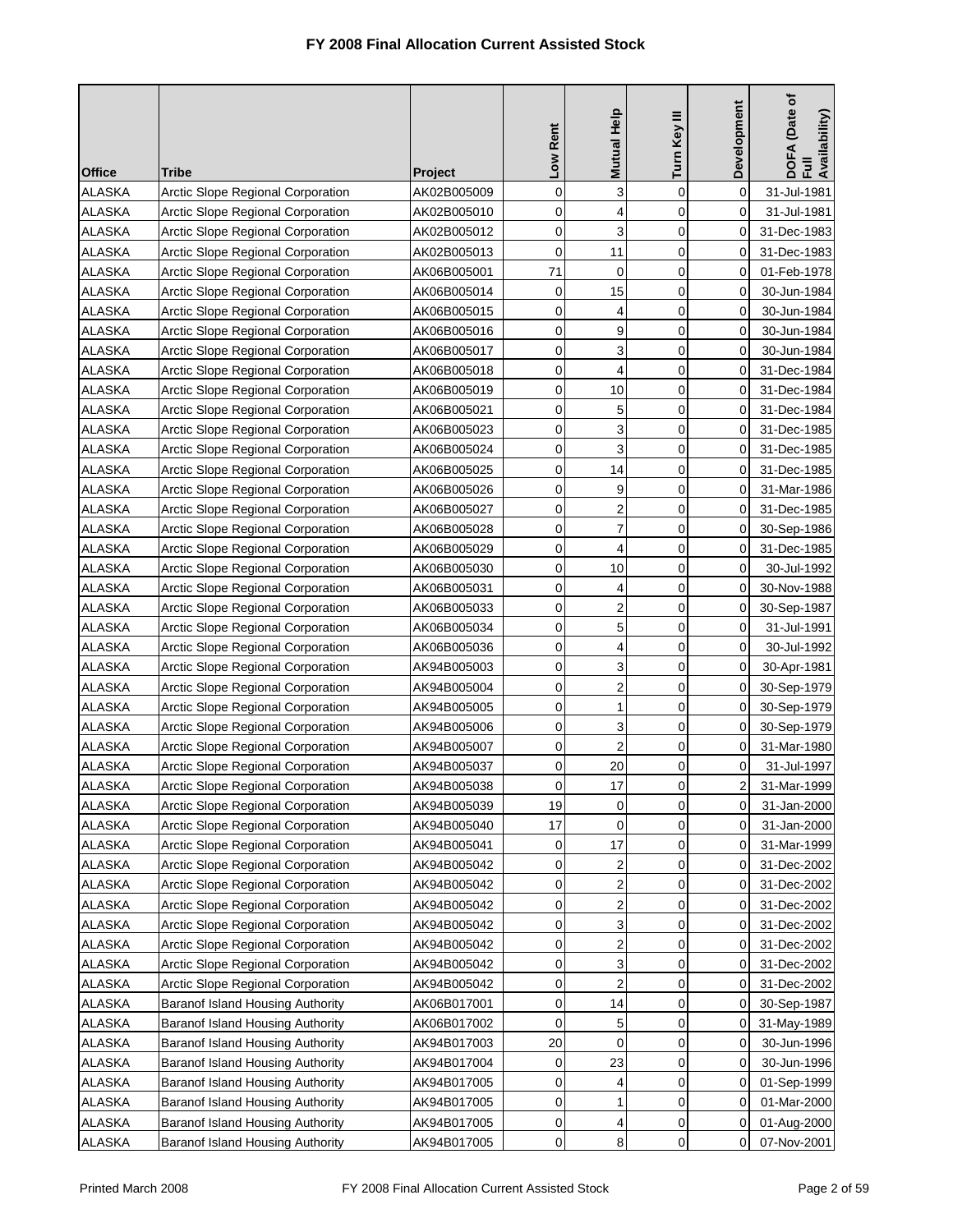| <b>Office</b> | Tribe                                      | <b>Project</b>             | Low Rent       | Mutual Help      | Turn Key III   | Development | DOFA (Date of<br>Full<br>Availability) |
|---------------|--------------------------------------------|----------------------------|----------------|------------------|----------------|-------------|----------------------------------------|
| <b>ALASKA</b> | Baranof Island Housing Authority           |                            | 0              | $\mathbf{1}$     | $\mathbf 0$    | 0           | 31-Dec-2001                            |
| <b>ALASKA</b> | Bering Straits Regional Corporation        | AK94B017005<br>AK02B008018 | 0              | 15               | 0              | 0           | 30-Sep-1982                            |
| <b>ALASKA</b> | Bering Straits Regional Corporation        | AK02B008019                | 0              | 18               | 0              | 0           | 31-Jan-1983                            |
| <b>ALASKA</b> | Bering Straits Regional Corporation        | AK02B008021                | 0              | 14               | $\overline{0}$ | 0           | 30-Sep-1982                            |
| <b>ALASKA</b> | Bering Straits Regional Corporation        | AK02B008022                | 0              | 16               | 0              | 0           | 31-Oct-1982                            |
| <b>ALASKA</b> | Bering Straits Regional Corporation        | AK06B008023                | 0              | 15               | $\mathbf 0$    | 0           | 28-Feb-1991                            |
| <b>ALASKA</b> | Bering Straits Regional Corporation        | AK06B008024                | 0              | 20               | 0              | 0           | 30-Nov-1988                            |
| <b>ALASKA</b> | Bering Straits Regional Corporation        | AK06B008028                | 0              | 13               | 0              | 0           | 29-Feb-1992                            |
| <b>ALASKA</b> | Bering Straits Regional Corporation        | AK06B008029                | 0              | 20               | $\mathbf 0$    | 0           | 31-Dec-1992                            |
| <b>ALASKA</b> | Bering Straits Regional Corporation        | AK06B008030                | 0              | 15               | 0              | 0           | 31-Mar-1991                            |
| <b>ALASKA</b> | Bering Straits Regional Corporation        | AK06B008031                | 0              | 10               | 0              | 0           | 31-Mar-1991                            |
| <b>ALASKA</b> | Bering Straits Regional Corporation        | AK06B008032                | 0              | 10               | 0              | 0           | 28-Feb-1991                            |
| <b>ALASKA</b> | Bering Straits Regional Corporation        | AK06P008009                | 18             | 0                | 0              | 0           | 31-Mar-1978                            |
| <b>ALASKA</b> | Bering Straits Regional Corporation        | AK94B008006                | 0              | 3                | 0              | 0           | 31-Mar-1977                            |
| <b>ALASKA</b> | Bering Straits Regional Corporation        | AK94B008007                | $\mathbf 0$    | $\mathbf{1}$     | 0              | 0           | 30-Nov-1976                            |
| <b>ALASKA</b> | Bering Straits Regional Corporation        | AK94B008008                | 0              | $\overline{c}$   | 0              | 0           | 31-Dec-1976                            |
| <b>ALASKA</b> | Bering Straits Regional Corporation        | AK94B008014                | 0              | 8                | $\mathbf 0$    | 0           | 30-Sep-1980                            |
| <b>ALASKA</b> | Bering Straits Regional Corporation        | AK94B008015                | 0              | 13               | 0              | 0           | 31-Oct-1980                            |
| <b>ALASKA</b> | Bering Straits Regional Corporation        | AK94B008016                | $\mathbf 0$    | $\overline{2}$   | 0              | 0           | 30-Sep-1980                            |
| <b>ALASKA</b> | Bering Straits Regional Corporation        | AK94B008034                | 0              | 11               | 0              | 0           | 31-Aug-1993                            |
| <b>ALASKA</b> | <b>Bering Straits Regional Corporation</b> | AK94B008035                | 0              | 18               | 0              | 0           | 31-Oct-1992                            |
| <b>ALASKA</b> | Bering Straits Regional Corporation        | AK94B008036                | 0              | 23               | 0              | 0           | 30-Nov-1995                            |
| <b>ALASKA</b> | Bering Straits Regional Corporation        | AK94B008037                | 0              | 16               | 0              | 0           | 30-Nov-1995                            |
| <b>ALASKA</b> | Bering Straits Regional Corporation        | AK94B008038                | 0              | 20               | 0              | 0           | 31-Jan-1997                            |
| <b>ALASKA</b> | Bering Straits Regional Corporation        | AK94B008039                | 0              | 20               | 0              | 0           | 31-Oct-1996                            |
| <b>ALASKA</b> | Bering Straits Regional Corporation        | AK94B008040                | 0              | 20               | 0              | 0           | 31-Aug-1997                            |
| <b>ALASKA</b> | Bering Straits Regional Corporation        | AK94B008041                | $\mathbf 0$    | 19               | 0              | 0           | 31-Aug-1997                            |
| <b>ALASKA</b> | Bering Straits Regional Corporation        | AK94B008042                | 28             | 0                | 0              | 0           | 31-Oct-1999                            |
| <b>ALASKA</b> | Bering Straits Regional Corporation        | AK94B008043                | 0              | 20               | 0              | 0           | 31-Dec-1999                            |
| <b>ALASKA</b> | Bering Straits Regional Corporation        | AK94B008046                | 0              | 8                | 0              | 2           | 30-Sep-1999                            |
| <b>ALASKA</b> | Bering Straits Regional Corporation        | AK94B008047                | $\overline{0}$ | 18               | 0              | $\mathbf 0$ | 31-Jan-2000                            |
| ALASKA        | <b>Bristol Bay Native Corporation</b>      | AK02B010012                | 0              | 1                | 0              | 0           | 31-Aug-1983                            |
| <b>ALASKA</b> | <b>Bristol Bay Native Corporation</b>      | AK02B010013                | 0              | 1                | 0              | 0           | 29-Feb-1984                            |
| <b>ALASKA</b> | <b>Bristol Bay Native Corporation</b>      | AK02B010013                | 0              | 1                | 0              | 0           | 29-Feb-1984                            |
| <b>ALASKA</b> | <b>Bristol Bay Native Corporation</b>      | AK02B010013                | 0              | $\boldsymbol{2}$ | 0              | 0           | 29-Feb-1984                            |
| <b>ALASKA</b> | <b>Bristol Bay Native Corporation</b>      | AK02B010013                | 0              | 5                | 0              | 0           | 29-Feb-1984                            |
| <b>ALASKA</b> | <b>Bristol Bay Native Corporation</b>      | AK02P010011                | 15             | 0                | 0              | 0           | 31-Dec-1982                            |
| <b>ALASKA</b> | <b>Bristol Bay Native Corporation</b>      | AK06B010018                | 0              | 1                | 0              | 0           | 29-Nov-1985                            |
| <b>ALASKA</b> | <b>Bristol Bay Native Corporation</b>      | AK06B010020                | 0              | 12               | 0              | 0           | 30-Jun-1988                            |
| <b>ALASKA</b> | <b>Bristol Bay Native Corporation</b>      | AK06B010022                | 0              | 4                | 0              | 0           | 30-Sep-1986                            |
| <b>ALASKA</b> | <b>Bristol Bay Native Corporation</b>      | AK06B010023                | 15             | 0                | 0              | 0           | 31-May-1986                            |
| <b>ALASKA</b> | <b>Bristol Bay Native Corporation</b>      | AK06B010024                | 0              | 17               | 0              | 0           | 31-Dec-1992                            |
| <b>ALASKA</b> | <b>Bristol Bay Native Corporation</b>      | AK06B010025                | 0              | 8                | 0              | 0           | 30-Nov-1988                            |
| <b>ALASKA</b> | <b>Bristol Bay Native Corporation</b>      | AK06B010026                | 0              | 8                | 0              | 0           | 30-Jan-1990                            |
| <b>ALASKA</b> | <b>Bristol Bay Native Corporation</b>      | AK06B010027                | 0              | 10               | 0              | 0           | 30-Nov-1989                            |
| <b>ALASKA</b> | <b>Bristol Bay Native Corporation</b>      | AK06B010028                | 0              | $\overline{7}$   | 0              | 0           | 30-Dec-1995                            |
| <b>ALASKA</b> | <b>Bristol Bay Native Corporation</b>      | AK06B010029                | 0              | 20               | 0              | 0           | 30-Nov-1995                            |
| <b>ALASKA</b> | <b>Bristol Bay Native Corporation</b>      | AK06B010030                | 0              | 16               | 0              | 0           | 30-Jun-1995                            |
| <b>ALASKA</b> | <b>Bristol Bay Native Corporation</b>      | AK06B010033                | 0              | 5                | 0              | 0           | 31-Dec-1992                            |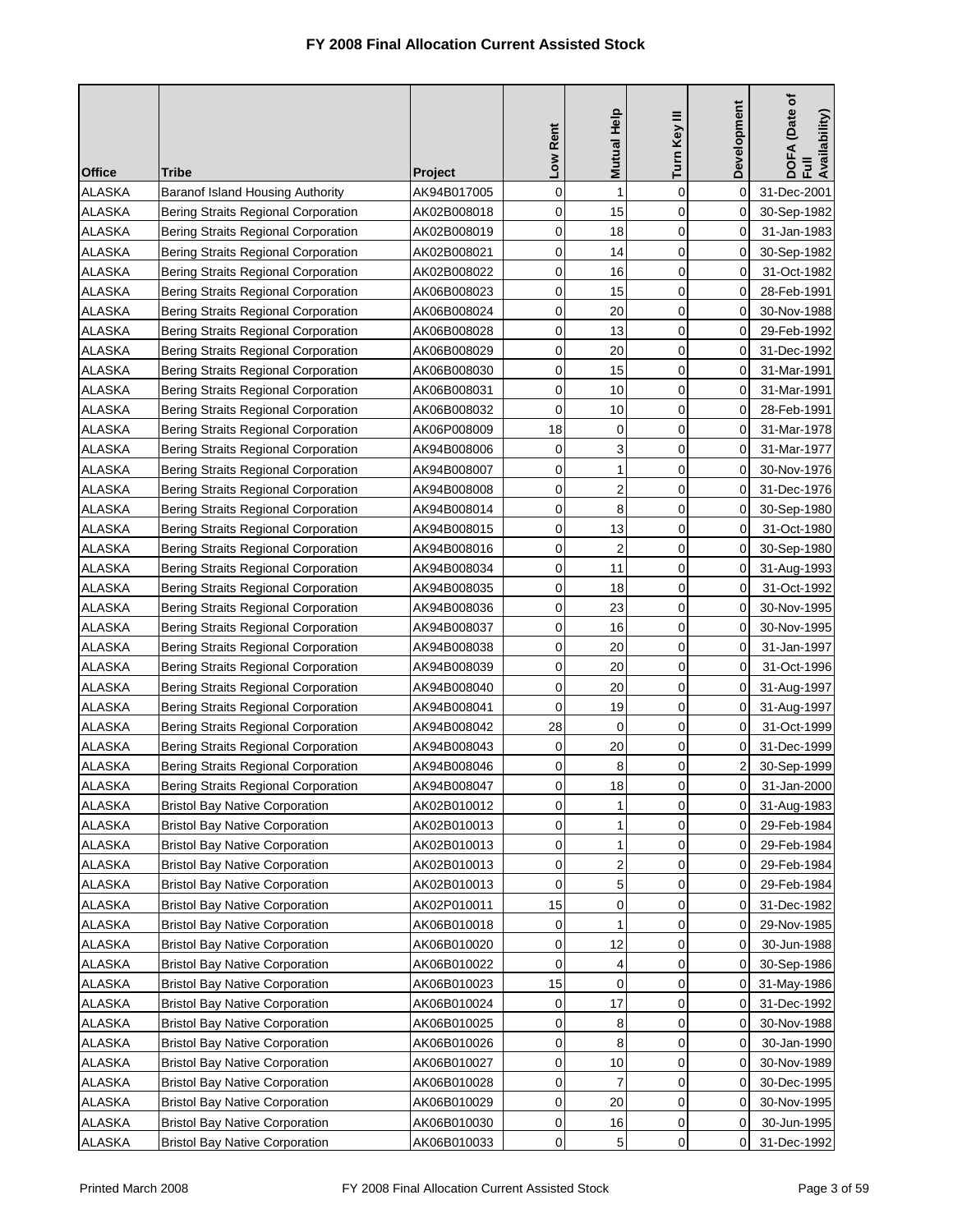|                                |                                                                                |                            | Low Rent    | Mutual Help             | Turn Key III               | <b>Development</b> | DOFA (Date of<br>Full<br>Availability) |
|--------------------------------|--------------------------------------------------------------------------------|----------------------------|-------------|-------------------------|----------------------------|--------------------|----------------------------------------|
| <b>Office</b>                  | <b>Tribe</b>                                                                   | <b>Project</b>             |             |                         |                            |                    |                                        |
| <b>ALASKA</b><br><b>ALASKA</b> | <b>Bristol Bay Native Corporation</b><br><b>Bristol Bay Native Corporation</b> | AK06B010034<br>AK94B010003 | 0<br>0      | 14<br>5                 | $\mathbf 0$<br>$\mathbf 0$ | 0<br>0             | 31-Dec-1992                            |
| <b>ALASKA</b>                  | <b>Bristol Bay Native Corporation</b>                                          | AK94B010004                | 0           | 5                       | $\mathbf 0$                | $\Omega$           | 30-Sep-1979<br>31-Oct-1979             |
| <b>ALASKA</b>                  | <b>Bristol Bay Native Corporation</b>                                          | AK94B010006                | 0           | 3                       | $\overline{0}$             | $\Omega$           | 30-Sep-1979                            |
| <b>ALASKA</b>                  | <b>Bristol Bay Native Corporation</b>                                          | AK94B010007                | 0           | 3                       | $\mathbf 0$                | 0                  | 31-Aug-1983                            |
| <b>ALASKA</b>                  | <b>Bristol Bay Native Corporation</b>                                          | AK94B010035                | 0           | 13                      | $\mathbf 0$                | 0                  | 30-Nov-1995                            |
| <b>ALASKA</b>                  | <b>Bristol Bay Native Corporation</b>                                          | AK94B010037                | 0           | 8                       | 0                          | 0                  | 31-Mar-1998                            |
| <b>ALASKA</b>                  | <b>Bristol Bay Native Corporation</b>                                          | AK94B010038                | 4           | $\mathbf 0$             | $\mathbf 0$                | 0                  | 31-May-1998                            |
| <b>ALASKA</b>                  | <b>Bristol Bay Native Corporation</b>                                          | AK94B010039                | 4           | 0                       | $\mathbf 0$                | 0                  | 31-Mar-1998                            |
| <b>ALASKA</b>                  | <b>Bristol Bay Native Corporation</b>                                          | AK94B010040                | 0           | 4                       | $\mathbf 0$                | 0                  | 31-Mar-1998                            |
| <b>ALASKA</b>                  | <b>Bristol Bay Native Corporation</b>                                          | AK94B010041                | 8           | 0                       | $\mathbf 0$                | 0                  | 31-Dec-1998                            |
| <b>ALASKA</b>                  | <b>Bristol Bay Native Corporation</b>                                          | AK94B010042                | 0           | 16                      | 0                          | 0                  | 31-Mar-1998                            |
| <b>ALASKA</b>                  | <b>Bristol Bay Native Corporation</b>                                          | AK94B010043                | 0           | 19                      | 0                          | 0                  | 01-Jan-2000                            |
| <b>ALASKA</b>                  | <b>Bristol Bay Native Corporation</b>                                          | AK94B010044                | 6           | 0                       | $\mathbf 0$                | 0                  | 01-Jan-2000                            |
| <b>ALASKA</b>                  | Calista Corporation                                                            | AK02B009010                | $\mathbf 0$ | 1                       | $\mathbf 0$                | 0                  | 31-Oct-1981                            |
| <b>ALASKA</b>                  | Calista Corporation                                                            | AK02B009011                | 0           | 26                      | $\mathbf 0$                | 0                  | 31-Aug-1983                            |
| <b>ALASKA</b>                  | Calista Corporation                                                            | AK02B009012                | 0           | 1                       | $\mathbf 0$                | 0                  | 31-Oct-1981                            |
| <b>ALASKA</b>                  | Calista Corporation                                                            | AK02B009015                | 0           | $\mathbf{1}$            | $\mathbf 0$                | 0                  | 30-Sep-1981                            |
| <b>ALASKA</b>                  | Calista Corporation                                                            | AK02B009016                | 0           | $\overline{4}$          | $\mathbf 0$                | $\Omega$           | 31-Oct-1981                            |
| <b>ALASKA</b>                  | Calista Corporation                                                            | AK02B009017                | 0           | 24                      | $\mathbf 0$                | 0                  | 30-Sep-1984                            |
| <b>ALASKA</b>                  | <b>Calista Corporation</b>                                                     | AK02B009019                | 0           | $\overline{7}$          | $\mathbf 0$                | 0                  | 30-Sep-1981                            |
| <b>ALASKA</b>                  | Calista Corporation                                                            | AK02B009020                | 0           | 11                      | $\mathbf 0$                | 0                  | 31-Oct-1986                            |
| <b>ALASKA</b>                  | Calista Corporation                                                            | AK02B009024                | 0           | 9                       | $\mathbf 0$                | 0                  | 31-Oct-1986                            |
| <b>ALASKA</b>                  | Calista Corporation                                                            | AK02B009025                | 0           | 20                      | $\mathbf 0$                | 0                  | 31-Oct-1983                            |
| <b>ALASKA</b>                  | Calista Corporation                                                            | AK02B009026                | 0           | 15                      | $\mathbf 0$                | 0                  | 31-Oct-1984                            |
| <b>ALASKA</b>                  | <b>Calista Corporation</b>                                                     | AK02B009028                | 0           | 9                       | $\mathbf 0$                | 0                  | 30-Apr-1984                            |
| <b>ALASKA</b>                  | <b>Calista Corporation</b>                                                     | AK02B009029                | 0           | 25                      | $\mathbf 0$                | 0                  | 30-May-1985                            |
| <b>ALASKA</b>                  | Calista Corporation                                                            | AK02B009030                | 0           | 22                      | 0                          | 0                  | 30-May-1984                            |
| <b>ALASKA</b>                  | Calista Corporation                                                            | AK02B009031                | 0           | 24                      | 0                          | 0                  | 30-Nov-1986                            |
| <b>ALASKA</b>                  | Calista Corporation                                                            | AK02B009033                | 0           | 3                       | 0                          | 0                  | 31-Oct-1981                            |
| <b>ALASKA</b>                  | Calista Corporation                                                            | AK02B009034                | 0           | $\overline{\mathbf{c}}$ | 0                          | $\pmb{0}$          | 31-Oct-1981                            |
| <b>ALASKA</b>                  | Calista Corporation                                                            | AK02B009035                | 0           | $\overline{2}$          | $\mathbf 0$                | 0                  | 30-Sep-1981                            |
| <b>ALASKA</b>                  | <b>Calista Corporation</b>                                                     | AK02B009037                | 0           | 3                       | 0                          | 0                  | 31-Oct-1981                            |
| <b>ALASKA</b>                  | Calista Corporation                                                            | AK02B009038                | 0           | 3                       | $\mathbf 0$                | 0                  | 30-Sep-1981                            |
| <b>ALASKA</b>                  | <b>Calista Corporation</b>                                                     | AK02B009039                | 0           | 5                       | $\mathbf 0$                | 0                  | 31-Mar-1982                            |
| <b>ALASKA</b>                  | Calista Corporation                                                            | AK02B009040                | 0           | 12                      | 0                          | 0                  | 30-Apr-1982                            |
| <b>ALASKA</b>                  | <b>Calista Corporation</b>                                                     | AK02B009041                | 0           | $\overline{c}$          | $\mathbf 0$                | 0                  | 30-Apr-1982                            |
| <b>ALASKA</b>                  | Calista Corporation                                                            | AK02B009043                | 0           | 11                      | 0                          | 0                  | 31-Aug-1983                            |
| <b>ALASKA</b>                  | Calista Corporation                                                            | AK06B009042                | 0           | 15                      | $\mathbf 0$                | 0                  | 31-Oct-1986                            |
| <b>ALASKA</b>                  | Calista Corporation                                                            | AK06B009044                | 0           | 23                      | 0                          | 0                  | 30-Nov-1986                            |
| <b>ALASKA</b>                  | Calista Corporation                                                            | AK06B009045                | 0           | 14                      | 0                          | 0                  | 30-Nov-1986                            |
| <b>ALASKA</b>                  | Calista Corporation                                                            | AK06B009046                | 0           | 17                      | 0                          | 0                  | 30-Nov-1986                            |
| <b>ALASKA</b>                  | <b>Calista Corporation</b>                                                     | AK06B009047                | 0           | 25                      | 0                          | 0                  | 31-Dec-1983                            |
| <b>ALASKA</b>                  | Calista Corporation                                                            | AK06B009054                | $\mathbf 0$ | 11                      | $\mathbf 0$                | 0                  | 31-Oct-1984                            |
| <b>ALASKA</b>                  | <b>Calista Corporation</b>                                                     | AK06B009056                | 0           | 6                       | $\mathbf 0$                | 0                  | 31-Oct-1986                            |
| <b>ALASKA</b>                  | <b>Calista Corporation</b>                                                     | AK06B009059                | 0           | 13                      | 0                          | 0                  | 30-Dec-1987                            |
| <b>ALASKA</b>                  | Calista Corporation                                                            | AK06B009060                | 0           | 15                      | 0                          | 0                  | 30-Dec-1987                            |
| <b>ALASKA</b>                  | Calista Corporation                                                            | AK06B009062                | 0           | 25                      | 0                          | 0                  | 28-Feb-1989                            |
| <b>ALASKA</b>                  | Calista Corporation                                                            | AK06B009063                | 0           | 21                      | 0                          | 0                  | 31-Dec-1988                            |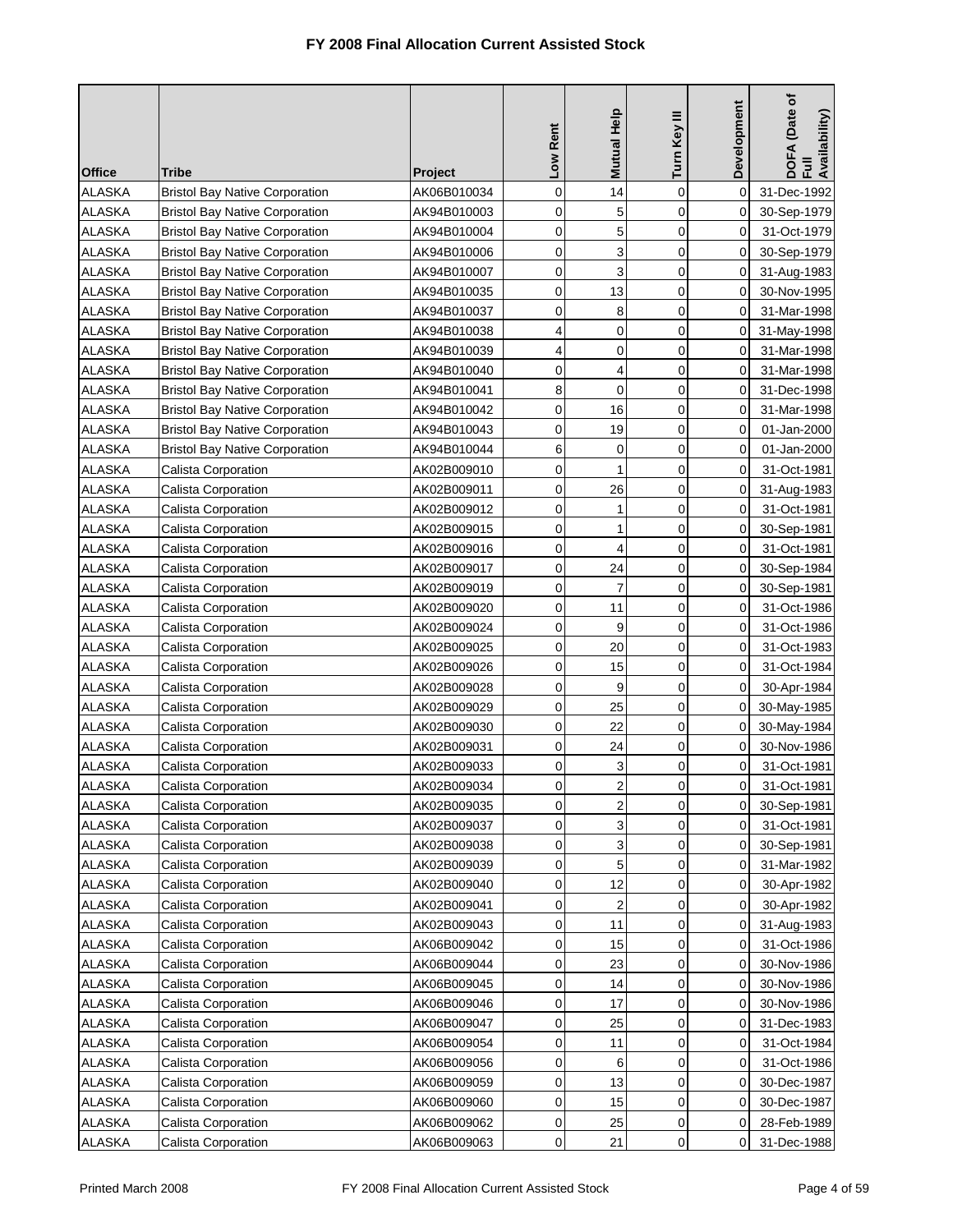| <b>Office</b> | Tribe                                  | <b>Project</b> | Low Rent    | <b>Mutual Help</b> | Turn Key III   | Development    | DOFA (Date of<br>Full<br>Availability) |
|---------------|----------------------------------------|----------------|-------------|--------------------|----------------|----------------|----------------------------------------|
| <b>ALASKA</b> | Calista Corporation                    | AK06B009064    | 0           | 16                 | $\mathbf 0$    | 0              | 28-Feb-1989                            |
| <b>ALASKA</b> | Calista Corporation                    | AK06B009065    | 0           | 16                 | $\mathbf 0$    | 0              | 31-May-1989                            |
| <b>ALASKA</b> | Calista Corporation                    | AK06B009067    | $\mathbf 0$ | 5                  | $\mathbf 0$    | 0              | 28-Feb-1989                            |
| <b>ALASKA</b> | Calista Corporation                    | AK06B009068    | $\mathbf 0$ | 15                 | $\mathbf 0$    | 0              | 31-Aug-1991                            |
| <b>ALASKA</b> | <b>Calista Corporation</b>             | AK06B009069    | 12          | $\mathbf 0$        | $\mathbf 0$    | 0              | 30-Nov-1992                            |
| <b>ALASKA</b> | <b>Calista Corporation</b>             | AK06B009070    | 0           | 24                 | 0              | 0              | 31-Mar-1991                            |
| <b>ALASKA</b> | Calista Corporation                    | AK06B009072    | 0           | 22                 | $\mathbf 0$    | 0              | 31-Jul-1994                            |
| <b>ALASKA</b> | Calista Corporation                    | AK06B009073    | 0           | 7                  | $\mathbf 0$    | 0              | 31-Jan-1994                            |
| <b>ALASKA</b> | Calista Corporation                    | AK06B009074    | 0           | 6                  | $\overline{0}$ | 0              | 31-Mar-1991                            |
| <b>ALASKA</b> | Calista Corporation                    | AK06B009075    | 0           | 9                  | 0              | 0              | 31-Jan-1992                            |
| <b>ALASKA</b> | <b>Calista Corporation</b>             | AK06B009076    | 0           | 20                 | 0              | 0              | 31-Jul-1991                            |
| <b>ALASKA</b> | Calista Corporation                    | AK06P00961     | 20          | $\mathbf 0$        | 0              | 0              | 31-Oct-1988                            |
| <b>ALASKA</b> | <b>Calista Corporation</b>             | AK94B009004    | 0           | 1                  | 0              | 0              | 31-Mar-1979                            |
| <b>ALASKA</b> | Calista Corporation                    | AK94B009007    | 0           | 1                  | 0              | 0              | 31-Jan-1980                            |
| <b>ALASKA</b> | Calista Corporation                    | AK94B009008    | $\mathbf 0$ | 1                  | $\mathbf 0$    | 0              | 30-Apr-1980                            |
| <b>ALASKA</b> | Calista Corporation                    | AK94B009018    | 0           | 3                  | 0              | 0              | 31-Oct-1981                            |
| <b>ALASKA</b> | Calista Corporation                    | AK94B009083    | $\mathbf 0$ | 16                 | $\mathbf 0$    | 0              | 31-Dec-1992                            |
| <b>ALASKA</b> | Calista Corporation                    | AK94B009084    | 0           | 9                  | $\mathbf 0$    | 0              | 30-Nov-1992                            |
| <b>ALASKA</b> | <b>Calista Corporation</b>             | AK94B009085    | $\mathbf 0$ | $\overline{7}$     | $\mathbf 0$    | 0              | 28-Feb-1994                            |
| <b>ALASKA</b> | <b>Calista Corporation</b>             | AK94B009086    | 0           | 9                  | 0              | 0              | 28-Feb-1994                            |
| <b>ALASKA</b> | Calista Corporation                    | AK94B009087    | 0           | 21                 | $\mathbf 0$    | 0              | 30-May-1995                            |
| <b>ALASKA</b> | Calista Corporation                    | AK94B009088    | 0           | 12                 | 0              | 0              | 30-May-1995                            |
| <b>ALASKA</b> | Calista Corporation                    | AK94B009089    | $\mathbf 0$ | 28                 | 0              | 0              | 30-Jun-1995                            |
| <b>ALASKA</b> | Calista Corporation                    | AK94B009090    | 0           | 25                 | 0              | 0              | 30-Apr-1995                            |
| <b>ALASKA</b> | Calista Corporation                    | AK94B009093    | 0           | 33                 | 0              | 0              | 30-Sep-1997                            |
| <b>ALASKA</b> | Calista Corporation                    | AK94B009094    | 0           | 30                 | 0              | 0              | 31-Dec-1996                            |
| <b>ALASKA</b> | Calista Corporation                    | AK94B009095    | 0           | 9                  | $\mathbf 0$    | 0              | 30-Jun-1997                            |
| <b>ALASKA</b> | Calista Corporation                    | AK94B009096    | 0           | 23                 | 0              | 0              | 31-Jul-1997                            |
| <b>ALASKA</b> | Calista Corporation                    | AK94B009097    | 0           | 20                 | 0              | 0              | 31-Jan-1998                            |
| <b>ALASKA</b> | Calista Corporation                    | AK94B009098    | 0           | 5                  | 0              | 0              | 28-Feb-2003                            |
| <b>ALASKA</b> | Calista Corporation                    | AK94B009098    | 0           | 19                 | 0              | $\overline{0}$ | 31-Dec-1999                            |
| <b>ALASKA</b> | Calista Corporation                    | AK94B009099    | $\mathbf 0$ | 18                 | 0              | 0              | 30-Nov-1999                            |
| ALASKA        | Calista Corporation                    | AK94B009102    | 0           | 18                 | 0              | 0              | 31-Dec-1999                            |
| ALASKA        | Calista Corporation                    | AK94B009103    | 0           | 20                 | 0              | 0              | 31-Jul-2000                            |
| <b>ALASKA</b> | Chugach Alaska Corporation             | AK02B015005    | 0           | 18                 | 0              | 0              | 31-Dec-1982                            |
| <b>ALASKA</b> | Chugach Alaska Corporation             | AK02B015006    | 0           | 21                 | 0              | 0              | 30-May-1984                            |
| ALASKA        | Chugach Alaska Corporation             | AK02B015016    | 0           | 15                 | 0              | 0              | 30-May-1984                            |
| <b>ALASKA</b> | Chugach Alaska Corporation             | AK02P015008    | 23          | 0                  | 0              | 0              | 31-Jan-1984                            |
| <b>ALASKA</b> | Chugach Alaska Corporation             | AK06B015007    | 0           | 20                 | 0              | 0              | 31-Aug-1984                            |
| <b>ALASKA</b> | Chugach Alaska Corporation             | AK06B015011    | 0           | 10                 | 0              | 0              | 31-Oct-1986                            |
| ALASKA        | Chugach Alaska Corporation             | AK94B015003    | 0           | 18                 | 0              | 0              | 28-Feb-1983                            |
| <b>ALASKA</b> | Chugach Alaska Corporation             | AK94B015004    | 0           | 26                 | 0              | 0              | 31-Jan-1983                            |
| <b>ALASKA</b> | Chugach Alaska Corporation             | AK94B015017    | 20          | 0                  | $\mathbf 0$    | 0              | 31-Mar-1994                            |
| <b>ALASKA</b> | Chugach Alaska Corporation             | AK94B015018    | 0           | 15                 | 0              | 0              | 30-Jun-1998                            |
| ALASKA        | Chugach Alaska Corporation             | AK94B015019    | 7           | 0                  | 0              | 0              | 30-Apr-1997                            |
| ALASKA        | Chugach Alaska Corporation             | AK94B015020    | 19          | 0                  | 0              | 0              | 30-Sep-1999                            |
| ALASKA        | Chugach Alaska Corporation             | AK94B015021    | 15          | 0                  | 0              | 0              | 30-Aug-2000                            |
| ALASKA        | Cook Inlet Native Regional Corporation | AK02B012007    | 0           | 1                  | 0              | 0              | 30-Apr-1980                            |
| <b>ALASKA</b> | Cook Inlet Native Regional Corporation | AK02B012009    | 0           | 1                  | 0              | 0              | 30-Nov-1980                            |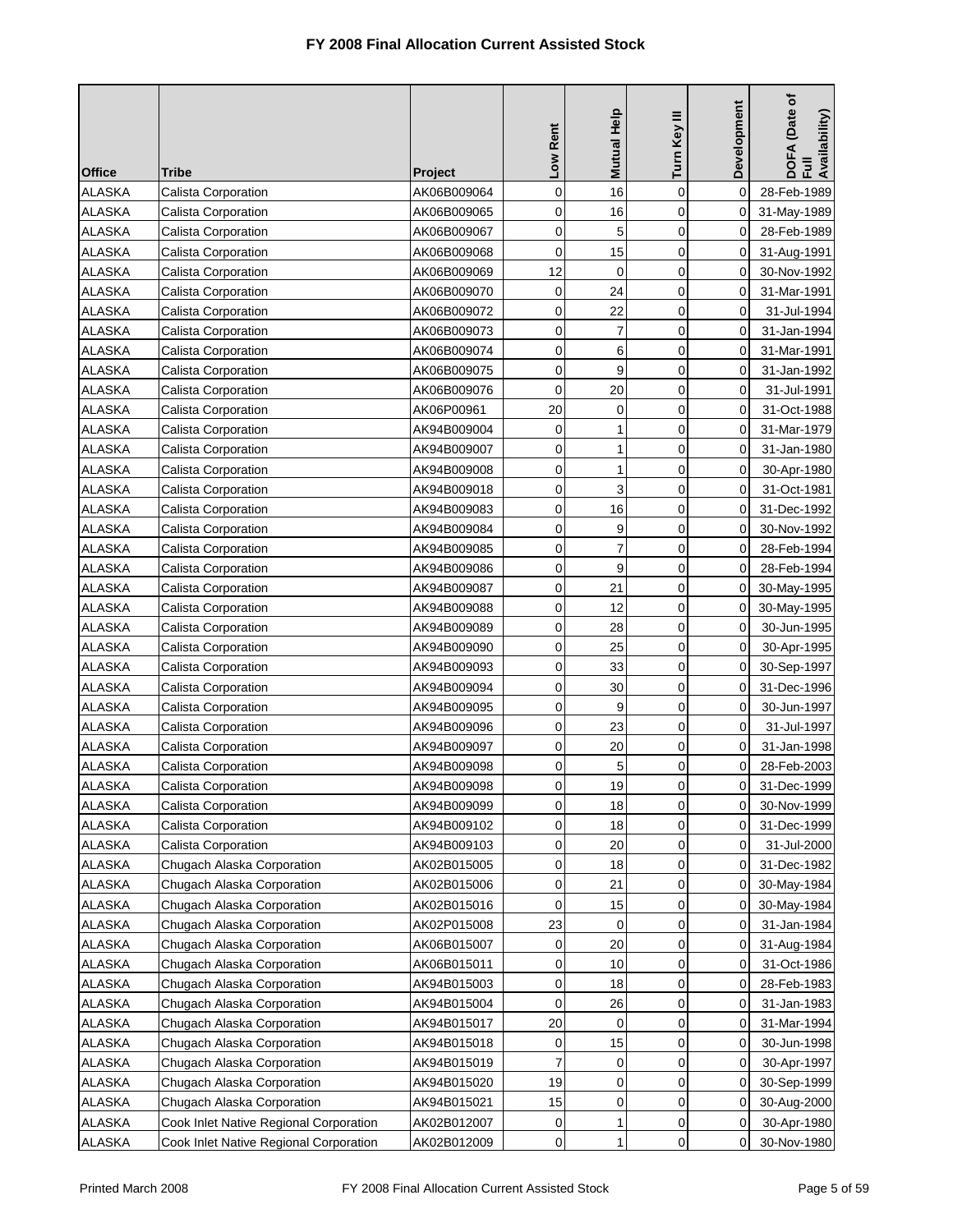|                                |                                                                                  |                            | Low Rent            | Mutual Help             | Turn Key III     | Development | DOFA (Date of<br>Full<br>Availability) |
|--------------------------------|----------------------------------------------------------------------------------|----------------------------|---------------------|-------------------------|------------------|-------------|----------------------------------------|
| <b>Office</b>                  | Tribe                                                                            | <b>Project</b>             |                     |                         |                  |             |                                        |
| <b>ALASKA</b>                  | Cook Inlet Native Regional Corporation                                           | AK02B012010                | $\mathbf 0$<br>24   | 1<br>0                  | $\mathbf 0$<br>0 | 0           | 31-Jan-1981                            |
| <b>ALASKA</b><br><b>ALASKA</b> | Cook Inlet Native Regional Corporation<br>Cook Inlet Native Regional Corporation | AK02B012012<br>AK02B012012 | 10                  | 0                       | 0                | 0<br>0      | 28-Feb-1983<br>28-Feb-1983             |
| <b>ALASKA</b>                  | Cook Inlet Native Regional Corporation                                           | AK02B012013                | 60                  | $\mathbf 0$             | $\mathbf 0$      | 0           | 30-Jun-1984                            |
| <b>ALASKA</b>                  | Cook Inlet Native Regional Corporation                                           | AK06B012017                | 60                  | 0                       | 0                | 0           | 31-Oct-1984                            |
| <b>ALASKA</b>                  | Cook Inlet Native Regional Corporation                                           | AK06B012019                | 0                   | 1                       | $\mathbf 0$      | 0           | 30-Nov-1985                            |
| ALASKA                         | Cook Inlet Native Regional Corporation                                           | AK06B012023                | 0                   | $\overline{2}$          | $\mathbf 0$      | 0           | 30-Apr-1987                            |
| <b>ALASKA</b>                  | Cook Inlet Native Regional Corporation                                           | AK06P012006                | 18                  | $\mathbf 0$             | $\mathbf 0$      | 0           | 31-Dec-1979                            |
| <b>ALASKA</b>                  | Cook Inlet Native Regional Corporation                                           | AK94B012001                | 0                   | 13                      | $\mathbf 0$      | 0           | 31-Aug-1979                            |
| <b>ALASKA</b>                  | Cook Inlet Native Regional Corporation                                           | AK94B012028                | 0                   | 4                       | 0                | 0           | 30-Sep-1992                            |
| <b>ALASKA</b>                  | Cook Inlet Native Regional Corporation                                           | AK94B012029                | 0                   | 1                       | 0                | 0           | 31-Dec-1991                            |
| <b>ALASKA</b>                  | Cook Inlet Native Regional Corporation                                           | AK94B012030                | 75                  | $\mathbf 0$             | 0                | 0           | 31-Mar-1996                            |
| <b>ALASKA</b>                  | Cook Inlet Native Regional Corporation                                           | AK94B012031                | 0                   | 17                      | $\mathbf 0$      | 0           | 31-Dec-1993                            |
| <b>ALASKA</b>                  | Cook Inlet Native Regional Corporation                                           | AK94B012034                | $\mathbf 0$         | 13                      | $\mathbf 0$      | 0           | 28-Feb-1997                            |
| <b>ALASKA</b>                  | Cook Inlet Native Regional Corporation                                           | AK94B012035                | 20                  | 0                       | 0                | 0           | 31-May-1998                            |
| <b>ALASKA</b>                  | Doyon, Ltd.                                                                      | AK02B007011                | 0                   | 1                       | 0                | 0           | 30-Sep-1983                            |
| <b>ALASKA</b>                  | Doyon, Ltd.                                                                      | AK02B007012                | 0                   | $\overline{\mathbf{c}}$ | $\mathbf 0$      | 0           | 30-Sep-1981                            |
| <b>ALASKA</b>                  | Doyon, Ltd.                                                                      | AK02B007013                | 0                   | 3                       | 0                | 0           | 30-Sep-1988                            |
| <b>ALASKA</b>                  | Doyon, Ltd.                                                                      | AK02B007015                | 0                   | 1                       | 0                | 0           | 30-Sep-1983                            |
| ALASKA                         | Doyon, Ltd.                                                                      | AK02B007016                | 0                   | 3                       | 0                | 0           | 30-Nov-1988                            |
| <b>ALASKA</b>                  | Doyon, Ltd.                                                                      | AK02B007017                | 0                   | 3                       | $\mathbf 0$      | 0           | 31-Dec-1986                            |
| <b>ALASKA</b>                  | Doyon, Ltd.                                                                      | AK02B007018                | 0                   | 3                       | 0                | 0           | 30-Apr-1985                            |
| <b>ALASKA</b>                  | Doyon, Ltd.                                                                      | AK02B007019                | 0                   | 4                       | 0                | 0           | 31-Dec-1982                            |
| ALASKA                         | Doyon, Ltd.                                                                      | AK02B007021                | 0                   | 8                       | 0                | 0           | 30-Sep-1988                            |
| <b>ALASKA</b>                  | Doyon, Ltd.                                                                      | AK06B007026                | 0                   | $\boldsymbol{2}$        | 0                | 0           | 30-Sep-1988                            |
| <b>ALASKA</b>                  | Doyon, Ltd.                                                                      | AK06B007027                | 0                   | 1                       | 0                | 0           | 30-Sep-1991                            |
| <b>ALASKA</b>                  | Doyon, Ltd.                                                                      | AK06B007031                | 15                  | $\mathbf 0$             | 0                | 0           | 30-Nov-1992                            |
| <b>ALASKA</b>                  | Doyon, Ltd.                                                                      | AK94B007006                | 0                   | $\overline{2}$          | 0                | 0           | 31-Dec-1979                            |
| <b>ALASKA</b>                  | Doyon, Ltd.                                                                      | AK94B007007                | 0                   | $\overline{2}$          | $\mathbf 0$      | 0           | 31-Jul-1982                            |
| <b>ALASKA</b>                  | Doyon, Ltd.                                                                      | AK94B007032                | 0                   | 9                       | 0                | 0           | 31-Oct-1993                            |
| <b>ALASKA</b>                  | Doyon, Ltd.                                                                      | AK94B007033                | $\mathsf{O}\xspace$ | 14                      | $\pmb{0}$        | 0           | 31-May-1993                            |
| <b>ALASKA</b>                  | Doyon, Ltd.                                                                      | AK94B007034                | 0                   | 2                       | $\Omega$         | 0           | 31-Dec-1994                            |
| ALASKA                         | Doyon, Ltd.                                                                      | AK94B007034                | 0                   | 4                       | 0                | 0           | 31-Dec-1994                            |
| ALASKA                         | Doyon, Ltd.                                                                      | AK94B007034                | 0                   | 11                      | 0                | 0           | 31-Dec-1994                            |
| ALASKA                         | Doyon, Ltd.                                                                      | AK94B007034                | 0                   | 3                       | 0                | 0           | 31-Dec-1994                            |
| <b>ALASKA</b>                  | Doyon, Ltd.                                                                      | AK94B007035                | 0                   | 10                      | 0                | 0           | 30-Sep-1994                            |
| <b>ALASKA</b>                  | Doyon, Ltd.                                                                      | AK94B007036                | 0                   | 11                      | 0                | 0           | 31-Dec-1994                            |
| <b>ALASKA</b>                  | Doyon, Ltd.                                                                      | AK94B007037                | 0                   | 5                       | 0                | 0           | 30-Jun-1997                            |
| <b>ALASKA</b>                  | Doyon, Ltd.                                                                      | AK94B007038                | 0                   | 24                      | 0                | 0           | 31-Oct-1997                            |
| ALASKA                         | Doyon, Ltd.                                                                      | AK94B007039                | 0                   | 5                       | $\mathbf 0$      | 0           | 31-Jul-1997                            |
| ALASKA                         | Doyon, Ltd.                                                                      | AK94B007040                | 0                   | 6                       | 0                | 0           | 31-Aug-1997                            |
| ALASKA                         | Doyon, Ltd.                                                                      | AK94B007041                | 0                   | 14                      | 0                | 0           | 31-Oct-1997                            |
| <b>ALASKA</b>                  | Doyon, Ltd.                                                                      | AK94B007044                | 6                   | 0                       | 0                | 0           | 31-May-1998                            |
| <b>ALASKA</b>                  | Doyon, Ltd.                                                                      | AK94B007045                | 0                   | 10                      | 0                | 0           | 31-May-1998                            |
| <b>ALASKA</b>                  | Doyon, Ltd.                                                                      | AK94B007046                | 0                   | 5                       | 0                | 0           | 31-Jul-1998                            |
| ALASKA                         | Doyon, Ltd.                                                                      | AK94B007047                | 0                   | 3                       | $\mathbf 0$      | 0           | 30-Jun-1998                            |
| ALASKA                         | Doyon, Ltd.                                                                      | AK94B007048                | 0                   | $\overline{\mathbf{c}}$ | 0                | 0           | 30-Sep-2000                            |
| ALASKA                         | Doyon, Ltd.                                                                      | AK94B007048                | 0                   | $\boldsymbol{2}$        | 0                | 0           | 30-Sep-2000                            |
| ALASKA                         | Doyon, Ltd.                                                                      | AK94B007048                | 0                   | $\boldsymbol{2}$        | 0                | 0           | 30-Sep-2000                            |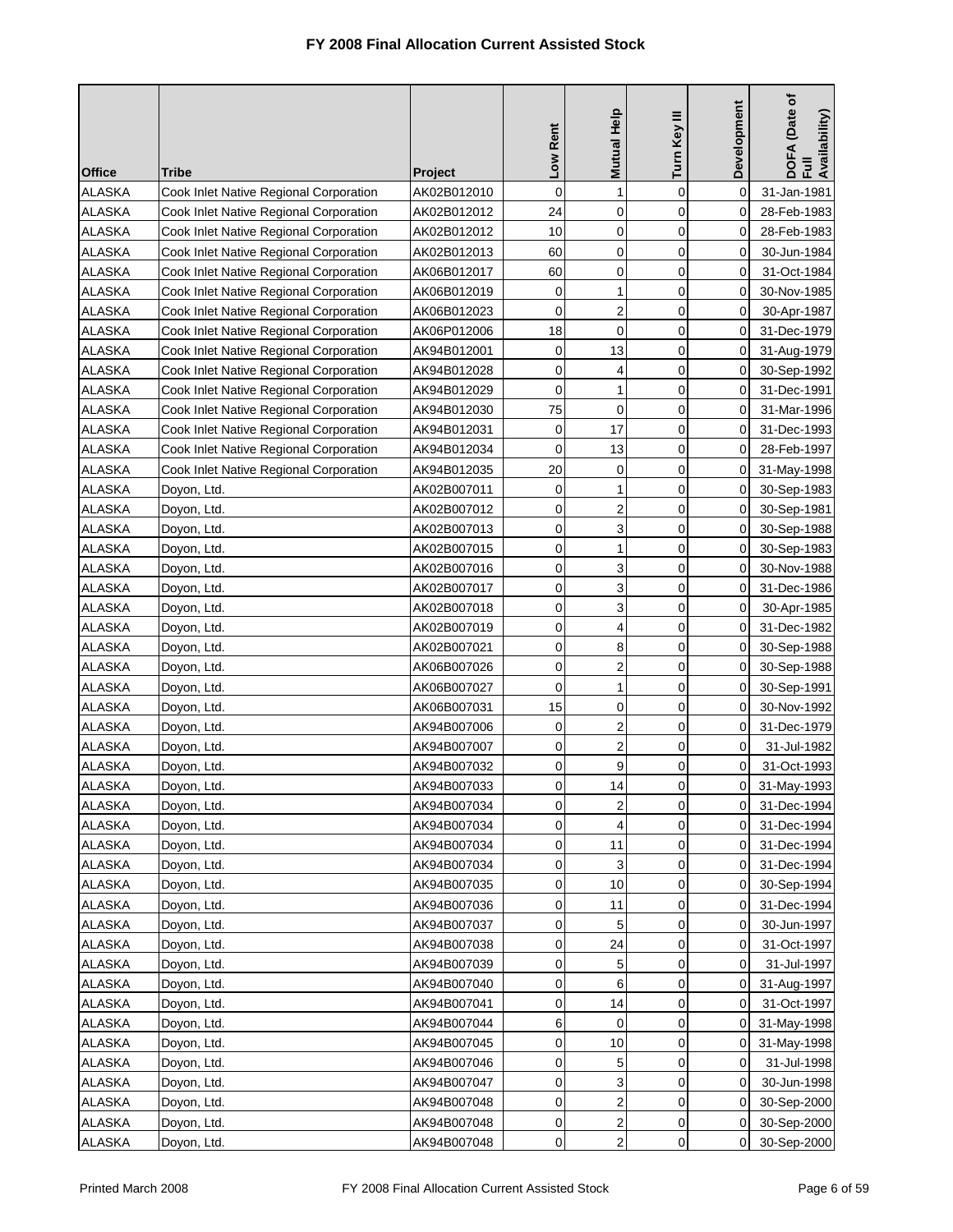| <b>Office</b> | Tribe                   | <b>Project</b> | Low Rent    | <b>Mutual Help</b>      | Turn Key III   | Development    | DOFA (Date of<br>Full<br>Availability) |
|---------------|-------------------------|----------------|-------------|-------------------------|----------------|----------------|----------------------------------------|
| <b>ALASKA</b> | Doyon, Ltd.             | AK94B007048    | 0           | $\overline{c}$          | $\mathbf 0$    | 0              | 30-Sep-2000                            |
| <b>ALASKA</b> | Koniag, Incorporated    | AK02B013010    | 0           | 4                       | 0              | 0              | 31-Aug-1982                            |
| <b>ALASKA</b> | Koniag, Incorporated    | AK02B013012    | $\mathbf 0$ | 16                      | 0              | 0              | 31-Oct-1985                            |
| <b>ALASKA</b> | Koniag, Incorporated    | AK02P013011    | 48          | $\mathbf 0$             | $\mathbf 0$    | 0              | 31-Jul-1983                            |
| <b>ALASKA</b> | Koniag, Incorporated    | AK06B013013    | 0           | 10                      | $\mathbf 0$    | 0              | 31-Jan-1984                            |
| <b>ALASKA</b> | Koniag, Incorporated    | AK06B013014    | 0           | 6                       | $\mathbf 0$    | 0              | 31-Jan-1987                            |
| <b>ALASKA</b> | Koniag, Incorporated    | AK06B013015    | 0           | 5                       | 0              | 0              | 30-Nov-1987                            |
| <b>ALASKA</b> | Koniag, Incorporated    | AK06B013016    | 0           | 9                       | 0              | 0              | 30-Sep-1987                            |
| <b>ALASKA</b> | Koniag, Incorporated    | AK94B013001    | 0           | 5                       | $\overline{0}$ | 0              | 30-Sep-1978                            |
| <b>ALASKA</b> | Koniag, Incorporated    | AK94B013002    | 0           | 5                       | 0              | 0              | 30-Nov-1978                            |
| <b>ALASKA</b> | Koniag, Incorporated    | AK94B013003    | $\mathbf 0$ | 6                       | 0              | 0              | 30-Sep-1978                            |
| <b>ALASKA</b> | Koniag, Incorporated    | AK94B013004    | 0           | 16                      | 0              | 0              | 30-Sep-1978                            |
| <b>ALASKA</b> | Koniag, Incorporated    | AK94B013005    | 0           | 3                       | $\overline{0}$ | 0              | 30-Jun-1979                            |
| ALASKA        | Koniag, Incorporated    | AK94B013006    | 0           | 3                       | 0              | 0              | 30-Nov-1978                            |
| ALASKA        | Koniag, Incorporated    | AK94B013008    | $\mathbf 0$ | 10                      | 0              | 0              | 31-Jul-1982                            |
| ALASKA        | Koniag, Incorporated    | AK94B013009    | 0           | 4                       | 0              | 0              | 31-Jul-1982                            |
| <b>ALASKA</b> | Koniag, Incorporated    | AK94B013017    | 15          | 0                       | $\overline{0}$ | 0              | 30-Sep-1996                            |
| <b>ALASKA</b> | Koniag, Incorporated    | AK94B013018    | 20          | 0                       | $\overline{0}$ | 0              | 31-Dec-1996                            |
| <b>ALASKA</b> | Koniag, Incorporated    | AK94B013019    | 4           | 0                       | 0              | 0              | 30-Sep-1996                            |
| <b>ALASKA</b> | Koniag, Incorporated    | AK94B013020    | 0           | 5                       | 0              | 0              | 30-Sep-2001                            |
| <b>ALASKA</b> | Koniag, Incorporated    | AK94B013020    | 0           | 5                       | $\mathbf 0$    | 0              | 30-Sep-2001                            |
| <b>ALASKA</b> | Koniag, Incorporated    | AK94B013021    | 3           | 0                       | $\mathbf 0$    | 0              | 30-Sep-2001                            |
| ALASKA        | <b>NANA Corporation</b> | AK02B006011    | $\mathbf 0$ | $\overline{\mathbf{c}}$ | $\mathbf 0$    | 0              | 31-Dec-1981                            |
| ALASKA        | <b>NANA Corporation</b> | AK02B006014    | 0           | $\overline{2}$          | 0              | 0              | 31-Dec-1981                            |
| <b>ALASKA</b> | <b>NANA Corporation</b> | AK02B006015    | 0           | $\overline{\mathbf{c}}$ | 0              | 0              | 30-Sep-1981                            |
| <b>ALASKA</b> | <b>NANA Corporation</b> | AK02B006016    | 0           | 5                       | $\mathbf 0$    | 0              | 31-Dec-1981                            |
| <b>ALASKA</b> | <b>NANA Corporation</b> | AK02B006018    | 0           | 1                       | 0              | 0              | 30-Sep-1981                            |
| <b>ALASKA</b> | <b>NANA Corporation</b> | AK02B006021    | 0           | 4                       | 0              | 0              | 31-Dec-1981                            |
| <b>ALASKA</b> | <b>NANA Corporation</b> | AK02B006022    | 0           | 1                       | 0              | 0              | 30-Nov-1981                            |
| <b>ALASKA</b> | <b>NANA Corporation</b> | AK02B006023    | 0           | 1                       | $\overline{0}$ | 0              | 31-Oct-1981                            |
| <b>ALASKA</b> | <b>NANA Corporation</b> | AK02P006017    | 43          | 0                       | 0              | $\overline{0}$ | 31-Mar-1983                            |
| <b>ALASKA</b> | <b>NANA Corporation</b> | AK06B006029    | 0           | 10                      | 0              | 0              | 30-Nov-1986                            |
| ALASKA        | <b>NANA Corporation</b> | AK06B006030    | 0           | 10                      | 0              | 0              | 31-Dec-1986                            |
| ALASKA        | <b>NANA Corporation</b> | AK06B006034    | 0           | 20                      | 0              | 0              | 28-Feb-1991                            |
| <b>ALASKA</b> | <b>NANA Corporation</b> | AK06B006038    | 0           | 7                       | 0              | 0              | 31-Dec-1991                            |
| <b>ALASKA</b> | <b>NANA Corporation</b> | AK06B006039    | 0           | 10                      | 0              | 0              | 31-Dec-1991                            |
| ALASKA        | <b>NANA Corporation</b> | AK94B006008    | 0           | 1                       | 0              | 0              | 31-Oct-1979                            |
| <b>ALASKA</b> | <b>NANA Corporation</b> | AK94B006040    | 20          | $\mathbf 0$             | 0              | 0              | 01-Oct-1994                            |
| <b>ALASKA</b> | <b>NANA Corporation</b> | AK94B006042    | 0           | 10                      | 0              | 0              | 30-Jun-1992                            |
| <b>ALASKA</b> | <b>NANA Corporation</b> | AK94B006043    | $\mathbf 0$ | 10                      | 0              | 0              | 31-Mar-1992                            |
| ALASKA        | <b>NANA Corporation</b> | AK94B006044    | 20          | 0                       | 0              | 0              | 30-Sep-1994                            |
| <b>ALASKA</b> | <b>NANA Corporation</b> | AK94B006045    | 0           | 14                      | 0              | 0              | 30-Apr-1994                            |
| <b>ALASKA</b> | <b>NANA Corporation</b> | AK94B006046    | 0           | 23                      | $\mathbf 0$    | 0              | 31-Aug-1995                            |
| <b>ALASKA</b> | <b>NANA Corporation</b> | AK94B006047    | 0           | 20                      | 0              | 0              | 30-Sep-1996                            |
| ALASKA        | <b>NANA Corporation</b> | AK94B006048    | 0           | 5                       | 0              | 0              | 30-Nov-1995                            |
| ALASKA        | <b>NANA Corporation</b> | AK94B006049    | 0           | 18                      | 0              | 0              | 30-Apr-1998                            |
| ALASKA        | <b>NANA Corporation</b> | AK94B006050    | 0           | 8                       | 0              | 0              | 31-Mar-1998                            |
| ALASKA        | <b>NANA Corporation</b> | AK94B006051    | 0           | $\overline{7}$          | 0              | 0              | 31-Jan-2002                            |
| <b>ALASKA</b> | <b>NANA Corporation</b> | AK94B006052    | 0           | 16                      | 0              | 0              | 04-Apr-1998                            |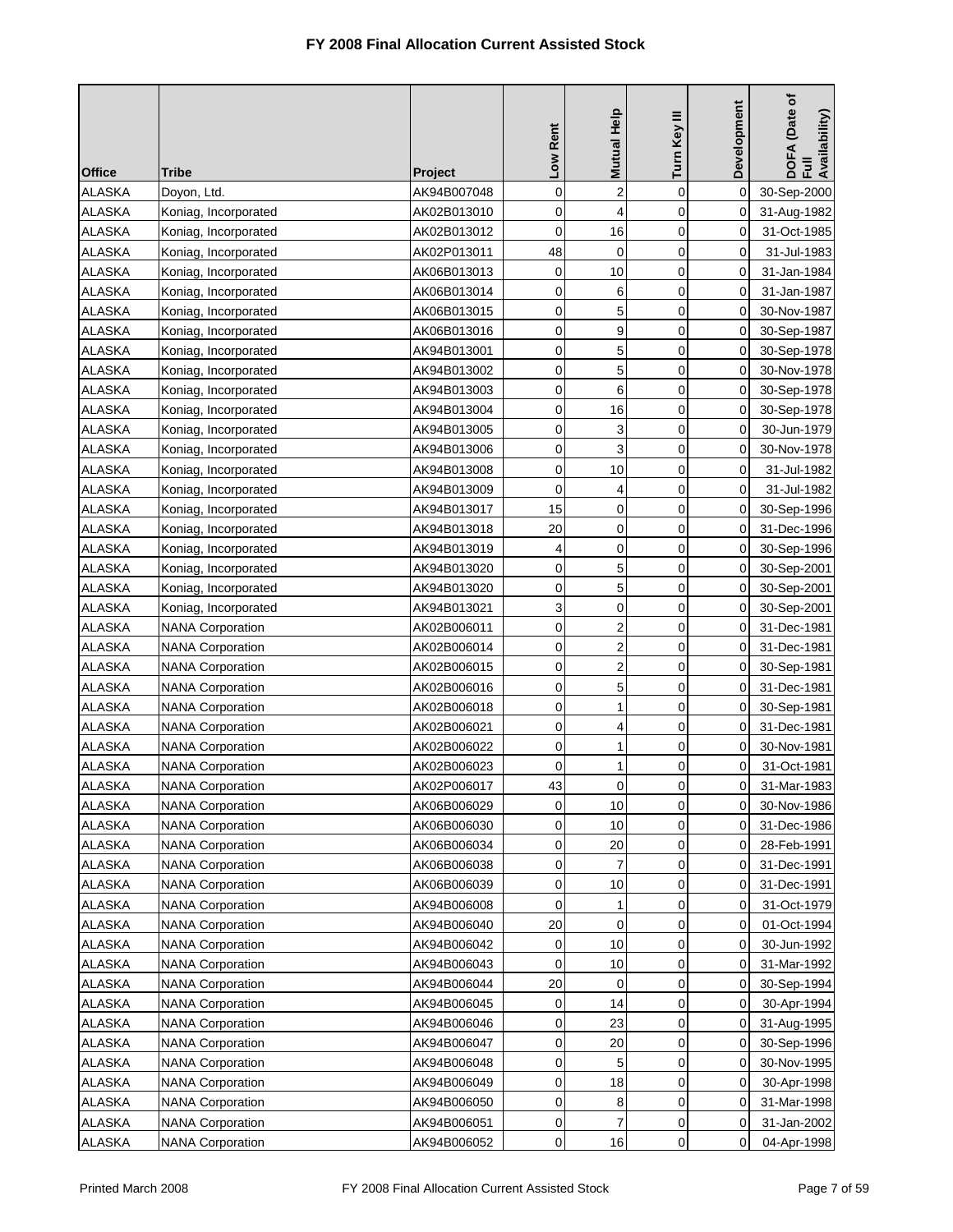|               |                               |                | Low Rent    | Mutual Help             | Turn Key III | Development    | DOFA (Date of<br>Full<br>Availability) |
|---------------|-------------------------------|----------------|-------------|-------------------------|--------------|----------------|----------------------------------------|
| <b>Office</b> | Tribe                         | <b>Project</b> |             |                         |              |                |                                        |
| <b>ALASKA</b> | <b>NANA Corporation</b>       | AK94B006054    | $\mathbf 0$ | 10                      | $\mathbf 0$  | 0              | 31-May-2002                            |
| <b>ALASKA</b> | <b>NANA Corporation</b>       | AK94B006055    | 0           | 15                      | $\mathbf 0$  | 0              | 31-Aug-2002                            |
| <b>ALASKA</b> | Tlingit-Haida Central Council | AK06B004024    | 12          | $\mathbf 0$             | 0            | 0              | 31-Jan-1982                            |
| <b>ALASKA</b> | Tlingit-Haida Central Council | AK06B004025    | 12          | $\mathbf 0$             | $\mathbf 0$  | 0              | 31-Jan-1982                            |
| <b>ALASKA</b> | Tlingit-Haida Central Council | AK06B004026    | 12          | $\mathbf 0$             | $\mathbf 0$  | 0              | 31-Jan-1982                            |
| <b>ALASKA</b> | Tlingit-Haida Central Council | AK06B004027    | 9           | $\mathbf 0$             | 0            | 0              | 31-Jan-1982                            |
| ALASKA        | Tlingit-Haida Central Council | AK06B004028    | 12          | $\mathbf 0$             | 0            | 0              | 31-Jan-1982                            |
| <b>ALASKA</b> | Tlingit-Haida Central Council | AK06B004029    | 0           | 15                      | 0            | 0              | 28-Feb-1986                            |
| <b>ALASKA</b> | Tlingit-Haida Central Council | AK06B004030    | 0           | 14                      | 0            | 0              | 31-Jul-1988                            |
| <b>ALASKA</b> | Tlingit-Haida Central Council | AK06B004031    | $\mathbf 0$ | 18                      | $\mathbf 0$  | 0              | 30-Jun-1988                            |
| ALASKA        | Tlingit-Haida Central Council | AK06B004032    | 10          | $\mathbf 0$             | 0            | 0              | 30-Sep-1987                            |
| <b>ALASKA</b> | Tlingit-Haida Central Council | AK06B004034    | 0           | 25                      | $\mathbf 0$  | 0              | 31-Jul-1991                            |
| <b>ALASKA</b> | Tlingit-Haida Central Council | AK06B004040    | 0           | 18                      | 0            | 0              | 29-Feb-1992                            |
| <b>ALASKA</b> | Tlingit-Haida Central Council | AK06B004043    | 0           | 13                      | 0            | 0              | 30-Sep-1990                            |
| ALASKA        | Tlingit-Haida Central Council | AK94B004044    | 0           | 20                      | 0            | 0              | 31-Jan-1994                            |
| <b>ALASKA</b> | Tlingit-Haida Central Council | AK94B004045    | $\mathbf 0$ | 10                      | 0            | 0              | 22-Feb-1995                            |
| <b>ALASKA</b> | Tlingit-Haida Central Council | AK94B004046    | 10          | $\mathbf 0$             | 0            | 0              | 22-Feb-1995                            |
| <b>ALASKA</b> | Tlingit-Haida Central Council | AK94B004047    | $\mathbf 0$ | 30                      | $\mathbf 0$  | 0              | 29-Mar-1997                            |
| <b>ALASKA</b> | Tlingit-Haida Central Council | AK94B004048    | 0           | 20                      | 0            | 0              | 29-Oct-1995                            |
| <b>ALASKA</b> | Tlingit-Haida Central Council | AK94B004049    | 20          | $\mathbf 0$             | $\mathbf 0$  | 0              | 29-Mar-1997                            |
| ALASKA        | Tlingit-Haida Central Council | AK94B004050    | 0           | $\overline{2}$          | $\mathbf 0$  | 0              | 31-Dec-1974                            |
| ALASKA        | Tlingit-Haida Central Council | AK94B004051    | 0           | 5                       | $\mathbf 0$  | 0              | 31-Aug-1974                            |
| <b>ALASKA</b> | Tlingit-Haida Central Council | AK94B004052    | 0           | 1                       | 0            | 0              | 30-Apr-1974                            |
| <b>ALASKA</b> | Tlingit-Haida Central Council | AK94B004053    | 0           | 3                       | 0            | 0              | 31-Dec-1974                            |
| <b>ALASKA</b> | Tlingit-Haida Central Council | AK94B004054    | 0           | 1                       | $\mathbf 0$  | 0              | 31-Jan-1974                            |
| <b>ALASKA</b> | Tlingit-Haida Central Council | AK94B004055    | 0           | $\overline{2}$          | 0            | 0              | 31-Dec-1973                            |
| <b>ALASKA</b> | Tlingit-Haida Central Council | AK94B004056    | 0           | $\overline{2}$          | 0            | 0              | 31-Mar-1975                            |
| <b>ALASKA</b> | Tlingit-Haida Central Council | AK94B004057    | 0           | 6                       | 0            | 0              | 31-Oct-1975                            |
| <b>ALASKA</b> | Tlingit-Haida Central Council | AK94B004058    | 0           | 15                      | 0            | 0              | 31-May-1975                            |
| <b>ALASKA</b> | Tlingit-Haida Central Council | AK94B004059    | 0           | 1                       | 0            | $\overline{0}$ | 31-Aug-1975                            |
| <b>ALASKA</b> | Tlingit-Haida Central Council | AK94B004060    | $\cup$      | $\overline{2}$          | 0            | $\pmb{0}$      | 30-Sep-1975                            |
| ALASKA        | Tlingit-Haida Central Council | AK94B004061    | $\mathbf 0$ | $\overline{7}$          | 0            | 0              | 30-Sep-1975                            |
| ALASKA        | Tlingit-Haida Central Council | AK94B004062    | 0           | 3                       | 0            | 0              | 30-Jun-1975                            |
| ALASKA        | Tlingit-Haida Central Council | AK94B004063    | 0           | 4                       | 0            | 0              | 30-Sep-1975                            |
| ALASKA        | Tlingit-Haida Central Council | AK94B004064    | 0           | $\overline{\mathbf{c}}$ | 0            | 0              | 31-May-1975                            |
| <b>ALASKA</b> | Tlingit-Haida Central Council | AK94B004065    | 0           | 20                      | 0            | 0              | 28-Feb-1998                            |
| ALASKA        | Tlingit-Haida Central Council | AK94B004066    | 6           | 0                       | 0            | 0              | 31-Aug-1997                            |
| ALASKA        | Tlingit-Haida Central Council | AK94B004067    | 0           | 18                      | 0            | 0              | 30-Apr-1998                            |
| <b>ALASKA</b> | Tlingit-Haida Central Council | AK94B004068    | 16          | 0                       | 0            | 0              | 31-Aug-1997                            |
| ALASKA        | Tlingit-Haida Central Council | AK94B004069    | 17          | 0                       | 0            | 0              | 31-Jan-1999                            |
| ALASKA        | Tlingit-Haida Central Council | AK94B004070    | 20          | 0                       | 0            | 0              | 31-Aug-1999                            |
| ALASKA        | Tlingit-Haida Central Council | AK94B004071    | 3           | 0                       | 0            | 0              | 31-May-1975                            |
| ALASKA        | Tlingit-Haida Central Council | AK94B004072    | 20          | 0                       | 0            | 0              | 30-Jun-2000                            |
| <b>ALASKA</b> | <b>TOTAL</b>                  |                | 1,171       | 3,086                   | 0            | 4              |                                        |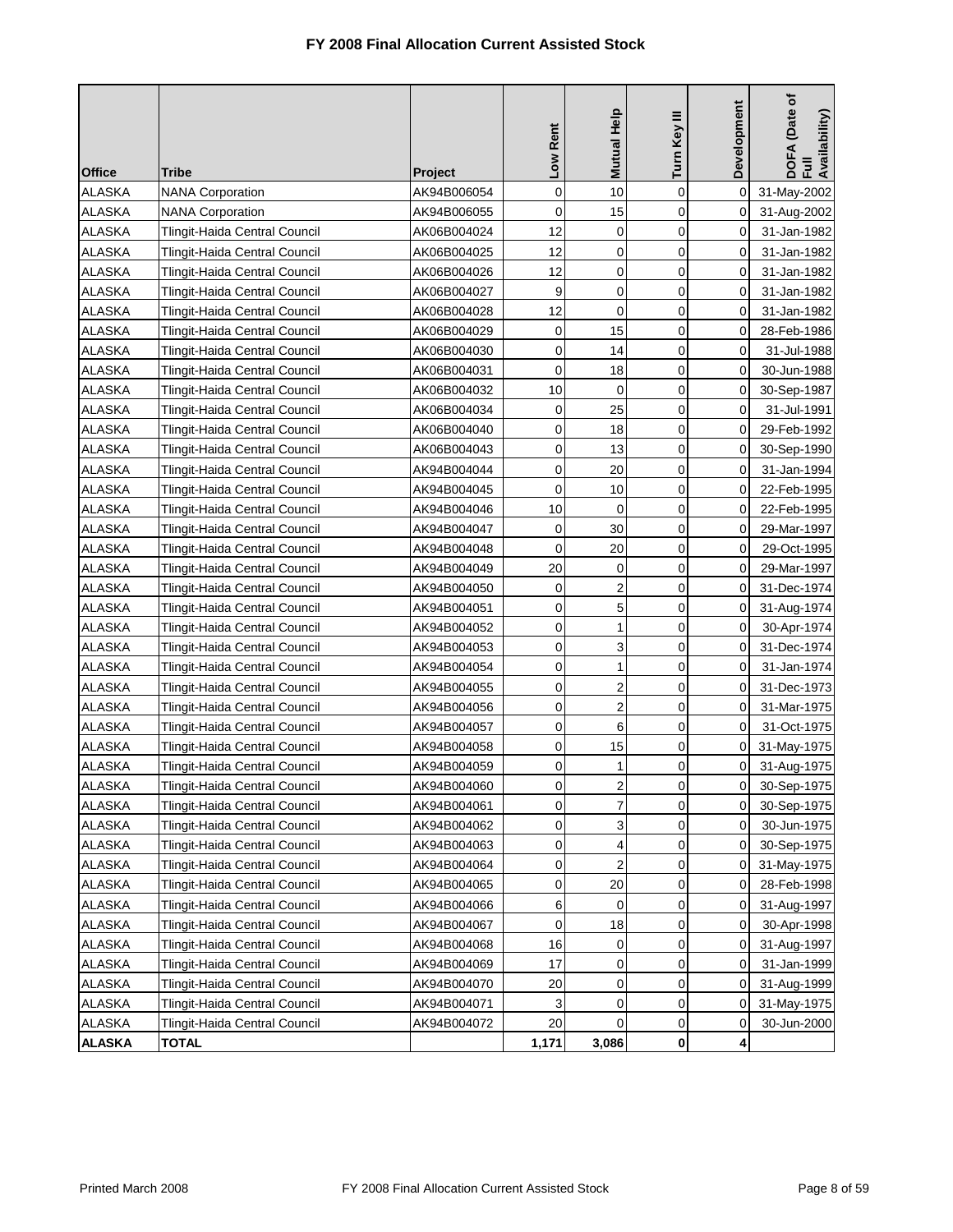| <b>Office</b>  | Tribe                                  | Project     | Low Rent    | Mutual Help             | Turn Key III   | Development    | (Date of<br>DOFA (Date<br>Full<br>Availability) |
|----------------|----------------------------------------|-------------|-------------|-------------------------|----------------|----------------|-------------------------------------------------|
| CHICAGO        | Aroostook Band of Micmac               | ME93B034001 | 66          | 0                       | 0              | 0              | 30-Mar-1997                                     |
| <b>CHICAGO</b> | Aroostook Band of Micmac               | ME93B034002 | 0           | 4                       | 0              | 0              | 31-Oct-2001                                     |
| <b>CHICAGO</b> | Aroostook Band of Micmac               | ME93B034002 | 0           | 1                       | 0              | 0              | 30-Nov-2001                                     |
| CHICAGO        | Aroostook Band of Micmac               | ME93B034002 | $\mathbf 0$ | 4                       | $\overline{0}$ | 0              | 31-Dec-2001                                     |
| <b>CHICAGO</b> | Aroostook Band of Micmac               | ME93B034002 | 0           | 10                      | 0              | 0              | 30-Sep-2002                                     |
| CHICAGO        | Aroostook Band of Micmac               | ME93B034002 | $\mathbf 0$ | 1                       | 0              | 0              | 30-Nov-2002                                     |
| <b>CHICAGO</b> | Aroostook Band of Micmac               | ME93B034002 | 0           | 1                       | 0              | 0              | 30-Jun-2003                                     |
| CHICAGO        | Aroostook Band of Micmac               | ME93B034002 | 0           | $\overline{\mathbf{c}}$ | 0              | 7              | 30-Dec-2003                                     |
| <b>CHICAGO</b> | <b>Bad River Band</b>                  | WI93B012001 | 14          | 0                       | 0              | 0              | 28-Feb-1967                                     |
| <b>CHICAGO</b> | <b>Bad River Band</b>                  | WI93B012004 | 40          | 0                       | 0              | 0              | 31-Oct-1978                                     |
| <b>CHICAGO</b> | <b>Bad River Band</b>                  | WI93B012005 | 20          | 0                       | 0              | 0              | 31-Oct-1985                                     |
| CHICAGO        | <b>Bad River Band</b>                  | WI93B012006 | 35          | 0                       | 0              | 0              | 29-Jan-1988                                     |
| <b>CHICAGO</b> | Bad River Band                         | WI93B012007 | 0           | 1                       | $\overline{0}$ | 0              | 29-Jan-1988                                     |
| <b>CHICAGO</b> | <b>Bad River Band</b>                  | WI93B012012 | 20          | $\mathbf 0$             | 0              | 0              | 31-Aug-1992                                     |
| <b>CHICAGO</b> | <b>Bad River Band</b>                  | WI93B012013 | 17          | 0                       | 0              | 0              | 30-Nov-1995                                     |
| CHICAGO        | Bad River Band                         | WI93B012014 | 0           | 7                       | 0              | 0              | 30-Nov-1995                                     |
| CHICAGO        | Bad River Band                         | WI93B012015 | 5           | $\mathbf 0$             | 0              | 0              | 30-Nov-1995                                     |
| <b>CHICAGO</b> | <b>Bad River Band</b>                  | WI93B012016 | 16          | 0                       | 0              | 0              | 31-Dec-1995                                     |
| <b>CHICAGO</b> | <b>Bad River Band</b>                  | WI93B012017 | $\mathbf 0$ | 6                       | 0              | 0              | 28-Feb-1998                                     |
| <b>CHICAGO</b> | Bad River Band                         | WI93B012018 | 0           | $\overline{2}$          | 0              | 0              | 28-Feb-1998                                     |
| CHICAGO        | Bay Mills Indian Community             | MI93B062002 | 23          | $\mathbf 0$             | $\overline{0}$ | 0              | 30-Sep-1982                                     |
| CHICAGO        | Bay Mills Indian Community             | MI93B062004 | 0           | 10                      | 0              | 0              | 28-Sep-1992                                     |
| CHICAGO        | Bay Mills Indian Community             | MI93B062005 | $\mathbf 0$ | 8                       | 0              | 0              | 10-Oct-1993                                     |
| CHICAGO        | Bay Mills Indian Community             | MI93B062006 | 10          | 0                       | 0              | 0              | 30-Jun-1994                                     |
| CHICAGO        | Bay Mills Indian Community             | MI93B062007 | 0           | 10                      | 0              | 0              | 10-Oct-1994                                     |
| <b>CHICAGO</b> | <b>Bay Mills Indian Community</b>      | MI93B062008 | 0           | 14                      | 0              | 0              | 29-Feb-1996                                     |
| <b>CHICAGO</b> | Bay Mills Indian Community             | MI93B062009 | 20          | $\mathbf 0$             | 0              | 0              | 30-Apr-1997                                     |
| <b>CHICAGO</b> | Bay Mills Indian Community             | MI93B062010 | 0           | 26                      | 0              | 0              | 01-Nov-1999                                     |
| <b>CHICAGO</b> | Bay Mills Indian Community             | MI93B062011 | 12          | $\mathbf 0$             | 0              | 0              | 31-Dec-1997                                     |
| CHICAGO        | Bay Mills Indian Community             | MI93B062012 | 0           | 24                      | 0              | 0              | 01-Nov-1999                                     |
| CHICAGO        | <b>Bay Mills Indian Community</b>      | MI93B062013 | 0           | 23                      | 0              | $\overline{0}$ | 01-Nov-1999                                     |
| CHICAGO        | Boise Forte Band of Minnesota Chippewa | MN93B081001 | 1           | $\overline{2}$          | 0              | 0              | 01-Sep-1972                                     |
| <b>CHICAGO</b> | Boise Forte Band of Minnesota Chippewa | MN93B081002 | 8           | 0                       | 0              | 0              | 01-May-1974                                     |
| CHICAGO        | Boise Forte Band of Minnesota Chippewa | MN93B081003 | 5           | 0                       | 0              | 0              | 31-Oct-1974                                     |
| <b>CHICAGO</b> | Boise Forte Band of Minnesota Chippewa | MN93B081004 | $\mathbf 0$ | 22                      | 0              | 0              | 30-Nov-1979                                     |
| <b>CHICAGO</b> | Boise Forte Band of Minnesota Chippewa | MN93B081005 | 26          | 0                       | 0              | 0              | 30-Nov-1979                                     |
| <b>CHICAGO</b> | Boise Forte Band of Minnesota Chippewa | MN93B081006 | 8           | 0                       | 0              | 0              | 30-Nov-1996                                     |
| <b>CHICAGO</b> | Catawba Indian Tribe                   | SC93B062001 | 24          | $\mathbf 0$             | 0              | 0              | 31-Aug-1998                                     |
| CHICAGO        | Catawba Indian Tribe                   | SC93B062002 | 0           | 30                      | 0              | 0              | 18-Jul-1998                                     |
| CHICAGO        | Catawba Indian Tribe                   | SC93B062003 | 10          | 0                       | $\mathbf 0$    | 0              | 31-Aug-1998                                     |
| CHICAGO        | Catawba Indian Tribe                   | SC93B062004 | 0           | 10                      | 0              | 0              | 01-Jul-1998                                     |
| <b>CHICAGO</b> | <b>Coharie State Tribe</b>             | NC93B171003 | 20          | 0                       | 0              | 0              | 28-Apr-1993                                     |
| CHICAGO        | Eastern Cherokee                       | NC93B041001 | 37          | 0                       | 0              | 0              | 31-Dec-1966                                     |
| <b>CHICAGO</b> | Eastern Cherokee                       | NC93B041008 | 25          | 0                       | 0              | 0              | 30-Sep-1978                                     |
| <b>CHICAGO</b> | Eastern Cherokee                       | NC93B041009 | 0           | $\overline{2}$          | 0              | 0              | 30-Sep-1978                                     |
| <b>CHICAGO</b> | Eastern Cherokee                       | NC93B041010 | 0           | 35                      | 0              | 0              | 28-Feb-1982                                     |
| CHICAGO        | Eastern Cherokee                       | NC93B041012 | 0           | 11                      | 0              | 0              | 31-Aug-1982                                     |
| <b>CHICAGO</b> | Eastern Cherokee                       | NC93B041013 | $\mathbf 0$ | 11                      | 0              | 0              | 28-Feb-1983                                     |
| <b>CHICAGO</b> | Eastern Cherokee                       | NC93B041014 | 63          | 0                       | 0              | 0              | 28-Feb-1983                                     |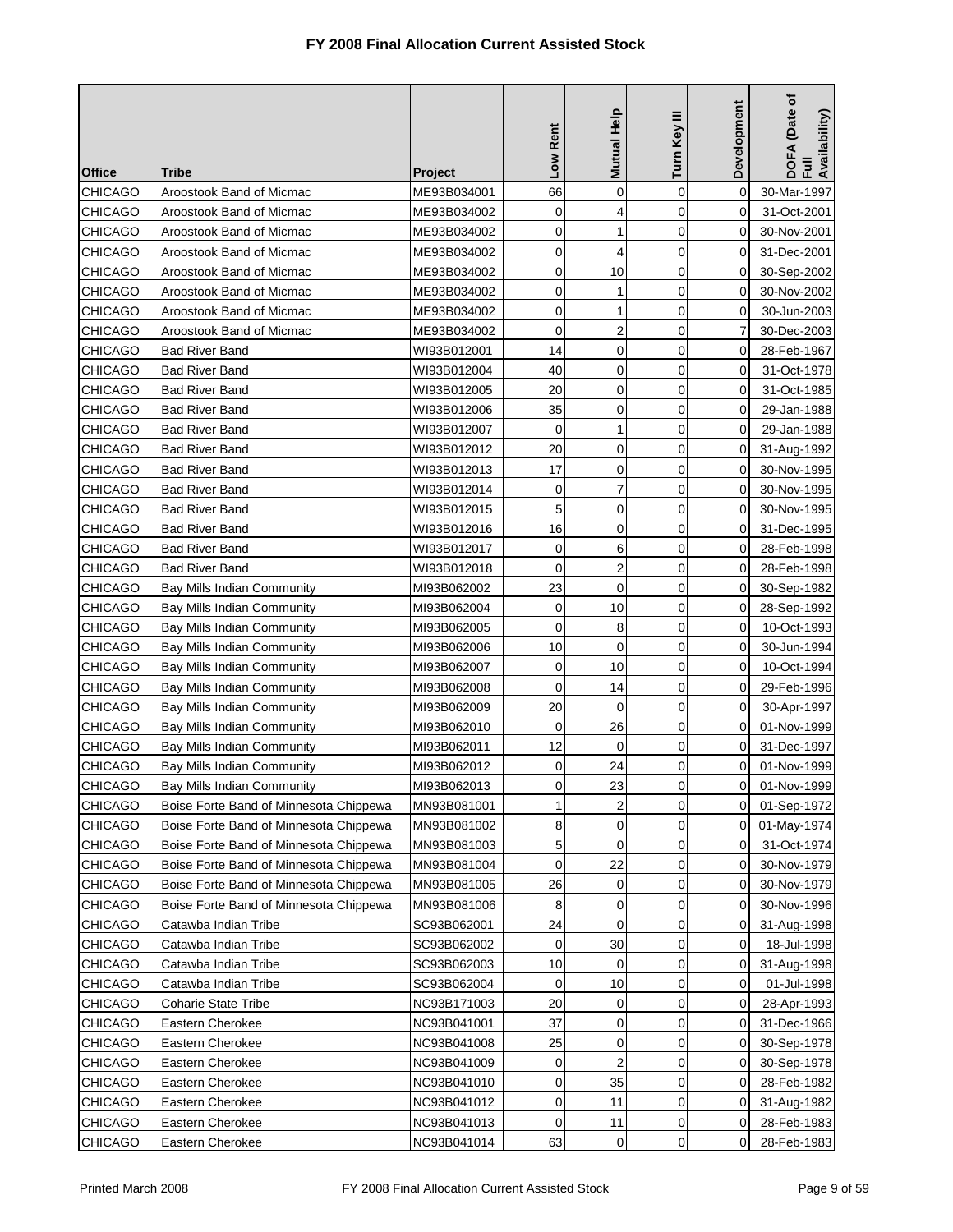| <b>Office</b>  | Tribe                                  | Project     | Low Rent    | Mutual Help             | Turn Key III | <b>Development</b> | DOFA (Date of<br>Full<br>Availability) |
|----------------|----------------------------------------|-------------|-------------|-------------------------|--------------|--------------------|----------------------------------------|
| <b>CHICAGO</b> | Eastern Cherokee                       | NC93B041015 | 0           | 39                      | $\mathbf 0$  | 0                  | 30-Sep-1984                            |
| <b>CHICAGO</b> | Eastern Cherokee                       | NC93B041016 | 0           | 12                      | $\mathbf 0$  | 0                  | 31-Jul-1986                            |
| <b>CHICAGO</b> | Eastern Cherokee                       | NC93B041017 | 0           | 18                      | $\mathbf 0$  | 0                  | 30-Jun-1987                            |
| <b>CHICAGO</b> | Eastern Cherokee                       | NC93B041019 | 0           | 12                      | $\mathbf 0$  | 0                  | 30-Jun-1987                            |
| <b>CHICAGO</b> | Eastern Cherokee                       | NC93B041020 | 0           | 18                      | $\mathbf 0$  | 0                  | 30-Sep-1988                            |
| <b>CHICAGO</b> | Eastern Cherokee                       | NC93B041021 | 0           | 35                      | $\mathbf 0$  | 0                  | 31-Dec-1989                            |
| <b>CHICAGO</b> | Eastern Cherokee                       | NC93B041022 | 0           | 35                      | $\mathbf 0$  | 0                  | 31-Oct-1991                            |
| <b>CHICAGO</b> | Eastern Cherokee                       | NC93B041024 | 0           | 20                      | $\mathbf 0$  | 0                  | 28-Feb-1993                            |
| <b>CHICAGO</b> | Eastern Cherokee                       | NC93B041025 | 0           | 15                      | $\mathbf 0$  | 0                  | 25-Oct-1995                            |
| <b>CHICAGO</b> | Eastern Cherokee                       | NC93B041026 | 0           | 25                      | 0            | 0                  | 30-Apr-2001                            |
| <b>CHICAGO</b> | Eastern Cherokee                       | NC93B041027 | 15          | 0                       | $\mathbf 0$  | 6                  | 31-Aug-2001                            |
| <b>CHICAGO</b> | Eastern Cherokee                       | NC93B041027 | 3           | 0                       | $\mathbf 0$  | 0                  | 06-Sep-2006                            |
| <b>CHICAGO</b> | Eastern Cherokee                       | NC93B041027 | 1           | $\mathbf 0$             | $\mathbf 0$  | $\mathbf 0$        | 01-Sep-2007                            |
| <b>CHICAGO</b> | Eastern Cherokee                       | NC93B041028 | 0           | 23                      | 0            | 0                  | 31-Aug-2001                            |
| <b>CHICAGO</b> | Eastern Cherokee                       | NC93B041029 | 0           | 22                      | $\mathbf 0$  | 0                  | 30-Nov-2001                            |
| <b>CHICAGO</b> | Eastern Cherokee                       | NC93B041030 | 0           | 1                       | $\mathbf 0$  | 0                  | 28-Sep-2007                            |
| <b>CHICAGO</b> | Eastern Cherokee                       | NC93B041030 | 0           | 1                       | $\mathbf 0$  | 0                  | 28-Feb-2007                            |
| <b>CHICAGO</b> | Eastern Cherokee                       | NC93B041030 | 0           | 24                      | $\mathbf 0$  | 1                  | 29-Oct-2003                            |
| <b>CHICAGO</b> | Eastern Cherokee                       | NC93B041030 | 0           | 1                       | $\mathbf 0$  | 0                  | 22-Dec-2004                            |
| <b>CHICAGO</b> | Eastern Cherokee                       | NC93B041030 | 0           | 7                       | $\mathbf 0$  | 0                  | 30-Dec-2005                            |
| <b>CHICAGO</b> | Eastern Cherokee                       | NC93B041030 | 0           | $\overline{\mathbf{c}}$ | $\mathbf 0$  | 0                  | 31-Jan-2007                            |
| <b>CHICAGO</b> | Eastern Cherokee                       | NC93B041030 | 0           | $\mathbf{1}$            | $\mathbf 0$  | 0                  | 10-Oct-2006                            |
| <b>CHICAGO</b> | Eastern Cherokee                       | NC93B041030 | $\mathbf 0$ | $\overline{\mathbf{c}}$ | $\mathbf 0$  | 0                  | 07-Jul-2006                            |
| <b>CHICAGO</b> | Fond Du Lac Band of Minnesota Chippewa | MN93B015001 | 25          | 0                       | $\mathbf 0$  | 0                  | 31-Aug-1967                            |
| <b>CHICAGO</b> | Fond Du Lac Band of Minnesota Chippewa | MN93B015003 | 35          | 0                       | $\mathbf 0$  | 0                  | 31-Dec-1982                            |
| <b>CHICAGO</b> | Fond Du Lac Band of Minnesota Chippewa | MN93B015004 | $\mathbf 0$ | $\mathbf{1}$            | $\mathbf 0$  | 0                  | 31-Jan-1983                            |
| <b>CHICAGO</b> | Fond Du Lac Band of Minnesota Chippewa | MN93B015005 | 47          | $\mathbf 0$             | $\mathbf 0$  | 0                  | 30-Nov-1983                            |
| <b>CHICAGO</b> | Fond Du Lac Band of Minnesota Chippewa | MN93B015006 | $\mathbf 0$ | 6                       | $\mathbf 0$  | 0                  | 31-Aug-1984                            |
| <b>CHICAGO</b> | Fond Du Lac Band of Minnesota Chippewa | MN93B015007 | 11          | 0                       | $\mathbf 0$  | 0                  | 31-Aug-1984                            |
| <b>CHICAGO</b> | Fond Du Lac Band of Minnesota Chippewa | MN93B015008 | 20          | 0                       | 0            | 0                  | 31-Mar-1985                            |
| <b>CHICAGO</b> | Fond Du Lac Band of Minnesota Chippewa | MN93B015009 | 23          | 0                       | 0            | 0                  | 31-Dec-1986                            |
| <b>CHICAGO</b> | Fond Du Lac Band of Minnesota Chippewa | MN93B015013 | 15          | 0                       | 0            | 0                  | 30-Apr-1987                            |
| <b>CHICAGO</b> | Fond Du Lac Band of Minnesota Chippewa | MN93B015014 | 0           | 10                      | 0            | 0                  | 31-Dec-1988                            |
| <b>CHICAGO</b> | Fond Du Lac Band of Minnesota Chippewa | MN93B015015 | 12          | 0                       | 0            | 0                  | 31-Dec-1988                            |
| CHICAGO        | Fond Du Lac Band of Minnesota Chippewa | MN93B015016 | 15          | 0                       | 0            | 0                  | 31-Dec-1991                            |
| <b>CHICAGO</b> | Fond Du Lac Band of Minnesota Chippewa | MN93B015017 | 0           | 15                      | 0            | 0                  | 30-Nov-1991                            |
| CHICAGO        | Fond Du Lac Band of Minnesota Chippewa | MN93B015018 | 0           | 10                      | 0            | 0                  | 28-Feb-1994                            |
| <b>CHICAGO</b> | Fond Du Lac Band of Minnesota Chippewa | MN93B015019 | 0           | 16                      | 0            | 0                  | 30-Apr-1996                            |
| <b>CHICAGO</b> | Fond Du Lac Band of Minnesota Chippewa | MN93B015020 | 0           | 16                      | 0            | 0                  | 31-Jan-1998                            |
| <b>CHICAGO</b> | Fond Du Lac Band of Minnesota Chippewa | MN93B015021 | 12          | 0                       | 0            | 0                  | 31-Jan-1998                            |
| <b>CHICAGO</b> | Fond Du Lac Band of Minnesota Chippewa | MN93B015022 | 16          | 0                       | 0            | 0                  | 16-Dec-1996                            |
| CHICAGO        | Fond Du Lac Band of Minnesota Chippewa | MN93B015023 | 0           | 12                      | 0            | 9                  | 31-Dec-2000                            |
| CHICAGO        | Fond Du Lac Band of Minnesota Chippewa | MN93B015023 | 0           | 6                       | 0            | 0                  | 31-Dec-2001                            |
| <b>CHICAGO</b> | Forest County Potawatami               | WI93B035001 | 7           | 0                       | $\mathbf 0$  | 0                  | 01-Jun-1971                            |
| <b>CHICAGO</b> | Forest County Potawatami               | WI93B035004 | 0           | 17                      | 0            | 0                  | 31-May-1995                            |
| <b>CHICAGO</b> | Forest County Potawatami               | WI93B035005 | 0           | 10                      | 0            | 0                  | 31-May-1995                            |
| <b>CHICAGO</b> | Forest County Potawatami               | WI93B035006 | 0           | 25                      | 0            | 0                  | 31-Jan-1997                            |
| CHICAGO        | <b>Forest County Potawatami</b>        | WI93B035007 | 8           | 0                       | 0            | 0                  | 31-Mar-1998                            |
| <b>CHICAGO</b> | Forest County Potawatami               | WI93B035008 | 6           | 0                       | 0            | 0                  | 31-Jul-1999                            |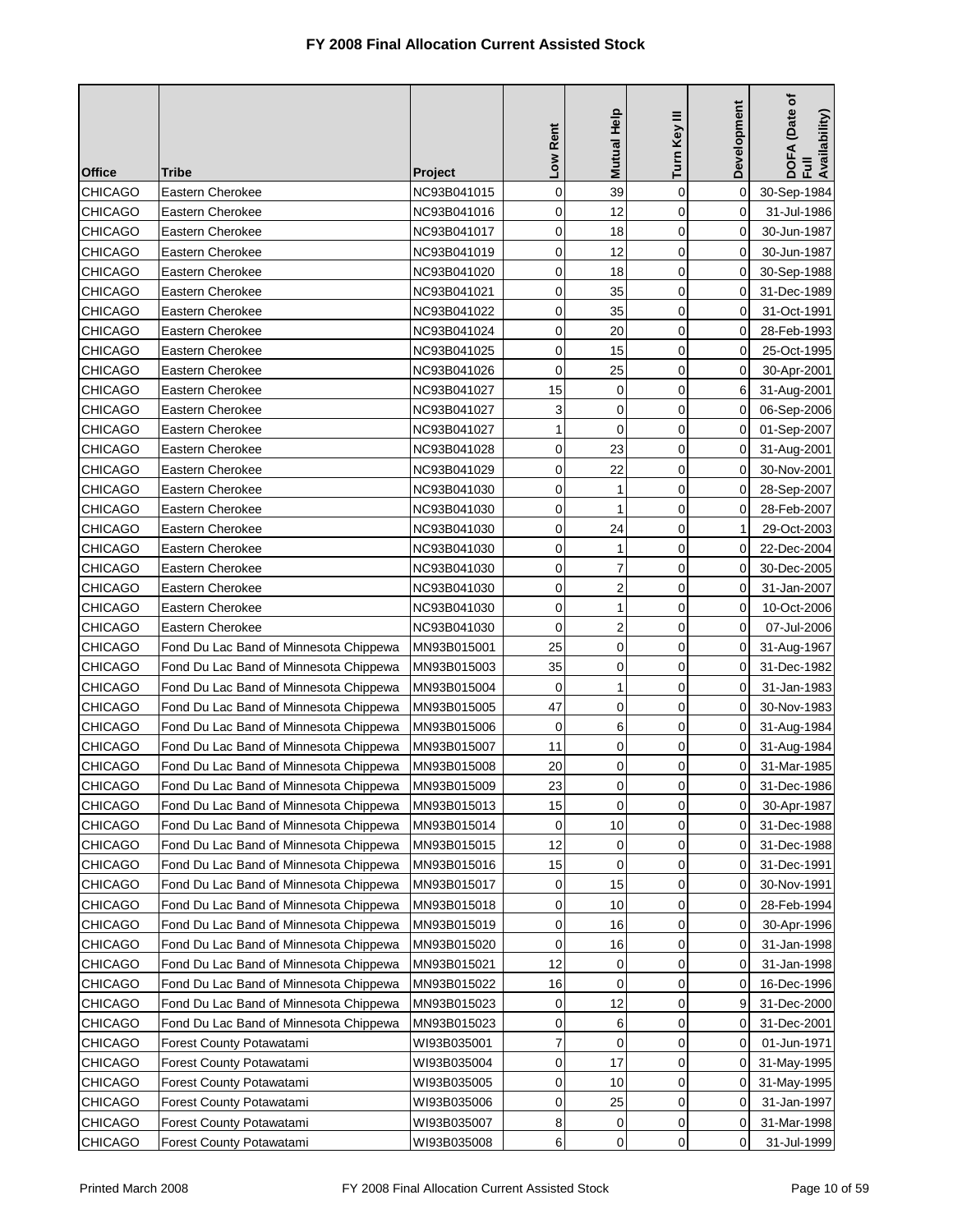| <b>Office</b>  | <b>Tribe</b>                         | Project     | Low Rent    | Mutual Help | Turn Key III | Development    | DOFA (Date of<br>Full<br>Availability) |
|----------------|--------------------------------------|-------------|-------------|-------------|--------------|----------------|----------------------------------------|
| <b>CHICAGO</b> | Forest County Potawatami             | WI93B035009 | 0           | 4           | 0            | 0              | 31-Jul-1999                            |
| <b>CHICAGO</b> | Grand Portage Band of Minn. Chippewa | MN93B175001 | 5           | 0           | 0            | 0              | 31-Jan-1981                            |
| <b>CHICAGO</b> | Grand Portage Band of Minn. Chippewa | MN93B175003 | 4           | 0           | 0            | 0              | 31-Dec-1983                            |
| <b>CHICAGO</b> | Grand Portage Band of Minn. Chippewa | MN93B175004 | 4           | $\mathbf 0$ | $\mathbf 0$  | 0              | 30-Nov-1986                            |
| <b>CHICAGO</b> | Grand Portage Band of Minn. Chippewa | MN93B175005 | $\mathbf 0$ | 10          | 0            | 0              | 11-Oct-1995                            |
| CHICAGO        | <b>Grand Traverse Band</b>           | MI93B197001 | 30          | 0           | 0            | 0              | 31-May-1989                            |
| <b>CHICAGO</b> | <b>Grand Traverse Band</b>           | MI93B197002 | 16          | 0           | 0            | 0              | 31-Aug-1989                            |
| CHICAGO        | Grand Traverse Band                  | MI93B197003 | 14          | 0           | 0            | 0              | 30-Apr-1995                            |
| <b>CHICAGO</b> | <b>Grand Traverse Band</b>           | MI93B197004 | 0           | 7           | 0            | 0              | 31-Aug-1998                            |
| <b>CHICAGO</b> | Grand Traverse Band                  | MI93B197005 | 0           | 8           | 0            | 0              | 31-Aug-1998                            |
| <b>CHICAGO</b> | <b>Grand Traverse Band</b>           | MI93B197006 | 0           | 4           | 0            | 0              | 31-Aug-2000                            |
| CHICAGO        | Haliwa-Saponi State Tribe            | NC93B171002 | 30          | $\mathbf 0$ | 0            | 0              | 31-Mar-1991                            |
| <b>CHICAGO</b> | Haliwa-Saponi State Tribe            | NC93B171005 | 0           | 10          | 0            | 0              | 31-Aug-1998                            |
| <b>CHICAGO</b> | Hannahville Community                | MI93B075001 | 15          | 0           | 0            | 0              | 01-Jan-1971                            |
| <b>CHICAGO</b> | Hannahville Community                | MI93B075002 | $\mathbf 0$ | 8           | 0            | 0              | 30-Sep-1996                            |
| <b>CHICAGO</b> | Ho-Chunk Nation                      | WI93B238001 | 21          | $\mathbf 0$ | 0            | 0              | 31-May-1971                            |
| CHICAGO        | Ho-Chunk Nation                      | WI93B238002 | 51          | $\mathbf 0$ | 0            | 0              | 30-Jun-1983                            |
| <b>CHICAGO</b> | <b>Ho-Chunk Nation</b>               | WI93B238003 | 10          | 0           | 0            | 0              | 31-Mar-1973                            |
| <b>CHICAGO</b> | <b>Ho-Chunk Nation</b>               | WI93B238004 | 39          | $\mathbf 0$ | 0            | 0              | 31-Mar-1978                            |
| <b>CHICAGO</b> | Ho-Chunk Nation                      | WI93B238005 | 20          | 0           | 0            | 0              | 31-May-1973                            |
| <b>CHICAGO</b> | Ho-Chunk Nation                      | WI93B238008 | 10          | $\mathbf 0$ | 0            | 0              | 31-Jul-1971                            |
| CHICAGO        | Ho-Chunk Nation                      | WI93B238009 | 0           | 14          | 0            | 0              | 28-Feb-1999                            |
| CHICAGO        | Ho-Chunk Nation                      | WI93B238010 | $\mathbf 0$ | 8           | 0            | 0              | 28-Feb-1999                            |
| CHICAGO        | Houlton Band of Maliseets            | ME93B033001 | 40          | 0           | 0            | 0              | 28-Feb-1994                            |
| CHICAGO        | <b>Houlton Band of Maliseets</b>     | ME93B033002 | 10          | 0           | 0            | 0              | 31-Jan-1994                            |
| <b>CHICAGO</b> | Houlton Band of Maliseets            | ME93B033003 | 15          | 0           | 0            | 0              | 15-Sep-2003                            |
| <b>CHICAGO</b> | <b>Houlton Band of Maliseets</b>     | ME93B033004 | 3           | $\mathbf 0$ | 0            | 2              | 15-Sep-2003                            |
| <b>CHICAGO</b> | <b>Houlton Band of Maliseets</b>     | ME93B033005 | 0           | 9           | 0            | 6              | 15-Sep-2003                            |
| <b>CHICAGO</b> | Keweenaw Bay Indian Community        | MI93B065001 | 33          | 0           | 0            | 0              | 01-Dec-1972                            |
| CHICAGO        | Keweenaw Bay Indian Community        | MI93B065002 | 45          | 0           | 0            | 0              | 30-Jun-1981                            |
| CHICAGO        | Keweenaw Bay Indian Community        | MI93B065003 | 50          | 0           | 0            | $\overline{0}$ | 28-Feb-1983                            |
| CHICAGO        | Keweenaw Bay Indian Community        | MI93B065004 | 30          | 0           | 0            | 0              | 30-Nov-1985                            |
| CHICAGO        | Keweenaw Bay Indian Community        | MI93B065005 | 50          | 0           | 0            | 0              | 30-Nov-1985                            |
| CHICAGO        | Keweenaw Bay Indian Community        | MI93B065006 | 0           | 3           | 0            | 0              | 30-Sep-1986                            |
| <b>CHICAGO</b> | Keweenaw Bay Indian Community        | MI93B065009 | 20          | 0           | 0            | 0              | 31-Oct-1993                            |
| <b>CHICAGO</b> | Keweenaw Bay Indian Community        | MI93B065010 | 20          | 0           | 0            | 0              | 31-Oct-1993                            |
| <b>CHICAGO</b> | Lac Courte Oreilles                  | WI93B054001 | 23          | 0           | 0            | 0              | 01-Oct-1970                            |
| <b>CHICAGO</b> | Lac Courte Oreilles                  | WI93B054003 | 15          | 0           | 0            | 0              | 31-Oct-1974                            |
| <b>CHICAGO</b> | Lac Courte Oreilles                  | WI93B054004 | 45          | 0           | 0            | 0              | 30-Jan-1979                            |
| <b>CHICAGO</b> | Lac Courte Oreilles                  | WI93B054005 | 49          | 0           | 0            | 0              | 30-Nov-1980                            |
| CHICAGO        | Lac Courte Oreilles                  | WI93B054006 | 0           | 2           | 0            | 0              | 30-Sep-1983                            |
| <b>CHICAGO</b> | Lac Courte Oreilles                  | WI93B054007 | 34          | 0           | 0            | 0              | 30-Nov-1982                            |
| CHICAGO        | Lac Courte Oreilles                  | WI93B054008 | 24          | 0           | 0            | 0              | 31-Jul-1984                            |
| <b>CHICAGO</b> | Lac Courte Oreilles                  | WI93B054009 | 20          | 0           | 0            | 0              | 28-Feb-1984                            |
| <b>CHICAGO</b> | Lac Courte Oreilles                  | WI93B054010 | 10          | $\mathbf 0$ | 0            | 0              | 30-Sep-1985                            |
| CHICAGO        | Lac Courte Oreilles                  | WI93B054011 | 40          | 0           | 0            | 0              | 31-Aug-1986                            |
| CHICAGO        | Lac Courte Oreilles                  | WI93B054012 | 0           | 1           | 0            | 0              | 31-Dec-1987                            |
| <b>CHICAGO</b> | Lac Courte Oreilles                  | WI93B054013 | 20          | 0           | 0            | 0              | 31-Dec-1988                            |
| <b>CHICAGO</b> | Lac Courte Oreilles                  | WI93B054014 | 0           | 1           | 0            | 0              | 30-Sep-1989                            |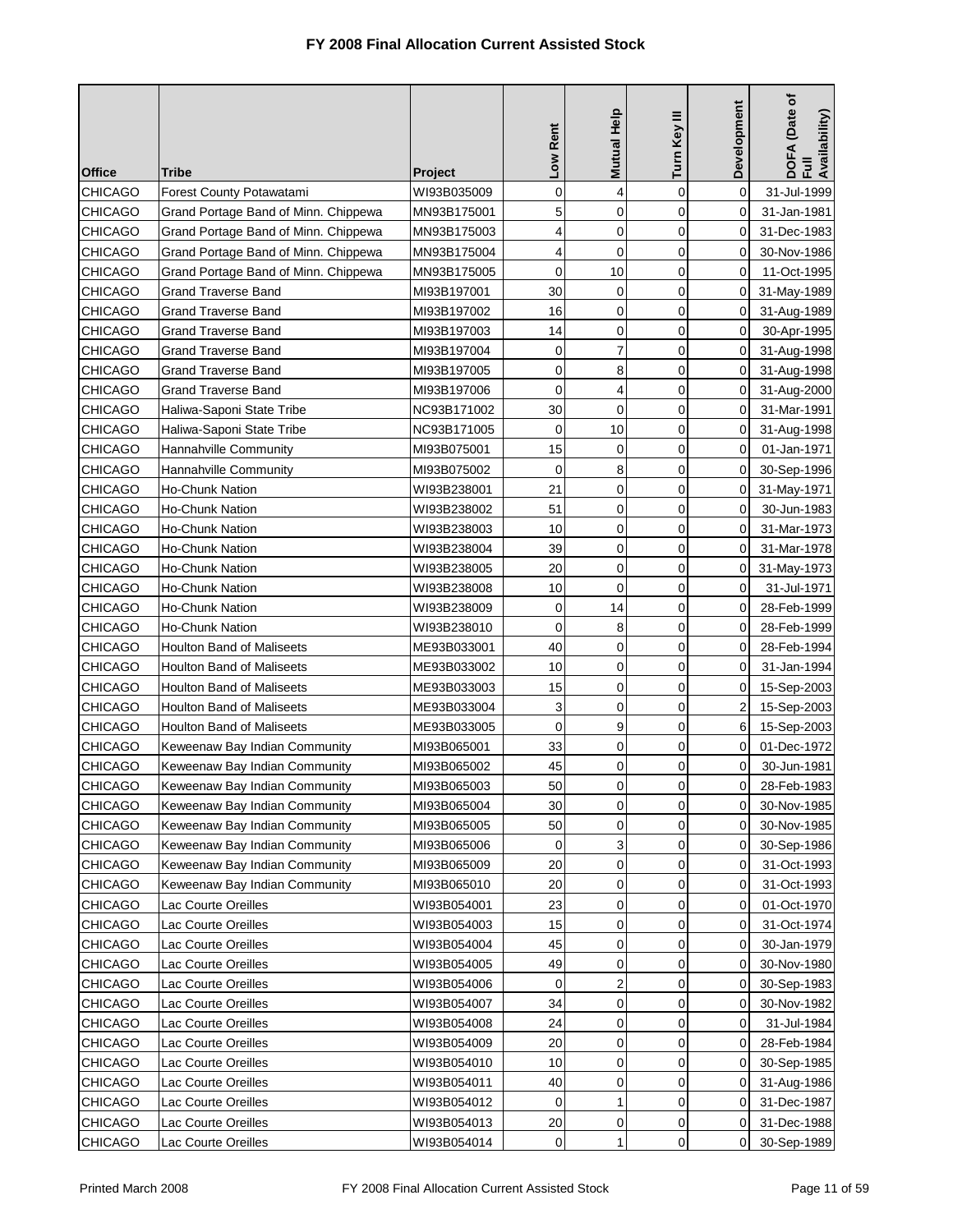| <b>Office</b>  | Tribe                                 | <b>Project</b> | Low Rent    | <b>Mutual Help</b> | Turn Key III   | Development    | DOFA (Date of<br>Full<br>Availability) |
|----------------|---------------------------------------|----------------|-------------|--------------------|----------------|----------------|----------------------------------------|
| CHICAGO        | Lac Courte Oreilles                   | WI93B054015    | $\mathbf 0$ | $\overline{2}$     | $\mathbf 0$    | $\Omega$       | 30-Nov-1992                            |
| <b>CHICAGO</b> | Lac Courte Oreilles                   | WI93B054016    | 16          | 0                  | 0              | 0              | 31-Dec-1996                            |
| <b>CHICAGO</b> | Lac Courte Oreilles                   | WI93B054017    | 0           | 4                  | $\mathbf 0$    | 0              | 20-Jun-1994                            |
| <b>CHICAGO</b> | Lac Courte Oreilles                   | WI93B054018    | $\mathbf 0$ | 13                 | $\mathbf 0$    | 0              | 30-Sep-2000                            |
| CHICAGO        | Lac Courte Oreilles                   | WI93B054019    | 20          | 0                  | $\overline{0}$ | 5              | 31-Aug-2001                            |
| <b>CHICAGO</b> | Lac Courte Oreilles                   | WI93B054019    | 5           | 0                  | 0              | 0              | 31-Dec-2001                            |
| <b>CHICAGO</b> | Lac Courte Oreilles                   | WI93B054021    | 0           | 7                  | 0              | 0              | 30-Jan-1979                            |
| CHICAGO        | Lac Courte Oreilles                   | WI93B054022    | 7           | 0                  | 0              | 0              | 31-Jan-1975                            |
| CHICAGO        | Lac Courte Oreilles                   | WI93B054023    | 12          | 0                  | $\mathbf 0$    | 0              | 11-Mar-1999                            |
| <b>CHICAGO</b> | Lac Courte Oreilles                   | WI93B054024    | 0           | $\overline{7}$     | 0              | 0              | 01-Oct-1970                            |
| <b>CHICAGO</b> | Lac Du Flambeau Band                  | WI93B009001    | 20          | 0                  | $\mathbf 0$    | 0              | 01-Jul-1966                            |
| <b>CHICAGO</b> | Lac Du Flambeau Band                  | WI93B009004    | 18          | 0                  | $\mathbf 0$    | 0              | 30-Jan-1979                            |
| <b>CHICAGO</b> | Lac Du Flambeau Band                  | WI93B009005    | 20          | 0                  | $\mathbf 0$    | 0              | 31-Jan-1980                            |
| <b>CHICAGO</b> | Lac Du Flambeau Band                  | WI93B009006    | 25          | 0                  | 0              | 0              | 31-May-1982                            |
| <b>CHICAGO</b> | Lac Du Flambeau Band                  | WI93B009007    | 48          | 0                  | 0              | 0              | 29-Feb-1984                            |
| <b>CHICAGO</b> | Lac Du Flambeau Band                  | WI93B009008    | 24          | 0                  | $\mathbf 0$    | 0              | 31-Jan-1985                            |
| <b>CHICAGO</b> | Lac Du Flambeau Band                  | WI93B009009    | 18          | 0                  | $\mathbf 0$    | 0              | 28-Feb-1986                            |
| CHICAGO        | Lac Du Flambeau Band                  | WI93B009010    | 0           | 1                  | $\mathbf 0$    | 0              | 30-Nov-1988                            |
| <b>CHICAGO</b> | Lac Du Flambeau Band                  | WI93B009011    | 0           | 1                  | $\mathbf 0$    | $\Omega$       | 31-Dec-1990                            |
| <b>CHICAGO</b> | Lac Du Flambeau Band                  | WI93B009013    | $\mathbf 0$ | $\overline{2}$     | 0              | 0              | 31-May-1982                            |
| <b>CHICAGO</b> | Lac Du Flambeau Band                  | WI93B009014    | 0           | $\overline{2}$     | 0              | 0              | 31-May-1982                            |
| <b>CHICAGO</b> | Lac Du Flambeau Band                  | WI93B009015    | 13          | 0                  | 0              | 0              | 30-Jun-1996                            |
| CHICAGO        | Lac Du Flambeau Band                  | WI93B009016    | 0           | 4                  | 0              | 0              | 30-Jun-1996                            |
| <b>CHICAGO</b> | Lac Du Flambeau Band                  | WI93B009017    | 0           | 5                  | 0              | 0              | 01-Jan-1995                            |
| <b>CHICAGO</b> | Lac Du Flambeau Band                  | WI93B009018    | 0           | 1                  | 0              | 0              | 31-Aug-1998                            |
| <b>CHICAGO</b> | Lac Du Flambeau Band                  | WI93B009019    | 2           | 0                  | 0              | 3              | 31-Aug-1998                            |
| <b>CHICAGO</b> | Lac Vieux Desert Band                 | MI93B085001    | 15          | 0                  | 0              | 0              | 01-Oct-1970                            |
| <b>CHICAGO</b> | Lac Vieux Desert Band                 | MI93B085002    | 20          | 0                  | $\mathbf 0$    | 0              | 31-Oct-1983                            |
| <b>CHICAGO</b> | Lac Vieux Desert Band                 | MI93B085003    | $\mathbf 0$ | 8                  | $\mathbf 0$    | 0              | 30-Sep-1995                            |
| <b>CHICAGO</b> | Leech Lake Band of Minnesota Chippewa | MN93B012002    | 50          | 0                  | 0              | $\mathbf 0$    | 01-May-1967                            |
| CHICAGO        | Leech Lake Band of Minnesota Chippewa | MN93B012005    | 15          | 0                  | 0              | 0 <sup>1</sup> | 01-Dec-1967                            |
| <b>CHICAGO</b> | Leech Lake Band of Minnesota Chippewa | MN93B012007    | 45          | 0                  | 0              | 0              | 31-Oct-1978                            |
| <b>CHICAGO</b> | Leech Lake Band of Minnesota Chippewa | MN93B012008    | 0           | 5                  | 0              | 0              | 31-Oct-1978                            |
| <b>CHICAGO</b> | Leech Lake Band of Minnesota Chippewa | MN93B012009    | 52          | 0                  | 0              | 0              | 31-Mar-1983                            |
| CHICAGO        | Leech Lake Band of Minnesota Chippewa | MN93B012010    | 0           | 24                 | $\mathbf 0$    | 0              | 31-Mar-1983                            |
| <b>CHICAGO</b> | Leech Lake Band of Minnesota Chippewa | MN93B012012    | 0           | 46                 | $\mathbf 0$    | 0              | 30-Sep-1986                            |
| <b>CHICAGO</b> | Leech Lake Band of Minnesota Chippewa | MN93B012013    | 10          | 0                  | $\mathbf 0$    | 0              | 30-Sep-1985                            |
| <b>CHICAGO</b> | Leech Lake Band of Minnesota Chippewa | MN93B012015    | 30          | 0                  | 0              | 0              | 31-Dec-1987                            |
| <b>CHICAGO</b> | Leech Lake Band of Minnesota Chippewa | MN93B012016    | 41          | 0                  | $\mathbf 0$    | 0              | 28-Feb-1989                            |
| <b>CHICAGO</b> | Leech Lake Band of Minnesota Chippewa | MN93B012017    | 10          | 0                  | 0              | 0              | 31-Jul-1993                            |
| CHICAGO        | Leech Lake Band of Minnesota Chippewa | MN93B012018    | 20          | 0                  | 0              | 0              | 30-Jun-1994                            |
| CHICAGO        | Leech Lake Band of Minnesota Chippewa | MN93B012019    | 20          | 0                  | 0              | 0              | 30-Apr-1996                            |
| <b>CHICAGO</b> | Leech Lake Band of Minnesota Chippewa | MN93B012020    | 0           | 16                 | 0              | 0              | 30-Apr-1996                            |
| CHICAGO        | Leech Lake Band of Minnesota Chippewa | MN93B012021    | 20          | 0                  | $\mathbf 0$    | 0              | 27-Feb-1998                            |
| <b>CHICAGO</b> | Leech Lake Band of Minnesota Chippewa | MN93B012022    | 0           | 18                 | $\mathbf 0$    | 0              | 29-May-1998                            |
| <b>CHICAGO</b> | Lower Sioux                           | MN93B207002    | 15          | 0                  | $\mathbf 0$    | 0              | 31-Dec-1989                            |
| CHICAGO        | Lower Sioux                           | MN93B207003    | 8           | 0                  | 0              | 0              | 31-Dec-1986                            |
| CHICAGO        | Lower Sioux                           | MN93B207004    | 9           | 0                  | 0              | 0              | 31-May-1987                            |
| <b>CHICAGO</b> | Lumbee State Tribe                    | NC93B171001    | 204         | $\pmb{0}$          | $\pmb{0}$      | 0              | 29-Feb-1988                            |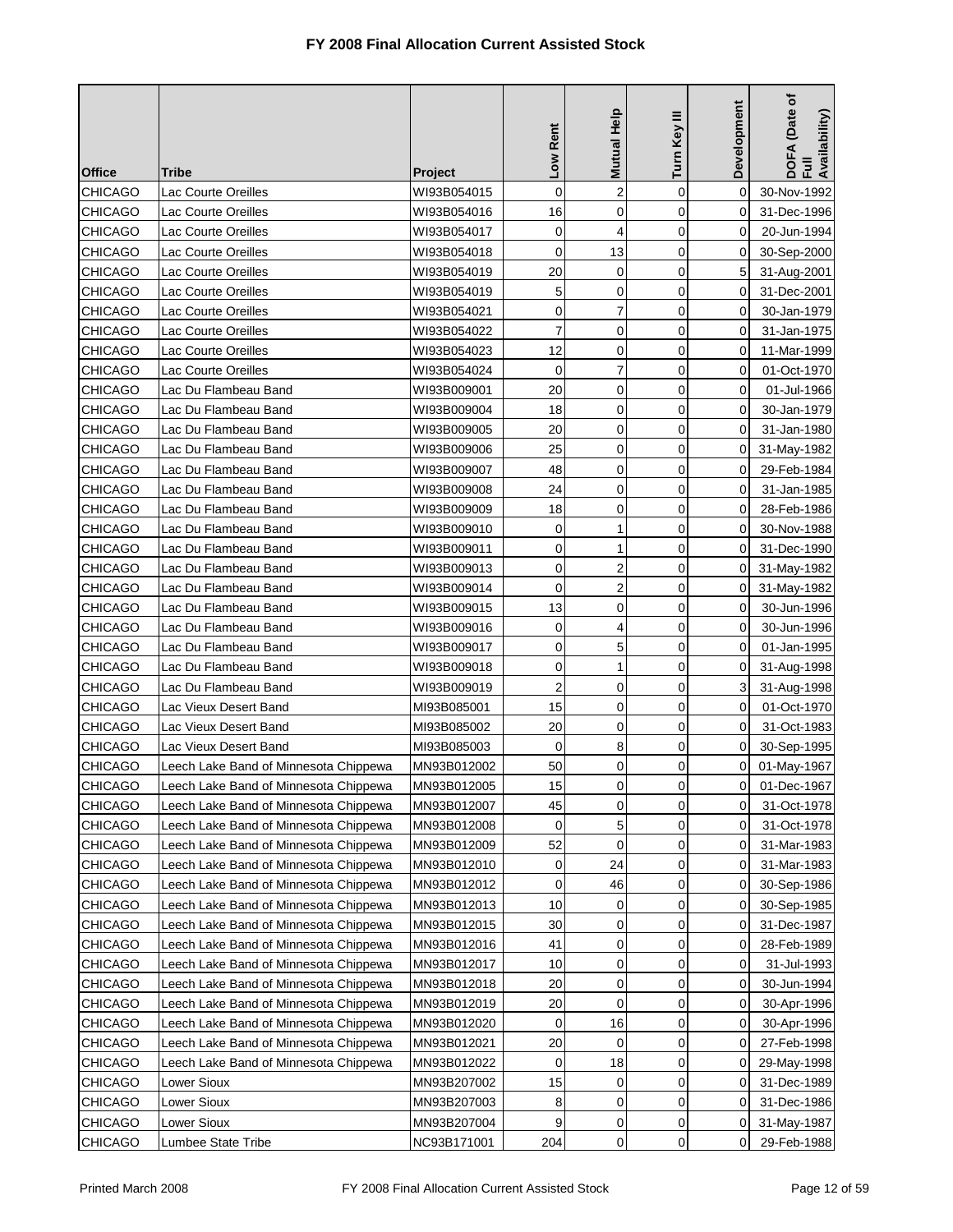| <b>Mutual Help</b><br>Turn Key III<br>Low Rent<br><b>Office</b><br>Tribe<br><b>Project</b>                 | Development    | DOFA (Date of<br>Full<br>Availability) |
|------------------------------------------------------------------------------------------------------------|----------------|----------------------------------------|
| 147<br>$\mathbf 0$<br>$\mathbf 0$<br>CHICAGO<br>Menominee Indian Tribe<br>WI93B243001                      | 0              | 30-Sep-1984                            |
| $\overline{2}$<br><b>CHICAGO</b><br>Menominee Indian Tribe<br>0<br>0<br>WI93B243004                        | 0              | 30-Sep-1986                            |
| $\overline{2}$<br>$\mathbf 0$<br>$\overline{0}$<br>CHICAGO<br>Menominee Indian Tribe<br>WI93B243005        | 0              | 30-Sep-1986                            |
| 0<br>$\overline{2}$<br>$\mathbf 0$<br><b>CHICAGO</b><br>Menominee Indian Tribe<br>WI93B243006              | 0              | 30-Jun-1988                            |
| $\mathbf 0$<br>5<br>$\mathbf 0$<br><b>CHICAGO</b><br>Menominee Indian Tribe<br>WI93B243008                 | 0              | 30-Sep-1990                            |
| 12<br>0<br>CHICAGO<br>Menominee Indian Tribe<br>0<br>WI93B243009                                           | 0              | 31-Jul-1990                            |
| 43<br>$\mathbf 0$<br>$\mathbf 0$<br><b>CHICAGO</b><br>Menominee Indian Tribe<br>WI93B243010                | 0              | 30-Apr-1969                            |
| 59<br>CHICAGO<br>0<br>0<br>Menominee Indian Tribe<br>WI93B243011                                           | 0              | 30-Apr-1974                            |
| 0<br>3<br>$\mathbf 0$<br><b>CHICAGO</b><br>Menominee Indian Tribe<br>WI93B243012                           | 0              | 31-Jan-1991                            |
| 14<br>$\mathbf 0$<br>$\mathbf 0$<br><b>CHICAGO</b><br>Menominee Indian Tribe<br>WI93B243014                | 0              | 31-May-1996                            |
| $\overline{7}$<br>0<br>0<br><b>CHICAGO</b><br>Menominee Indian Tribe<br>WI93B243015                        | 0              | 31-Dec-1996                            |
| 30<br>$\mathbf 0$<br>0<br><b>CHICAGO</b><br>Mille Lacs Band of Minnesota Chippewa<br>MN93B204001           | 0              | 31-Mar-1983                            |
| $\mathbf 0$<br>15<br>$\mathbf 0$<br><b>CHICAGO</b><br>Mille Lacs Band of Minnesota Chippewa<br>MN93B204002 | 0              | 30-Sep-1986                            |
| 20<br>$\mathbf 0$<br>$\mathbf 0$<br><b>CHICAGO</b><br>Mille Lacs Band of Minnesota Chippewa<br>MN93B204003 | 0              | 31-Aug-1995                            |
| 25<br>$\mathbf 0$<br>CHICAGO<br>Mille Lacs Band of Minnesota Chippewa<br>0<br>MN93B204004                  | 0              | 30-Jun-1996                            |
| 40<br>$\mathbf 0$<br>$\mathbf 0$<br><b>CHICAGO</b><br>Mille Lacs Band of Minnesota Chippewa<br>MN93B204005 | 0              | 30-Jun-1997                            |
| 29<br>$\mathbf 0$<br>$\mathbf 0$<br><b>CHICAGO</b><br>Mississippi Choctaw Tribe<br>MS93B092001             | 0              | 01-Jun-1970                            |
| 45<br>$\mathbf 0$<br>$\mathbf 0$<br><b>CHICAGO</b><br>Mississippi Choctaw Tribe<br>MS93B092005             | 0              | 01-Apr-1975                            |
| 44<br>$\mathbf 0$<br>$\mathbf 0$<br><b>CHICAGO</b><br>Mississippi Choctaw Tribe<br>MS93B092006             | 0              | 30-Apr-1977                            |
| 99<br>$\mathbf 0$<br>0<br><b>CHICAGO</b><br>Mississippi Choctaw Tribe<br>MS93B092007                       | 0              | 31-Mar-1983                            |
| 0<br>38<br>$\mathbf 0$<br><b>CHICAGO</b><br>Mississippi Choctaw Tribe<br>MS93B092008                       | 0              | 31-May-1985                            |
| 0<br>62<br>0<br><b>CHICAGO</b><br>Mississippi Choctaw Tribe<br>MS93B092009                                 | 0              | 31-May-1985                            |
| 0<br>9<br>0<br>CHICAGO<br>Mississippi Choctaw Tribe<br>MS93B092010                                         | 0              | 28-Feb-1986                            |
| $\mathbf 0$<br>16<br><b>CHICAGO</b><br>Mississippi Choctaw Tribe<br>0<br>MS93B092012                       | 0              | 31-Mar-1987                            |
| 0<br><b>CHICAGO</b><br>24<br>0<br>Mississippi Choctaw Tribe<br>MS93B092013                                 | 0              | 31-May-1988                            |
| 0<br>35<br>0<br><b>CHICAGO</b><br>Mississippi Choctaw Tribe<br>MS93B092014                                 | 0              | 30-Sep-1989                            |
| 0<br>35<br><b>CHICAGO</b><br>0<br>Mississippi Choctaw Tribe<br>MS93B092015                                 | 0              | 31-Dec-1990                            |
| $\mathbf 0$<br>34<br>$\mathbf 0$<br><b>CHICAGO</b><br>Mississippi Choctaw Tribe<br>MS93B092016             | 0              | 31-Jul-1992                            |
| 0<br>17<br><b>CHICAGO</b><br>Mississippi Choctaw Tribe<br>MS93B092017<br>0                                 | 0              | 31-Aug-1993                            |
| $\mathbf 0$<br>17<br>0<br><b>CHICAGO</b><br>Mississippi Choctaw Tribe<br>MS93B092018                       | 0              | 31-Mar-1995                            |
| 14<br>CHICAGO<br>Mississippi Choctaw Tribe<br>MS93B092019<br>0<br>0                                        | $\overline{0}$ | 31-Mar-1995                            |
| 30<br>$\mathbf 0$<br>0<br>CHICAGO<br>Mississippi Choctaw Tribe<br>MS93B092020                              | 0              | 31-Aug-1996                            |
| 51<br><b>CHICAGO</b><br>0<br>Mississippi Choctaw Tribe<br>MS93B092021<br>0                                 | 0              | 30-Sep-1996                            |
| 22<br><b>CHICAGO</b><br>Mississippi Choctaw Tribe<br>0<br>0<br>MS93B092023                                 | 0              | 30-Sep-1996                            |
| 42<br>0<br><b>CHICAGO</b><br>Mississippi Choctaw Tribe<br>MS93B092024<br>0                                 | 0              | 31-May-1998                            |
| 0<br><b>CHICAGO</b><br>Mississippi Choctaw Tribe<br>39<br>0<br>MS93B092025                                 | 0              | 30-Apr-2000                            |
| 33<br>$\mathbf 0$<br><b>CHICAGO</b><br>Mississippi Choctaw Tribe<br>MS93B092026<br>0                       | 0              | 29-Feb-2000                            |
| 30<br><b>CHICAGO</b><br>MOWA Band of Choctaw Indians<br>0<br>0<br>AL93B205001                              | 0              | 31-Dec-1993                            |
| 20<br>$\mathbf 0$<br><b>CHICAGO</b><br>MOWA Band of Choctaw Indians<br>AL93B205002<br>0                    | 0              | 30-Oct-1994                            |
| 20<br>CHICAGO<br><b>MOWA Band of Choctaw Indians</b><br>0<br>0<br>AL93B205003                              | 0              | 30-Jun-1996                            |
| $\overline{c}$<br><b>CHICAGO</b><br>MOWA Band of Choctaw Indians<br>AL93B205004<br>0<br>0                  | 14             | 09-Aug-1998                            |
| $\mathbf 0$<br><b>CHICAGO</b><br>0<br>Narragansett Tribe<br>RI93B028001<br>0                               | 12             |                                        |
| <b>CHICAGO</b><br>Oneida Nation of New York<br>NY93B445001<br>30<br>0<br>0                                 | 0              | 30-Sep-1994                            |
| CHICAGO<br>Oneida Tribe<br>WI93B010001<br>24<br>0<br>0                                                     | 0              | 30-Apr-1967                            |
| <b>CHICAGO</b><br>$\mathbf 0$<br>Oneida Tribe<br>WI93B010003<br>40<br>0                                    | 0              | 31-May-1973                            |
| CHICAGO<br>25<br>0<br>0<br>Oneida Tribe<br>WI93B010004                                                     | 0              | 31-May-1976                            |
| 30<br>$\mathbf 0$<br>$\mathbf 0$<br>CHICAGO<br>Oneida Tribe<br>WI93B010006                                 | 0              | 30-Sep-1979                            |
| CHICAGO<br>WI93B010007<br>0<br>6<br>0<br>Oneida Tribe                                                      | 0              | 30-Jun-1983                            |
| 50<br>0<br><b>CHICAGO</b><br>WI93B010008<br>0<br>Oneida Tribe                                              | 0              | 30-Apr-1986                            |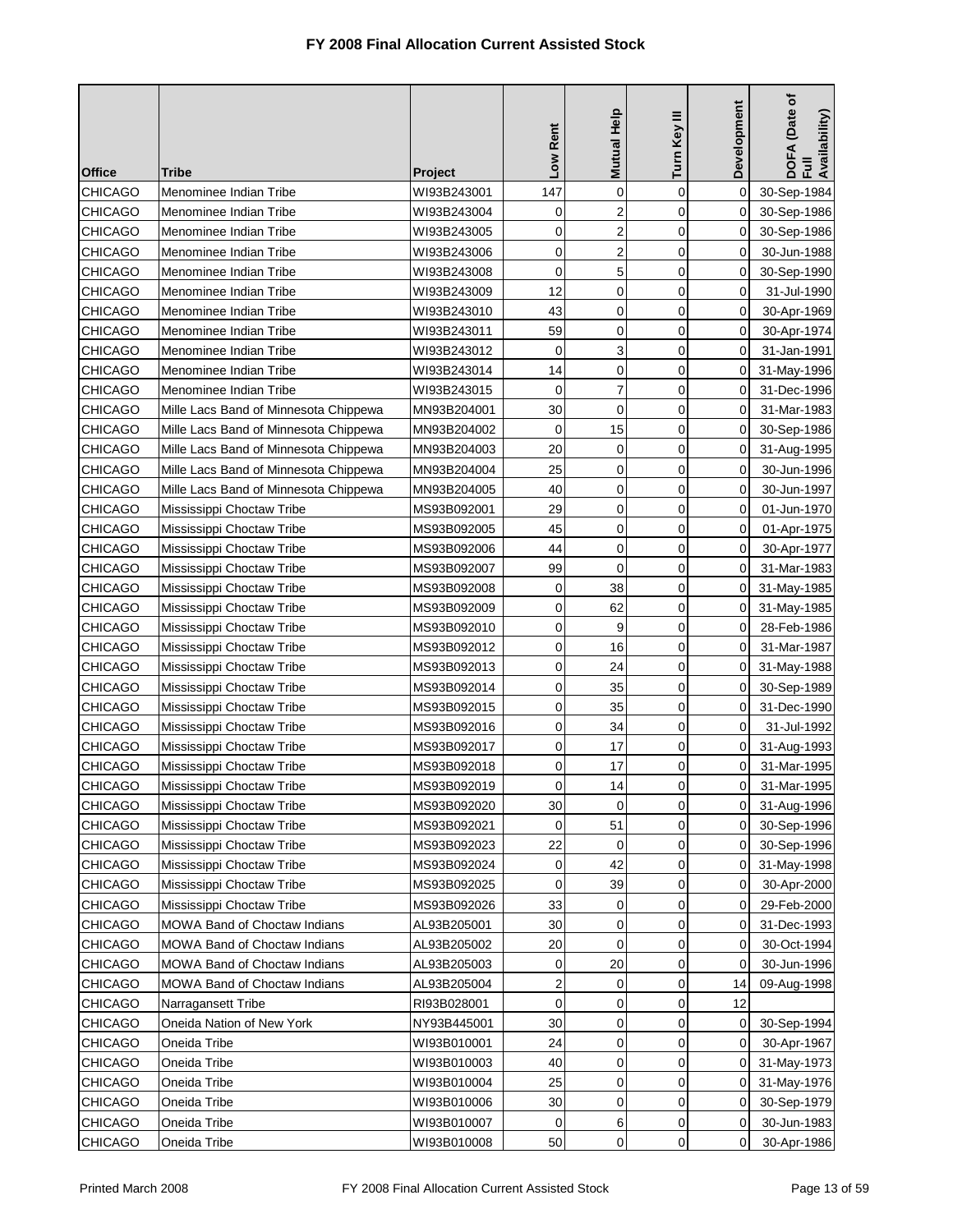| <b>Office</b>                    | Tribe                                                        | Project                    | Low Rent    | <b>Mutual Help</b> | Turn Key III               | Development | DOFA (Date of<br>Full<br>Availability) |
|----------------------------------|--------------------------------------------------------------|----------------------------|-------------|--------------------|----------------------------|-------------|----------------------------------------|
| <b>CHICAGO</b>                   | Oneida Tribe                                                 | WI93B010010                | 0           | $\overline{c}$     | $\mathbf 0$                | $\Omega$    | 28-Feb-1993                            |
| <b>CHICAGO</b>                   | Oneida Tribe                                                 | WI93B010011                | 0           | $\overline{7}$     | 0                          | 0           | 19-May-1995                            |
| <b>CHICAGO</b>                   | Oneida Tribe                                                 | WI93B010012                | 0           | 19                 | $\overline{0}$             | 0           | 14-Jan-1997                            |
| <b>CHICAGO</b>                   | Oneida Tribe                                                 | WI93B010013                | 0           | 15                 | $\mathbf 0$                | $\Omega$    | 26-Mar-1999                            |
| <b>CHICAGO</b>                   | Oneida Tribe                                                 | WI93B010014                | 20          | $\overline{0}$     | $\mathbf 0$                | $\Omega$    | 31-Jan-1997                            |
| CHICAGO                          | Oneida Tribe                                                 | WI93B010015                | 0           | 13                 | 0                          | 0           | 31-Jan-1997                            |
| <b>CHICAGO</b>                   | Oneida Tribe                                                 | WI93B010016                | 5           | 0                  | $\mathbf 0$                | 0           | 31-May-2000                            |
| <b>CHICAGO</b>                   | Oneida Tribe                                                 | WI93B010017                | 0           | 5                  | $\mathbf 0$                | 0           | 31-Jan-2000                            |
| <b>CHICAGO</b>                   | Passamaquody Indian Tribe                                    | ME93B014002                | 0           | $\mathbf 0$        | 6                          | 0           | 31-Jul-1977                            |
| <b>CHICAGO</b>                   | Passamaquody Indian Tribe                                    | ME93B014003                | 16          | 0                  | $\mathbf 0$                | 0           | 31-May-1979                            |
| <b>CHICAGO</b>                   | Passamaquody Indian Tribe                                    | ME93B014004                | 23          | 0                  | $\mathbf 0$                | 0           | 30-Sep-1981                            |
| <b>CHICAGO</b>                   | Passamaquody Indian Tribe                                    | ME93B014005                | 28          | 0                  | $\mathbf 0$                | 0           | 31-Jan-1983                            |
| <b>CHICAGO</b>                   | Passamaquody Indian Tribe                                    | ME93B014008                | 10          | $\mathbf 0$        | $\mathbf 0$                | 0           | 30-Nov-1990                            |
| <b>CHICAGO</b>                   | Passamaquody Indian Tribe                                    | ME93B014009                | $\mathbf 0$ | 20                 | $\mathbf 0$                | 0           | 30-Nov-1990                            |
| CHICAGO                          | Passamaquody Indian Tribe                                    | ME93B014010                | 0           | 16                 | $\mathbf 0$                | 0           | 30-Apr-1994                            |
| <b>CHICAGO</b>                   | Passamaquody Indian Tribe                                    | ME93B014011                | $\mathbf 0$ | 12                 | $\mathbf 0$                | 0           | 29-Jul-1999                            |
| <b>CHICAGO</b>                   | Penobscot Tribe                                              | ME93B012001                | 0           | $\mathbf 0$        | 9                          | 0           | 31-Jul-1977                            |
| <b>CHICAGO</b>                   | Penobscot Tribe                                              | ME93B012002                | 8           | 0                  | $\mathbf 0$                | 0           | 30-Jun-1977                            |
| <b>CHICAGO</b>                   | Penobscot Tribe                                              | ME93B012003                | 0           | 0                  | 15                         | 0           | 30-Apr-1980                            |
| <b>CHICAGO</b>                   | Penobscot Tribe                                              | ME93B012004                | 24          | $\mathbf 0$        | $\mathbf 0$                | $\Omega$    | 31-Oct-1985                            |
| <b>CHICAGO</b>                   | Penobscot Tribe                                              | ME93B012006                | 0           | 8                  | $\mathbf 0$                | 0           | 31-May-1992                            |
| <b>CHICAGO</b>                   | Penobscot Tribe                                              |                            | 10          | 0                  | $\mathbf 0$                | 0           |                                        |
|                                  |                                                              | ME93B012007                |             | 0                  | $\mathbf 0$                | 0           | 30-Nov-1993                            |
| <b>CHICAGO</b>                   | Penobscot Tribe                                              | ME93B012008                | 10          |                    |                            |             | 31-Jul-1995                            |
| <b>CHICAGO</b>                   | <b>Pleasant Point</b>                                        | ME93B013002                | 16          | 0                  | 0                          | 0           | 29-Feb-1976                            |
| <b>CHICAGO</b>                   | Pleasant Point                                               | ME93B013003                | 0           | 0                  | 1                          | 0           | 31-Dec-1977                            |
| <b>CHICAGO</b>                   | <b>Pleasant Point</b>                                        | ME93B013004                | 0           | $\mathbf 0$        | 3                          | 0           | 30-Sep-1979                            |
| <b>CHICAGO</b><br><b>CHICAGO</b> | <b>Pleasant Point</b><br><b>Pleasant Point</b>               | ME93B013008                | 0<br>15     | 19<br>$\mathbf 0$  | $\mathbf 0$<br>$\mathbf 0$ | 0<br>0      | 30-Sep-1992<br>31-Jul-1996             |
| <b>CHICAGO</b>                   | <b>Pleasant Point</b>                                        | ME93B013009<br>ME93B013010 | 0           | 10                 | $\mathbf 0$                | 0           | 08-Feb-1995                            |
|                                  | <b>Pleasant Point</b>                                        |                            | 0           | 12                 | $\mathbf 0$                | 0           |                                        |
| <b>CHICAGO</b>                   |                                                              | ME93B013011                |             |                    |                            |             | 30-Nov-1999                            |
| <b>CHICAGO</b>                   | <b>Pleasant Point</b>                                        | ME93B013012                | 20          | $\overline{0}$     | 0                          | $\pmb{0}$   | 31-Aug-1997                            |
| <b>CHICAGO</b>                   | <b>Pleasant Point</b>                                        | ME93B013013                | 0           | 18                 | $\mathbf 0$                | 0           | 30-Nov-1999                            |
| <b>CHICAGO</b>                   | Poarch Band of Creek Indians                                 | AL93B204001                | 20          | 0                  | 0                          | 0           | 30-Sep-1987                            |
| <b>CHICAGO</b>                   | Poarch Band of Creek Indians                                 | AL93B204002                | 30          | 0                  | 0                          | 0           | 30-Sep-1987                            |
| <b>CHICAGO</b>                   | Poarch Band of Creek Indians                                 | AL93B204004                | 20          | 0                  | $\mathbf 0$                | 0           | 31-Aug-1989                            |
| <b>CHICAGO</b>                   | Poarch Band of Creek Indians                                 | AL93B204005                | 15          | 0<br>0             | $\mathbf 0$<br>0           | 0           | 27-Feb-1995                            |
| <b>CHICAGO</b>                   | Poarch Band of Creek Indians                                 | AL93B204006                | 10          |                    | $\mathbf 0$                | 0           | 27-Feb-1995                            |
| <b>CHICAGO</b>                   | Poarch Band of Creek Indians                                 | AL93B204007                | 0<br>0      | 16<br>9            |                            | 0<br>0      | 01-Oct-1998                            |
| <b>CHICAGO</b>                   | Poarch Band of Creek Indians<br>Poarch Band of Creek Indians | AL93B204008                | 0           | 17                 | 0<br>0                     |             | 01-Oct-1998                            |
| <b>CHICAGO</b>                   |                                                              | AL93B204009                |             |                    |                            | 0           | 01-Dec-1998                            |
| <b>CHICAGO</b>                   | Poarch Band of Creek Indians                                 | AL93B204010                | 0           | 9                  | 0                          | 0           | 01-Feb-1999                            |
| <b>CHICAGO</b>                   | Poarch Band of Creek Indians                                 | AL93B204011                | 0           | 27                 | 0                          | 0           | 01-Sep-1999                            |
| <b>CHICAGO</b>                   | Pokagon Band of Potawatomi                                   | MI93B200001                | 0           | 15                 | 0                          | 0           | 31-Aug-2004                            |
| <b>CHICAGO</b>                   | Prairie Island Sioux                                         | MN93B207001                | 24          | 0                  | 0                          | 0           | 30-Sep-1985                            |
| <b>CHICAGO</b>                   | Red Cliff Band of Lake Superior Chippe                       | WI93B013001                | 20          | 0                  | $\mathbf 0$                | 0           | 01-Dec-1967                            |
| <b>CHICAGO</b>                   | Red Cliff Band of Lake Superior Chippe                       | WI93B013003                | 3           | 4                  | 0                          | 0           | 30-Nov-1971                            |
| <b>CHICAGO</b>                   | Red Cliff Band of Lake Superior Chippe                       | WI93B013004                | 50          | 0                  | $\mathbf 0$                | 0           | 31-Mar-1979                            |
| <b>CHICAGO</b>                   | Red Cliff Band of Lake Superior Chippe                       | WI93B013005                | 26          | 1                  | 0                          | 0           | 31-Oct-1984                            |
| <b>CHICAGO</b>                   | Red Cliff Band of Lake Superior Chippe                       | WI93B013007                | 0           | 6                  | 0                          | 0           | 30-Jun-1995                            |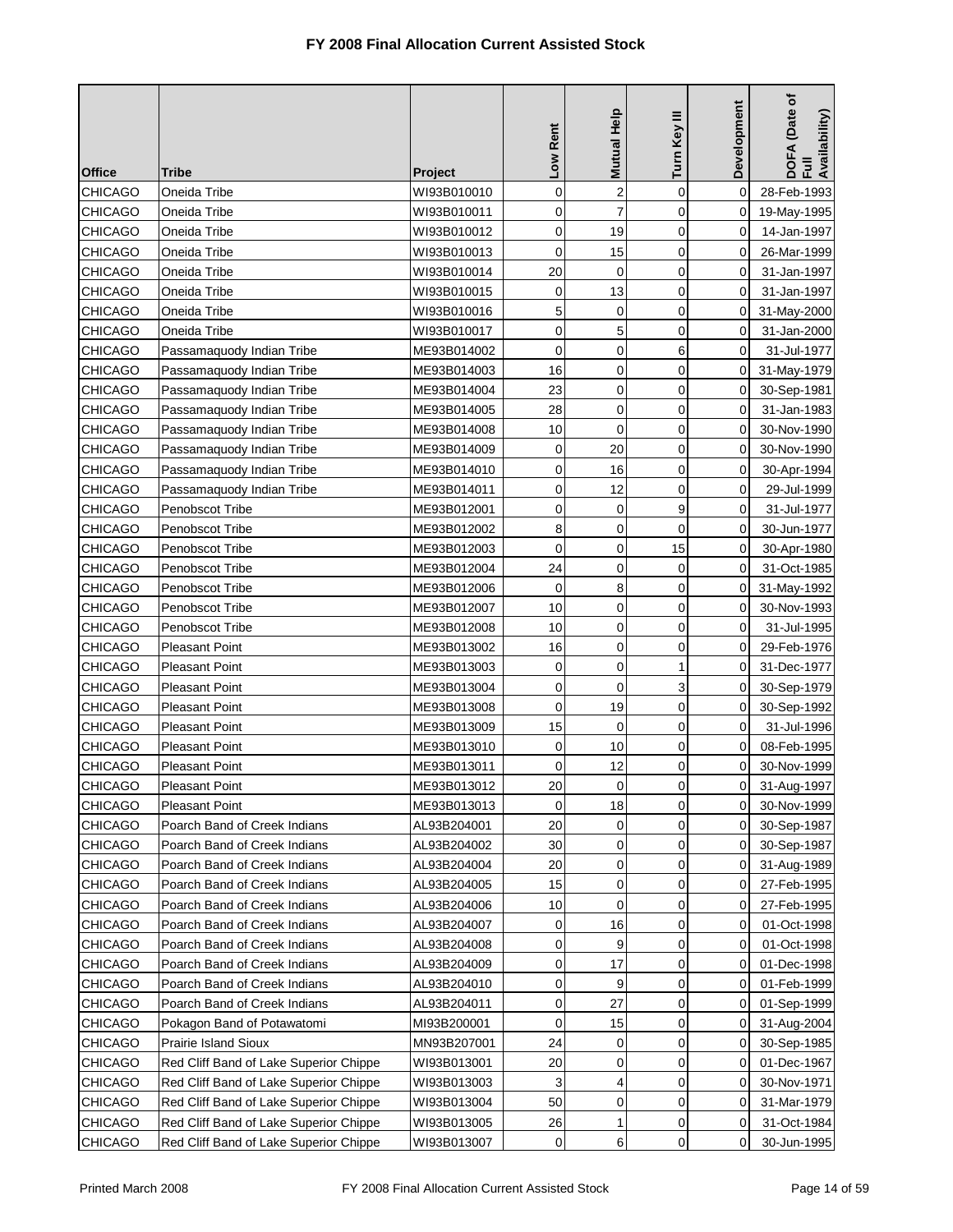| <b>Office</b>  | Tribe                                  |                               | Low Rent    | Mutual Help | Turn Key III | Development         | DOFA (Date of<br>Full<br>Availability) |
|----------------|----------------------------------------|-------------------------------|-------------|-------------|--------------|---------------------|----------------------------------------|
| <b>CHICAGO</b> | Red Cliff Band of Lake Superior Chippe | <b>Project</b><br>WI93B013008 | $\mathbf 0$ | 3           | $\mathbf 0$  | 0                   | 31-Aug-1997                            |
| <b>CHICAGO</b> | Red Cliff Band of Lake Superior Chippe | WI93B013009                   | 18          | $\mathbf 0$ | 0            | 0                   | 31-Mar-1998                            |
| <b>CHICAGO</b> | Red Lake Band of Chippewa              | MN93B016001                   | 12          | $\mathbf 0$ | $\mathbf 0$  | 0                   | 01-Sep-1967                            |
| CHICAGO        | Red Lake Band of Chippewa              | MN93B016003                   | 10          | $\mathbf 0$ | $\mathbf 0$  | 0                   | 01-Sep-1966                            |
| <b>CHICAGO</b> | Red Lake Band of Chippewa              | MN93B016004                   | 10          | $\mathbf 0$ | 0            | 0                   | 01-Mar-1969                            |
| <b>CHICAGO</b> | Red Lake Band of Chippewa              | MN93B016009                   | 0           | 16          | 0            | 0                   | 31-May-1982                            |
| <b>CHICAGO</b> | Red Lake Band of Chippewa              | MN93B016011                   | 17          | 0           | 0            | 0                   | 30-Apr-1980                            |
| CHICAGO        | Red Lake Band of Chippewa              | MN93B016013                   | 58          | 0           | $\mathbf 0$  | 0                   | 31-Oct-1983                            |
| <b>CHICAGO</b> | Red Lake Band of Chippewa              | MN93B016014                   | 20          | $\mathbf 0$ | $\mathbf 0$  | 0                   | 30-Aug-1984                            |
| <b>CHICAGO</b> | Red Lake Band of Chippewa              | MN93B016015                   | 30          | $\mathbf 0$ | 0            | 0                   | 31-Dec-1984                            |
| <b>CHICAGO</b> | Red Lake Band of Chippewa              | MN93B016021                   | 0           | 30          | 0            | 0                   | 31-Aug-1988                            |
| <b>CHICAGO</b> | Red Lake Band of Chippewa              | MN93B016022                   | 0           | 30          | 0            | 0                   | 31-Jan-1989                            |
| <b>CHICAGO</b> | Red Lake Band of Chippewa              | MN93B016023                   | 0           | 20          | $\mathbf 0$  | 0                   | 30-Nov-1990                            |
| <b>CHICAGO</b> | Red Lake Band of Chippewa              | MN93B016024                   | 31          | 0           | 0            | 0                   | 30-Sep-1993                            |
| <b>CHICAGO</b> | Red Lake Band of Chippewa              | MN93B016025                   | 10          | $\mathbf 0$ | 0            | 0                   | 28-Feb-1994                            |
| <b>CHICAGO</b> | Red Lake Band of Chippewa              | MN93B016026                   | 12          | $\mathbf 0$ | $\mathbf 0$  | 0                   | 30-Sep-1994                            |
| CHICAGO        | Red Lake Band of Chippewa              | MN93B016027                   | 44          | $\mathbf 0$ | $\mathbf 0$  | 0                   | 30-Nov-1995                            |
| <b>CHICAGO</b> | Red Lake Band of Chippewa              | MN93B016028                   | 0           | 20          | 0            | 0                   | 01-May-1997                            |
| <b>CHICAGO</b> | Red Lake Band of Chippewa              | MN93B016029                   | 40          | $\mathbf 0$ | 0            | 0                   | 01-Oct-1997                            |
| <b>CHICAGO</b> | Sac & Fox Tribe                        | IA93B112001                   | 20          | $\mathbf 0$ | $\mathbf 0$  | 0                   | 30-Jun-1981                            |
| <b>CHICAGO</b> | Saginaw Chippewa                       | MI93B043001                   | 20          | $\mathbf 0$ | 0            | 0                   | 01-May-1967                            |
| CHICAGO        | Saginaw Chippewa                       | MI93B043002                   | 14          | 0           | 0            | 0                   | 30-Sep-1976                            |
| CHICAGO        | Saginaw Chippewa                       | MI93B043003                   | 20          | $\mathbf 0$ | 0            | 0                   | 31-Aug-1980                            |
| CHICAGO        | Saginaw Chippewa                       | MI93B043004                   | 8           | 0           | 0            | 0                   | 22-Nov-1992                            |
| CHICAGO        | Saginaw Chippewa                       | MI93B043005                   | 0           | 2           | 0            | 0                   | 30-Jun-1992                            |
| <b>CHICAGO</b> | Saginaw Chippewa                       | MI93B043006                   | 0           | 8           | 0            | 0                   | 31-Mar-1995                            |
| <b>CHICAGO</b> | Saginaw Chippewa                       | MI93B043007                   | 9           | $\mathbf 0$ | 0            | 0                   | 30-Jun-1999                            |
| <b>CHICAGO</b> | Saginaw Chippewa                       | MI93B043008                   | 3           | 0           | 0            | 1                   | 30-Jun-1999                            |
| <b>CHICAGO</b> | Saginaw Chippewa                       | MI93B043009                   | $\mathbf 0$ | 5           | $\mathbf 0$  | 0                   | 23-Jun-1997                            |
| CHICAGO        | Saint Croix Chippewa                   | WI93B062001                   | 25          | 0           | 0            | 0                   | 01-May-1973                            |
| CHICAGO        | Saint Croix Chippewa                   | WI93B062003                   | 30          | 0           | 0            | $\mathsf{O}\xspace$ | 30-Nov-1982                            |
| CHICAGO        | Saint Croix Chippewa                   | WI93B062004                   | 10          | 0           | 0            | 0                   | 30-Jun-1984                            |
| CHICAGO        | Saint Croix Chippewa                   | WI93B062005                   | 10          | 0           | $\pmb{0}$    | 0                   | 30-Jun-1984                            |
| CHICAGO        | Saint Croix Chippewa                   | WI93B062006                   | 10          | 0           | 0            | 0                   | 31-Aug-1986                            |
| <b>CHICAGO</b> | Saint Croix Chippewa                   | WI93B062009                   | 20          | 0           | 0            | 0                   | 31-Jan-1992                            |
| <b>CHICAGO</b> | Saint Croix Chippewa                   | WI93B062010                   | 38          | $\mathbf 0$ | 0            | 0                   | 01-Dec-1973                            |
| <b>CHICAGO</b> | Saint Croix Chippewa                   | WI93B062011                   | 10          | 0           | 0            | 0                   | 30-Apr-1994                            |
| <b>CHICAGO</b> | Saint Croix Chippewa                   | WI93B062012                   | 0           | 10          | 0            | 0                   | 30-Sep-1997                            |
| <b>CHICAGO</b> | Saint Croix Chippewa                   | WI93B062013                   | 21          | $\mathbf 0$ | 0            | 0                   | 30-Apr-1996                            |
| CHICAGO        | Saint Croix Chippewa                   | WI93B062014                   | 0           | 25          | 0            | 0                   | 30-Apr-1996                            |
| CHICAGO        | Sault Ste. Marie Tribe                 | MI93B149001                   | 48          | 0           | 0            | 0                   | 31-Mar-1983                            |
| <b>CHICAGO</b> | Sault Ste. Marie Tribe                 | MI93B149003                   | 40          | 0           | 0            | 0                   | 31-May-1983                            |
| CHICAGO        | Sault Ste. Marie Tribe                 | MI93B149005                   | 88          | 0           | 0            | 0                   | 30-Sep-1984                            |
| <b>CHICAGO</b> | Sault Ste. Marie Tribe                 | MI93B149006                   | 25          | 0           | 0            | 0                   | 30-Nov-1984                            |
| <b>CHICAGO</b> | Sault Ste. Marie Tribe                 | MI93B149007                   | 12          | $\mathbf 0$ | 0            | 0                   | 31-Mar-1986                            |
| <b>CHICAGO</b> | Sault Ste. Marie Tribe                 | MI93B149008                   | 9           | 0           | 0            | 0                   | 31-Oct-1986                            |
| CHICAGO        | Sault Ste. Marie Tribe                 | MI93B149009                   | 11          | 0           | 0            | 0                   | 31-Oct-1986                            |
| <b>CHICAGO</b> | Sault Ste. Marie Tribe                 | MI93B149010                   | 0           | 18          | 0            | 0                   | 31-Mar-1988                            |
| <b>CHICAGO</b> | Sault Ste. Marie Tribe                 | MI93B149012                   | 20          | 0           | 0            | 0                   | 30-Jun-1992                            |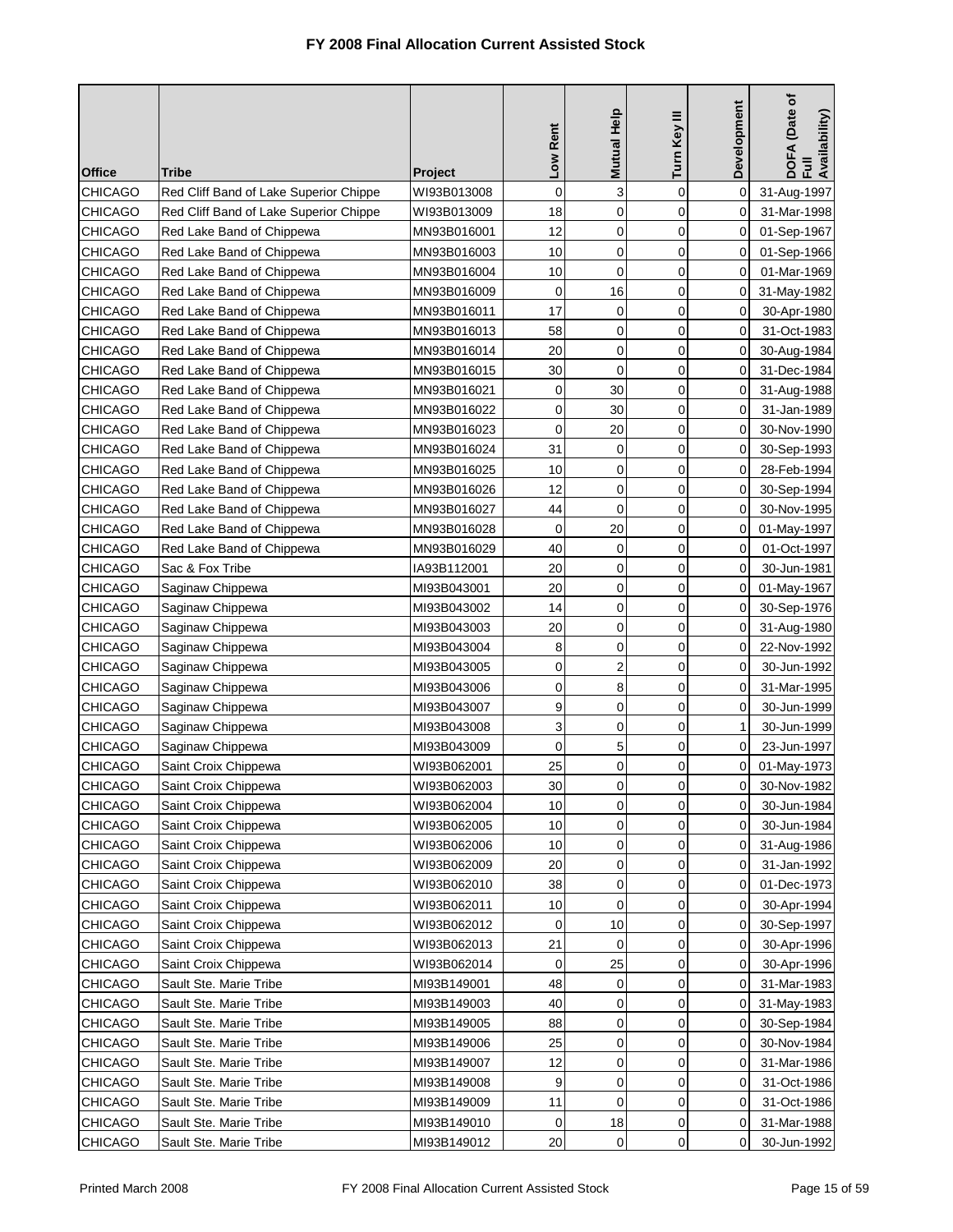| <b>Office</b>  | Tribe                     |                            | Low Rent       | Mutual Help | Turn Key III | Development         | (Date of<br>DOFA (Date<br>Full<br>Availability) |
|----------------|---------------------------|----------------------------|----------------|-------------|--------------|---------------------|-------------------------------------------------|
| <b>CHICAGO</b> | Sault Ste. Marie Tribe    | <b>Project</b>             | 10             | $\mathbf 0$ | $\mathbf 0$  | 0                   | 30-Nov-1992                                     |
| <b>CHICAGO</b> | Sault Ste. Marie Tribe    | MI93B149013<br>MI93B149014 | 51             | 0           | 0            | 0                   | 30-Jun-1997                                     |
| <b>CHICAGO</b> | Sault Ste. Marie Tribe    | MI93B149015                | 39             | 0           | 0            | $\Omega$            | 30-Jun-1997                                     |
| CHICAGO        | Sault Ste. Marie Tribe    | MI93B149016                | 45             | $\mathbf 0$ | $\mathbf 0$  | 0                   | 30-Aug-1998                                     |
| <b>CHICAGO</b> | Sault Ste. Marie Tribe    | MI93B149017                | 0              | 10          | 0            | 0                   | 30-Sep-1996                                     |
| CHICAGO        | Sault Ste. Marie Tribe    | MI93B149018                | $\mathbf 0$    | 4           | 0            | 0                   | 01-Jan-1998                                     |
| <b>CHICAGO</b> | Sault Ste. Marie Tribe    | MI93B149019                | 0              | 5           | 0            | 0                   | 31-Mar-2002                                     |
| CHICAGO        | Sault Ste. Marie Tribe    | MI93B149019                | 0              | 11          | $\mathbf 0$  | 0                   | 31-Jul-2002                                     |
| <b>CHICAGO</b> | Sault Ste. Marie Tribe    | MI93B149019                | 0              | 9           | $\mathbf 0$  | 0                   | 31-Oct-2002                                     |
| <b>CHICAGO</b> | Seminole Tribe            | FL93B059032                | $\mathbf 0$    | $\mathbf 0$ | 0            | 35                  |                                                 |
| <b>CHICAGO</b> | Seneca Nation of New York | NY93B040001                | 28             | $\mathbf 0$ | 0            | 0                   | 01-Dec-1964                                     |
| CHICAGO        | Seneca Nation of New York | NY93B040002                | 17             | 0           | 0            | 0                   | 01-May-1967                                     |
| <b>CHICAGO</b> | Seneca Nation of New York | NY93B040004                | 0              | $\mathbf 0$ | 27           | 0                   | 16-Feb-1979                                     |
| <b>CHICAGO</b> | Seneca Nation of New York | NY93B040005                | 40             | $\mathbf 0$ | 0            | 0                   | 31-Oct-1981                                     |
| <b>CHICAGO</b> | Seneca Nation of New York | NY93B040006                | 0              | $\mathbf 0$ | 42           | 0                   | 31-May-1982                                     |
| CHICAGO        | Seneca Nation of New York | NY93B040007                | 51             | $\mathbf 0$ | 0            | 0                   | 31-Mar-1987                                     |
| CHICAGO        | Seneca Nation of New York | NY93B040009                | 28             | $\mathbf 0$ | 0            | 0                   | 31-Mar-1989                                     |
| <b>CHICAGO</b> | Seneca Nation of New York | NY93B040010                | 12             | $\mathbf 0$ | 0            | 0                   | 31-Jul-1997                                     |
| <b>CHICAGO</b> | Seneca Nation of New York | NY93B040011                | $\overline{7}$ | $\mathbf 0$ | 0            | 0                   | 31-Jul-1997                                     |
| <b>CHICAGO</b> | Seneca Nation of New York | NY93B040013                | 0              | 11          | 0            | 0                   | 31-Mar-2001                                     |
| <b>CHICAGO</b> | Seneca Nation of New York | NY93B040014                | 1              | 3           | 0            | 0                   | 01-Jan-1997                                     |
| CHICAGO        | Seneca Nation of New York | NY93B040015                | 0              | 0           | 0            | 25                  |                                                 |
| CHICAGO        | Seneca Nation of New York | SA16                       | 16             | 0           | 0            | 0                   | 22-Sep-1997                                     |
| CHICAGO        | Sokagoan Chippewa Tribe   | WI93B036001                | 14             | 0           | 0            | 0                   | 01-Dec-1972                                     |
| CHICAGO        | Sokagoan Chippewa Tribe   | WI93B036002                | 20             | 0           | 0            | 0                   | 30-Jun-1980                                     |
| <b>CHICAGO</b> | Sokagoan Chippewa Tribe   | WI93B036003                | 10             | 0           | 0            | 0                   | 28-Feb-1986                                     |
| <b>CHICAGO</b> | Sokagoan Chippewa Tribe   | WI93B036004                | 30             | $\mathbf 0$ | 0            | 0                   | 30-Sep-1987                                     |
| CHICAGO        | Sokagoan Chippewa Tribe   | WI93B036005                | $\mathbf 0$    | 11          | 0            | 0                   | 31-Dec-1989                                     |
| CHICAGO        | Sokagoan Chippewa Tribe   | WI93B036006                | 11             | $\mathbf 0$ | $\mathbf 0$  | 0                   | 30-Nov-1989                                     |
| CHICAGO        | Sokagoan Chippewa Tribe   | WI93B036007                | 10             | 0           | 0            | 0                   | 30-Jan-1994                                     |
| CHICAGO        | Sokagoan Chippewa Tribe   | WI93B036008                | $10$           | 0           | 0            | $\mathsf{O}\xspace$ | 30-Aug-1994                                     |
| <b>CHICAGO</b> | Sokagoan Chippewa Tribe   | WI93B036009                | 0              | 15          | 0            | 0                   | 30-Jun-1997                                     |
| CHICAGO        | Sokagoan Chippewa Tribe   | WI93B036010                | 15             | 0           | 0            | 0                   | 31-Aug-2000                                     |
| CHICAGO        | St. Regis Mohawk Tribe    | NY93B436001                | 0              | 40          | 0            | 0                   | 30-Sep-1987                                     |
| <b>CHICAGO</b> | St. Regis Mohawk Tribe    | NY93B436003                | 0              | 34          | 0            | 0                   | 31-Mar-1990                                     |
| <b>CHICAGO</b> | St. Regis Mohawk Tribe    | NY93B436004                | 10             | 0           | 0            | 0                   | 31-Mar-1990                                     |
| <b>CHICAGO</b> | St. Regis Mohawk Tribe    | NY93B436005                | 20             | 0           | 0            | 0                   | 28-Feb-1991                                     |
| <b>CHICAGO</b> | St. Regis Mohawk Tribe    | NY93B436006                | 0              | 18          | 0            | 0                   | 24-Dec-1991                                     |
| CHICAGO        | St. Regis Mohawk Tribe    | NY93B436007                | 0              | 16          | 0            | 0                   | 28-Feb-1994                                     |
| CHICAGO        | St. Regis Mohawk Tribe    | NY93B436008                | 0              | 18          | 0            | 0                   | 28-Feb-1994                                     |
| CHICAGO        | St. Regis Mohawk Tribe    | NY93B436009                | 18             | 0           | 0            | 0                   | 10-May-1995                                     |
| <b>CHICAGO</b> | St. Regis Mohawk Tribe    | NY93B436010                | 0              | 36          | 0            | 0                   | 28-Feb-1995                                     |
| CHICAGO        | St. Regis Mohawk Tribe    | NY93B436011                | 0              | 18          | 0            | 0                   | 31-Jan-1997                                     |
| <b>CHICAGO</b> | St. Regis Mohawk Tribe    | NY93B436012                | 19             | 0           | 0            | 0                   | 31-Dec-1999                                     |
| <b>CHICAGO</b> | St. Regis Mohawk Tribe    | NY93B436012                |                | 0           | 0            | 0                   | 31-Dec-2000                                     |
| CHICAGO        | St. Regis Mohawk Tribe    | NY93B436013                | 31             | 0           | 0            | 0                   | 31-Dec-1999                                     |
| CHICAGO        | St. Regis Mohawk Tribe    | NY93B436013                | 4              | 0           | 0            | 0                   | 31-Dec-2000                                     |
| <b>CHICAGO</b> | St. Regis Mohawk Tribe    | NY93B436013                | 3              | 0           | 0            | 0                   | 31-Aug-2002                                     |
| <b>CHICAGO</b> | St. Regis Mohawk Tribe    | NY93B436014                | 0              | 7           | 0            | 0                   | 30-Apr-1997                                     |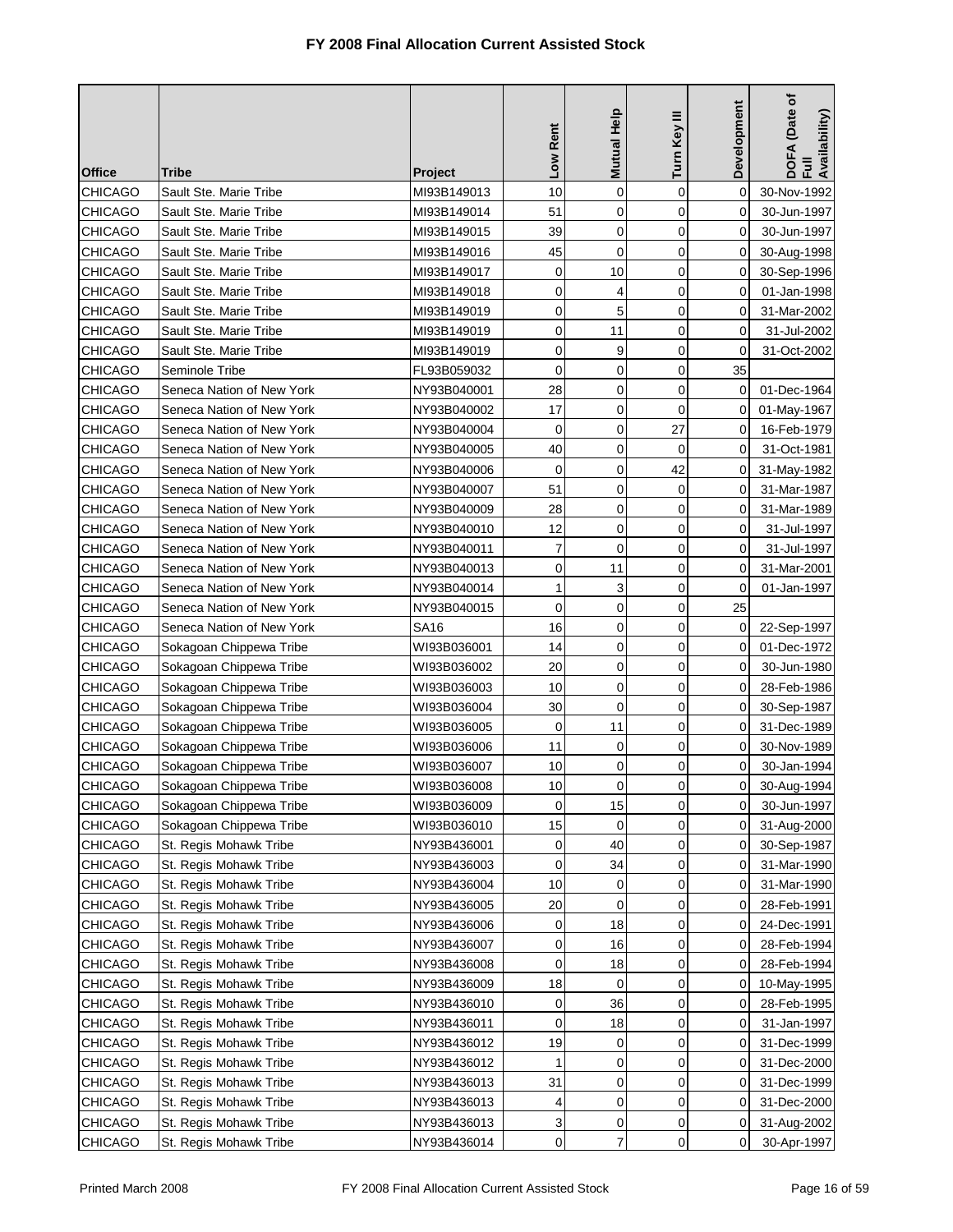| <b>Office</b>  | Tribe                                  | Project     | Rent<br>$\overline{\phantom{0}}$ | Mutual Help    | Turn Key III   | Development    | DOFA (Date of<br>Availability)<br>ì |
|----------------|----------------------------------------|-------------|----------------------------------|----------------|----------------|----------------|-------------------------------------|
| <b>CHICAGO</b> | Stockbridge-Munsee Tribe               | WI93B014001 | 20                               | $\mathbf 0$    | $\mathbf 0$    | $\mathbf{0}$   | 01-Sep-1967                         |
| <b>CHICAGO</b> | Stockbridge-Munsee Tribe               | WI93B014004 | 6                                | $\mathbf 0$    | $\Omega$       | $\Omega$       | 01-Dec-1972                         |
| <b>CHICAGO</b> | Stockbridge-Munsee Tribe               | WI93B014005 | $\overline{0}$                   | 10             | $\overline{0}$ | 0              | 28-Feb-1994                         |
| <b>CHICAGO</b> | Stockbridge-Munsee Tribe               | WI93B014006 | $\mathbf 0$                      | 1              | $\Omega$       | 0              | 31-May-1994                         |
| <b>CHICAGO</b> | Stockbridge-Munsee Tribe               | WI93B014007 | $\mathbf 0$                      | $\mathbf 0$    | $\overline{0}$ | 9              |                                     |
| <b>CHICAGO</b> | Stockbridge-Munsee Tribe               | WI93B014008 | $\mathbf 0$                      | 25             | 0              | $\Omega$       | 05-Nov-1993                         |
| <b>CHICAGO</b> | Stockbridge-Munsee Tribe               | WI93B014009 | 0                                | $\mathbf 0$    | 0              | 10             |                                     |
| <b>CHICAGO</b> | Stockbridge-Munsee Tribe               | WI93B014010 | $\mathbf{0}$                     | $\Omega$       | $\Omega$       | 20             |                                     |
| <b>CHICAGO</b> | <b>Upper Sioux Indian Community</b>    | MN93B207006 | $\Omega$                         | 11             | $\Omega$       | 0              | 01-Dec-1999                         |
| <b>CHICAGO</b> | <b>Upper Sioux Indian Community</b>    | MN93B207006 | $\mathbf 0$                      | $\overline{4}$ | $\overline{0}$ | 0              | 01-Jan-2001                         |
| <b>CHICAGO</b> | Waccamaw Siouan State Tribe            | NC93B171004 | 12                               | $\mathbf 0$    | 0              | 0              | 30-Sep-1998                         |
| <b>CHICAGO</b> | Wampanoag Tribe                        | MA93B176001 | 18                               | $\mathbf 0$    | $\overline{0}$ | $\mathbf 0$    | 31-Mar-1996                         |
| <b>CHICAGO</b> | Wampanoag Tribe                        | MA93B176002 | $\mathbf 0$                      | $\overline{7}$ | $\overline{0}$ | $\mathbf 0$    | 31-Dec-2000                         |
| <b>CHICAGO</b> | Wampanoag Tribe                        | MA93B176003 | 6                                | $\mathbf 0$    | $\overline{0}$ | $\mathbf 0$    | 30-Sep-1998                         |
| <b>CHICAGO</b> | Wampanoag Tribe                        | MA93B176003 | $\overline{2}$                   | $\mathbf 0$    | $\Omega$       | $\Omega$       | 31-Oct-2003                         |
| <b>CHICAGO</b> | White Earth Band of Minnesota Chippewa | MN93B013001 | 50                               | $\mathbf 0$    | $\overline{0}$ | $\overline{0}$ | 01-Apr-1968                         |
| CHICAGO        | White Earth Band of Minnesota Chippewa | MN93B013005 | 15                               | $\mathbf 0$    | $\mathbf 0$    | $\overline{0}$ | 01-Jan-1968                         |
| <b>CHICAGO</b> | White Earth Band of Minnesota Chippewa | MN93B013006 | 50                               | $\mathbf 0$    | $\mathbf 0$    | 0              | 30-Jul-1979                         |
| CHICAGO        | White Earth Band of Minnesota Chippewa | MN93B013007 | $\mathbf 0$                      | 42             | $\overline{0}$ | $\overline{0}$ | 31-Dec-1981                         |
| <b>CHICAGO</b> | White Earth Band of Minnesota Chippewa | MN93B013008 | 8                                | $\mathbf 0$    | $\overline{0}$ | $\mathbf 0$    | 31-Oct-1981                         |
| CHICAGO        | White Earth Band of Minnesota Chippewa | MN93B013009 | 60                               | $\mathbf 0$    | $\mathbf 0$    | $\overline{0}$ | 30-Jun-1984                         |
| CHICAGO        | White Earth Band of Minnesota Chippewa | MN93B013010 | $\mathbf 0$                      | 25             | $\overline{0}$ | $\Omega$       | 28-Feb-1987                         |
| CHICAGO        | White Earth Band of Minnesota Chippewa | MN93B013013 | $\overline{0}$                   | 20             | $\overline{0}$ | $\overline{0}$ | 30-Sep-1988                         |
| CHICAGO        | White Earth Band of Minnesota Chippewa | MN93B013015 | 20                               | $\mathbf 0$    | $\overline{0}$ | $\overline{0}$ | 31-Dec-1990                         |
| CHICAGO        | White Earth Band of Minnesota Chippewa | MN93B013016 | 20                               | $\mathbf 0$    | $\overline{0}$ | 0              | 31-Jan-1992                         |
| <b>CHICAGO</b> | White Earth Band of Minnesota Chippewa | MN93B013017 | $\Omega$                         | 10             | $\Omega$       | 0              | 24-Feb-1995                         |
| <b>CHICAGO</b> | White Earth Band of Minnesota Chippewa | MN93B013018 | $\Omega$                         | 10             | $\Omega$       | $\Omega$       | 24-Feb-1995                         |
| CHICAGO        | White Earth Band of Minnesota Chippewa | MN93B013019 | 20                               | $\mathbf 0$    | $\overline{0}$ | 0              | 31-Dec-1995                         |
| CHICAGO        | White Earth Band of Minnesota Chippewa | MN93B013020 | $\mathbf{0}$                     | 22             | $\Omega$       | $\Omega$       | 30-Sep-1998                         |
| <b>CHICAGO</b> | White Earth Band of Minnesota Chippewa | MN93B013021 | 22                               | $\mathbf 0$    | $\Omega$       | $\Omega$       | 31-Jul-1998                         |
| <b>CHICAGO</b> | White Earth Band of Minnesota Chippewa | MN93B013022 | $\Omega$                         | $\Omega$       | $\Omega$       | 25             |                                     |
| <b>CHICAGO</b> | TOTAL                                  |             | 5,592                            | 2,404          | 103            | 190            |                                     |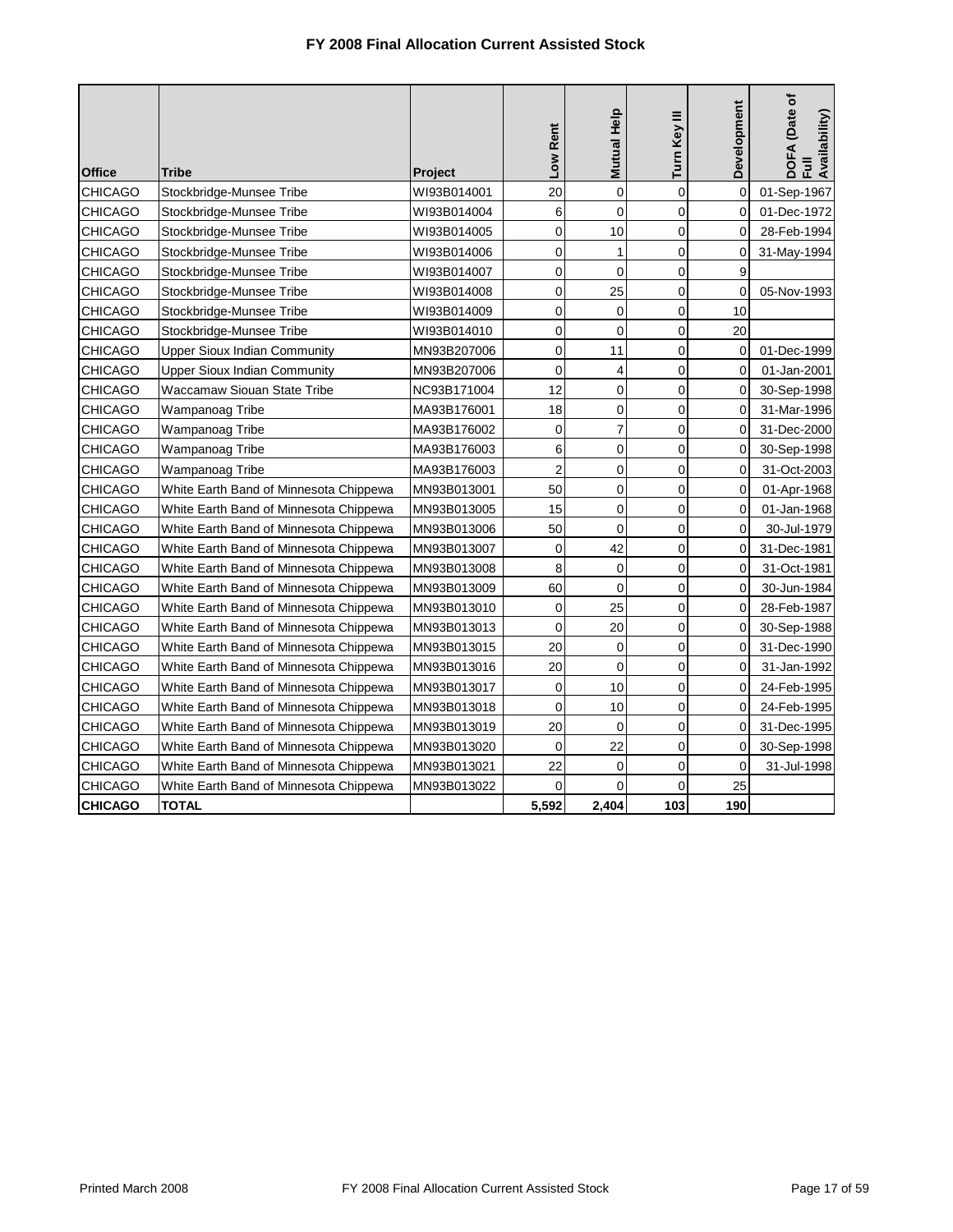| <b>Office</b> | Tribe                       | Project                    | Low Rent       | <b>Mutual Help</b>      | Turn Key III   | <b>Development</b> | DOFA (Date of<br>Full<br>Availability) |
|---------------|-----------------------------|----------------------------|----------------|-------------------------|----------------|--------------------|----------------------------------------|
| <b>DENVER</b> | <b>Blackfeet Tribe</b>      |                            | 50             | 0                       | $\mathbf 0$    | 0                  | 31-Jan-1966                            |
| <b>DENVER</b> | <b>Blackfeet Tribe</b>      | MT10B008001<br>MT10B008002 | 0              | $\overline{\mathbf{c}}$ | 0              | 0                  | 30-Apr-1972                            |
| <b>DENVER</b> | <b>Blackfeet Tribe</b>      | MT10B008006                | 55             | 0                       | $\mathbf 0$    | 0                  | 31-Mar-1971                            |
| <b>DENVER</b> | <b>Blackfeet Tribe</b>      | MT10B008007                | 55             | $\mathbf 0$             | $\overline{0}$ | $\Omega$           | 31-Dec-1973                            |
| <b>DENVER</b> | <b>Blackfeet Tribe</b>      | MT10B008008                | 6              | 0                       | 0              | 0                  | 30-Jun-1977                            |
| <b>DENVER</b> | <b>Blackfeet Tribe</b>      | MT10B008010                | 0              | 3                       | $\mathbf 0$    | 0                  | 30-Sep-1979                            |
| <b>DENVER</b> | <b>Blackfeet Tribe</b>      | MT10B008011                | 14             | 0                       | 0              | 0                  | 31-May-1977                            |
| <b>DENVER</b> | Blackfeet Tribe             | MT10B008012                | 25             | 0                       | $\mathbf 0$    | 0                  | 28-Feb-1975                            |
| <b>DENVER</b> | <b>Blackfeet Tribe</b>      | MT10B008013                | 10             | 0                       | $\mathbf 0$    | 0                  | 31-May-1975                            |
| <b>DENVER</b> | <b>Blackfeet Tribe</b>      | MT10B008014                | 43             | 0                       | $\mathbf 0$    | 0                  | 30-Sep-1975                            |
| <b>DENVER</b> | <b>Blackfeet Tribe</b>      | MT10B008015                | $\mathbf 0$    | 71                      | $\mathbf 0$    | 0                  | 31-Jul-1979                            |
| <b>DENVER</b> | <b>Blackfeet Tribe</b>      | MT10B008017                | $\mathbf 0$    | 53                      | $\mathbf 0$    | 0                  | 30-Sep-1980                            |
| <b>DENVER</b> | <b>Blackfeet Tribe</b>      | MT10B008018                | 50             | 0                       | $\mathbf 0$    | 0                  | 31-Aug-1981                            |
| <b>DENVER</b> | <b>Blackfeet Tribe</b>      | MT10B008019                | 0              | 3                       | $\overline{0}$ | 0                  | 31-Jul-1981                            |
| <b>DENVER</b> | <b>Blackfeet Tribe</b>      | MT10B008020                | 50             | 0                       | 0              | 0                  | 31-Jul-1982                            |
| <b>DENVER</b> | Blackfeet Tribe             | MT10B008021                | 0              | $\overline{c}$          | $\mathbf 0$    | 0                  | 30-Jun-1982                            |
| <b>DENVER</b> | Blackfeet Tribe             | MT10B008022                | 20             | $\mathbf 0$             | $\mathbf 0$    | 0                  | 31-Jan-1984                            |
| <b>DENVER</b> | <b>Blackfeet Tribe</b>      | MT10B008023                | 20             | 0                       | $\mathbf 0$    | 0                  | 31-Mar-1984                            |
| <b>DENVER</b> | <b>Blackfeet Tribe</b>      | MT10B008024                | 25             | 0                       | $\mathbf 0$    | $\Omega$           | 30-Nov-1981                            |
| <b>DENVER</b> | Blackfeet Tribe             | MT10B008036                | 11             | 0                       | $\mathbf 0$    | 0                  | 31-Oct-1985                            |
| <b>DENVER</b> | <b>Blackfeet Tribe</b>      | MT10B008037                | 10             | 0                       | $\mathbf 0$    | 0                  | 30-Sep-1986                            |
| <b>DENVER</b> | <b>Blackfeet Tribe</b>      | MT10B008045                | 50             | 0                       | $\mathbf 0$    | 0                  | 31-Jul-1988                            |
| <b>DENVER</b> | <b>Blackfeet Tribe</b>      | MT10B008046                | 50             | $\mathbf 0$             | 0              | 0                  | 30-Sep-1988                            |
| <b>DENVER</b> | Blackfeet Tribe             | MT91B008047                | 0              | 24                      | 0              | 0                  | 31-Jan-1992                            |
| <b>DENVER</b> | Blackfeet Tribe             | MT91B008048                | 0              | 49                      | 0              | 0                  | 29-Feb-1992                            |
| <b>DENVER</b> | Blackfeet Tribe             | MT91B008049                | 10             | 0                       | $\mathbf 0$    | 0                  | 30-Apr-1992                            |
| <b>DENVER</b> | <b>Blackfeet Tribe</b>      | MT91B008050                | 50             | $\mathbf 0$             | $\mathbf 0$    | 0                  | 30-Nov-1994                            |
| <b>DENVER</b> | <b>Blackfeet Tribe</b>      | MT91B008051                | $\mathbf 0$    | 30                      | 0              | 0                  | 30-Jun-1997                            |
| <b>DENVER</b> | <b>Blackfeet Tribe</b>      | MT91B008052                | 25             | $\overline{0}$          | 0              | 0                  | 30-Jun-1995                            |
| <b>DENVER</b> | <b>Blackfeet Tribe</b>      | MT91B008053                | 0              | 50                      | 0              | 0                  | 30-Jun-1997                            |
| DENVER        | <b>Blackfeet Tribe</b>      | MT91B008055                | 20             | $\mathsf{O}\xspace$     | 0              | $\mathbf 0$        | 31-Mar-2000                            |
| <b>DENVER</b> | <b>Cheyenne River Sioux</b> | SD10B005001                | 46             | $\mathbf 0$             | $\mathbf 0$    | 0                  | 28-Feb-1966                            |
| <b>DENVER</b> | Cheyenne River Sioux        | SD10B005002                | 32             | 0                       | 0              | 0                  | 31-Aug-1968                            |
| <b>DENVER</b> | Cheyenne River Sioux        | SD10B005004                | 156            | 0                       | 0              | 0                  | 31-Dec-1974                            |
| <b>DENVER</b> | <b>Cheyenne River Sioux</b> | SD10B005005                | 68             | 0                       | $\mathbf 0$    | 0                  | 31-May-1976                            |
| <b>DENVER</b> | <b>Cheyenne River Sioux</b> | SD10B005008                | 53             | 0                       | 0              | 0                  | 30-Nov-1977                            |
| <b>DENVER</b> | <b>Cheyenne River Sioux</b> | SD10B005009                | 0              | 1                       | $\mathbf 0$    | 0                  | 30-Sep-1977                            |
| <b>DENVER</b> | Cheyenne River Sioux        | SD10B005012                | 58             | $\mathbf 0$             | $\mathbf 0$    | 0                  | 30-Sep-1981                            |
| <b>DENVER</b> | <b>Cheyenne River Sioux</b> | SD10B005013                | 0              | 11                      | 0              | 0                  | 31-Dec-1980                            |
| <b>DENVER</b> | <b>Cheyenne River Sioux</b> | SD10B005014                | 56             | 0                       | 0              | 0                  | 30-Sep-1980                            |
| <b>DENVER</b> | <b>Cheyenne River Sioux</b> | SD10B005015                | 0              | 12                      | 0              | 0                  | 30-Jun-1980                            |
| <b>DENVER</b> | <b>Cheyenne River Sioux</b> | SD10B005016                | 94             | 0                       | 0              | 0                  | 31-Dec-1986                            |
| <b>DENVER</b> | Cheyenne River Sioux        | SD10B005017                | 0              | 44                      | 0              | 0                  | 30-Sep-1987                            |
| <b>DENVER</b> | <b>Cheyenne River Sioux</b> | SD91B005020                | 0              | 33                      | $\mathbf 0$    | 0                  | 30-Sep-1994                            |
| <b>DENVER</b> | <b>Cheyenne River Sioux</b> | SD91B005021                | 15             | 0                       | $\mathbf 0$    | 0                  | 30-Jun-1994                            |
| <b>DENVER</b> | Cheyenne River Sioux        | SD91B005023                | $\overline{2}$ | 0                       | 0              | 0                  | 31-Aug-1976                            |
| <b>DENVER</b> | <b>Cheyenne River Sioux</b> | SD91B005024                | 91             | 0                       | $\mathbf 0$    | 0                  | 30-Sep-1998                            |
| <b>DENVER</b> | <b>Cheyenne River Sioux</b> | SD91B005025                | 0              | 26                      | 0              | 0                  | 31-Dec-1974                            |
| <b>DENVER</b> | <b>Cheyenne River Sioux</b> | SD91B005026                | 27             | 0                       | 0              | 0                  | 30-Apr-1999                            |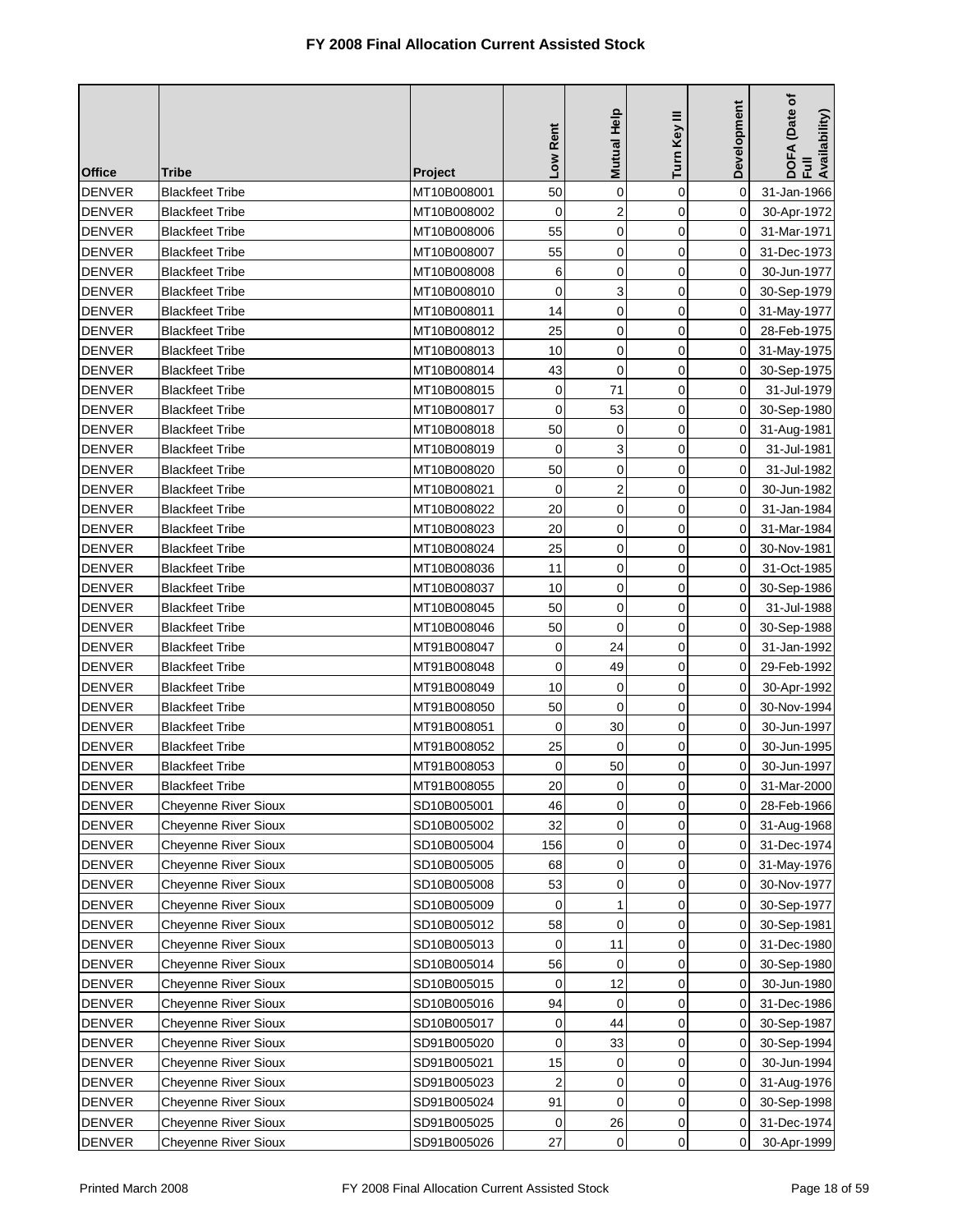| <b>Office</b> | Tribe                         | <b>Project</b> | Low Rent    | <b>Mutual Help</b> | Turn Key III | Development | DOFA (Date of<br>Full<br>Availability) |
|---------------|-------------------------------|----------------|-------------|--------------------|--------------|-------------|----------------------------------------|
| <b>DENVER</b> | <b>Crow Creek Sioux</b>       | SD10B004001    | 50          | 0                  | $\mathbf 0$  | $\Omega$    | 30-Apr-1966                            |
| <b>DENVER</b> | Crow Creek Sioux              | SD10B004002    | $\mathbf 0$ | 1                  | $\mathbf 0$  | $\Omega$    | 31-Jan-1970                            |
| <b>DENVER</b> | <b>Crow Creek Sioux</b>       | SD10B004003    | 20          | 0                  | $\mathbf 0$  | $\Omega$    | 30-Sep-1969                            |
| <b>DENVER</b> | Crow Creek Sioux              | SD10B004004    | 6           | 0                  | $\mathbf 0$  | 0           | 31-Aug-1972                            |
| <b>DENVER</b> | Crow Creek Sioux              | SD10B004005    | $\mathbf 0$ | 1                  | 0            | 0           | 30-Jun-1972                            |
| <b>DENVER</b> | Crow Creek Sioux              | SD10B004006    | 36          | 0                  | $\mathbf 0$  | 0           | 31-Dec-1973                            |
| <b>DENVER</b> | <b>Crow Creek Sioux</b>       | SD10B004008    | 15          | 0                  | 0            | 0           | 30-Nov-1976                            |
| <b>DENVER</b> | Crow Creek Sioux              | SD10B004010    | 31          | 0                  | $\mathbf 0$  | 0           | 31-Jan-1981                            |
| <b>DENVER</b> | Crow Creek Sioux              | SD91B004013    | 10          | 0                  | 0            | 0           | 30-Nov-1994                            |
| <b>DENVER</b> | Crow Creek Sioux              | SD91B004014    | 0           | 10                 | 0            | 0           | 30-Apr-1994                            |
| <b>DENVER</b> | <b>Crow Creek Sioux</b>       | SD91B004015    | 0           | 28                 | 0            | 0           | 31-Oct-1995                            |
| <b>DENVER</b> | Crow Creek Sioux              | SD91B004016    | 10          | 0                  | $\mathbf 0$  | 0           | 31-Mar-1997                            |
| <b>DENVER</b> | Crow Creek Sioux              | SD91B004017    | 20          | 0                  | $\mathbf 0$  | $\Omega$    | 30-Jun-1998                            |
| <b>DENVER</b> | Crow Tribe                    | MT10B014001    | 0           | 4                  | 0            | 0           | 30-Sep-1970                            |
| <b>DENVER</b> | Crow Tribe                    | MT10B014002    | 0           | 11                 | 0            | 0           | 28-Feb-1973                            |
| <b>DENVER</b> | Crow Tribe                    | MT10B014003    | 0           | 5                  | 0            | 0           | 31-Dec-1973                            |
| <b>DENVER</b> | Crow Tribe                    | MT10B014004    | 37          | 0                  | $\mathbf 0$  | 0           | 31-Dec-1973                            |
| <b>DENVER</b> | Crow Tribe                    | MT10B014005    | 0           | 5                  | 0            | 0           | 31-Dec-1973                            |
| <b>DENVER</b> | <b>Crow Tribe</b>             | MT10B014006    | 5           | $\mathbf 0$        | $\mathbf 0$  | 0           | 31-Dec-1973                            |
| <b>DENVER</b> | Crow Tribe                    | MT10B014007    | $\mathbf 0$ | 28                 | $\mathbf 0$  | 0           | 30-Nov-1979                            |
| <b>DENVER</b> | Crow Tribe                    | MT10B014008    | 40          | $\mathbf 0$        | $\mathbf 0$  | 0           | 30-Nov-1979                            |
| <b>DENVER</b> | Crow Tribe                    | MT10B014009    | 14          | 0                  | $\mathbf 0$  | 0           | 31-Aug-1981                            |
| <b>DENVER</b> | Crow Tribe                    | MT10B014010    | 44          | 0                  | $\mathbf 0$  | 0           | 31-Jul-1981                            |
| <b>DENVER</b> | Crow Tribe                    | MT10B014011    | 0           | 49                 | 0            | 0           | 28-Feb-1987                            |
| <b>DENVER</b> | Crow Tribe                    | MT10B014012    | 4           | $\mathbf 0$        | 0            | 0           | 30-Sep-1980                            |
| <b>DENVER</b> | Crow Tribe                    | MT10B014019    | 39          | 0                  | $\mathbf 0$  | 0           | 31-Oct-1985                            |
| <b>DENVER</b> | <b>Crow Tribe</b>             | MT10B014020    | 0           | 43                 | $\mathbf 0$  | 0           | 31-Dec-1985                            |
| <b>DENVER</b> | <b>Crow Tribe</b>             | MT10B014022    | $\mathbf 0$ | 29                 | $\mathbf 0$  | 0           | 28-Feb-1987                            |
| <b>DENVER</b> | Crow Tribe                    | MT10B014023    | 0           | 20                 | $\mathbf 0$  | 0           | 31-Jan-1986                            |
| <b>DENVER</b> | Crow Tribe                    | MT91B014024    | 0           | 23                 | 0            | 0           | 31-Jan-1996                            |
| DENVER        | Crow Tribe                    | MT91B014025    | 0           | 11                 | 0            | 0           | 30-Nov-1979                            |
| <b>DENVER</b> | <b>Flandreau Santee Sioux</b> | SD10B049002    | 10          | 0                  | $\mathbf 0$  | 0           | 31-Dec-1979                            |
| <b>DENVER</b> | <b>Flandreau Santee Sioux</b> | SD10B049003    | 10          | 0                  | 0            | 0           | 31-Dec-1980                            |
| <b>DENVER</b> | Flandreau Santee Sioux        | SD10B049004    | 0           | 1                  | 0            | 0           | 31-Dec-1980                            |
| <b>DENVER</b> | Flandreau Santee Sioux        | SD10B049005    | 15          | 0                  | 0            | 0           | 30-Sep-1985                            |
| <b>DENVER</b> | <b>Flandreau Santee Sioux</b> | SD91B049006    | 0           | 10                 | 0            | 0           | 28-Feb-1990                            |
| <b>DENVER</b> | <b>Flandreau Santee Sioux</b> | SD91B049007    | 15          | 0                  | 0            | 0           | 24-Feb-1993                            |
| <b>DENVER</b> | <b>Flandreau Santee Sioux</b> | SD91B049008    | 0           | 15                 | 0            | 0           | 31-Dec-1994                            |
| <b>DENVER</b> | Fort Belknap Indian Community | MT10B010001    | 0           | 20                 | 0            | 0           | 31-Dec-1972                            |
| <b>DENVER</b> | Fort Belknap Indian Community | MT10B010002    | 0           | 7                  | 0            | 0           | 31-Mar-1967                            |
| <b>DENVER</b> | Fort Belknap Indian Community | MT10B010003    | 0           | 12                 | 0            | 0           | 30-Sep-1968                            |
| <b>DENVER</b> | Fort Belknap Indian Community | MT10B010004    | 0           | 16                 | 0            | 0           | 31-Jan-1971                            |
| <b>DENVER</b> | Fort Belknap Indian Community | MT10B010005    | 50          | 0                  | 0            | 0           | 31-Aug-1971                            |
| <b>DENVER</b> | Fort Belknap Indian Community | MT10B010006    | 0           | 15                 | $\mathbf 0$  | 0           | 31-Mar-1974                            |
| <b>DENVER</b> | Fort Belknap Indian Community | MT10B010007    | 0           | 16                 | 0            | 0           | 30-Nov-1975                            |
| <b>DENVER</b> | Fort Belknap Indian Community | MT10B010008    | 0           | 14                 | 0            | 0           | 31-May-1976                            |
| <b>DENVER</b> | Fort Belknap Indian Community | MT10B010009    | 48          | 0                  | $\mathbf 0$  | 0           | 31-Dec-1976                            |
| <b>DENVER</b> | Fort Belknap Indian Community | MT10B010011    | 0           | 26                 | 0            | 0           | 30-Nov-1979                            |
| <b>DENVER</b> | Fort Belknap Indian Community | MT10B010012    | 16          | 0                  | 0            | 0           | 30-Nov-1979                            |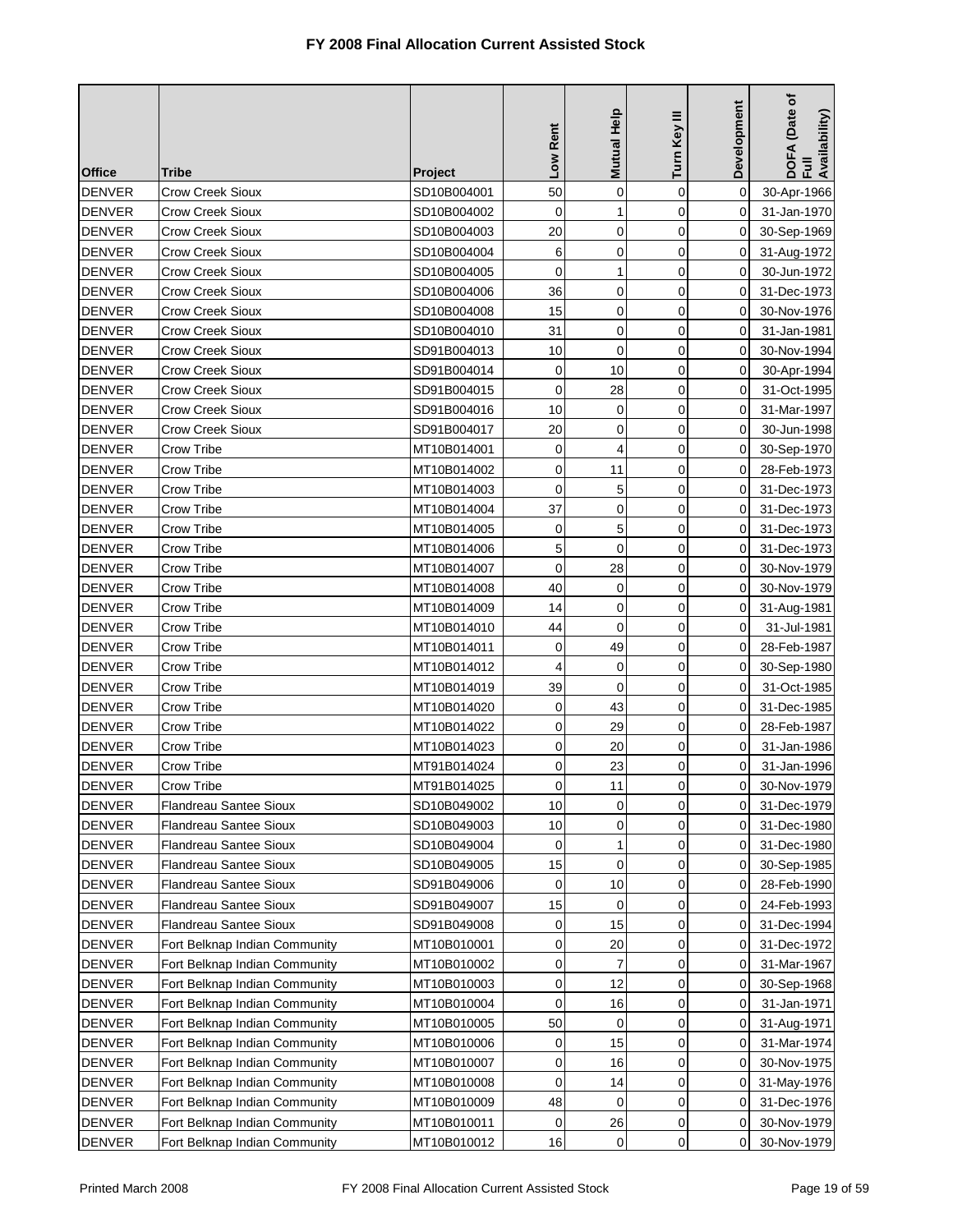| <b>Office</b><br><b>Project</b><br>$\mathbf 0$<br>15<br>$\mathbf 0$<br><b>DENVER</b><br>Fort Belknap Indian Community<br>0<br>MT10B010013<br>30-Sep-1981<br>0<br><b>DENVER</b><br>Fort Belknap Indian Community<br>MT10B010014<br>20<br>0<br>0<br>30-Sep-1981<br>10<br>0<br><b>DENVER</b><br>0<br>$\Omega$<br>Fort Belknap Indian Community<br>MT10B010015<br>30-Jun-1982<br>10<br>$\mathbf 0$<br>$\mathbf 0$<br>0<br><b>DENVER</b><br>Fort Belknap Indian Community<br>MT10B010016<br>30-Jun-1982<br>0<br>4<br>$\mathbf 0$<br>0<br><b>DENVER</b><br>Fort Belknap Indian Community<br>MT10B010017<br>31-Jul-1981<br>$\mathbf 0$<br>14<br>$\mathbf 0$<br>0<br><b>DENVER</b><br>Fort Belknap Indian Community<br>MT10B010019<br>30-Nov-1984<br>10<br>0<br><b>DENVER</b><br>0<br>Fort Belknap Indian Community<br>MT10B010020<br>0<br>30-Nov-1984<br>0<br>31<br>0<br><b>DENVER</b><br>Fort Belknap Indian Community<br>MT10B010021<br>0<br>31-Jul-1986<br>$\mathbf 0$<br>35<br>$\mathbf 0$<br>0<br><b>DENVER</b><br>Fort Belknap Indian Community<br>MT10B010022<br>30-Sep-1987<br>24<br>0<br>0<br>0<br><b>DENVER</b><br>Fort Belknap Indian Community<br>MT10B010023<br>31-Oct-1987<br>$\overline{2}$<br>0<br>0<br><b>DENVER</b><br>MT10B010028<br>0<br>Fort Belknap Indian Community<br>31-Aug-1971<br>$\overline{\mathbf{c}}$<br>0<br>0<br>0<br><b>DENVER</b><br>Fort Belknap Indian Community<br>MT10B010029<br>31-Aug-1971<br>0<br>24<br>$\mathbf 0$<br>0<br><b>DENVER</b><br>Fort Belknap Indian Community<br>MT91B010024<br>31-Aug-1994<br>$\mathbf 0$<br>24<br>Fort Belknap Indian Community<br>0<br>0<br><b>DENVER</b><br>MT91B010025<br>31-Jul-1994<br>27<br><b>DENVER</b><br>0<br>$\mathbf 0$<br>31-Dec-1995<br>Fort Belknap Indian Community<br>MT91B010026<br>0<br>20<br>0<br>0<br><b>DENVER</b><br>Fort Belknap Indian Community<br>MT91B010027<br>0<br>31-Jan-1996<br>0<br>$\mathbf 0$<br>30<br>$\Omega$<br><b>DENVER</b><br>Fort Peck Assiniboine and Sioux<br>MT10B009001<br>31-Jul-1964<br>26<br>0<br>$\mathbf 0$<br>0<br><b>DENVER</b><br>Fort Peck Assiniboine and Sioux<br>MT10B009002<br>30-Sep-1964<br>0<br>4<br>0<br><b>DENVER</b><br>Fort Peck Assiniboine and Sioux<br>MT10B009004<br>$\Omega$<br>31-Jul-1969<br>0<br>1<br>0<br><b>DENVER</b><br>Fort Peck Assiniboine and Sioux<br>0<br>MT10B009005<br>30-Sep-1968<br>0<br>$\mathbf 0$<br>46<br>$\Omega$<br><b>DENVER</b><br>Fort Peck Assiniboine and Sioux<br>MT10B009006<br>30-Jun-1970<br>0<br>0<br>43<br>0<br><b>DENVER</b><br>Fort Peck Assiniboine and Sioux<br>MT10B009007<br>31-Aug-1972<br>$\mathbf 0$<br>$\mathbf 0$<br><b>DENVER</b><br>Fort Peck Assiniboine and Sioux<br>16<br>MT10B009008<br>0<br>31-Jan-1974<br>0<br>47<br>0<br><b>DENVER</b><br>Fort Peck Assiniboine and Sioux<br>0<br>MT10B009009<br>30-Nov-1975<br>10<br>0<br>$\mathbf 0$<br><b>DENVER</b><br>Fort Peck Assiniboine and Sioux<br>MT10B009010<br>0<br>30-Nov-1975<br>17<br>0<br>0<br>0<br><b>DENVER</b><br>Fort Peck Assiniboine and Sioux<br>MT10B009011<br>30-Jun-1978<br>17<br>Fort Peck Assiniboine and Sioux<br>$\mathbf 0$<br>0<br><b>DENVER</b><br>MT10B009012<br>0<br>30-Jun-1978<br>0<br>27<br><b>DENVER</b><br>Fort Peck Assiniboine and Sioux<br>0<br>0<br>MT10B009013<br>30-Sep-1979<br>48<br>0<br>Fort Peck Assiniboine and Sioux<br>$\mathbf 0$<br>0<br><b>DENVER</b><br>MT10B009014<br>31-May-1979<br>47<br>0<br>0<br>0<br><b>DENVER</b><br>Fort Peck Assiniboine and Sioux<br>MT10B009015<br>31-Mar-1981<br><b>DENVER</b><br>Fort Peck Assiniboine and Sioux<br>30-May-1980<br>MT10B009016<br>19<br>$\overline{0}$<br>$\overline{0}$<br>0<br>0<br>22<br>$\Omega$<br><b>DENVER</b><br>MT10B009017<br>0<br>31-Mar-1982<br>Fort Peck Assiniboine and Sioux<br>0<br><b>DENVER</b><br>Fort Peck Assiniboine and Sioux<br>MT10B009018<br>17<br>0<br>0<br>28-Feb-1982<br><b>DENVER</b><br>16<br>0<br>0<br>Fort Peck Assiniboine and Sioux<br>MT10B009020<br>0<br>31-Mar-1983<br>0<br><b>DENVER</b><br>60<br>0<br>0<br>Fort Peck Assiniboine and Sioux<br>MT10B009021<br>30-Jun-1983<br>42<br><b>DENVER</b><br>Fort Peck Assiniboine and Sioux<br>MT10B009022<br>0<br>0<br>30-Sep-1983<br>0<br>39<br><b>DENVER</b><br>0<br>0<br>Fort Peck Assiniboine and Sioux<br>MT10B009025<br>0<br>31-Dec-1985<br>27<br>0<br><b>DENVER</b><br>0<br>0<br>Fort Peck Assiniboine and Sioux<br>MT10B009026<br>31-May-1986<br>$\mathbf 0$<br><b>DENVER</b><br>Fort Peck Assiniboine and Sioux<br>74<br>0<br>30-Jun-1989<br>MT10B009031<br>0<br>42<br><b>DENVER</b><br>0<br>0<br>31-Jul-1988<br>Fort Peck Assiniboine and Sioux<br>MT10B009032<br>0<br><b>DENVER</b><br>45<br>0<br>Fort Peck Assiniboine and Sioux<br>MT91B009033<br>0<br>0<br>31-Dec-1989<br><b>DENVER</b><br>Fort Peck Assiniboine and Sioux<br>MT91B009034<br>0<br>45<br>$\mathbf 0$<br>0<br>30-Jun-1991<br><b>DENVER</b><br>0<br>0<br>Fort Peck Assiniboine and Sioux<br>MT91B009035<br>16<br>0<br>30-Jun-1993<br>0<br><b>DENVER</b><br>Fort Peck Assiniboine and Sioux<br>MT91B009036<br>23<br>0<br>30-Apr-1994<br>0<br>0<br><b>DENVER</b><br>10<br>0<br>$\mathbf 0$<br>Fort Peck Assiniboine and Sioux<br>MT91B009037<br>30-Jun-1995<br>0<br>5<br>$\mathbf 0$<br><b>DENVER</b><br>Fort Peck Assiniboine and Sioux<br>0<br>MT91B009038<br>31-Aug-1972<br>22<br>0<br>0<br><b>DENVER</b><br>Fort Peck Assiniboine and Sioux<br>MT91B009039<br>0<br>30-Jun-1995 |               | Tribe | Low Rent | Mutual Help | Turn Key III | Development | DOFA (Date of<br>Full<br>Availability) |
|------------------------------------------------------------------------------------------------------------------------------------------------------------------------------------------------------------------------------------------------------------------------------------------------------------------------------------------------------------------------------------------------------------------------------------------------------------------------------------------------------------------------------------------------------------------------------------------------------------------------------------------------------------------------------------------------------------------------------------------------------------------------------------------------------------------------------------------------------------------------------------------------------------------------------------------------------------------------------------------------------------------------------------------------------------------------------------------------------------------------------------------------------------------------------------------------------------------------------------------------------------------------------------------------------------------------------------------------------------------------------------------------------------------------------------------------------------------------------------------------------------------------------------------------------------------------------------------------------------------------------------------------------------------------------------------------------------------------------------------------------------------------------------------------------------------------------------------------------------------------------------------------------------------------------------------------------------------------------------------------------------------------------------------------------------------------------------------------------------------------------------------------------------------------------------------------------------------------------------------------------------------------------------------------------------------------------------------------------------------------------------------------------------------------------------------------------------------------------------------------------------------------------------------------------------------------------------------------------------------------------------------------------------------------------------------------------------------------------------------------------------------------------------------------------------------------------------------------------------------------------------------------------------------------------------------------------------------------------------------------------------------------------------------------------------------------------------------------------------------------------------------------------------------------------------------------------------------------------------------------------------------------------------------------------------------------------------------------------------------------------------------------------------------------------------------------------------------------------------------------------------------------------------------------------------------------------------------------------------------------------------------------------------------------------------------------------------------------------------------------------------------------------------------------------------------------------------------------------------------------------------------------------------------------------------------------------------------------------------------------------------------------------------------------------------------------------------------------------------------------------------------------------------------------------------------------------------------------------------------------------------------------------------------------------------------------------------------------------------------------------------------------------------------------------------------------------------------------------------------------------------------------------------------------------------------------------------------------------------------------------------------------------------------------------------------------------------------------------------------------------------------------------------------------------------------------------------------------------------------------------------------------------------------------------------------------------------------------------------------------------------------------------------------------------------------------------------------------------------------------------------------------------------------------------------------------------------------------------------------------------------------------------------------------------------------------------------------------------------------------------------|---------------|-------|----------|-------------|--------------|-------------|----------------------------------------|
|                                                                                                                                                                                                                                                                                                                                                                                                                                                                                                                                                                                                                                                                                                                                                                                                                                                                                                                                                                                                                                                                                                                                                                                                                                                                                                                                                                                                                                                                                                                                                                                                                                                                                                                                                                                                                                                                                                                                                                                                                                                                                                                                                                                                                                                                                                                                                                                                                                                                                                                                                                                                                                                                                                                                                                                                                                                                                                                                                                                                                                                                                                                                                                                                                                                                                                                                                                                                                                                                                                                                                                                                                                                                                                                                                                                                                                                                                                                                                                                                                                                                                                                                                                                                                                                                                                                                                                                                                                                                                                                                                                                                                                                                                                                                                                                                                                                                                                                                                                                                                                                                                                                                                                                                                                                                                                                                                                                    |               |       |          |             |              |             |                                        |
|                                                                                                                                                                                                                                                                                                                                                                                                                                                                                                                                                                                                                                                                                                                                                                                                                                                                                                                                                                                                                                                                                                                                                                                                                                                                                                                                                                                                                                                                                                                                                                                                                                                                                                                                                                                                                                                                                                                                                                                                                                                                                                                                                                                                                                                                                                                                                                                                                                                                                                                                                                                                                                                                                                                                                                                                                                                                                                                                                                                                                                                                                                                                                                                                                                                                                                                                                                                                                                                                                                                                                                                                                                                                                                                                                                                                                                                                                                                                                                                                                                                                                                                                                                                                                                                                                                                                                                                                                                                                                                                                                                                                                                                                                                                                                                                                                                                                                                                                                                                                                                                                                                                                                                                                                                                                                                                                                                                    |               |       |          |             |              |             |                                        |
|                                                                                                                                                                                                                                                                                                                                                                                                                                                                                                                                                                                                                                                                                                                                                                                                                                                                                                                                                                                                                                                                                                                                                                                                                                                                                                                                                                                                                                                                                                                                                                                                                                                                                                                                                                                                                                                                                                                                                                                                                                                                                                                                                                                                                                                                                                                                                                                                                                                                                                                                                                                                                                                                                                                                                                                                                                                                                                                                                                                                                                                                                                                                                                                                                                                                                                                                                                                                                                                                                                                                                                                                                                                                                                                                                                                                                                                                                                                                                                                                                                                                                                                                                                                                                                                                                                                                                                                                                                                                                                                                                                                                                                                                                                                                                                                                                                                                                                                                                                                                                                                                                                                                                                                                                                                                                                                                                                                    |               |       |          |             |              |             |                                        |
|                                                                                                                                                                                                                                                                                                                                                                                                                                                                                                                                                                                                                                                                                                                                                                                                                                                                                                                                                                                                                                                                                                                                                                                                                                                                                                                                                                                                                                                                                                                                                                                                                                                                                                                                                                                                                                                                                                                                                                                                                                                                                                                                                                                                                                                                                                                                                                                                                                                                                                                                                                                                                                                                                                                                                                                                                                                                                                                                                                                                                                                                                                                                                                                                                                                                                                                                                                                                                                                                                                                                                                                                                                                                                                                                                                                                                                                                                                                                                                                                                                                                                                                                                                                                                                                                                                                                                                                                                                                                                                                                                                                                                                                                                                                                                                                                                                                                                                                                                                                                                                                                                                                                                                                                                                                                                                                                                                                    |               |       |          |             |              |             |                                        |
|                                                                                                                                                                                                                                                                                                                                                                                                                                                                                                                                                                                                                                                                                                                                                                                                                                                                                                                                                                                                                                                                                                                                                                                                                                                                                                                                                                                                                                                                                                                                                                                                                                                                                                                                                                                                                                                                                                                                                                                                                                                                                                                                                                                                                                                                                                                                                                                                                                                                                                                                                                                                                                                                                                                                                                                                                                                                                                                                                                                                                                                                                                                                                                                                                                                                                                                                                                                                                                                                                                                                                                                                                                                                                                                                                                                                                                                                                                                                                                                                                                                                                                                                                                                                                                                                                                                                                                                                                                                                                                                                                                                                                                                                                                                                                                                                                                                                                                                                                                                                                                                                                                                                                                                                                                                                                                                                                                                    |               |       |          |             |              |             |                                        |
|                                                                                                                                                                                                                                                                                                                                                                                                                                                                                                                                                                                                                                                                                                                                                                                                                                                                                                                                                                                                                                                                                                                                                                                                                                                                                                                                                                                                                                                                                                                                                                                                                                                                                                                                                                                                                                                                                                                                                                                                                                                                                                                                                                                                                                                                                                                                                                                                                                                                                                                                                                                                                                                                                                                                                                                                                                                                                                                                                                                                                                                                                                                                                                                                                                                                                                                                                                                                                                                                                                                                                                                                                                                                                                                                                                                                                                                                                                                                                                                                                                                                                                                                                                                                                                                                                                                                                                                                                                                                                                                                                                                                                                                                                                                                                                                                                                                                                                                                                                                                                                                                                                                                                                                                                                                                                                                                                                                    |               |       |          |             |              |             |                                        |
|                                                                                                                                                                                                                                                                                                                                                                                                                                                                                                                                                                                                                                                                                                                                                                                                                                                                                                                                                                                                                                                                                                                                                                                                                                                                                                                                                                                                                                                                                                                                                                                                                                                                                                                                                                                                                                                                                                                                                                                                                                                                                                                                                                                                                                                                                                                                                                                                                                                                                                                                                                                                                                                                                                                                                                                                                                                                                                                                                                                                                                                                                                                                                                                                                                                                                                                                                                                                                                                                                                                                                                                                                                                                                                                                                                                                                                                                                                                                                                                                                                                                                                                                                                                                                                                                                                                                                                                                                                                                                                                                                                                                                                                                                                                                                                                                                                                                                                                                                                                                                                                                                                                                                                                                                                                                                                                                                                                    |               |       |          |             |              |             |                                        |
|                                                                                                                                                                                                                                                                                                                                                                                                                                                                                                                                                                                                                                                                                                                                                                                                                                                                                                                                                                                                                                                                                                                                                                                                                                                                                                                                                                                                                                                                                                                                                                                                                                                                                                                                                                                                                                                                                                                                                                                                                                                                                                                                                                                                                                                                                                                                                                                                                                                                                                                                                                                                                                                                                                                                                                                                                                                                                                                                                                                                                                                                                                                                                                                                                                                                                                                                                                                                                                                                                                                                                                                                                                                                                                                                                                                                                                                                                                                                                                                                                                                                                                                                                                                                                                                                                                                                                                                                                                                                                                                                                                                                                                                                                                                                                                                                                                                                                                                                                                                                                                                                                                                                                                                                                                                                                                                                                                                    |               |       |          |             |              |             |                                        |
|                                                                                                                                                                                                                                                                                                                                                                                                                                                                                                                                                                                                                                                                                                                                                                                                                                                                                                                                                                                                                                                                                                                                                                                                                                                                                                                                                                                                                                                                                                                                                                                                                                                                                                                                                                                                                                                                                                                                                                                                                                                                                                                                                                                                                                                                                                                                                                                                                                                                                                                                                                                                                                                                                                                                                                                                                                                                                                                                                                                                                                                                                                                                                                                                                                                                                                                                                                                                                                                                                                                                                                                                                                                                                                                                                                                                                                                                                                                                                                                                                                                                                                                                                                                                                                                                                                                                                                                                                                                                                                                                                                                                                                                                                                                                                                                                                                                                                                                                                                                                                                                                                                                                                                                                                                                                                                                                                                                    |               |       |          |             |              |             |                                        |
|                                                                                                                                                                                                                                                                                                                                                                                                                                                                                                                                                                                                                                                                                                                                                                                                                                                                                                                                                                                                                                                                                                                                                                                                                                                                                                                                                                                                                                                                                                                                                                                                                                                                                                                                                                                                                                                                                                                                                                                                                                                                                                                                                                                                                                                                                                                                                                                                                                                                                                                                                                                                                                                                                                                                                                                                                                                                                                                                                                                                                                                                                                                                                                                                                                                                                                                                                                                                                                                                                                                                                                                                                                                                                                                                                                                                                                                                                                                                                                                                                                                                                                                                                                                                                                                                                                                                                                                                                                                                                                                                                                                                                                                                                                                                                                                                                                                                                                                                                                                                                                                                                                                                                                                                                                                                                                                                                                                    |               |       |          |             |              |             |                                        |
|                                                                                                                                                                                                                                                                                                                                                                                                                                                                                                                                                                                                                                                                                                                                                                                                                                                                                                                                                                                                                                                                                                                                                                                                                                                                                                                                                                                                                                                                                                                                                                                                                                                                                                                                                                                                                                                                                                                                                                                                                                                                                                                                                                                                                                                                                                                                                                                                                                                                                                                                                                                                                                                                                                                                                                                                                                                                                                                                                                                                                                                                                                                                                                                                                                                                                                                                                                                                                                                                                                                                                                                                                                                                                                                                                                                                                                                                                                                                                                                                                                                                                                                                                                                                                                                                                                                                                                                                                                                                                                                                                                                                                                                                                                                                                                                                                                                                                                                                                                                                                                                                                                                                                                                                                                                                                                                                                                                    |               |       |          |             |              |             |                                        |
|                                                                                                                                                                                                                                                                                                                                                                                                                                                                                                                                                                                                                                                                                                                                                                                                                                                                                                                                                                                                                                                                                                                                                                                                                                                                                                                                                                                                                                                                                                                                                                                                                                                                                                                                                                                                                                                                                                                                                                                                                                                                                                                                                                                                                                                                                                                                                                                                                                                                                                                                                                                                                                                                                                                                                                                                                                                                                                                                                                                                                                                                                                                                                                                                                                                                                                                                                                                                                                                                                                                                                                                                                                                                                                                                                                                                                                                                                                                                                                                                                                                                                                                                                                                                                                                                                                                                                                                                                                                                                                                                                                                                                                                                                                                                                                                                                                                                                                                                                                                                                                                                                                                                                                                                                                                                                                                                                                                    |               |       |          |             |              |             |                                        |
|                                                                                                                                                                                                                                                                                                                                                                                                                                                                                                                                                                                                                                                                                                                                                                                                                                                                                                                                                                                                                                                                                                                                                                                                                                                                                                                                                                                                                                                                                                                                                                                                                                                                                                                                                                                                                                                                                                                                                                                                                                                                                                                                                                                                                                                                                                                                                                                                                                                                                                                                                                                                                                                                                                                                                                                                                                                                                                                                                                                                                                                                                                                                                                                                                                                                                                                                                                                                                                                                                                                                                                                                                                                                                                                                                                                                                                                                                                                                                                                                                                                                                                                                                                                                                                                                                                                                                                                                                                                                                                                                                                                                                                                                                                                                                                                                                                                                                                                                                                                                                                                                                                                                                                                                                                                                                                                                                                                    |               |       |          |             |              |             |                                        |
|                                                                                                                                                                                                                                                                                                                                                                                                                                                                                                                                                                                                                                                                                                                                                                                                                                                                                                                                                                                                                                                                                                                                                                                                                                                                                                                                                                                                                                                                                                                                                                                                                                                                                                                                                                                                                                                                                                                                                                                                                                                                                                                                                                                                                                                                                                                                                                                                                                                                                                                                                                                                                                                                                                                                                                                                                                                                                                                                                                                                                                                                                                                                                                                                                                                                                                                                                                                                                                                                                                                                                                                                                                                                                                                                                                                                                                                                                                                                                                                                                                                                                                                                                                                                                                                                                                                                                                                                                                                                                                                                                                                                                                                                                                                                                                                                                                                                                                                                                                                                                                                                                                                                                                                                                                                                                                                                                                                    |               |       |          |             |              |             |                                        |
|                                                                                                                                                                                                                                                                                                                                                                                                                                                                                                                                                                                                                                                                                                                                                                                                                                                                                                                                                                                                                                                                                                                                                                                                                                                                                                                                                                                                                                                                                                                                                                                                                                                                                                                                                                                                                                                                                                                                                                                                                                                                                                                                                                                                                                                                                                                                                                                                                                                                                                                                                                                                                                                                                                                                                                                                                                                                                                                                                                                                                                                                                                                                                                                                                                                                                                                                                                                                                                                                                                                                                                                                                                                                                                                                                                                                                                                                                                                                                                                                                                                                                                                                                                                                                                                                                                                                                                                                                                                                                                                                                                                                                                                                                                                                                                                                                                                                                                                                                                                                                                                                                                                                                                                                                                                                                                                                                                                    |               |       |          |             |              |             |                                        |
|                                                                                                                                                                                                                                                                                                                                                                                                                                                                                                                                                                                                                                                                                                                                                                                                                                                                                                                                                                                                                                                                                                                                                                                                                                                                                                                                                                                                                                                                                                                                                                                                                                                                                                                                                                                                                                                                                                                                                                                                                                                                                                                                                                                                                                                                                                                                                                                                                                                                                                                                                                                                                                                                                                                                                                                                                                                                                                                                                                                                                                                                                                                                                                                                                                                                                                                                                                                                                                                                                                                                                                                                                                                                                                                                                                                                                                                                                                                                                                                                                                                                                                                                                                                                                                                                                                                                                                                                                                                                                                                                                                                                                                                                                                                                                                                                                                                                                                                                                                                                                                                                                                                                                                                                                                                                                                                                                                                    |               |       |          |             |              |             |                                        |
|                                                                                                                                                                                                                                                                                                                                                                                                                                                                                                                                                                                                                                                                                                                                                                                                                                                                                                                                                                                                                                                                                                                                                                                                                                                                                                                                                                                                                                                                                                                                                                                                                                                                                                                                                                                                                                                                                                                                                                                                                                                                                                                                                                                                                                                                                                                                                                                                                                                                                                                                                                                                                                                                                                                                                                                                                                                                                                                                                                                                                                                                                                                                                                                                                                                                                                                                                                                                                                                                                                                                                                                                                                                                                                                                                                                                                                                                                                                                                                                                                                                                                                                                                                                                                                                                                                                                                                                                                                                                                                                                                                                                                                                                                                                                                                                                                                                                                                                                                                                                                                                                                                                                                                                                                                                                                                                                                                                    |               |       |          |             |              |             |                                        |
|                                                                                                                                                                                                                                                                                                                                                                                                                                                                                                                                                                                                                                                                                                                                                                                                                                                                                                                                                                                                                                                                                                                                                                                                                                                                                                                                                                                                                                                                                                                                                                                                                                                                                                                                                                                                                                                                                                                                                                                                                                                                                                                                                                                                                                                                                                                                                                                                                                                                                                                                                                                                                                                                                                                                                                                                                                                                                                                                                                                                                                                                                                                                                                                                                                                                                                                                                                                                                                                                                                                                                                                                                                                                                                                                                                                                                                                                                                                                                                                                                                                                                                                                                                                                                                                                                                                                                                                                                                                                                                                                                                                                                                                                                                                                                                                                                                                                                                                                                                                                                                                                                                                                                                                                                                                                                                                                                                                    |               |       |          |             |              |             |                                        |
|                                                                                                                                                                                                                                                                                                                                                                                                                                                                                                                                                                                                                                                                                                                                                                                                                                                                                                                                                                                                                                                                                                                                                                                                                                                                                                                                                                                                                                                                                                                                                                                                                                                                                                                                                                                                                                                                                                                                                                                                                                                                                                                                                                                                                                                                                                                                                                                                                                                                                                                                                                                                                                                                                                                                                                                                                                                                                                                                                                                                                                                                                                                                                                                                                                                                                                                                                                                                                                                                                                                                                                                                                                                                                                                                                                                                                                                                                                                                                                                                                                                                                                                                                                                                                                                                                                                                                                                                                                                                                                                                                                                                                                                                                                                                                                                                                                                                                                                                                                                                                                                                                                                                                                                                                                                                                                                                                                                    |               |       |          |             |              |             |                                        |
|                                                                                                                                                                                                                                                                                                                                                                                                                                                                                                                                                                                                                                                                                                                                                                                                                                                                                                                                                                                                                                                                                                                                                                                                                                                                                                                                                                                                                                                                                                                                                                                                                                                                                                                                                                                                                                                                                                                                                                                                                                                                                                                                                                                                                                                                                                                                                                                                                                                                                                                                                                                                                                                                                                                                                                                                                                                                                                                                                                                                                                                                                                                                                                                                                                                                                                                                                                                                                                                                                                                                                                                                                                                                                                                                                                                                                                                                                                                                                                                                                                                                                                                                                                                                                                                                                                                                                                                                                                                                                                                                                                                                                                                                                                                                                                                                                                                                                                                                                                                                                                                                                                                                                                                                                                                                                                                                                                                    |               |       |          |             |              |             |                                        |
|                                                                                                                                                                                                                                                                                                                                                                                                                                                                                                                                                                                                                                                                                                                                                                                                                                                                                                                                                                                                                                                                                                                                                                                                                                                                                                                                                                                                                                                                                                                                                                                                                                                                                                                                                                                                                                                                                                                                                                                                                                                                                                                                                                                                                                                                                                                                                                                                                                                                                                                                                                                                                                                                                                                                                                                                                                                                                                                                                                                                                                                                                                                                                                                                                                                                                                                                                                                                                                                                                                                                                                                                                                                                                                                                                                                                                                                                                                                                                                                                                                                                                                                                                                                                                                                                                                                                                                                                                                                                                                                                                                                                                                                                                                                                                                                                                                                                                                                                                                                                                                                                                                                                                                                                                                                                                                                                                                                    |               |       |          |             |              |             |                                        |
|                                                                                                                                                                                                                                                                                                                                                                                                                                                                                                                                                                                                                                                                                                                                                                                                                                                                                                                                                                                                                                                                                                                                                                                                                                                                                                                                                                                                                                                                                                                                                                                                                                                                                                                                                                                                                                                                                                                                                                                                                                                                                                                                                                                                                                                                                                                                                                                                                                                                                                                                                                                                                                                                                                                                                                                                                                                                                                                                                                                                                                                                                                                                                                                                                                                                                                                                                                                                                                                                                                                                                                                                                                                                                                                                                                                                                                                                                                                                                                                                                                                                                                                                                                                                                                                                                                                                                                                                                                                                                                                                                                                                                                                                                                                                                                                                                                                                                                                                                                                                                                                                                                                                                                                                                                                                                                                                                                                    |               |       |          |             |              |             |                                        |
|                                                                                                                                                                                                                                                                                                                                                                                                                                                                                                                                                                                                                                                                                                                                                                                                                                                                                                                                                                                                                                                                                                                                                                                                                                                                                                                                                                                                                                                                                                                                                                                                                                                                                                                                                                                                                                                                                                                                                                                                                                                                                                                                                                                                                                                                                                                                                                                                                                                                                                                                                                                                                                                                                                                                                                                                                                                                                                                                                                                                                                                                                                                                                                                                                                                                                                                                                                                                                                                                                                                                                                                                                                                                                                                                                                                                                                                                                                                                                                                                                                                                                                                                                                                                                                                                                                                                                                                                                                                                                                                                                                                                                                                                                                                                                                                                                                                                                                                                                                                                                                                                                                                                                                                                                                                                                                                                                                                    |               |       |          |             |              |             |                                        |
|                                                                                                                                                                                                                                                                                                                                                                                                                                                                                                                                                                                                                                                                                                                                                                                                                                                                                                                                                                                                                                                                                                                                                                                                                                                                                                                                                                                                                                                                                                                                                                                                                                                                                                                                                                                                                                                                                                                                                                                                                                                                                                                                                                                                                                                                                                                                                                                                                                                                                                                                                                                                                                                                                                                                                                                                                                                                                                                                                                                                                                                                                                                                                                                                                                                                                                                                                                                                                                                                                                                                                                                                                                                                                                                                                                                                                                                                                                                                                                                                                                                                                                                                                                                                                                                                                                                                                                                                                                                                                                                                                                                                                                                                                                                                                                                                                                                                                                                                                                                                                                                                                                                                                                                                                                                                                                                                                                                    |               |       |          |             |              |             |                                        |
|                                                                                                                                                                                                                                                                                                                                                                                                                                                                                                                                                                                                                                                                                                                                                                                                                                                                                                                                                                                                                                                                                                                                                                                                                                                                                                                                                                                                                                                                                                                                                                                                                                                                                                                                                                                                                                                                                                                                                                                                                                                                                                                                                                                                                                                                                                                                                                                                                                                                                                                                                                                                                                                                                                                                                                                                                                                                                                                                                                                                                                                                                                                                                                                                                                                                                                                                                                                                                                                                                                                                                                                                                                                                                                                                                                                                                                                                                                                                                                                                                                                                                                                                                                                                                                                                                                                                                                                                                                                                                                                                                                                                                                                                                                                                                                                                                                                                                                                                                                                                                                                                                                                                                                                                                                                                                                                                                                                    |               |       |          |             |              |             |                                        |
|                                                                                                                                                                                                                                                                                                                                                                                                                                                                                                                                                                                                                                                                                                                                                                                                                                                                                                                                                                                                                                                                                                                                                                                                                                                                                                                                                                                                                                                                                                                                                                                                                                                                                                                                                                                                                                                                                                                                                                                                                                                                                                                                                                                                                                                                                                                                                                                                                                                                                                                                                                                                                                                                                                                                                                                                                                                                                                                                                                                                                                                                                                                                                                                                                                                                                                                                                                                                                                                                                                                                                                                                                                                                                                                                                                                                                                                                                                                                                                                                                                                                                                                                                                                                                                                                                                                                                                                                                                                                                                                                                                                                                                                                                                                                                                                                                                                                                                                                                                                                                                                                                                                                                                                                                                                                                                                                                                                    |               |       |          |             |              |             |                                        |
|                                                                                                                                                                                                                                                                                                                                                                                                                                                                                                                                                                                                                                                                                                                                                                                                                                                                                                                                                                                                                                                                                                                                                                                                                                                                                                                                                                                                                                                                                                                                                                                                                                                                                                                                                                                                                                                                                                                                                                                                                                                                                                                                                                                                                                                                                                                                                                                                                                                                                                                                                                                                                                                                                                                                                                                                                                                                                                                                                                                                                                                                                                                                                                                                                                                                                                                                                                                                                                                                                                                                                                                                                                                                                                                                                                                                                                                                                                                                                                                                                                                                                                                                                                                                                                                                                                                                                                                                                                                                                                                                                                                                                                                                                                                                                                                                                                                                                                                                                                                                                                                                                                                                                                                                                                                                                                                                                                                    |               |       |          |             |              |             |                                        |
|                                                                                                                                                                                                                                                                                                                                                                                                                                                                                                                                                                                                                                                                                                                                                                                                                                                                                                                                                                                                                                                                                                                                                                                                                                                                                                                                                                                                                                                                                                                                                                                                                                                                                                                                                                                                                                                                                                                                                                                                                                                                                                                                                                                                                                                                                                                                                                                                                                                                                                                                                                                                                                                                                                                                                                                                                                                                                                                                                                                                                                                                                                                                                                                                                                                                                                                                                                                                                                                                                                                                                                                                                                                                                                                                                                                                                                                                                                                                                                                                                                                                                                                                                                                                                                                                                                                                                                                                                                                                                                                                                                                                                                                                                                                                                                                                                                                                                                                                                                                                                                                                                                                                                                                                                                                                                                                                                                                    |               |       |          |             |              |             |                                        |
|                                                                                                                                                                                                                                                                                                                                                                                                                                                                                                                                                                                                                                                                                                                                                                                                                                                                                                                                                                                                                                                                                                                                                                                                                                                                                                                                                                                                                                                                                                                                                                                                                                                                                                                                                                                                                                                                                                                                                                                                                                                                                                                                                                                                                                                                                                                                                                                                                                                                                                                                                                                                                                                                                                                                                                                                                                                                                                                                                                                                                                                                                                                                                                                                                                                                                                                                                                                                                                                                                                                                                                                                                                                                                                                                                                                                                                                                                                                                                                                                                                                                                                                                                                                                                                                                                                                                                                                                                                                                                                                                                                                                                                                                                                                                                                                                                                                                                                                                                                                                                                                                                                                                                                                                                                                                                                                                                                                    |               |       |          |             |              |             |                                        |
|                                                                                                                                                                                                                                                                                                                                                                                                                                                                                                                                                                                                                                                                                                                                                                                                                                                                                                                                                                                                                                                                                                                                                                                                                                                                                                                                                                                                                                                                                                                                                                                                                                                                                                                                                                                                                                                                                                                                                                                                                                                                                                                                                                                                                                                                                                                                                                                                                                                                                                                                                                                                                                                                                                                                                                                                                                                                                                                                                                                                                                                                                                                                                                                                                                                                                                                                                                                                                                                                                                                                                                                                                                                                                                                                                                                                                                                                                                                                                                                                                                                                                                                                                                                                                                                                                                                                                                                                                                                                                                                                                                                                                                                                                                                                                                                                                                                                                                                                                                                                                                                                                                                                                                                                                                                                                                                                                                                    |               |       |          |             |              |             |                                        |
|                                                                                                                                                                                                                                                                                                                                                                                                                                                                                                                                                                                                                                                                                                                                                                                                                                                                                                                                                                                                                                                                                                                                                                                                                                                                                                                                                                                                                                                                                                                                                                                                                                                                                                                                                                                                                                                                                                                                                                                                                                                                                                                                                                                                                                                                                                                                                                                                                                                                                                                                                                                                                                                                                                                                                                                                                                                                                                                                                                                                                                                                                                                                                                                                                                                                                                                                                                                                                                                                                                                                                                                                                                                                                                                                                                                                                                                                                                                                                                                                                                                                                                                                                                                                                                                                                                                                                                                                                                                                                                                                                                                                                                                                                                                                                                                                                                                                                                                                                                                                                                                                                                                                                                                                                                                                                                                                                                                    |               |       |          |             |              |             |                                        |
|                                                                                                                                                                                                                                                                                                                                                                                                                                                                                                                                                                                                                                                                                                                                                                                                                                                                                                                                                                                                                                                                                                                                                                                                                                                                                                                                                                                                                                                                                                                                                                                                                                                                                                                                                                                                                                                                                                                                                                                                                                                                                                                                                                                                                                                                                                                                                                                                                                                                                                                                                                                                                                                                                                                                                                                                                                                                                                                                                                                                                                                                                                                                                                                                                                                                                                                                                                                                                                                                                                                                                                                                                                                                                                                                                                                                                                                                                                                                                                                                                                                                                                                                                                                                                                                                                                                                                                                                                                                                                                                                                                                                                                                                                                                                                                                                                                                                                                                                                                                                                                                                                                                                                                                                                                                                                                                                                                                    |               |       |          |             |              |             |                                        |
|                                                                                                                                                                                                                                                                                                                                                                                                                                                                                                                                                                                                                                                                                                                                                                                                                                                                                                                                                                                                                                                                                                                                                                                                                                                                                                                                                                                                                                                                                                                                                                                                                                                                                                                                                                                                                                                                                                                                                                                                                                                                                                                                                                                                                                                                                                                                                                                                                                                                                                                                                                                                                                                                                                                                                                                                                                                                                                                                                                                                                                                                                                                                                                                                                                                                                                                                                                                                                                                                                                                                                                                                                                                                                                                                                                                                                                                                                                                                                                                                                                                                                                                                                                                                                                                                                                                                                                                                                                                                                                                                                                                                                                                                                                                                                                                                                                                                                                                                                                                                                                                                                                                                                                                                                                                                                                                                                                                    |               |       |          |             |              |             |                                        |
|                                                                                                                                                                                                                                                                                                                                                                                                                                                                                                                                                                                                                                                                                                                                                                                                                                                                                                                                                                                                                                                                                                                                                                                                                                                                                                                                                                                                                                                                                                                                                                                                                                                                                                                                                                                                                                                                                                                                                                                                                                                                                                                                                                                                                                                                                                                                                                                                                                                                                                                                                                                                                                                                                                                                                                                                                                                                                                                                                                                                                                                                                                                                                                                                                                                                                                                                                                                                                                                                                                                                                                                                                                                                                                                                                                                                                                                                                                                                                                                                                                                                                                                                                                                                                                                                                                                                                                                                                                                                                                                                                                                                                                                                                                                                                                                                                                                                                                                                                                                                                                                                                                                                                                                                                                                                                                                                                                                    |               |       |          |             |              |             |                                        |
|                                                                                                                                                                                                                                                                                                                                                                                                                                                                                                                                                                                                                                                                                                                                                                                                                                                                                                                                                                                                                                                                                                                                                                                                                                                                                                                                                                                                                                                                                                                                                                                                                                                                                                                                                                                                                                                                                                                                                                                                                                                                                                                                                                                                                                                                                                                                                                                                                                                                                                                                                                                                                                                                                                                                                                                                                                                                                                                                                                                                                                                                                                                                                                                                                                                                                                                                                                                                                                                                                                                                                                                                                                                                                                                                                                                                                                                                                                                                                                                                                                                                                                                                                                                                                                                                                                                                                                                                                                                                                                                                                                                                                                                                                                                                                                                                                                                                                                                                                                                                                                                                                                                                                                                                                                                                                                                                                                                    |               |       |          |             |              |             |                                        |
|                                                                                                                                                                                                                                                                                                                                                                                                                                                                                                                                                                                                                                                                                                                                                                                                                                                                                                                                                                                                                                                                                                                                                                                                                                                                                                                                                                                                                                                                                                                                                                                                                                                                                                                                                                                                                                                                                                                                                                                                                                                                                                                                                                                                                                                                                                                                                                                                                                                                                                                                                                                                                                                                                                                                                                                                                                                                                                                                                                                                                                                                                                                                                                                                                                                                                                                                                                                                                                                                                                                                                                                                                                                                                                                                                                                                                                                                                                                                                                                                                                                                                                                                                                                                                                                                                                                                                                                                                                                                                                                                                                                                                                                                                                                                                                                                                                                                                                                                                                                                                                                                                                                                                                                                                                                                                                                                                                                    |               |       |          |             |              |             |                                        |
|                                                                                                                                                                                                                                                                                                                                                                                                                                                                                                                                                                                                                                                                                                                                                                                                                                                                                                                                                                                                                                                                                                                                                                                                                                                                                                                                                                                                                                                                                                                                                                                                                                                                                                                                                                                                                                                                                                                                                                                                                                                                                                                                                                                                                                                                                                                                                                                                                                                                                                                                                                                                                                                                                                                                                                                                                                                                                                                                                                                                                                                                                                                                                                                                                                                                                                                                                                                                                                                                                                                                                                                                                                                                                                                                                                                                                                                                                                                                                                                                                                                                                                                                                                                                                                                                                                                                                                                                                                                                                                                                                                                                                                                                                                                                                                                                                                                                                                                                                                                                                                                                                                                                                                                                                                                                                                                                                                                    |               |       |          |             |              |             |                                        |
|                                                                                                                                                                                                                                                                                                                                                                                                                                                                                                                                                                                                                                                                                                                                                                                                                                                                                                                                                                                                                                                                                                                                                                                                                                                                                                                                                                                                                                                                                                                                                                                                                                                                                                                                                                                                                                                                                                                                                                                                                                                                                                                                                                                                                                                                                                                                                                                                                                                                                                                                                                                                                                                                                                                                                                                                                                                                                                                                                                                                                                                                                                                                                                                                                                                                                                                                                                                                                                                                                                                                                                                                                                                                                                                                                                                                                                                                                                                                                                                                                                                                                                                                                                                                                                                                                                                                                                                                                                                                                                                                                                                                                                                                                                                                                                                                                                                                                                                                                                                                                                                                                                                                                                                                                                                                                                                                                                                    |               |       |          |             |              |             |                                        |
|                                                                                                                                                                                                                                                                                                                                                                                                                                                                                                                                                                                                                                                                                                                                                                                                                                                                                                                                                                                                                                                                                                                                                                                                                                                                                                                                                                                                                                                                                                                                                                                                                                                                                                                                                                                                                                                                                                                                                                                                                                                                                                                                                                                                                                                                                                                                                                                                                                                                                                                                                                                                                                                                                                                                                                                                                                                                                                                                                                                                                                                                                                                                                                                                                                                                                                                                                                                                                                                                                                                                                                                                                                                                                                                                                                                                                                                                                                                                                                                                                                                                                                                                                                                                                                                                                                                                                                                                                                                                                                                                                                                                                                                                                                                                                                                                                                                                                                                                                                                                                                                                                                                                                                                                                                                                                                                                                                                    |               |       |          |             |              |             |                                        |
|                                                                                                                                                                                                                                                                                                                                                                                                                                                                                                                                                                                                                                                                                                                                                                                                                                                                                                                                                                                                                                                                                                                                                                                                                                                                                                                                                                                                                                                                                                                                                                                                                                                                                                                                                                                                                                                                                                                                                                                                                                                                                                                                                                                                                                                                                                                                                                                                                                                                                                                                                                                                                                                                                                                                                                                                                                                                                                                                                                                                                                                                                                                                                                                                                                                                                                                                                                                                                                                                                                                                                                                                                                                                                                                                                                                                                                                                                                                                                                                                                                                                                                                                                                                                                                                                                                                                                                                                                                                                                                                                                                                                                                                                                                                                                                                                                                                                                                                                                                                                                                                                                                                                                                                                                                                                                                                                                                                    |               |       |          |             |              |             |                                        |
|                                                                                                                                                                                                                                                                                                                                                                                                                                                                                                                                                                                                                                                                                                                                                                                                                                                                                                                                                                                                                                                                                                                                                                                                                                                                                                                                                                                                                                                                                                                                                                                                                                                                                                                                                                                                                                                                                                                                                                                                                                                                                                                                                                                                                                                                                                                                                                                                                                                                                                                                                                                                                                                                                                                                                                                                                                                                                                                                                                                                                                                                                                                                                                                                                                                                                                                                                                                                                                                                                                                                                                                                                                                                                                                                                                                                                                                                                                                                                                                                                                                                                                                                                                                                                                                                                                                                                                                                                                                                                                                                                                                                                                                                                                                                                                                                                                                                                                                                                                                                                                                                                                                                                                                                                                                                                                                                                                                    |               |       |          |             |              |             |                                        |
|                                                                                                                                                                                                                                                                                                                                                                                                                                                                                                                                                                                                                                                                                                                                                                                                                                                                                                                                                                                                                                                                                                                                                                                                                                                                                                                                                                                                                                                                                                                                                                                                                                                                                                                                                                                                                                                                                                                                                                                                                                                                                                                                                                                                                                                                                                                                                                                                                                                                                                                                                                                                                                                                                                                                                                                                                                                                                                                                                                                                                                                                                                                                                                                                                                                                                                                                                                                                                                                                                                                                                                                                                                                                                                                                                                                                                                                                                                                                                                                                                                                                                                                                                                                                                                                                                                                                                                                                                                                                                                                                                                                                                                                                                                                                                                                                                                                                                                                                                                                                                                                                                                                                                                                                                                                                                                                                                                                    |               |       |          |             |              |             |                                        |
|                                                                                                                                                                                                                                                                                                                                                                                                                                                                                                                                                                                                                                                                                                                                                                                                                                                                                                                                                                                                                                                                                                                                                                                                                                                                                                                                                                                                                                                                                                                                                                                                                                                                                                                                                                                                                                                                                                                                                                                                                                                                                                                                                                                                                                                                                                                                                                                                                                                                                                                                                                                                                                                                                                                                                                                                                                                                                                                                                                                                                                                                                                                                                                                                                                                                                                                                                                                                                                                                                                                                                                                                                                                                                                                                                                                                                                                                                                                                                                                                                                                                                                                                                                                                                                                                                                                                                                                                                                                                                                                                                                                                                                                                                                                                                                                                                                                                                                                                                                                                                                                                                                                                                                                                                                                                                                                                                                                    |               |       |          |             |              |             |                                        |
|                                                                                                                                                                                                                                                                                                                                                                                                                                                                                                                                                                                                                                                                                                                                                                                                                                                                                                                                                                                                                                                                                                                                                                                                                                                                                                                                                                                                                                                                                                                                                                                                                                                                                                                                                                                                                                                                                                                                                                                                                                                                                                                                                                                                                                                                                                                                                                                                                                                                                                                                                                                                                                                                                                                                                                                                                                                                                                                                                                                                                                                                                                                                                                                                                                                                                                                                                                                                                                                                                                                                                                                                                                                                                                                                                                                                                                                                                                                                                                                                                                                                                                                                                                                                                                                                                                                                                                                                                                                                                                                                                                                                                                                                                                                                                                                                                                                                                                                                                                                                                                                                                                                                                                                                                                                                                                                                                                                    |               |       |          |             |              |             |                                        |
|                                                                                                                                                                                                                                                                                                                                                                                                                                                                                                                                                                                                                                                                                                                                                                                                                                                                                                                                                                                                                                                                                                                                                                                                                                                                                                                                                                                                                                                                                                                                                                                                                                                                                                                                                                                                                                                                                                                                                                                                                                                                                                                                                                                                                                                                                                                                                                                                                                                                                                                                                                                                                                                                                                                                                                                                                                                                                                                                                                                                                                                                                                                                                                                                                                                                                                                                                                                                                                                                                                                                                                                                                                                                                                                                                                                                                                                                                                                                                                                                                                                                                                                                                                                                                                                                                                                                                                                                                                                                                                                                                                                                                                                                                                                                                                                                                                                                                                                                                                                                                                                                                                                                                                                                                                                                                                                                                                                    |               |       |          |             |              |             |                                        |
|                                                                                                                                                                                                                                                                                                                                                                                                                                                                                                                                                                                                                                                                                                                                                                                                                                                                                                                                                                                                                                                                                                                                                                                                                                                                                                                                                                                                                                                                                                                                                                                                                                                                                                                                                                                                                                                                                                                                                                                                                                                                                                                                                                                                                                                                                                                                                                                                                                                                                                                                                                                                                                                                                                                                                                                                                                                                                                                                                                                                                                                                                                                                                                                                                                                                                                                                                                                                                                                                                                                                                                                                                                                                                                                                                                                                                                                                                                                                                                                                                                                                                                                                                                                                                                                                                                                                                                                                                                                                                                                                                                                                                                                                                                                                                                                                                                                                                                                                                                                                                                                                                                                                                                                                                                                                                                                                                                                    |               |       |          |             |              |             |                                        |
|                                                                                                                                                                                                                                                                                                                                                                                                                                                                                                                                                                                                                                                                                                                                                                                                                                                                                                                                                                                                                                                                                                                                                                                                                                                                                                                                                                                                                                                                                                                                                                                                                                                                                                                                                                                                                                                                                                                                                                                                                                                                                                                                                                                                                                                                                                                                                                                                                                                                                                                                                                                                                                                                                                                                                                                                                                                                                                                                                                                                                                                                                                                                                                                                                                                                                                                                                                                                                                                                                                                                                                                                                                                                                                                                                                                                                                                                                                                                                                                                                                                                                                                                                                                                                                                                                                                                                                                                                                                                                                                                                                                                                                                                                                                                                                                                                                                                                                                                                                                                                                                                                                                                                                                                                                                                                                                                                                                    |               |       |          |             |              |             |                                        |
| <b>DENVER</b><br>Fort Peck Assiniboine and Sioux<br>MT91B009040<br>0<br>4<br>0<br>0<br>31-Oct-1980                                                                                                                                                                                                                                                                                                                                                                                                                                                                                                                                                                                                                                                                                                                                                                                                                                                                                                                                                                                                                                                                                                                                                                                                                                                                                                                                                                                                                                                                                                                                                                                                                                                                                                                                                                                                                                                                                                                                                                                                                                                                                                                                                                                                                                                                                                                                                                                                                                                                                                                                                                                                                                                                                                                                                                                                                                                                                                                                                                                                                                                                                                                                                                                                                                                                                                                                                                                                                                                                                                                                                                                                                                                                                                                                                                                                                                                                                                                                                                                                                                                                                                                                                                                                                                                                                                                                                                                                                                                                                                                                                                                                                                                                                                                                                                                                                                                                                                                                                                                                                                                                                                                                                                                                                                                                                 |               |       |          |             |              |             |                                        |
| 10<br>0<br>0<br>Fort Peck Assiniboine and Sioux<br>MT91B009041<br>0<br>30-Jun-1978                                                                                                                                                                                                                                                                                                                                                                                                                                                                                                                                                                                                                                                                                                                                                                                                                                                                                                                                                                                                                                                                                                                                                                                                                                                                                                                                                                                                                                                                                                                                                                                                                                                                                                                                                                                                                                                                                                                                                                                                                                                                                                                                                                                                                                                                                                                                                                                                                                                                                                                                                                                                                                                                                                                                                                                                                                                                                                                                                                                                                                                                                                                                                                                                                                                                                                                                                                                                                                                                                                                                                                                                                                                                                                                                                                                                                                                                                                                                                                                                                                                                                                                                                                                                                                                                                                                                                                                                                                                                                                                                                                                                                                                                                                                                                                                                                                                                                                                                                                                                                                                                                                                                                                                                                                                                                                 | <b>DENVER</b> |       |          |             |              |             |                                        |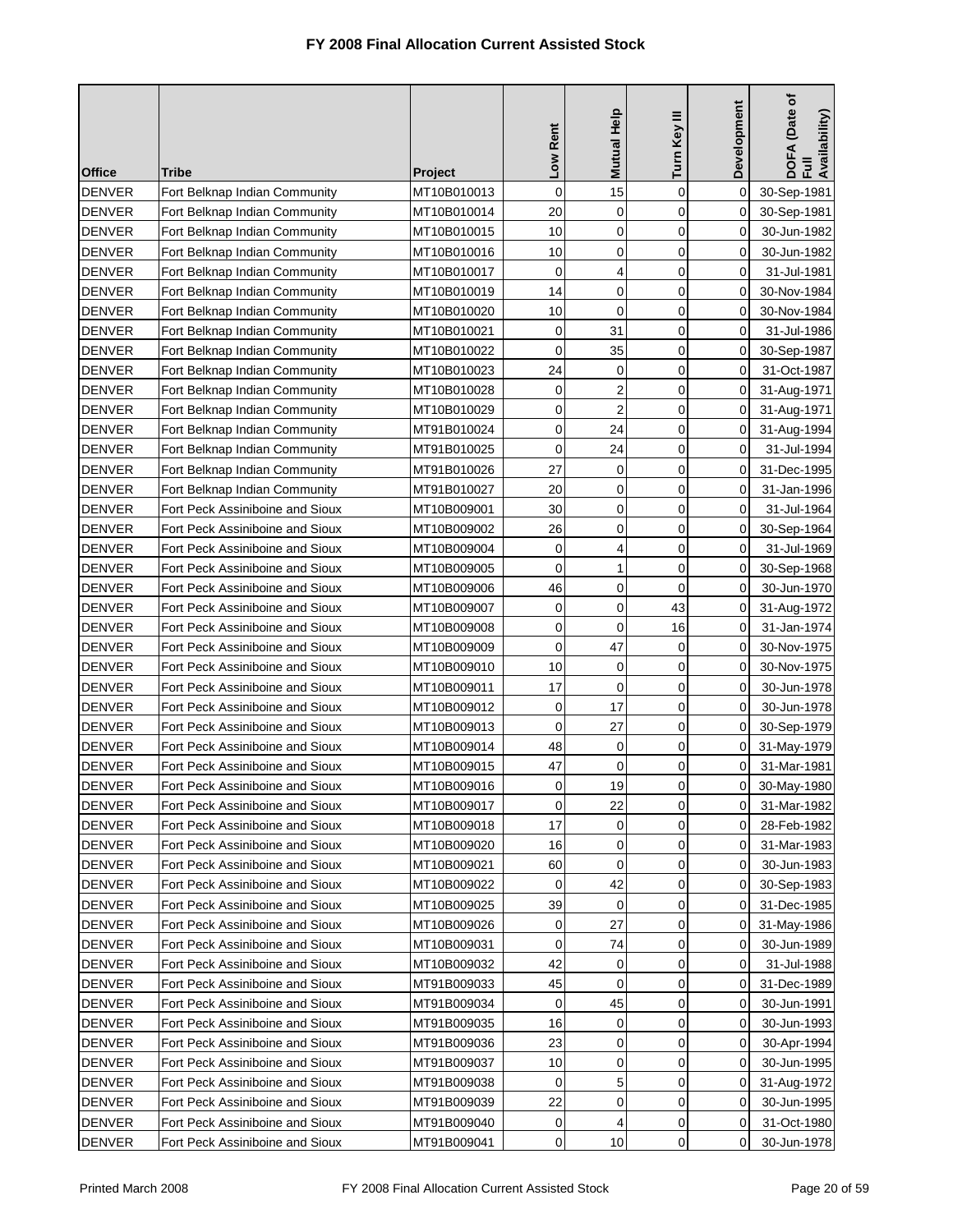| <b>Office</b> | Tribe                                 | <b>Project</b> | Low Rent    | <b>Mutual Help</b>  | Turn Key III | Development | (Date of<br>DOFA (Date<br>Full<br>Availability) |
|---------------|---------------------------------------|----------------|-------------|---------------------|--------------|-------------|-------------------------------------------------|
| <b>DENVER</b> | Fort Peck Assiniboine and Sioux       | MT91B009042    | 0           | 42                  | $\mathbf 0$  | 0           | 31-Aug-1972                                     |
| <b>DENVER</b> | Fort Peck Assiniboine and Sioux       | MT91B009043    | 0           | 17                  | 0            | 0           | 31-Aug-1972                                     |
| <b>DENVER</b> | Fort Peck Assiniboine and Sioux       | MT91B009044    | 0           | 11                  | $\mathbf 0$  | $\Omega$    | 30-Jun-1970                                     |
| <b>DENVER</b> | Fort Peck Assiniboine and Sioux       | MT91B009045    | 0           | 6                   | $\mathbf 0$  | 0           | 31-Aug-1972                                     |
| <b>DENVER</b> | Fort Peck Assiniboine and Sioux       | MT91B009046    | 0           | 7                   | $\mathbf 0$  | 0           | 30-Jun-1970                                     |
| <b>DENVER</b> | Fort Peck Assiniboine and Sioux       | MT91B009047    | 3           | $\mathbf 0$         | $\mathbf 0$  | 0           | 31-Aug-1972                                     |
| <b>DENVER</b> | Fort Peck Assiniboine and Sioux       | MT91B009048    | 0           | 24                  | $\mathbf 0$  | 0           | 30-Jun-1970                                     |
| <b>DENVER</b> | Fort Peck Assiniboine and Sioux       | MT91B009049    | 20          | 0                   | 0            | 0           | 31-Dec-1999                                     |
| <b>DENVER</b> | <b>Ft. Berthold Affiliated Tribes</b> | ND10B005001    | 60          | 0                   | $\mathbf 0$  | 0           | 31-Dec-1967                                     |
| <b>DENVER</b> | <b>Ft. Berthold Affiliated Tribes</b> | ND10B005003    | 20          | 0                   | $\mathbf 0$  | 0           | 30-Sep-1969                                     |
| <b>DENVER</b> | <b>Ft. Berthold Affiliated Tribes</b> | ND10B005004    | 120         | 0                   | 0            | 0           | 30-Dec-1971                                     |
| <b>DENVER</b> | <b>Ft. Berthold Affiliated Tribes</b> | ND10B005008    | $\mathbf 0$ | 41                  | $\mathbf 0$  | 0           | 31-Dec-1979                                     |
| <b>DENVER</b> | <b>Ft. Berthold Affiliated Tribes</b> | ND10B005009    | 64          | 0                   | $\mathbf 0$  | 0           | 30-Jun-1980                                     |
| <b>DENVER</b> | <b>Ft. Berthold Affiliated Tribes</b> | ND10B005010    | $\mathbf 0$ | 10                  | 0            | 0           | 31-Dec-1983                                     |
| <b>DENVER</b> | <b>Ft. Berthold Affiliated Tribes</b> | ND10B005011    | 39          | 0                   | $\mathbf 0$  | 0           | 31-Dec-1981                                     |
| <b>DENVER</b> | <b>Ft. Berthold Affiliated Tribes</b> | ND10B005013    | $\mathbf 0$ | 30                  | 0            | 0           | 31-Oct-1984                                     |
| <b>DENVER</b> | <b>Ft. Berthold Affiliated Tribes</b> | ND10B005015    | 54          | $\mathbf 0$         | $\mathbf 0$  | 0           | 30-Jul-1987                                     |
| <b>DENVER</b> | <b>Ft. Berthold Affiliated Tribes</b> | ND10B005019    | 0           | 20                  | 0            | $\Omega$    | 31-Jan-1987                                     |
| <b>DENVER</b> | <b>Ft. Berthold Affiliated Tribes</b> | ND91B005022    | $\mathbf 0$ | 47                  | 0            | 0           | 31-Mar-1995                                     |
| <b>DENVER</b> | <b>Ft. Berthold Affiliated Tribes</b> | ND91B005023    | 52          | $\mathbf 0$         | 0            | 0           | 31-Jan-1992                                     |
| <b>DENVER</b> | <b>Ft. Berthold Affiliated Tribes</b> | ND91B005024    | 0           | 20                  | 0            | 0           | 31-Oct-1990                                     |
| <b>DENVER</b> | <b>Ft. Berthold Affiliated Tribes</b> | ND91B005025    | 0           | 34                  | 0            | 0           | 29-Feb-1992                                     |
| <b>DENVER</b> | <b>Ft. Berthold Affiliated Tribes</b> | ND91B005026    | 0           | 20                  | 0            | 0           | 31-Mar-1998                                     |
| <b>DENVER</b> | Ft. Berthold Affiliated Tribes        | ND91B005027    | 0           | 17                  | 0            | 0           | 31-Mar-1998                                     |
| <b>DENVER</b> | <b>Ft. Berthold Affiliated Tribes</b> | ND91B005028    | 0           | 18                  | 0            | 0           | 31-Mar-1998                                     |
| <b>DENVER</b> | Goshute Reservation                   | NV99B015012    | 8           | 0                   | $\mathbf 0$  | 0           | 31-May-1986                                     |
| <b>DENVER</b> | <b>Goshute Reservation</b>            | NV99B015016    | 4           | 0                   | 0            | 0           | 30-Jun-1995                                     |
| <b>DENVER</b> | <b>Goshute Reservation</b>            | UT91B034001    | 15          | 0                   | 0            | 0           | 31-Dec-2000                                     |
| <b>DENVER</b> | Lower Brule Sioux                     | SD10B003003    | 20          | 0                   | $\mathbf 0$  | $\Omega$    | 31-Dec-1970                                     |
| <b>DENVER</b> | Lower Brule Sioux                     | SD10B003005    | 10          | 0                   | 0            | 0           | 31-Dec-1974                                     |
| DENVER        | Lower Brule Sioux                     | SD10B003007    | 19          | $\mathsf{O}\xspace$ | 0            | $\mathbf 0$ | 31-Mar-1977                                     |
| <b>DENVER</b> | Lower Brule Sioux                     | SD10B003009    | 24          | 0                   | $\Omega$     | 0           | 28-Feb-1980                                     |
| <b>DENVER</b> | Lower Brule Sioux                     | SD10B003010    | 0           | 9                   | 0            | 0           | 28-Feb-1980                                     |
| <b>DENVER</b> | Lower Brule Sioux                     | SD10B003011    | 10          | 0                   | 0            | 0           | 30-Sep-1981                                     |
| <b>DENVER</b> | Lower Brule Sioux                     | SD10B003012    | 0           | 9                   | 0            | 0           | 31-Oct-1981                                     |
| <b>DENVER</b> | Lower Brule Sioux                     | SD10B003014    | 12          | 0                   | 0            | 0           | 31-Oct-1985                                     |
| <b>DENVER</b> | Lower Brule Sioux                     | SD91B003017    | $\mathbf 0$ | 20                  | 0            | 0           | 31-Dec-1990                                     |
| <b>DENVER</b> | Lower Brule Sioux                     | SD91B003018    | 10          | 0                   | 0            | 0           | 31-Jul-1990                                     |
| <b>DENVER</b> | Lower Brule Sioux                     | SD91B003019    | 29          | 0                   | 0            | 0           | 30-Nov-1995                                     |
| <b>DENVER</b> | Lower Brule Sioux                     | SD91B003020    | 19          | 0                   | 0            | 0           | 30-Nov-1996                                     |
| <b>DENVER</b> | Lower Brule Sioux                     | SD91B003021    | 0           | 19                  | 0            | 0           | 31-Dec-1999                                     |
| <b>DENVER</b> | Lower Brule Sioux                     | SD91B003022    | 7           | 0                   | $\mathbf 0$  | 0           | 30-Jun-2000                                     |
| <b>DENVER</b> | Northern Arapahoe                     | WY91B018001    | 0           | 20                  | 0            | 0           | 31-Dec-1996                                     |
| <b>DENVER</b> | Northern Arapahoe                     | WY91B018002    | 0           | 17                  | 0            | 1           | 30-Sep-1999                                     |
| <b>DENVER</b> | Northern Arapahoe                     | WY91B018004    | 42          | 0                   | 0            | 0           | 31-Aug-1972                                     |
| <b>DENVER</b> | Northern Arapahoe                     | WY91B018005    | 0           | 1                   | $\mathbf 0$  | 0           | 30-May-1974                                     |
| <b>DENVER</b> | Northern Arapahoe                     | WY91B018007    | 0           | 1                   | 0            | 0           | 31-Dec-1979                                     |
| <b>DENVER</b> | Northern Arapahoe                     | WY91B018009    | 0           | 2                   | 0            | 0           | 30-Sep-1987                                     |
| <b>DENVER</b> | Northern Arapahoe                     | WY91B018010    | 0           | 5                   | 0            | 0           | 31-May-1988                                     |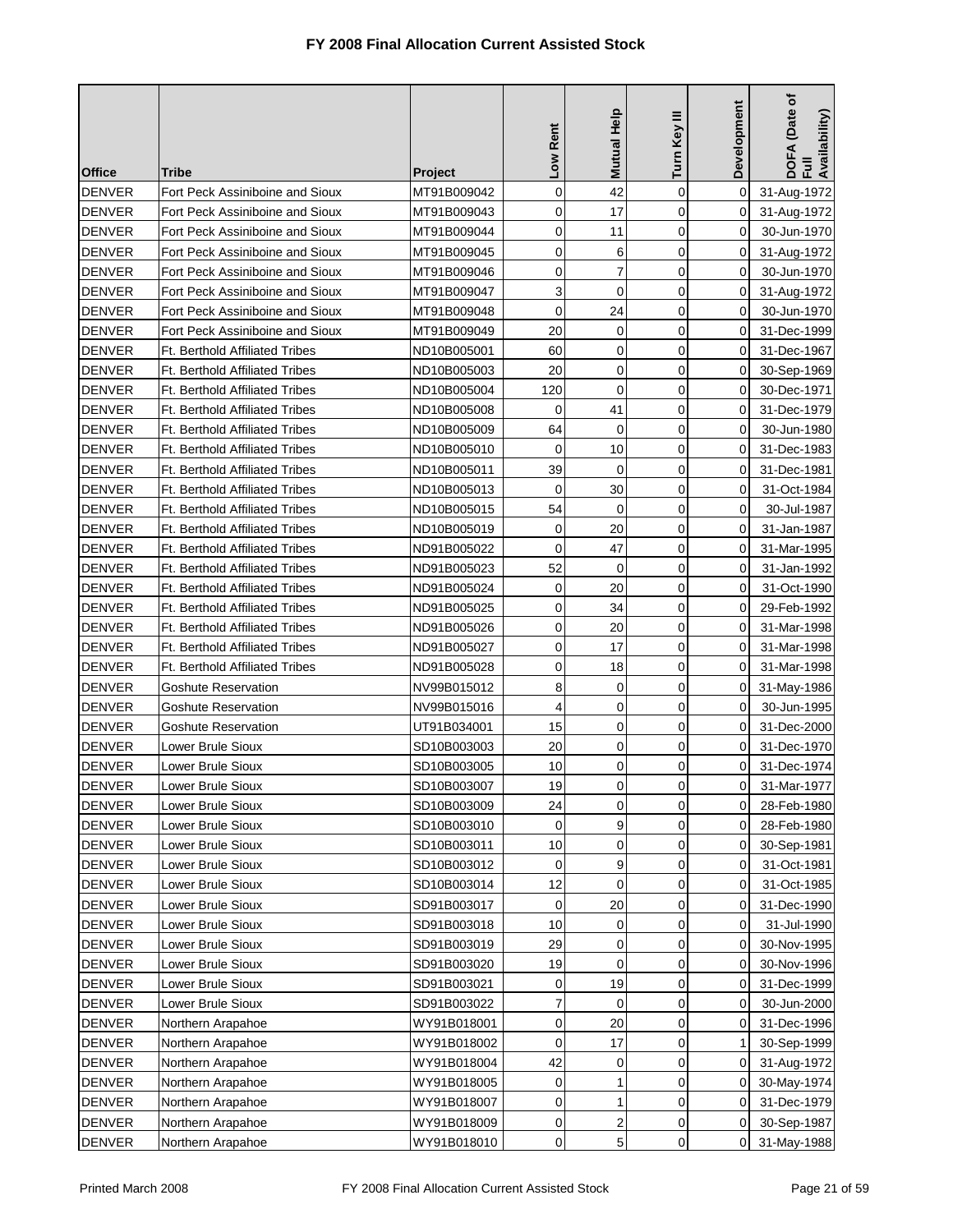| <b>Office</b> | Tribe                                  | <b>Project</b> | Low Rent    | Mutual Help | Turn Key III | Development | DOFA (Date of<br>Full<br>Availability) |
|---------------|----------------------------------------|----------------|-------------|-------------|--------------|-------------|----------------------------------------|
| <b>DENVER</b> | Northern Arapahoe                      | WY91B018011    | 0           | 1           | $\mathbf 0$  | 0           | 31-Jul-1990                            |
| <b>DENVER</b> | Northern Arapahoe                      | WY91B018012    | 0           | 12          | $\mathbf 0$  | 0           | 30-Jun-1995                            |
| <b>DENVER</b> | Northern Arapahoe                      | WY91B018014    | 28          | $\mathbf 0$ | $\mathbf 0$  | 0           | 31-Aug-1978                            |
| <b>DENVER</b> | Northern Arapahoe                      | WY91B018015    | 23          | $\mathbf 0$ | 0            | 0           | 30-Nov-1983                            |
| <b>DENVER</b> | Northern Arapahoe                      | WY91B018016    | 23          | 0           | $\mathbf 0$  | 0           | 31-Dec-1984                            |
| <b>DENVER</b> | Northern Arapahoe                      | WY91B018017    | 40          | $\mathbf 0$ | 0            | 0           | 31-Mar-1986                            |
| <b>DENVER</b> | Northern Arapahoe                      | WY91B018018    | 10          | $\mathbf 0$ | $\mathbf 0$  | 0           | 30-Sep-1991                            |
| <b>DENVER</b> | Northern Cheyenne                      | MT10B012005    | 40          | 0           | 0            | 0           | 30-Jun-1973                            |
| <b>DENVER</b> | Northern Cheyenne                      | MT10B012010    | 0           | 38          | $\mathbf 0$  | 0           | 30-Oct-1979                            |
| <b>DENVER</b> | Northern Cheyenne                      | MT10B012011    | 0           | 33          | 0            | 0           | 31-Oct-1979                            |
| <b>DENVER</b> | Northern Cheyenne                      | MT10B012012    | $\mathbf 0$ | 50          | $\mathbf 0$  | 0           | 30-Nov-1979                            |
| <b>DENVER</b> | Northern Cheyenne                      | MT10B012013    | 14          | $\mathbf 0$ | 0            | 0           | 31-May-1981                            |
| <b>DENVER</b> | Northern Cheyenne                      | MT10B012014    | 0           | 44          | $\mathbf 0$  | 0           | 30-Nov-1981                            |
| <b>DENVER</b> | Northern Cheyenne                      | MT10B012015    | $\mathbf 0$ | 24          | 0            | 0           | 31-Mar-1983                            |
| <b>DENVER</b> | Northern Cheyenne                      | MT10B012020    | 94          | $\mathbf 0$ | 0            | 0           | 31-Mar-1984                            |
| <b>DENVER</b> | Northern Cheyenne                      | MT10B012024    | 0           | 20          | $\mathbf 0$  | 0           | 31-Aug-1986                            |
| <b>DENVER</b> | Northern Cheyenne                      | MT91B012009    | 35          | 0           | 0            | 0           | 31-Aug-1978                            |
| <b>DENVER</b> | Northern Cheyenne                      | MT91B012025    | $\mathbf 0$ | 30          | $\mathbf 0$  | 0           | 30-Nov-1990                            |
| <b>DENVER</b> | Northern Cheyenne                      | MT91B012026    | 45          | $\mathbf 0$ | $\mathbf 0$  | 0           | 30-Nov-1990                            |
| <b>DENVER</b> | Northern Cheyenne                      | MT91B012027    | 0           | 15          | 0            | 0           | 29-Feb-1996                            |
| <b>DENVER</b> | Northern Cheyenne                      | MT91B012028    | 37          | 0           | 0            | 0           | 31-Dec-1991                            |
| <b>DENVER</b> | Northern Cheyenne                      | MT91B012029    | 18          | 0           | 0            | 0           | 31-May-2001                            |
| <b>DENVER</b> | NW Band of Shoshone Nation             | UT91B033001    | 15          | $\mathbf 0$ | 0            | 0           | 30-Nov-1999                            |
| <b>DENVER</b> | Oglala Sioux of Pine Ridge Reservation | SD10B001001    | 51          | 0           | 0            | 0           | 30-Sep-1963                            |
| <b>DENVER</b> | Oglala Sioux of Pine Ridge Reservation | SD10B001002    | 23          | 0           | 0            | 0           | 30-Sep-1964                            |
| <b>DENVER</b> | Oglala Sioux of Pine Ridge Reservation | SD10B001003    | 76          | 0           | 0            | 0           | 30-Jun-1966                            |
| <b>DENVER</b> | Oglala Sioux of Pine Ridge Reservation | SD10B001004    | 50          | $\mathbf 0$ | 0            | 0           | 30-Sep-1970                            |
| <b>DENVER</b> | Oglala Sioux of Pine Ridge Reservation | SD10B001005    | 243         | $\mathbf 0$ | $\mathbf 0$  | 0           | 31-Mar-1974                            |
| <b>DENVER</b> | Oglala Sioux of Pine Ridge Reservation | SD10B001006    | 99          | 0           | 0            | 0           | 31-Dec-1974                            |
| <b>DENVER</b> | Oglala Sioux of Pine Ridge Reservation | SD10B001008    | 195         | 0           | 0            | 0           | 31-May-1973                            |
| <b>DENVER</b> | Oglala Sioux of Pine Ridge Reservation | SD10B001015    | 20          | 0           | 0            | $\pmb{0}$   | 31-Mar-1981                            |
| <b>DENVER</b> | Oglala Sioux of Pine Ridge Reservation | SD10B001016    | 50          | $\mathbf 0$ | $\mathbf 0$  | 0           | 31-Dec-1979                            |
| <b>DENVER</b> | Oglala Sioux of Pine Ridge Reservation | SD10B001018    | 0           | 24          | 0            | 0           | 31-Mar-1981                            |
| <b>DENVER</b> | Oglala Sioux of Pine Ridge Reservation | SD10B001019    | 25          | 0           | 0            | 0           | 31-Oct-1987                            |
| <b>DENVER</b> | Oglala Sioux of Pine Ridge Reservation | SD10B001020    | 30          | 0           | 0            | 0           | 31-May-1988                            |
| <b>DENVER</b> | Oglala Sioux of Pine Ridge Reservation | SD10B001021    | 0           | 20          | 0            | 0           | 31-Jan-1985                            |
| <b>DENVER</b> | Oglala Sioux of Pine Ridge Reservation | SD10B001022    | 0           | 21          | 0            | 0           | 31-May-1986                            |
| <b>DENVER</b> | Oglala Sioux of Pine Ridge Reservation | SD10B001023    | 30          | 0           | 0            | 0           | 31-May-1988                            |
| <b>DENVER</b> | Oglala Sioux of Pine Ridge Reservation | SD10B001024    | 13          | 0           | 0            | 0           | 31-Oct-1978                            |
| <b>DENVER</b> | Oglala Sioux of Pine Ridge Reservation | SD10B001027    | 24          | 0           | 0            | 0           | 31-Dec-1981                            |
| <b>DENVER</b> | Oglala Sioux of Pine Ridge Reservation | SD91B001028    | 0           | 70          | 0            | 0           | 31-Aug-1991                            |
| <b>DENVER</b> | Oglala Sioux of Pine Ridge Reservation | SD91B001029    | 30          | 0           | 0            | 0           | 30-Apr-1991                            |
| <b>DENVER</b> | Oglala Sioux of Pine Ridge Reservation | SD91B001030    | 40          | 0           | 0            | 0           | 30-Jun-1994                            |
| <b>DENVER</b> | Oglala Sioux of Pine Ridge Reservation | SD91B001031    | 0           | 25          | 0            | 0           | 30-Jun-1991                            |
| <b>DENVER</b> | Oglala Sioux of Pine Ridge Reservation | SD91B001032    | 45          | 0           | 0            | 0           | 31-Mar-1995                            |
| <b>DENVER</b> | Oglala Sioux of Pine Ridge Reservation | SD91B001033    | 0           | 40          | 0            | 0           | 31-Jul-1996                            |
| <b>DENVER</b> | Oglala Sioux of Pine Ridge Reservation | SD91B001034    | 0           | 40          | 0            | 0           | 30-Sep-1998                            |
| <b>DENVER</b> | Oglala Sioux of Pine Ridge Reservation | SD91B001035    | 40          | 0           | 0            | 0           | 30-Jun-1997                            |
| <b>DENVER</b> | Oglala Sioux of Pine Ridge Reservation | SD91B001036    | 0           | 25          | 0            | 0           | 31-Aug-1998                            |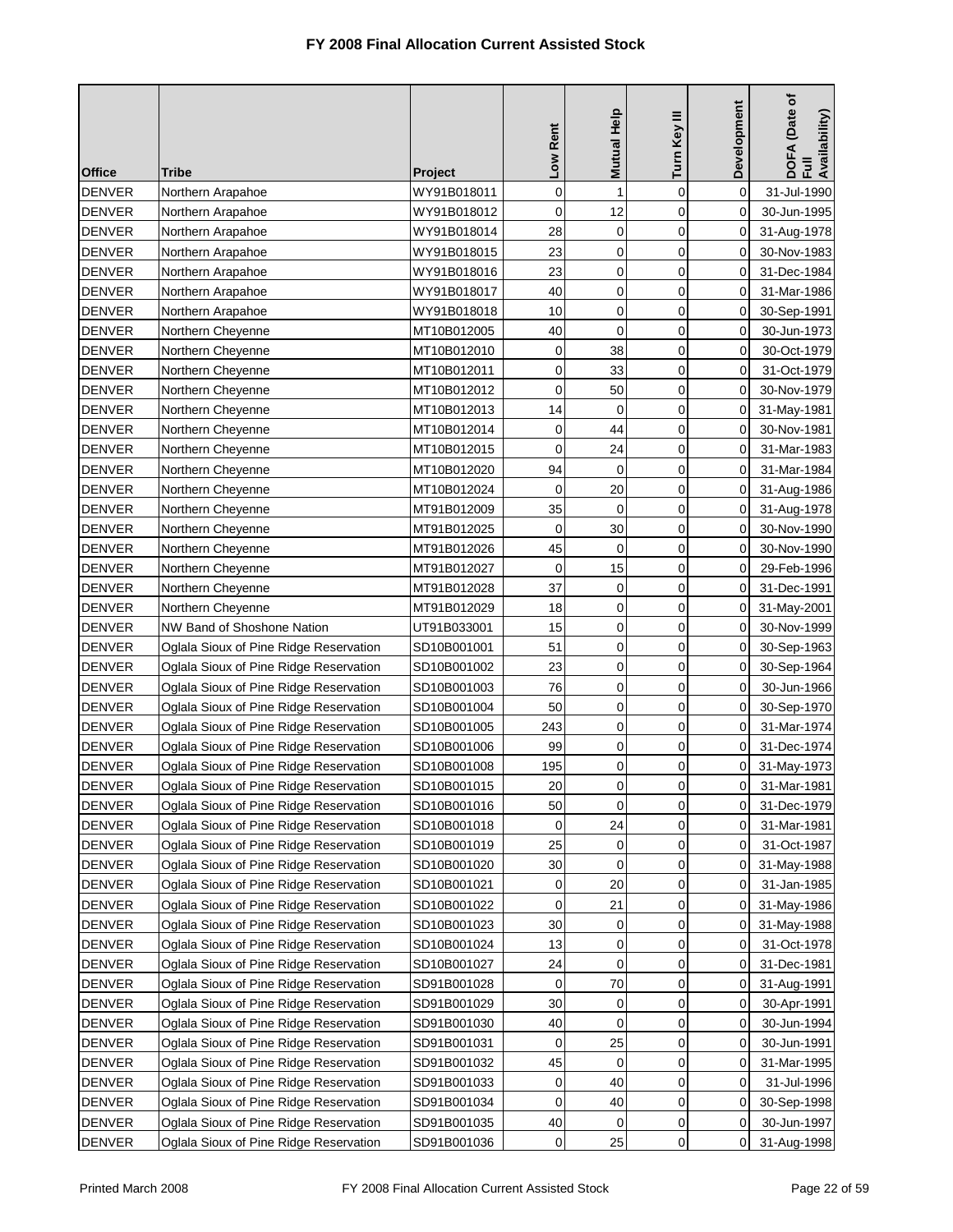| <b>Office</b> | Tribe                                  | <b>Project</b> | Low Rent       | Mutual Help    | Turn Key III | Development    | DOFA (Date of<br>Full<br>Availability) |
|---------------|----------------------------------------|----------------|----------------|----------------|--------------|----------------|----------------------------------------|
| <b>DENVER</b> | Oglala Sioux of Pine Ridge Reservation | SD91B001037    | 20             | 0              | $\mathbf 0$  | 0              | 30-Jun-1997                            |
| <b>DENVER</b> | Oglala Sioux of Pine Ridge Reservation | SD91B001038    | 0              | 18             | $\mathbf 0$  | 0              | 20-Feb-2001                            |
| <b>DENVER</b> | Oglala Sioux of Pine Ridge Reservation | SD91B001039    | 54             | 0              | 0            | 6              | 31-Dec-2001                            |
| <b>DENVER</b> | Omaha Tribe                            | NE10B013001    | 23             | 0              | $\mathbf 0$  | 0              | 30-Jun-1965                            |
| <b>DENVER</b> | Omaha Tribe                            | NE10B013002    | 33             | 0              | $\mathbf 0$  | 0              | 31-May-1971                            |
| <b>DENVER</b> | Omaha Tribe                            | NE10B013003    | 65             | $\mathbf 0$    | 0            | 0              | 31-Jul-1974                            |
| <b>DENVER</b> | Omaha Tribe                            | NE10B013004    | 70             | 0              | 0            | 0              | 30-Sep-1980                            |
| <b>DENVER</b> | Omaha Tribe                            | NE10B013005    | 0              | 4              | 0            | 0              | 30-Jun-1981                            |
| <b>DENVER</b> | Omaha Tribe                            | NE10B013006    | 0              | 1              | $\mathbf 0$  | 0              | 30-Apr-1987                            |
| <b>DENVER</b> | Omaha Tribe                            | NE10B013007    | 0              | 5              | 0            | 0              | 30-Apr-1988                            |
| <b>DENVER</b> | Ponca Tribe of Nebraska                | NE91B183001    | 12             | 0              | 0            | 0              | 30-Jun-1997                            |
| <b>DENVER</b> | Ponca Tribe of Nebraska                | NE91B183002    | 0              | 6              | 0            | 0              | 31-Dec-1996                            |
| <b>DENVER</b> | Ponca Tribe of Nebraska                | NE91B183003    | 4              | 0              | 0            | 0              | 30-Jun-1997                            |
| <b>DENVER</b> | Ponca Tribe of Nebraska                | NE91B183004    | $\mathbf 0$    | 11             | 0            | 0              | 31-Dec-1996                            |
| <b>DENVER</b> | Ponca Tribe of Nebraska                | NE91B183005    | 22             | 0              | $\mathbf 0$  | 0              | 31-Dec-1996                            |
| <b>DENVER</b> | Ponca Tribe of Nebraska                | NE91B183006    | $\mathbf 0$    | 18             | 0            | 0              | 31-Dec-1996                            |
| <b>DENVER</b> | Rocky Boy Chippewa-Cree                | MT10B011001    | 0              | 6              | $\mathbf 0$  | 0              | 31-May-1969                            |
| <b>DENVER</b> | Rocky Boy Chippewa-Cree                | MT10B011002    | 0              | $\overline{2}$ | 0            | 0              | 31-Dec-1967                            |
| <b>DENVER</b> | Rocky Boy Chippewa-Cree                | MT10B011003    | 0              | 6              | $\mathbf 0$  | $\Omega$       | 30-Sep-1971                            |
| <b>DENVER</b> | Rocky Boy Chippewa-Cree                | MT10B011004    | 0              | 10             | 0            | 0              | 31-May-1972                            |
| <b>DENVER</b> | Rocky Boy Chippewa-Cree                | MT10B011005    | 0              | 3              | $\mathbf 0$  | 0              | 30-Nov-1971                            |
| <b>DENVER</b> | Rocky Boy Chippewa-Cree                | MT10B011006    | 0              | 3              | 0            | 0              | 31-Oct-1970                            |
| <b>DENVER</b> | Rocky Boy Chippewa-Cree                | MT10B011007    | 30             | $\mathbf 0$    | $\mathbf 0$  | 0              | 31-Dec-1971                            |
| <b>DENVER</b> | Rocky Boy Chippewa-Cree                | MT10B011008    | 0              | 28             | 0            | 0              | 31-Oct-1974                            |
| <b>DENVER</b> | Rocky Boy Chippewa-Cree                | MT10B011009    | 0              | 13             | $\mathbf 0$  | 0              | 30-Nov-1974                            |
| <b>DENVER</b> | Rocky Boy Chippewa-Cree                | MT10B011010    | 0              | 7              | 0            | 0              | 30-May-1976                            |
| <b>DENVER</b> | Rocky Boy Chippewa-Cree                | MT10B011011    | $\mathbf 0$    | 10             | $\mathbf 0$  | 0              | 31-Jul-1977                            |
| <b>DENVER</b> | Rocky Boy Chippewa-Cree                | MT10B011012    | 40             | 0              | 0            | 0              | 30-Jan-1980                            |
| <b>DENVER</b> | Rocky Boy Chippewa-Cree                | MT10B011013    | 36             | 0              | 0            | 0              | 31-May-1986                            |
| <b>DENVER</b> | Rocky Boy Chippewa-Cree                | MT91B011021    | 43             | 0              | 0            | 0              | 30-Sep-1990                            |
| <b>DENVER</b> | Rocky Boy Chippewa-Cree                | MT91B011022    | $\overline{0}$ | 22             | 0            | $\overline{0}$ | 30-Sep-1990                            |
| <b>DENVER</b> | Rocky Boy Chippewa-Cree                | MT91B011023    | 15             | 0              | $\Omega$     | 0              | 30-Aug-1994                            |
| <b>DENVER</b> | Rocky Boy Chippewa-Cree                | MT91B011024    | 45             | 0              | 0            | 0              | 31-Oct-1995                            |
| <b>DENVER</b> | Rocky Boy Chippewa-Cree                | MT91B011025    | 20             | 0              | 0            | 0              | 31-Oct-1995                            |
| <b>DENVER</b> | Rocky Boy Chippewa-Cree                | MT91B011026    | 40             | 0              | 0            | 0              | 31-Dec-1996                            |
| <b>DENVER</b> | Rocky Boy Chippewa-Cree                | MT91B011027    | 5              | 0              | 0            | 0              | 30-Aug-1994                            |
| <b>DENVER</b> | Rocky Boy Chippewa-Cree                | MT91B011028    | 22             | 0              | 0            | 0              | 31-Mar-1999                            |
| <b>DENVER</b> | Rosebud Sioux                          | SD10B002001    | 38             | 0              | 0            | 0              | 31-Dec-1966                            |
| <b>DENVER</b> | Rosebud Sioux                          | SD10B002002    | 14             | 0              | 0            | 0              | 31-Dec-1966                            |
| <b>DENVER</b> | Rosebud Sioux                          | SD10B002003    | 26             | 0              | 0            | 0              | 31-Dec-1966                            |
| <b>DENVER</b> | Rosebud Sioux                          | SD10B002004    | 14             | 0              | 0            | 0              | 31-Dec-1966                            |
| <b>DENVER</b> | Rosebud Sioux                          | SD10B002007    | 62             | 0              | 0            | 0              | 30-Nov-1978                            |
| <b>DENVER</b> | Rosebud Sioux                          | SD10B002008    | 0              | 2              | 0            | 0              | 30-Nov-1978                            |
| <b>DENVER</b> | Rosebud Sioux                          | SD10B002009    | 90             | 0              | $\mathbf 0$  | 0              | 30-Sep-1978                            |
| <b>DENVER</b> | Rosebud Sioux                          | SD10B002011    | 80             | 0              | 0            | 0              | 30-Sep-1979                            |
| <b>DENVER</b> | Rosebud Sioux                          | SD10B002012    | 0              | 4              | $\mathbf 0$  | 0              | 30-Apr-1980                            |
| <b>DENVER</b> | Rosebud Sioux                          | SD10B002013    | 60             | 0              | 0            | 0              | 30-Sep-1980                            |
| <b>DENVER</b> | Rosebud Sioux                          | SD10B002014    | 120            | 0              | 0            | 0              | 31-Dec-1979                            |
| <b>DENVER</b> | Rosebud Sioux                          | SD10B002015    | 0              | 10             | 0            | 0              | 31-Dec-1979                            |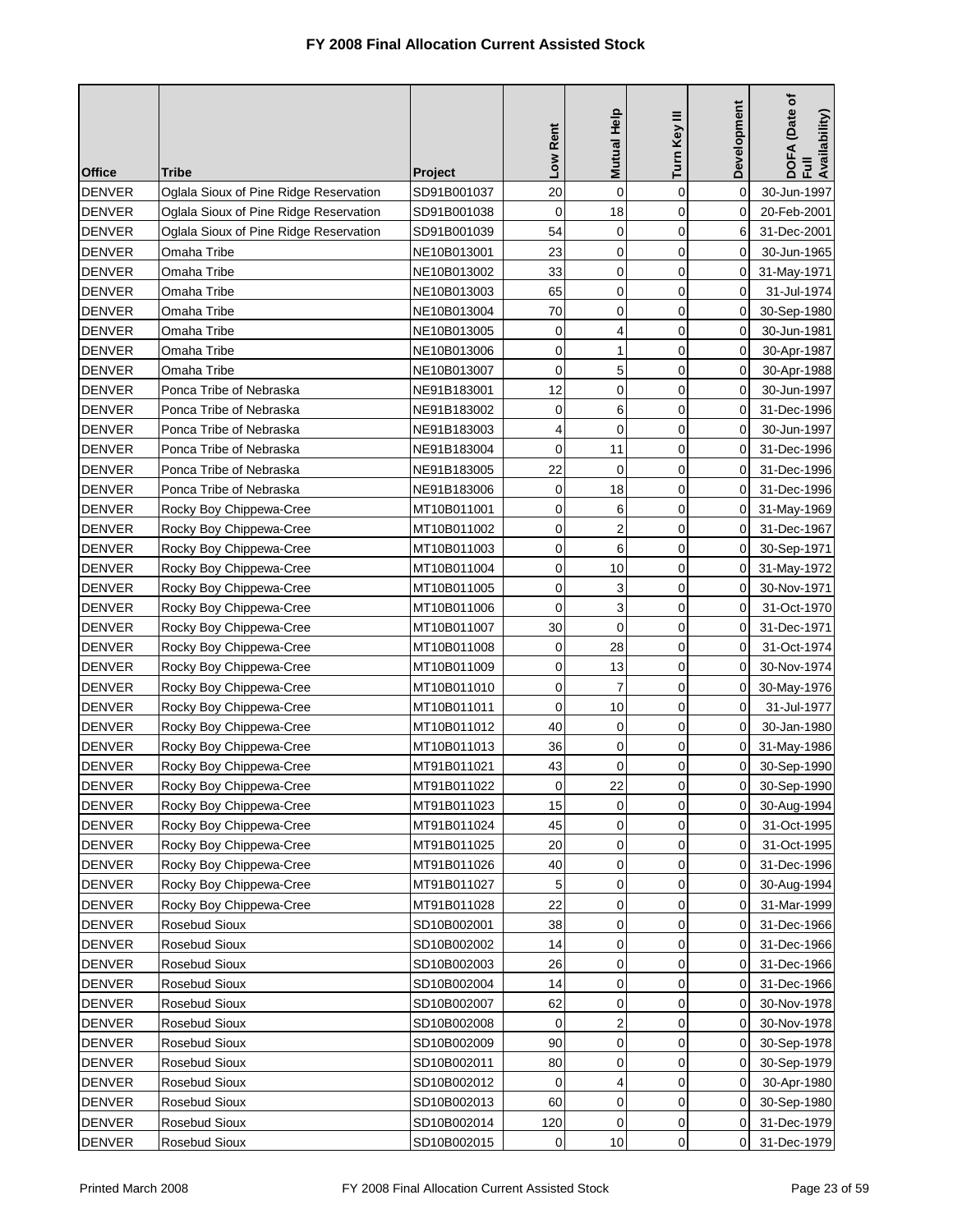| <b>Office</b> | Tribe                      | <b>Project</b> | Low Rent    | <b>Mutual Help</b> | Turn Key III   | <b>Development</b> | DOFA (Date of<br>Full<br>Availability) |
|---------------|----------------------------|----------------|-------------|--------------------|----------------|--------------------|----------------------------------------|
| <b>DENVER</b> | Rosebud Sioux              | SD10B002016    | 31          | $\mathbf 0$        | $\mathbf 0$    | $\Omega$           | 31-Aug-1985                            |
| <b>DENVER</b> | Rosebud Sioux              | SD10B002017    | 48          | 0                  | $\mathbf 0$    | 0                  | 30-Sep-1985                            |
| <b>DENVER</b> | Rosebud Sioux              | SD10B002018    | $\mathbf 0$ | 12                 | $\overline{0}$ | $\Omega$           | 31-Jul-1986                            |
| <b>DENVER</b> | Rosebud Sioux              | SD10B002019    | $\mathbf 0$ | 11                 | $\mathbf 0$    | 0                  | 31-Aug-1986                            |
| <b>DENVER</b> | Rosebud Sioux              | SD10B002020    | 132         | 0                  | $\mathbf 0$    | $\Omega$           | 28-Feb-1986                            |
| <b>DENVER</b> | Rosebud Sioux              | SD10B002021    | 0           | 28                 | $\mathbf 0$    | 0                  | 30-Sep-1986                            |
| <b>DENVER</b> | Rosebud Sioux              | SD91B002026    | 0           | 41                 | $\mathbf 0$    | 0                  | 30-Sep-1989                            |
| <b>DENVER</b> | Rosebud Sioux              | SD91B002027    | 70          | 0                  | $\mathbf 0$    | 0                  | 31-Mar-1990                            |
| <b>DENVER</b> | Rosebud Sioux              | SD91B002028    | 0           | 30                 | 0              | 0                  | 31-Jan-1990                            |
| <b>DENVER</b> | Rosebud Sioux              | SD91B002029    | 0           | 20                 | $\mathbf 0$    | 0                  | 30-Jun-1993                            |
| <b>DENVER</b> | Rosebud Sioux              | SD91B002030    | 20          | $\mathbf 0$        | $\mathbf 0$    | $\Omega$           | 31-May-1992                            |
| <b>DENVER</b> | Rosebud Sioux              | SD91B002031    | 0           | 20                 | $\mathbf 0$    | 0                  | 31-Aug-1996                            |
| <b>DENVER</b> | Rosebud Sioux              | SD91B002032    | $\mathbf 0$ | 28                 | $\mathbf 0$    | $\Omega$           | 31-Aug-1999                            |
| <b>DENVER</b> | Rosebud Sioux              | SD91B002033    | 15          | $\mathbf 0$        | $\mathbf 0$    | 0                  | 30-Sep-1999                            |
| <b>DENVER</b> | Rosebud Sioux              | SD91B002034    | $\mathbf 0$ | 12                 | $\mathbf 0$    | 0                  | 30-Sep-1999                            |
| <b>DENVER</b> | Salish and Kootenai Tribes | MT10B013003    | 40          | $\mathbf 0$        | $\mathbf 0$    | 0                  | 30-Nov-1974                            |
| <b>DENVER</b> | Salish and Kootenai Tribes | MT10B013005    | 7           | 0                  | $\mathbf 0$    | $\Omega$           | 30-Jun-1976                            |
| <b>DENVER</b> | Salish and Kootenai Tribes | MT10B013006    | 7           | 0                  | $\mathbf 0$    | 0                  | 31-Aug-1976                            |
| <b>DENVER</b> | Salish and Kootenai Tribes | MT10B013007    | 22          | 0                  | $\mathbf 0$    | 0                  | 31-Oct-1976                            |
| <b>DENVER</b> | Salish and Kootenai Tribes | MT10B013008    | 9           | 0                  | $\mathbf 0$    | $\Omega$           | 30-Jun-1977                            |
| <b>DENVER</b> | Salish and Kootenai Tribes | MT10B013009    | 20          | 0                  | $\mathbf 0$    | 0                  | 30-Sep-1977                            |
| <b>DENVER</b> | Salish and Kootenai Tribes | MT10B013010    | 35          | 0                  | $\mathbf 0$    | 0                  | 31-Aug-1978                            |
| <b>DENVER</b> | Salish and Kootenai Tribes | MT10B013011    | 0           | 5                  | $\mathbf 0$    | 0                  | 31-Jul-1979                            |
| <b>DENVER</b> | Salish and Kootenai Tribes | MT10B013013    | 0           | 3                  | $\mathbf 0$    | 0                  | 30-Sep-1979                            |
| <b>DENVER</b> | Salish and Kootenai Tribes | MT10B013014    | 10          | $\mathbf 0$        | $\mathbf 0$    | 0                  | 30-May-1979                            |
| <b>DENVER</b> | Salish and Kootenai Tribes | MT10B013015    | $\mathbf 0$ | 1                  | $\mathbf 0$    | 0                  | 30-Sep-1980                            |
| <b>DENVER</b> | Salish and Kootenai Tribes | MT10B013017    | $\mathbf 0$ | $\boldsymbol{2}$   | $\mathbf 0$    | 0                  | 28-Feb-1981                            |
| <b>DENVER</b> | Salish and Kootenai Tribes | MT10B013018    | 40          | 0                  | $\mathbf 0$    | 0                  | 28-Feb-1981                            |
| <b>DENVER</b> | Salish and Kootenai Tribes | MT10B013019    | 6           | 0                  | $\mathbf 0$    | 0                  | 30-Jun-1981                            |
| <b>DENVER</b> | Salish and Kootenai Tribes | MT10B013020    | 27          | 0                  | 0              | 0                  | 30-Nov-1981                            |
| DENVER        | Salish and Kootenai Tribes | MT10B013021    | 0           | $\mathbf{1}$       | 0              | 0                  | 31-Mar-1982                            |
| <b>DENVER</b> | Salish and Kootenai Tribes | MT10B013022    | 4           | $\mathbf 0$        | $\Omega$       | 0                  | 31-Aug-1982                            |
| <b>DENVER</b> | Salish and Kootenai Tribes | MT10B013023    | 57          | 0                  | 0              | 0                  | 30-Nov-1983                            |
| <b>DENVER</b> | Salish and Kootenai Tribes | MT10B013024    | 0           | 9                  | 0              | 0                  | 30-Nov-1985                            |
| <b>DENVER</b> | Salish and Kootenai Tribes | MT10B013025    | 20          | 0                  | 0              | 0                  | 31-Oct-1984                            |
| <b>DENVER</b> | Salish and Kootenai Tribes | MT10B013026    | 0           | 4                  | 0              | 0                  | 31-Oct-1986                            |
| <b>DENVER</b> | Salish and Kootenai Tribes | MT10B013027    | 5           | 0                  | 0              | 0                  | 30-Apr-1987                            |
| <b>DENVER</b> | Salish and Kootenai Tribes | MT10B013028    | 31          | $\mathbf 0$        | $\mathbf 0$    | 0                  | 30-Jun-1986                            |
| <b>DENVER</b> | Salish and Kootenai Tribes | MT10B013029    | $\mathbf 0$ | 10                 | 0              | 0                  | 31-Mar-1989                            |
| <b>DENVER</b> | Salish and Kootenai Tribes | MT91B013030    | 28          | 0                  | $\mathbf 0$    | 0                  | 30-Jun-1989                            |
| <b>DENVER</b> | Salish and Kootenai Tribes | MT91B013031    | 36          | 0                  | 0              | 0                  | 30-Jun-1990                            |
| <b>DENVER</b> | Salish and Kootenai Tribes | MT91B013032    | 0           | 10                 | 0              | 0                  | 31-Jan-1991                            |
| <b>DENVER</b> | Salish and Kootenai Tribes | MT91B013033    | 0           | 9                  | 0              | 0                  | 31-Dec-1991                            |
| <b>DENVER</b> | Salish and Kootenai Tribes | MT91B013034    | 0           | 10                 | $\mathbf 0$    | 0                  | 02-Oct-1996                            |
| <b>DENVER</b> | Salish and Kootenai Tribes | MT91B013037    | 0           | 16                 | 0              | $\mathbf 0$        | 30-Sep-1998                            |
| <b>DENVER</b> | Salish and Kootenai Tribes | MT91B013038    | 10          | 0                  | $\mathbf 0$    | 0                  | 30-Sep-1998                            |
| <b>DENVER</b> | Santee Sioux Tribe         | NE10B105001    | 36          | 0                  | $\mathbf 0$    | 0                  | 31-Oct-1971                            |
| <b>DENVER</b> | Santee Sioux Tribe         | NE10B105002    | 30          | 0                  | 0              | 0                  | 31-Jan-1974                            |
| <b>DENVER</b> | Santee Sioux Tribe         | NE10B105003    | 10          | 0                  | 0              | 0                  | 30-Sep-1977                            |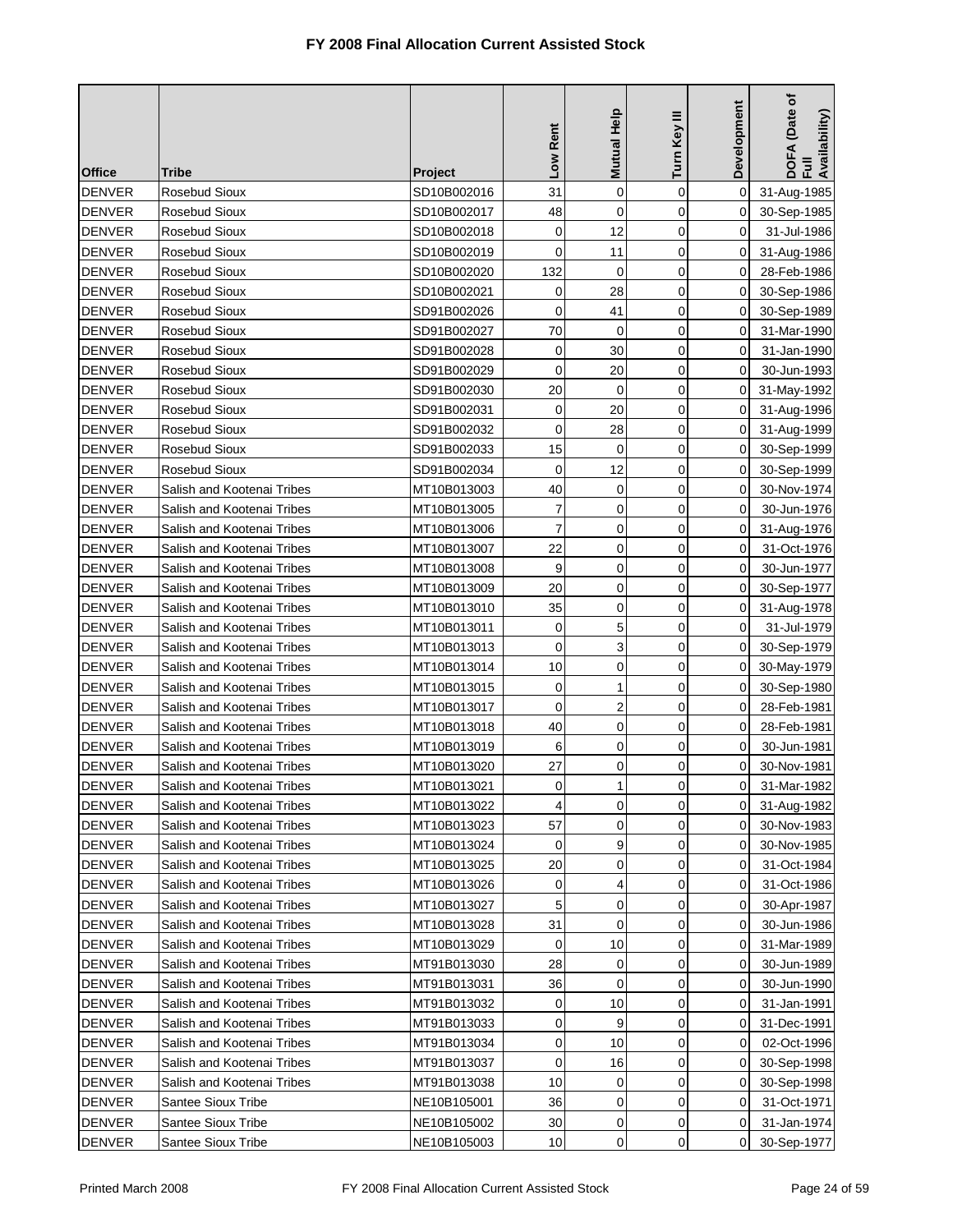| <b>Office</b> | Tribe                                  | <b>Project</b> | Low Rent    | <b>Mutual Help</b> | Turn Key III   | Development  | DOFA (Date of<br>Full<br>Availability) |
|---------------|----------------------------------------|----------------|-------------|--------------------|----------------|--------------|----------------------------------------|
| <b>DENVER</b> | <b>Santee Sioux Tribe</b>              | NE10B105004    | $\mathbf 0$ | 35                 | $\mathbf 0$    | 0            | 31-Dec-1984                            |
| <b>DENVER</b> | Santee Sioux Tribe                     | NE10B105005    | 10          | $\mathbf 0$        | $\mathbf 0$    | $\Omega$     | 31-Oct-1984                            |
| <b>DENVER</b> | Santee Sioux Tribe                     | NE91B105006    | 15          | $\mathbf 0$        | $\mathbf 0$    | 0            | 30-Jun-1994                            |
| <b>DENVER</b> | <b>Santee Sioux Tribe</b>              | NE91B105007    | $\mathbf 0$ | 15                 | $\mathbf 0$    | 0            | 01-Jul-1995                            |
| <b>DENVER</b> | <b>Santee Sioux Tribe</b>              | NE91B105008    | 0           | 20                 | $\mathbf 0$    | 0            | 30-Jun-1999                            |
| <b>DENVER</b> | Shoshone Tribe of the Wind River Reser | WY91B019003    | $\mathbf 0$ | 36                 | $\mathbf 0$    | 0            | 31-Dec-1979                            |
| <b>DENVER</b> | Shoshone Tribe of the Wind River Reser | WY91B019004    | 0           | 32                 | 0              | 0            | 31-Dec-1981                            |
| <b>DENVER</b> | Shoshone Tribe of the Wind River Reser | WY91B019005    | 0           | 12                 | $\mathbf 0$    | 0            | 30-Sep-1987                            |
| <b>DENVER</b> | Shoshone Tribe of the Wind River Reser | WY91B019006    | 0           | 22                 | $\mathbf 0$    | 0            | 30-Jun-1988                            |
| <b>DENVER</b> | Shoshone Tribe of the Wind River Reser | WY91B019007    | 0           | 10                 | $\mathbf 0$    | $\mathbf{0}$ | 31-Jul-1990                            |
| <b>DENVER</b> | Shoshone Tribe of the Wind River Reser | WY91B019008    | 0           | 11                 | $\mathbf 0$    | 0            | 30-Jun-1995                            |
| <b>DENVER</b> | Shoshone Tribe of the Wind River Reser | WY91B019009    | 20          | 0                  | $\mathbf 0$    | 0            | 31-Mar-1967                            |
| <b>DENVER</b> | Shoshone Tribe of the Wind River Reser | WY91B019010    | 20          | 0                  | $\mathbf 0$    | 0            | 31-Aug-1972                            |
| <b>DENVER</b> | Shoshone Tribe of the Wind River Reser | WY91B019011    | 28          | $\mathbf 0$        | $\mathbf 0$    | 0            | 31-Aug-1978                            |
| <b>DENVER</b> | Shoshone Tribe of the Wind River Reser | WY91B019012    | 22          | 0                  | $\mathbf 0$    | 0            | 31-Oct-1983                            |
| <b>DENVER</b> | Shoshone Tribe of the Wind River Reser | WY91B019013    | 35          | $\mathbf 0$        | $\mathbf 0$    | 0            | 31-Mar-1986                            |
| <b>DENVER</b> | Shoshone Tribe of the Wind River Reser | WY91B019014    | 10          | 0                  | $\mathbf 0$    | $\Omega$     | 30-Sep-1991                            |
| <b>DENVER</b> | Shoshone Tribe of the Wind River Reser | WY91B019015    | $\mathbf 0$ | 28                 | $\overline{0}$ | 0            | 31-Aug-2000                            |
| <b>DENVER</b> | Shoshone Tribe of the Wind River Reser | WY91B019016    | 0           | 15                 | $\mathbf 0$    | $\Omega$     | 30-Apr-2002                            |
| <b>DENVER</b> | Sisseton-Wahpeton Sioux                | SD10B015001    | 100         | 0                  | $\mathbf 0$    | 0            | 30-Jun-1971                            |
| <b>DENVER</b> | Sisseton-Wahpeton Sioux                | SD10B015002    | 80          | 0                  | $\mathbf 0$    | 0            | 31-Jul-1972                            |
| <b>DENVER</b> | Sisseton-Wahpeton Sioux                | SD10B015003    | 60          | 0                  | $\mathbf 0$    | 0            | 31-Jul-1973                            |
| <b>DENVER</b> | Sisseton-Wahpeton Sioux                | SD10B015004    | 35          | 0                  | $\mathbf 0$    | 0            | 31-Mar-1976                            |
| <b>DENVER</b> | Sisseton-Wahpeton Sioux                | SD10B015007    | 90          | 0                  | $\mathbf 0$    | 0            | 31-Oct-1978                            |
| <b>DENVER</b> | Sisseton-Wahpeton Sioux                | SD10B015008    | 55          | 0                  | $\mathbf 0$    | 0            | 30-Sep-1979                            |
| <b>DENVER</b> | Sisseton-Wahpeton Sioux                | SD10B015010    | 58          | 0                  | $\mathbf 0$    | 0            | 30-Oct-1980                            |
| <b>DENVER</b> | Sisseton-Wahpeton Sioux                | SD10B015017    | 0           | 3                  | $\mathbf 0$    | $\Omega$     | 31-Oct-1988                            |
| <b>DENVER</b> | Sisseton-Wahpeton Sioux                | SD91B015018    | 0           | 20                 | $\mathbf 0$    | 0            | 31-Dec-1992                            |
| <b>DENVER</b> | Sisseton-Wahpeton Sioux                | SD91B015019    | $\mathbf 0$ | 27                 | 0              | 3            | 31-May-1997                            |
| <b>DENVER</b> | Southern Ute Tribe                     | CO10B010003    | 25          | 0                  | 0              | 0            | 31-Aug-1970                            |
| <b>DENVER</b> | Southern Ute Tribe                     | CO10B010004    | 40          | $\cup$             | $\cup$         | 0            | 28-Feb-1977                            |
| <b>DENVER</b> | Southern Ute Tribe                     | CO10B010006    | 16          | $\mathbf 0$        | 0              | 0            | 30-Jun-1978                            |
| <b>DENVER</b> | Southern Ute Tribe                     | CO10B010008    | 20          | 0                  | 0              | 0            | 31-Oct-1981                            |
| <b>DENVER</b> | Southern Ute Tribe                     | CO10B010009    | 0           | 10                 | 0              | 0            | 28-Feb-1986                            |
| <b>DENVER</b> | Southern Ute Tribe                     | CO10B010010    | 0           | 15                 | $\mathbf 0$    | 0            | 31-Dec-1987                            |
| <b>DENVER</b> | Southern Ute Tribe                     | CO91B010011    | 10          | 0                  | $\mathbf 0$    | 0            | 31-Oct-1990                            |
| <b>DENVER</b> | Southern Ute Tribe                     | CO91B010012    | 0           | 20                 | $\mathbf 0$    | 0            | 31-Oct-1990                            |
| <b>DENVER</b> | Southern Ute Tribe                     | CO91B010013    | 0           | 15                 | 0              | 0            | 31-Aug-1994                            |
| <b>DENVER</b> | Southern Ute Tribe                     | CO91B010014    | 0           | 20                 | 0              | 0            | 30-Sep-1995                            |
| <b>DENVER</b> | Spirit Lake Sioux Tribe                | ND10B008001    | 60          | 0                  | 0              | 0            | 31-Oct-1968                            |
| <b>DENVER</b> | Spirit Lake Sioux Tribe                | ND10B008004    | 48          | 0                  | 0              | 0            | 31-Aug-1974                            |
| <b>DENVER</b> | Spirit Lake Sioux Tribe                | ND10B008005    | 27          | 0                  | 0              | 0            | 31-May-1972                            |
| <b>DENVER</b> | Spirit Lake Sioux Tribe                | ND10B008007    | 20          | 0                  | $\mathbf 0$    | 0            | 30-Nov-1977                            |
| <b>DENVER</b> | Spirit Lake Sioux Tribe                | ND10B008008    | 50          | 0                  | 0              | $\mathbf 0$  | 31-Aug-1979                            |
| <b>DENVER</b> | Spirit Lake Sioux Tribe                | ND10B008009    | 50          | 0                  | $\mathbf 0$    | $\mathbf 0$  | 30-Jun-1981                            |
| <b>DENVER</b> | Spirit Lake Sioux Tribe                | ND10B008010    | 14          | 0                  | $\mathbf 0$    | 0            | 31-Jan-1985                            |
| <b>DENVER</b> | Spirit Lake Sioux Tribe                | ND10B008011    | 14          | 0                  | $\mathbf 0$    | 0            | 31-Jan-1985                            |
| <b>DENVER</b> | Spirit Lake Sioux Tribe                | ND10B008012    | 25          | 0                  | 0              | 0            | 31-Jul-1987                            |
| <b>DENVER</b> | Spirit Lake Sioux Tribe                | ND10B008013    | 0           | 40                 | 0              | 0            | 31-Aug-1987                            |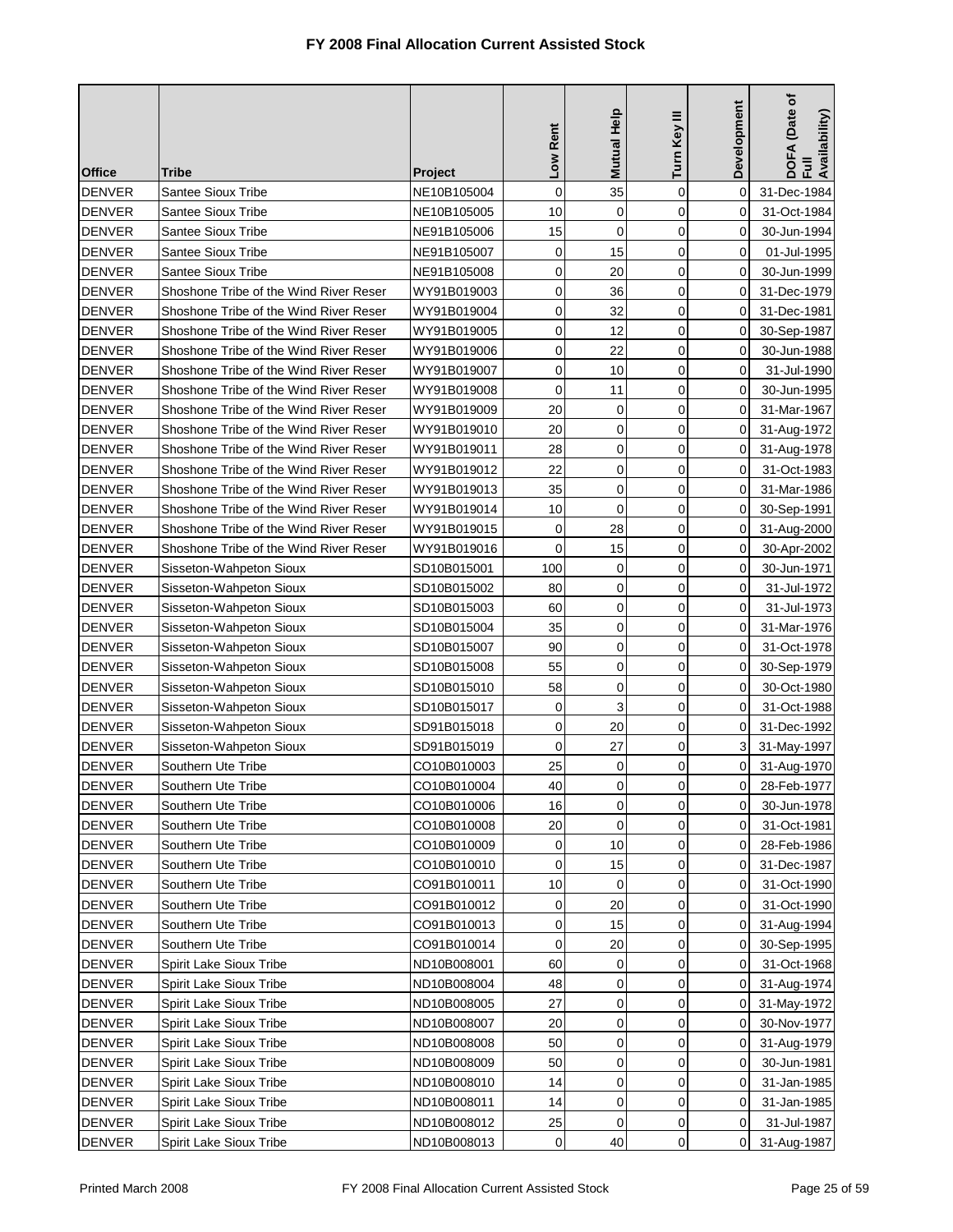| <b>Office</b> | Tribe                            | <b>Project</b> | Low Rent    | Mutual Help         | Turn Key III | Development | DOFA (Date of<br>Full<br>Availability) |
|---------------|----------------------------------|----------------|-------------|---------------------|--------------|-------------|----------------------------------------|
| <b>DENVER</b> | Spirit Lake Sioux Tribe          | ND91B008014    | 20          | 0                   | $\mathbf 0$  | 0           | 31-Jan-1993                            |
| <b>DENVER</b> | Spirit Lake Sioux Tribe          | ND91B008015    | 0           | 14                  | $\mathbf 0$  | 1           | 29-Sep-1997                            |
| <b>DENVER</b> | <b>Standing Rock Sioux</b>       | SD10B006001    | 56          | 0                   | 0            | 0           | 31-Jan-1965                            |
| <b>DENVER</b> | <b>Standing Rock Sioux</b>       | SD10B006002    | 109         | 0                   | $\mathbf 0$  | 0           | 31-Aug-1971                            |
| <b>DENVER</b> | <b>Standing Rock Sioux</b>       | SD10B006003    | 10          | 0                   | $\mathbf 0$  | 0           | 31-Aug-1974                            |
| <b>DENVER</b> | <b>Standing Rock Sioux</b>       | SD10B006005    | 85          | $\mathbf 0$         | 0            | 0           | 30-Nov-1974                            |
| <b>DENVER</b> | <b>Standing Rock Sioux</b>       | SD10B006007    | 64          | 0                   | 0            | 0           | 31-Dec-1975                            |
| <b>DENVER</b> | <b>Standing Rock Sioux</b>       | SD10B006008    | 84          | 0                   | 0            | 0           | 30-Sep-1973                            |
| <b>DENVER</b> | <b>Standing Rock Sioux</b>       | SD10B006009    | 10          | 0                   | 0            | 0           | 28-Feb-1977                            |
| <b>DENVER</b> | <b>Standing Rock Sioux</b>       | SD10B006011    | $\mathbf 0$ | 24                  | 0            | 0           | 29-Feb-1980                            |
| <b>DENVER</b> | <b>Standing Rock Sioux</b>       | SD10B006012    | 50          | 0                   | 0            | 0           | 31-May-1979                            |
| <b>DENVER</b> | <b>Standing Rock Sioux</b>       | SD10B006013    | 15          | 0                   | 0            | 0           | 30-Oct-1981                            |
| <b>DENVER</b> | <b>Standing Rock Sioux</b>       | SD10B006014    | 19          | 0                   | 0            | 0           | 31-Dec-1980                            |
| <b>DENVER</b> | <b>Standing Rock Sioux</b>       | SD10B006015    | 0           | 8                   | 0            | 0           | 28-Feb-1982                            |
| <b>DENVER</b> | <b>Standing Rock Sioux</b>       | SD10B006016    | 5           | 0                   | $\mathbf 0$  | 0           | 30-Jun-1985                            |
| <b>DENVER</b> | <b>Standing Rock Sioux</b>       | SD10B006021    | 39          | 0                   | 0            | 0           | 30-Sep-1986                            |
| <b>DENVER</b> | <b>Standing Rock Sioux</b>       | SD10B006022    | 26          | 0                   | $\mathbf 0$  | 0           | 31-Jul-1987                            |
| <b>DENVER</b> | <b>Standing Rock Sioux</b>       | SD10B006023    | $\mathbf 0$ | 38                  | 0            | 0           | 29-Feb-1988                            |
| <b>DENVER</b> | <b>Standing Rock Sioux</b>       | SD91B006024    | 0           | 28                  | $\mathbf 0$  | 0           | 31-Dec-1990                            |
| <b>DENVER</b> | <b>Standing Rock Sioux</b>       | SD91B006025    | 0           | 20                  | 0            | 0           | 31-Mar-1995                            |
| <b>DENVER</b> | <b>Standing Rock Sioux</b>       | SD91B006026    | 0           | 40                  | $\mathbf 0$  | 0           | 31-Dec-1999                            |
| <b>DENVER</b> | <b>Standing Rock Sioux</b>       | SD91B006028    | 0           | 0                   | 0            | 24          |                                        |
| <b>DENVER</b> | <b>Standing Rock Sioux</b>       | SD91B006029    | 24          | 0                   | 0            | 0           | 31-Oct-1997                            |
| <b>DENVER</b> | <b>Standing Rock Sioux</b>       | SD91B006030    | 0           | 20                  | 0            | 0           | 31-Dec-1999                            |
| <b>DENVER</b> | <b>Standing Rock Sioux</b>       | SD91B006031    | 1           | 0                   | $\mathbf 0$  | 0           | 31-Jan-1997                            |
| <b>DENVER</b> | <b>Standing Rock Sioux</b>       | SD91B006032    | 0           | 40                  | 0            | 0           | 31-Dec-1997                            |
| <b>DENVER</b> | <b>Standing Rock Sioux</b>       | SD91B006033    | 0           | 19                  | $\mathbf 0$  | 0           | 30-Mar-1999                            |
| <b>DENVER</b> | <b>Standing Rock Sioux</b>       | SD91B006034    | 0           | 0                   | 0            | 6           |                                        |
| <b>DENVER</b> | <b>Standing Rock Sioux</b>       | SD91B006035    | 0           | 17                  | 0            | 16          | 30-Jun-1999                            |
| <b>DENVER</b> | <b>Standing Rock Sioux</b>       | SD91B006036    | $\mathbf 0$ | 0                   | 0            | 33          |                                        |
| DENVER        | Turtle Mountain Band of Chippewa | ND10B006001    | 57          | $\mathsf{O}\xspace$ | 0            |             | 0 31-Aug-1967                          |
| <b>DENVER</b> | Turtle Mountain Band of Chippewa | ND10B006002    | 40          | 0                   | 0            | 0           | 31-Oct-1967                            |
| <b>DENVER</b> | Turtle Mountain Band of Chippewa | ND10B006003    | 28          | 0                   | 0            | 0           | 31-Dec-1968                            |
| <b>DENVER</b> | Turtle Mountain Band of Chippewa | ND10B006006    | 70          | 0                   | 0            | 0           | 30-Nov-1974                            |
| <b>DENVER</b> | Turtle Mountain Band of Chippewa | ND10B006008    | 47          | 3                   | 0            | 0           | 30-Apr-1977                            |
| <b>DENVER</b> | Turtle Mountain Band of Chippewa | ND10B006010    | 49          | 1                   | 0            | 0           | 30-Sep-1978                            |
| <b>DENVER</b> | Turtle Mountain Band of Chippewa | ND10B006012    | 41          | 1                   | 0            | 0           | 31-Mar-1980                            |
| <b>DENVER</b> | Turtle Mountain Band of Chippewa | ND10B006013    | 50          | 0                   | 0            | 0           | 31-Jul-1981                            |
| <b>DENVER</b> | Turtle Mountain Band of Chippewa | ND10B006014    | 23          | 2                   | 0            | 0           | 30-Apr-1982                            |
| <b>DENVER</b> | Turtle Mountain Band of Chippewa | ND10B006015    | 30          | 0                   | 0            | 0           | 31-Dec-1983                            |
| <b>DENVER</b> | Turtle Mountain Band of Chippewa | ND10B006016    | 0           | 1                   | 0            | 0           | 31-Jul-1981                            |
| <b>DENVER</b> | Turtle Mountain Band of Chippewa | ND10B006017    | 72          | 2                   | $\mathbf 0$  | 0           | 30-Sep-1983                            |
| <b>DENVER</b> | Turtle Mountain Band of Chippewa | ND10B006018    | 0           | 25                  | 0            | 0           | 31-Dec-1984                            |
| <b>DENVER</b> | Turtle Mountain Band of Chippewa | ND10B006022    | 37          | 0                   | 0            | 0           | 30-Sep-1985                            |
| <b>DENVER</b> | Turtle Mountain Band of Chippewa | ND10B006023    | 0           | 32                  | 0            | 0           | 30-Jun-1986                            |
| <b>DENVER</b> | Turtle Mountain Band of Chippewa | ND10B006024    | 24          | 0                   | 0            | 0           | 31-Oct-1986                            |
| DENVER        | Turtle Mountain Band of Chippewa | ND10B006025    | 0           | 15                  | 0            | 0           | 31-Dec-1986                            |
| <b>DENVER</b> | Turtle Mountain Band of Chippewa | ND10B006027    | 0           | 49                  | 0            | 0           | 31-Oct-1987                            |
| <b>DENVER</b> | Turtle Mountain Band of Chippewa | ND10B006028    | 89          | 0                   | 0            | 0           | 31-Dec-1987                            |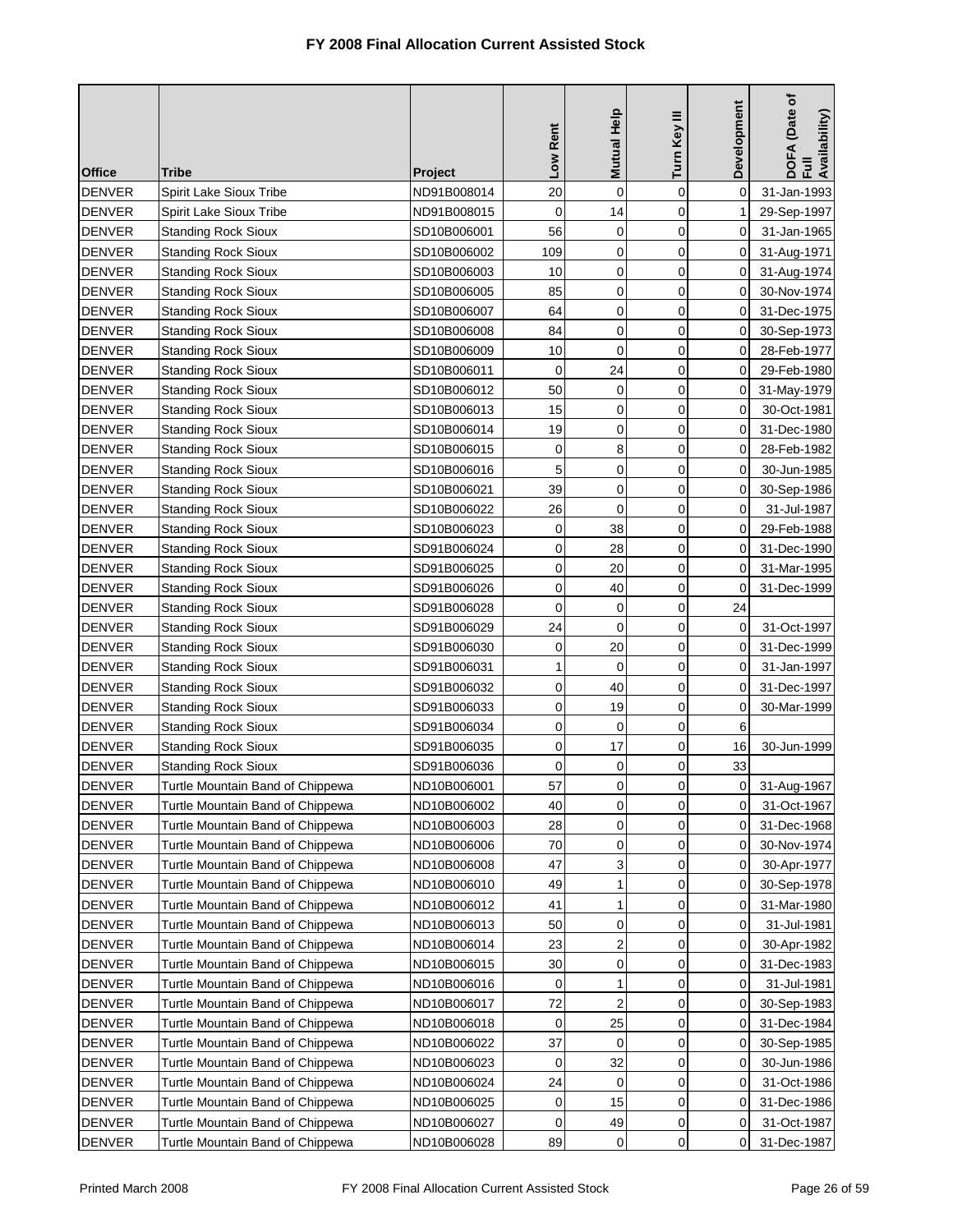|               |                                  |                | Low Rent            | Mutual Help    | Turn Key III | Development | DOFA (Date of<br>Full<br>Availability) |
|---------------|----------------------------------|----------------|---------------------|----------------|--------------|-------------|----------------------------------------|
| <b>Office</b> | Tribe                            | <b>Project</b> |                     |                |              |             |                                        |
| <b>DENVER</b> | Turtle Mountain Band of Chippewa | ND10B006030    | $\mathbf 0$         | 32             | $\mathbf 0$  | 0           | 30-Sep-1987                            |
| <b>DENVER</b> | Turtle Mountain Band of Chippewa | ND10B006031    | 40                  | 0              | 0            | $\Omega$    | 31-Jan-1989                            |
| <b>DENVER</b> | Turtle Mountain Band of Chippewa | ND10B006032    | $\mathbf 0$         | 40             | 0            | $\Omega$    | 31-Mar-1989                            |
| <b>DENVER</b> | Turtle Mountain Band of Chippewa | ND10B006034    | $\mathbf 0$         | 5              | $\mathbf 0$  | 0           | 30-Apr-1982                            |
| <b>DENVER</b> | Turtle Mountain Band of Chippewa | ND10B042001    | 2                   | $\mathbf 0$    | $\mathbf 0$  | 0           | 30-Sep-1976                            |
| <b>DENVER</b> | Turtle Mountain Band of Chippewa | ND10B042003    | 4                   | $\mathbf 0$    | $\mathbf 0$  | 0           | 30-Jun-1977                            |
| <b>DENVER</b> | Turtle Mountain Band of Chippewa | ND10B042004    | 0                   | 4              | 0            | 0           | 30-Jun-1977                            |
| <b>DENVER</b> | Turtle Mountain Band of Chippewa | ND10B068001    | 7                   | $\mathbf 0$    | 0            | 0           | 31-Jul-1980                            |
| <b>DENVER</b> | Turtle Mountain Band of Chippewa | ND10B068002    | 0                   | 3              | $\mathbf 0$  | 0           | 31-Jul-1980                            |
| <b>DENVER</b> | Turtle Mountain Band of Chippewa | ND10B068003    | 10                  | $\mathbf 0$    | 0            | 0           | 31-Jul-1980                            |
| <b>DENVER</b> | Turtle Mountain Band of Chippewa | ND10B068004    | 0                   | $\overline{2}$ | 0            | 0           | 31-Jul-1980                            |
| <b>DENVER</b> | Turtle Mountain Band of Chippewa | ND10B068005    | 5                   | 0              | 0            | 0           | 30-Sep-1981                            |
| <b>DENVER</b> | Turtle Mountain Band of Chippewa | ND10B068006    | 0                   | 6              | 0            | 0           | 31-Dec-1981                            |
| <b>DENVER</b> | Turtle Mountain Band of Chippewa | ND10B068007    | 20                  | $\mathbf 0$    | 0            | 0           | 28-Feb-1985                            |
| <b>DENVER</b> | Turtle Mountain Band of Chippewa | ND10B068008    | 0                   | 18             | $\mathbf 0$  | 0           | 31-Mar-1985                            |
| <b>DENVER</b> | Turtle Mountain Band of Chippewa | ND91B006033    | 0                   | 47             | 0            | 0           | 30-Nov-1989                            |
| <b>DENVER</b> | Turtle Mountain Band of Chippewa | ND91B006035    | 0                   | 34             | $\mathbf 0$  | 0           | 31-May-1994                            |
| <b>DENVER</b> | Turtle Mountain Band of Chippewa | ND91B006036    | 17                  | 3              | $\mathbf 0$  | 0           | 30-Sep-1993                            |
| <b>DENVER</b> | Turtle Mountain Band of Chippewa | ND91B006037    | 0                   | 11             | 0            | $\Omega$    | 28-Feb-1994                            |
| <b>DENVER</b> | Turtle Mountain Band of Chippewa | ND91B006038    | 40                  | 8              | 0            | 0           | 31-May-1996                            |
| <b>DENVER</b> | Turtle Mountain Band of Chippewa | ND91B006039    | 0                   | 6              | $\mathbf 0$  | 0           | 31-Oct-1996                            |
| <b>DENVER</b> | Turtle Mountain Band of Chippewa | ND91B006041    | 0                   | 10             | 0            | 0           | 30-Sep-1978                            |
| <b>DENVER</b> | Turtle Mountain Band of Chippewa | ND91B006042    | 5                   | 0              | 0            | 0           | 31-Jul-1997                            |
| <b>DENVER</b> | Turtle Mountain Band of Chippewa | ND91B006043    | 0                   | 1              | 0            | 0           | 31-Aug-1995                            |
| <b>DENVER</b> | Turtle Mountain Band of Chippewa | ND91B006044    | 0                   | 7              | 0            | 0           | 31-May-1996                            |
| <b>DENVER</b> | Turtle Mountain Band of Chippewa | ND91B006045    | 0                   | 18             | 0            | 1           | 30-Jun-2001                            |
| <b>DENVER</b> | Turtle Mountain Band of Chippewa | ND91B006046    | 0                   | 7              | 0            | 0           | 31-May-1996                            |
| <b>DENVER</b> | Uintah & Ouray Ute Indian Tribe  | UT10B001005    | 0                   | 2              | 0            | 0           | 31-Jul-1974                            |
| <b>DENVER</b> | Uintah & Ouray Ute Indian Tribe  | UT10B001006    | 40                  | 0              | 0            | 0           | 30-Nov-1974                            |
| <b>DENVER</b> | Uintah & Ouray Ute Indian Tribe  | UT10B001008    | 30                  | 0              | 0            | 0           | 30-Sep-1978                            |
| <b>DENVER</b> | Uintah & Ouray Ute Indian Tribe  | UT10B001009    | $\mathsf{O}\xspace$ | 12             | 0            | $\mathbf 0$ | 31-Oct-1980                            |
| <b>DENVER</b> | Uintah & Ouray Ute Indian Tribe  | UT10B001010    | 20                  | 0              | $\Omega$     | 0           | 30-Sep-1982                            |
| <b>DENVER</b> | Uintah & Ouray Ute Indian Tribe  | UT10B001012    | 0                   | 15             | 0            | 0           | 30-Apr-1985                            |
| <b>DENVER</b> | Uintah & Ouray Ute Indian Tribe  | UT91B001015    | 0                   | 32             | 0            | 0           | 31-Jul-1990                            |
| <b>DENVER</b> | Uintah & Ouray Ute Indian Tribe  | UT91B001016    | 19                  | 0              | 0            | 0           | 30-Sep-1995                            |
| <b>DENVER</b> | Uintah & Ouray Ute Indian Tribe  | UT91B001017    | 0                   | 14             | 0            | 0           | 31-Dec-1995                            |
| <b>DENVER</b> | Utah Paiute Tribe                | UT10B010002    | 0                   | 1              | 0            | 0           | 30-Sep-1979                            |
| <b>DENVER</b> | Utah Paiute Tribe                | UT10B010005    | 0                   | $\overline{2}$ | 0            | 0           | 31-Dec-1980                            |
| <b>DENVER</b> | Utah Paiute Tribe                | UT10B010006    | 24                  | 0              | 0            | 0           | 31-Dec-1988                            |
| <b>DENVER</b> | Utah Paiute Tribe                | UT91B010007    | 32                  | 0              | 0            | 0           | 31-Jul-1988                            |
| <b>DENVER</b> | Utah Paiute Tribe                | UT91B010008    | 20                  | 0              | 0            | 0           | 30-Nov-1992                            |
| <b>DENVER</b> | Utah Paiute Tribe                | UT91B010010    | 18                  | 0              | 0            | 0           | 30-Sep-1993                            |
| <b>DENVER</b> | Utah Paiute Tribe                | UT91B010011    | 14                  | 0              | 0            | 0           | 30-Sep-1995                            |
| <b>DENVER</b> | Utah Paiute Tribe                | UT91B010012    | 13                  | 0              | $\mathbf 0$  | 0           | 01-Dec-1996                            |
| <b>DENVER</b> | Utah Paiute Tribe                | UT91B010013    | 1                   | 0              | 0            | 0           | 31-Dec-1980                            |
| <b>DENVER</b> | Utah Paiute Tribe                | UT91B010015    | $\mathbf{1}$        | 0              | $\mathbf 0$  | 0           | 31-Oct-1976                            |
| <b>DENVER</b> | Utah Paiute Tribe                | UT91B010017    | 11                  | 0              | 0            | 0           | 30-Sep-1997                            |
| <b>DENVER</b> | Utah Paiute Tribe                | UT91B010017    | 5                   | 0              | 0            | 0           | 31-Oct-1999                            |
| <b>DENVER</b> | Utah Paiute Tribe                | UT91B010018    | 0                   | 3              | 0            | 0           | 31-Dec-1988                            |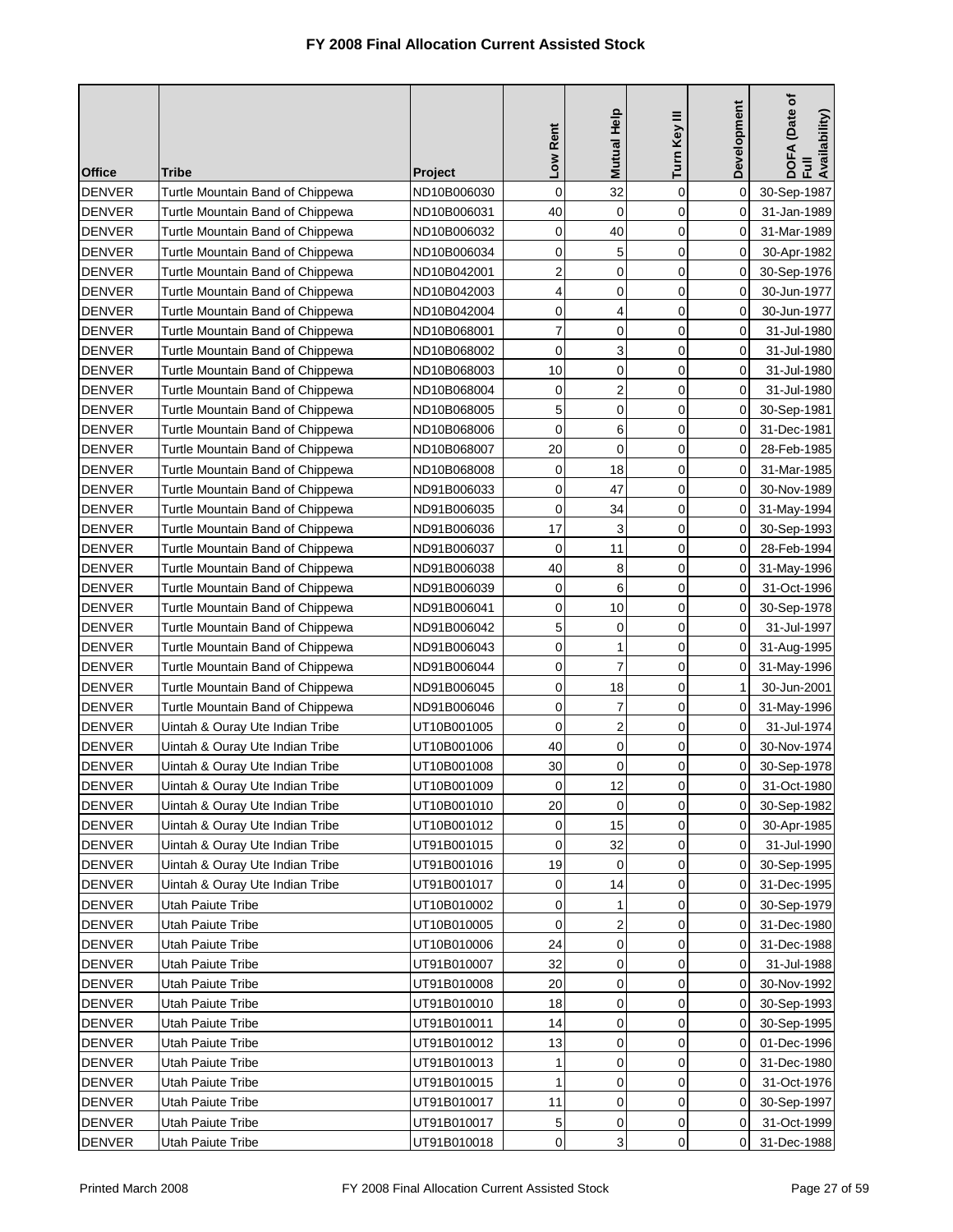|               |                           |             | Low Rent     | Mutual Help | Turn Key III   | Development  | DOFA (Date of<br>Full<br>Availability) |
|---------------|---------------------------|-------------|--------------|-------------|----------------|--------------|----------------------------------------|
| <b>Office</b> | Tribe                     | Project     |              |             |                |              |                                        |
| <b>DENVER</b> | Utah Paiute Tribe         | UT91B010020 | $\mathbf{1}$ | $\mathbf 0$ | $\overline{0}$ | $\Omega$     | 31-Jul-1988                            |
| <b>DENVER</b> | Utah Paiute Tribe         | UT91B010021 | 20           | 0           | $\mathbf 0$    | 0            | 30-Sep-2002                            |
| <b>DENVER</b> | Ute Mountain Tribe        | CO10B047003 | 16           | $\mathbf 0$ | $\mathbf 0$    | 0            | 31-Oct-1978                            |
| <b>DENVER</b> | Ute Mountain Tribe        | CO10B047004 | 15           | $\mathbf 0$ | $\mathbf 0$    | 0            | 30-Jun-1979                            |
| <b>DENVER</b> | <b>Ute Mountain Tribe</b> | CO10B047005 | 0            | 19          | $\mathbf 0$    | 0            | 31-May-1986                            |
| <b>DENVER</b> | Ute Mountain Tribe        | CO10B047007 | 0            | 16          | $\mathbf 0$    | 0            | 30-Nov-1987                            |
| <b>DENVER</b> | Ute Mountain Tribe        | CO91B047008 | 0            | 20          | $\mathbf 0$    | 0            | 30-Jun-1989                            |
| <b>DENVER</b> | Ute Mountain Tribe        | CO91B047009 | 10           | 0           | $\mathbf 0$    | 0            | 31-Jul-1990                            |
| <b>DENVER</b> | Ute Mountain Tribe        | CO91B047010 | 20           | 0           | $\mathbf 0$    | 0            | 31-Jul-1990                            |
| <b>DENVER</b> | Ute Mountain Tribe        | CO91B047011 | $\mathbf 0$  | 10          | $\mathbf 0$    | 0            | 31-Oct-1991                            |
| <b>DENVER</b> | Ute Mountain Tribe        | CO91B047012 | 16           | $\mathbf 0$ | $\mathbf 0$    | 0            | 31-Oct-1991                            |
| <b>DENVER</b> | Ute Mountain Tribe        | CO91B047013 | 20           | 0           | $\mathbf 0$    | 0            | 31-Dec-1992                            |
| <b>DENVER</b> | Ute Mountain Tribe        | CO91B047014 | 20           | $\mathbf 0$ | $\mathbf 0$    | 0            | 30-Nov-1993                            |
| <b>DENVER</b> | Ute Mountain Tribe        | CO91B047015 | $\mathbf 0$  | 15          | $\mathbf 0$    | 0            | 30-Nov-1993                            |
| <b>DENVER</b> | Ute Mountain Tribe        | CO91B047016 | 13           | $\mathbf 0$ | $\mathbf 0$    | 0            | 30-Nov-1994                            |
| <b>DENVER</b> | Ute Mountain Tribe        | CO91B047017 | 20           | 0           | $\mathbf 0$    | 0            | 31-Jul-1996                            |
| <b>DENVER</b> | Winnebago Tribe           | NE10B045001 | 30           | 0           | $\mathbf 0$    | 0            | 28-Feb-1966                            |
| <b>DENVER</b> | Winnebago Tribe           | NE10B045003 | 77           | $\mathbf 0$ | $\mathbf 0$    | 0            | 31-Jan-1974                            |
| <b>DENVER</b> | Winnebago Tribe           | NE10B045007 | $\mathbf 0$  | 12          | $\mathbf 0$    | 0            | 31-Jan-1980                            |
| <b>DENVER</b> | Winnebago Tribe           | NE10B045008 | 35           | $\mathbf 0$ | $\mathbf 0$    | 0            | 31-Aug-1980                            |
| <b>DENVER</b> | Winnebago Tribe           | NE10B045009 | $\mathbf 0$  | 20          | $\mathbf 0$    | 0            | 30-Jun-1987                            |
| <b>DENVER</b> | Winnebago Tribe           | NE10B045011 | 21           | $\mathbf 0$ | $\mathbf 0$    | 0            | 31-May-1989                            |
| <b>DENVER</b> | Winnebago Tribe           | NE91B045012 | 0            | 10          | $\mathbf 0$    | 0            | 31-Jul-1991                            |
| <b>DENVER</b> | Winnebago Tribe           | NE91B045013 | 7            | 0           | 0              | 0            | 31-Jan-1991                            |
| <b>DENVER</b> | Winnebago Tribe           | NE91B045015 | 0            | 15          | $\mathbf 0$    | 0            | 31-Jan-1999                            |
| <b>DENVER</b> | <b>Yankton Sioux</b>      | SD10B012001 | 100          | 0           | $\mathbf 0$    | 0            | 31-Dec-1971                            |
| <b>DENVER</b> | <b>Yankton Sioux</b>      | SD10B012002 | 30           | 0           | $\mathbf 0$    | 0            | 31-Jul-1976                            |
| <b>DENVER</b> | <b>Yankton Sioux</b>      | SD10B012004 | 21           | 0           | $\mathbf 0$    | 0            | 30-Sep-1979                            |
| <b>DENVER</b> | Yankton Sioux             | SD10B012006 | $\mathbf 0$  | 1           | 0              | 0            | 31-Dec-1980                            |
| <b>DENVER</b> | <b>Yankton Sioux</b>      | SD10B012007 | 24           | $\mathbf 0$ | $\mathbf 0$    | $\mathbf 0$  | 31-Dec-1980                            |
| <b>DENVER</b> | <b>Yankton Sioux</b>      | SD10B012008 | 1/           | $\sigma$    | $\sigma$       | $\mathsf{O}$ | 31-Jul-1981                            |
| <b>DENVER</b> | <b>Yankton Sioux</b>      | SD10B012010 | 0            | 3           | $\mathbf 0$    | 0            | 30-Sep-1981                            |
| <b>DENVER</b> | <b>Yankton Sioux</b>      | SD91B012013 | 18           | 0           | 0              | 0            | 31-Mar-1993                            |
| <b>DENVER</b> | <b>Yankton Sioux</b>      | SD91B012014 | 18           | $\mathbf 0$ | $\mathbf 0$    | 0            | 31-Jul-1994                            |
| <b>DENVER</b> | <b>Yankton Sioux</b>      | SD91B012015 | $\pmb{0}$    | 20          | 0              | 0            | 28-Feb-1995                            |
| <b>DENVER</b> | <b>Yankton Sioux</b>      | SD91B012016 | $\mathbf 0$  | 27          | $\mathbf 0$    | 0            | 08-Sep-1997                            |
| <b>DENVER</b> | <b>Yankton Sioux</b>      | SD91B012017 | 23           | 0           | 0              | 0            | 10-Nov-1997                            |
| <b>DENVER</b> | <b>Yankton Sioux</b>      | SD91B012018 | $\mathbf 0$  |             | 0              | 0            | 08-Sep-1997                            |
| <b>DENVER</b> | <b>Total</b>              |             | 9,938        | 4,122       | 59             | 91           |                                        |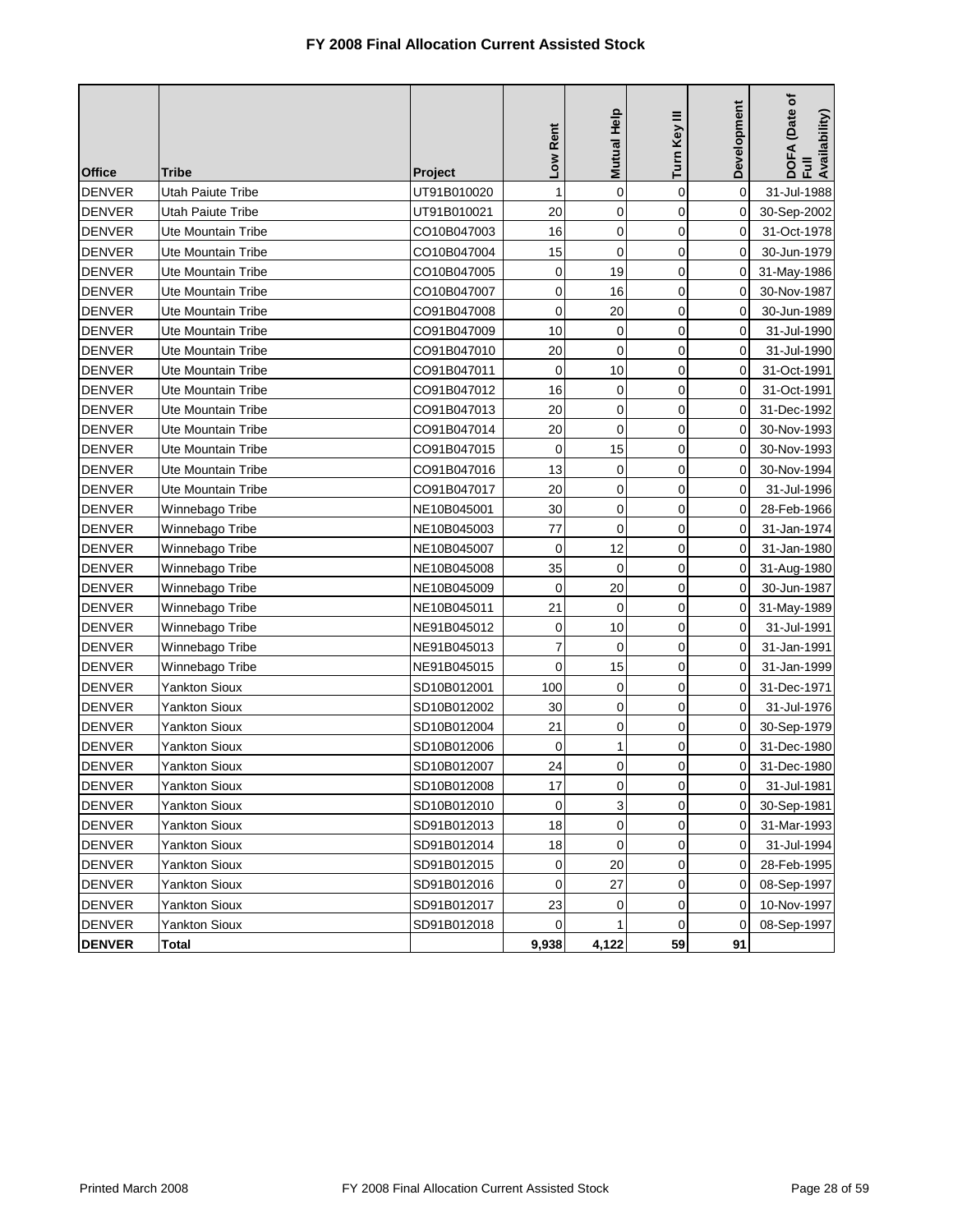| <b>Office</b>   | Tribe                       | <b>Project</b> | Low Rent    | <b>Mutual Help</b> | Turn Key III | Development | DOFA (Date of<br>Full<br>Availability) |
|-----------------|-----------------------------|----------------|-------------|--------------------|--------------|-------------|----------------------------------------|
| OKLAHOMA        | Absentee-Shawnee            | OK56B091011    | 0           | 8                  | $\mathbf 0$  | $\Omega$    | 31-Mar-1982                            |
| OKLAHOMA        | Absentee-Shawnee            | OK56B091012    | 25          | $\mathbf 0$        | 0            | 0           | 30-Jun-1981                            |
| OKLAHOMA        | Absentee-Shawnee            | OK56B091013    | $\mathbf 0$ | 14                 | $\mathbf 0$  | 0           | 31-Oct-1981                            |
| <b>OKLAHOMA</b> | Absentee-Shawnee            | OK56B091015    | 25          | 0                  | 0            | 0           | 30-Apr-1982                            |
| OKLAHOMA        | Absentee-Shawnee            | OK95B091006    | 73          | 0                  | $\mathbf 0$  | 0           | 31-Mar-1979                            |
| OKLAHOMA        | Absentee-Shawnee            | OK95B091007    | 0           | $\overline{2}$     | 0            | 0           | 30-Oct-1979                            |
| <b>OKLAHOMA</b> | Absentee-Shawnee            | OK95B091008    | $\mathbf 0$ | 16                 | 0            | 0           | 30-Sep-1982                            |
| <b>OKLAHOMA</b> | Absentee-Shawnee            | OK95B091009    | 0           | 8                  | 0            | 0           | 31-Dec-1980                            |
| OKLAHOMA        | Absentee-Shawnee            | OK95B091010    | 25          | 0                  | 0            | 0           | 30-Sep-1979                            |
| OKLAHOMA        | Absentee-Shawnee            | OK95B091014    | 25          | 0                  | 0            | 0           | 31-Aug-1982                            |
| OKLAHOMA        | Absentee-Shawnee            | OK95B091016    | $\mathbf 0$ | 15                 | 0            | 0           | 31-Mar-1984                            |
| <b>OKLAHOMA</b> | Absentee-Shawnee            | OK95B091017    | 0           | 14                 | 0            | 0           | 30-Jun-1984                            |
| OKLAHOMA        | Absentee-Shawnee            | OK95B091018    | 0           | 11                 | 0            | 0           | 31-Mar-1986                            |
| OKLAHOMA        | Absentee-Shawnee            | OK95B091019    | 0           | 8                  | 0            | 0           | 30-Nov-1984                            |
| <b>OKLAHOMA</b> | Absentee-Shawnee            | OK95B091020    | 0           | 6                  | 0            | 0           | 31-Jul-1984                            |
| OKLAHOMA        | Absentee-Shawnee            | OK95B091021    | 0           | 11                 | 0            | 0           | 30-Sep-1987                            |
| OKLAHOMA        | Absentee-Shawnee            | OK95B091023    | 0           | 6                  | 0            | 0           | 31-Aug-1986                            |
| OKLAHOMA        | Absentee-Shawnee            | OK95B091024    | 0           | 13                 | $\mathbf 0$  | 0           | 31-May-1987                            |
| OKLAHOMA        | Absentee-Shawnee            | OK95B091025    | 0           | 9                  | $\mathbf 0$  | 0           | 31-Mar-1989                            |
| OKLAHOMA        | Absentee-Shawnee            | OK95B091026    | 0           | 10                 | 0            | 0           | 30-Nov-1989                            |
| <b>OKLAHOMA</b> | Absentee-Shawnee            | OK95B091027    | 0           | 5                  | 0            | 0           | 31-Mar-1990                            |
| OKLAHOMA        | Absentee-Shawnee            | OK95B091028    | 0           | 6                  | $\mathbf 0$  | 0           | 31-Dec-1990                            |
| OKLAHOMA        | Absentee-Shawnee            | OK95B091029    | 0           | 14                 | 0            | 0           | 31-Jul-1992                            |
| <b>OKLAHOMA</b> | Absentee-Shawnee            | OK95B091030    | 0           | 16                 | 0            | 0           | 31-Jul-1995                            |
| OKLAHOMA        | Absentee-Shawnee            | OK95B091031    | 0           | 13                 | 0            | 0           | 31-Dec-1993                            |
| OKLAHOMA        | Absentee-Shawnee            | OK95B091032    | 20          | 7                  | $\mathbf 0$  | 0           | 30-Nov-1995                            |
| OKLAHOMA        | Absentee-Shawnee            | OK95B091033    | 0           | 18                 | 0            | 0           | 30-Nov-1996                            |
| <b>OKLAHOMA</b> | Absentee-Shawnee            | OK95B091034    | 0           | 15                 | 0            | 0           | 31-Jan-1995                            |
| OKLAHOMA        | Absentee-Shawnee            | OK95B091035    | 0           | 19                 | 0            | 0           | 31-Oct-1995                            |
|                 | OKLAHOMA Absentee-Shawnee   | OK95B091036    | 0           | 24                 | 0            | 0           | 30-Jan-1999                            |
|                 | OKLAHOMA Absentee-Shawnee   | OK95B091037    | 0           | 25                 | $\pmb{0}$    | $\pmb{0}$   | 31-Mar-2000                            |
|                 | OKLAHOMA Absentee-Shawnee   | OK95B091038    | 0           | 24                 | 0            | 0           | 30-Apr-1999                            |
|                 | OKLAHOMA Absentee-Shawnee   | OK95B091039    | 0           | 23                 | 0            | 0           | 30-Apr-2001                            |
|                 | OKLAHOMA   Absentee-Shawnee | OK95B091040    | 0           | 24                 | 0            | 0           | 30-Apr-1999                            |
|                 | OKLAHOMA Alabama-Coushatta  | TX95B338005    | 0           | 10                 | 0            | 0           | 28-Feb-1993                            |
| <b>OKLAHOMA</b> | Alabama-Coushatta           | TX95B338006    | 0           | 10                 | 0            | 0           | 30-Jun-1995                            |
| OKLAHOMA        | Alabama-Coushatta           | TX95B338007    | 0           | 30                 | 0            | 0           | 31-Dec-1998                            |
|                 | OKLAHOMA Apache Tribe       | OK95B128002    | 0           | 19                 | 0            | 0           | 30-Apr-1991                            |
|                 | OKLAHOMA Apache Tribe       | OK95B128003    | 0           | 9                  | 0            | $\mathbf 0$ | 30-Nov-1990                            |
|                 | OKLAHOMA   Apache Tribe     | OK95B128004    | 0           | 9                  | 0            | 0           | 30-Nov-1991                            |
| <b>OKLAHOMA</b> | Apache Tribe                | OK95B128005    | 0           | 19                 | 0            | 0           | 30-Sep-1987                            |
|                 | OKLAHOMA Apache Tribe       | OK95B128006    | 0           | 20                 | 0            | 0           | 30-Sep-1994                            |
|                 | OKLAHOMA Apache Tribe       | OK95B128010    | 0           | 36                 | 0            | 0           | 31-Mar-1998                            |
|                 | OKLAHOMA Apache Tribe       | OK95B128011    | 0           | 18                 | 0            | 0           | 30-Nov-1996                            |
| OKLAHOMA        | Caddo Tribe                 | OK95B077002    | 20          | 0                  | $\mathbf 0$  | 0           | 31-May-1972                            |
| <b>OKLAHOMA</b> | Caddo Tribe                 | OK95B077007    | 0           | 1                  | 0            | 0           | 31-Oct-1987                            |
| <b>OKLAHOMA</b> | Caddo Tribe                 | OK95B077008    | 0           | 1                  | $\mathbf 0$  | 0           | 31-Jan-1991                            |
| OKLAHOMA        | Caddo Tribe                 | OK95B077010    | 0           | 0                  | 0            | 9           | #NULL!                                 |
| OKLAHOMA        | <b>Cherokee Nation</b>      | OK56B045041    | 50          | $\mathsf 0$        | 0            | 0           | 31-Jul-1982                            |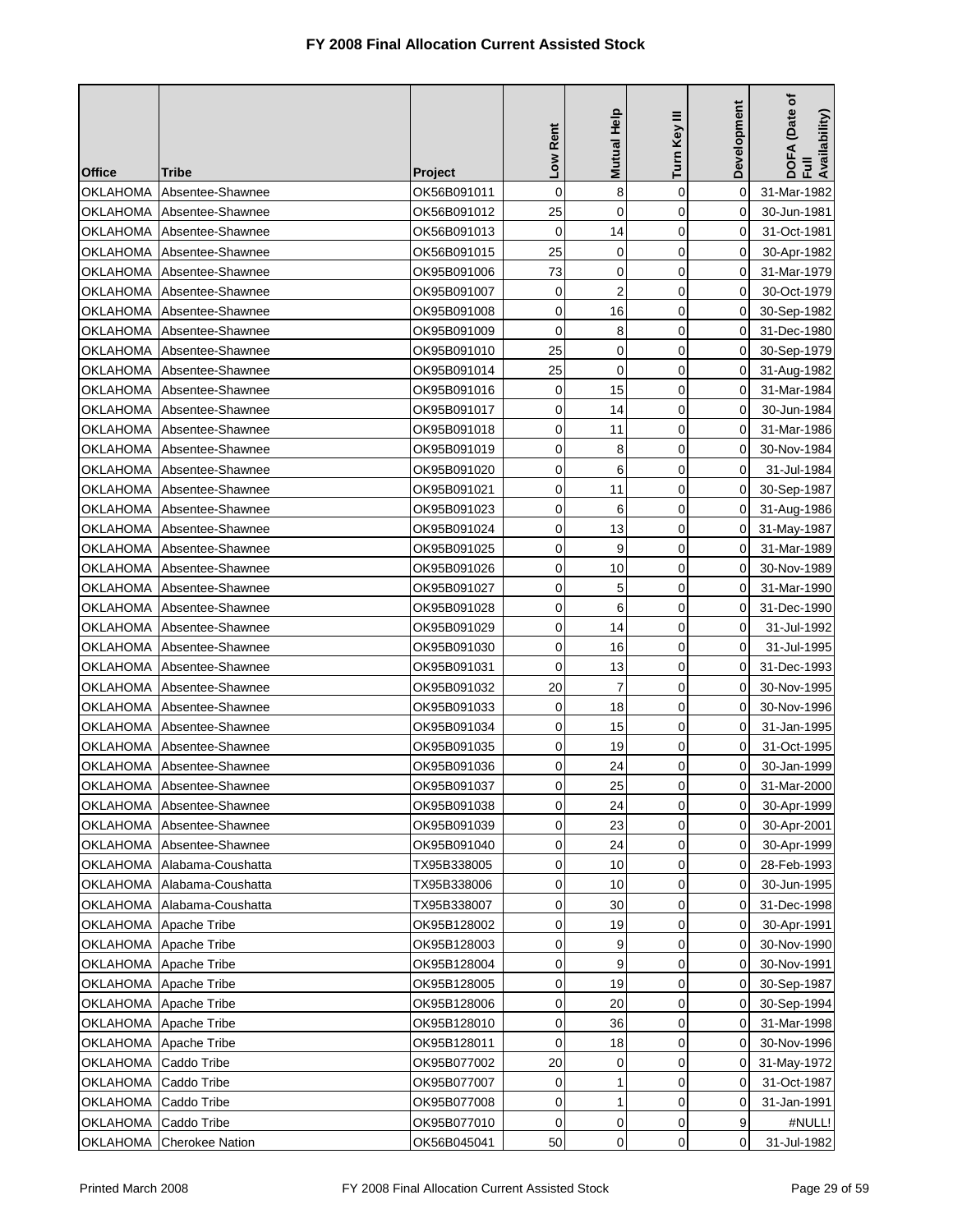| <b>Office</b>   | Tribe                    | <b>Project</b> | Low Rent    | Mutual Help    | Turn Key III | Development    | DOFA (Date of<br>Full<br>Availability) |
|-----------------|--------------------------|----------------|-------------|----------------|--------------|----------------|----------------------------------------|
| OKLAHOMA        | <b>Cherokee Nation</b>   | OK56B045047    | 32          | 0              | $\mathbf 0$  | 0              | 31-Mar-1981                            |
| OKLAHOMA        | <b>Cherokee Nation</b>   | OK56B045048    | 39          | $\mathbf 0$    | $\mathbf 0$  | 0              | 31-Dec-1981                            |
| OKLAHOMA        | <b>Cherokee Nation</b>   | OK56B045050    | $\mathbf 0$ | 11             | $\mathbf 0$  | 0              | 31-Mar-1983                            |
| <b>OKLAHOMA</b> | <b>Cherokee Nation</b>   | OK56B045052    | 25          | 0              | 0            | 0              | 30-Nov-1981                            |
| OKLAHOMA        | <b>Cherokee Nation</b>   | OK56B045054    | 50          | 0              | $\mathbf 0$  | 0              | 31-Jan-1983                            |
| OKLAHOMA        | <b>Cherokee Nation</b>   | OK56B045055    | 50          | 0              | 0            | 0              | 31-Oct-1981                            |
| <b>OKLAHOMA</b> | <b>Cherokee Nation</b>   | OK56B045056    | 0           | 9              | $\mathbf 0$  | 0              | 31-Jan-1983                            |
| OKLAHOMA        | <b>Cherokee Nation</b>   | OK56B045057    | 0           | 4              | 0            | 0              | 31-Jan-1983                            |
| OKLAHOMA        | <b>Cherokee Nation</b>   | OK56B045058    | 0           | 10             | $\mathbf 0$  | 0              | 30-Sep-1982                            |
| OKLAHOMA        | <b>Cherokee Nation</b>   | OK95B045001    | 24          | 0              | 0            | 0              | 30-Jun-1968                            |
| OKLAHOMA        | <b>Cherokee Nation</b>   | OK95B045002    | 16          | 0              | $\mathbf 0$  | 0              | 31-Aug-1969                            |
| OKLAHOMA        | <b>Cherokee Nation</b>   | OK95B045005    | 40          | 0              | 0            | 0              | 30-Jun-1971                            |
| OKLAHOMA        | <b>Cherokee Nation</b>   | OK95B045016    | 81          | 0              | $\mathbf 0$  | 0              | 31-Aug-1972                            |
| OKLAHOMA        | <b>Cherokee Nation</b>   | OK95B045024    | 29          | 0              | 0            | 0              | 31-Jul-1974                            |
| <b>OKLAHOMA</b> | <b>Cherokee Nation</b>   | OK95B045025    | 19          | $\mathbf 0$    | $\mathbf 0$  | 0              | 30-Nov-1974                            |
| <b>OKLAHOMA</b> | <b>Cherokee Nation</b>   | OK95B045026    | 19          | 0              | $\mathbf 0$  | 0              | 30-Nov-1974                            |
| OKLAHOMA        | <b>Cherokee Nation</b>   | OK95B045030    | 50          | 0              | $\mathbf 0$  | 0              | 30-Sep-1977                            |
| OKLAHOMA        | <b>Cherokee Nation</b>   | OK95B045032    | 20          | 0              | $\mathbf 0$  | 0              | 31-Jan-1978                            |
| OKLAHOMA        | <b>Cherokee Nation</b>   | OK95B045033    | $\mathbf 0$ | 5              | $\mathbf 0$  | 0              | 31-Dec-1977                            |
| <b>OKLAHOMA</b> | <b>Cherokee Nation</b>   | OK95B045034    | 0           | 1              | 0            | 0              | 31-Dec-1979                            |
| OKLAHOMA        | <b>Cherokee Nation</b>   | OK95B045035    | 50          | 0              | 0            | 0              | 30-Sep-1977                            |
| OKLAHOMA        | <b>Cherokee Nation</b>   | OK95B045036    | 0           | $\overline{2}$ | 0            | 0              | 31-Dec-1979                            |
| OKLAHOMA        | <b>Cherokee Nation</b>   | OK95B045037    | 25          | $\mathbf 0$    | 0            | 0              | 31-Dec-1978                            |
| OKLAHOMA        | <b>Cherokee Nation</b>   | OK95B045038    | 24          | 0              | 0            | 0              | 31-Dec-1979                            |
| OKLAHOMA        | <b>Cherokee Nation</b>   | OK95B045039    | 30          | 0              | 0            | 0              | 31-Jan-1981                            |
| OKLAHOMA        | <b>Cherokee Nation</b>   | OK95B045040    | 46          | 0              | 0            | 0              | 31-Mar-1981                            |
| OKLAHOMA        | <b>Cherokee Nation</b>   | OK95B045042    | 25          | 0              | 0            | 0              | 31-Oct-1980                            |
| <b>OKLAHOMA</b> | <b>Cherokee Nation</b>   | OK95B045043    | 50          | $\mathbf 0$    | $\mathbf 0$  | 0              | 31-Aug-1980                            |
| OKLAHOMA        | <b>Cherokee Nation</b>   | OK95B045044    | 50          | 0              | 0            | 0              | 30-Nov-1980                            |
|                 | OKLAHOMA Cherokee Nation | OK95B045045    | 24          | 0              | 0            | $\overline{0}$ | 31-Aug-1980                            |
|                 | OKLAHOMA Cherokee Nation | OK95B045046    | 60          | 0              | 0            | $\overline{0}$ | 31-Jan-1981                            |
| OKLAHOMA        | <b>Cherokee Nation</b>   | OK95B045049    | 0           | 4              | 0            | 0              | 31-Oct-1980                            |
| OKLAHOMA        | <b>Cherokee Nation</b>   | OK95B045051    | 0           | 1              | 0            | 0              | 31-Oct-1981                            |
| OKLAHOMA        | <b>Cherokee Nation</b>   | OK95B045053    | 0           | 30             | $\mathbf 0$  | 0              | 30-Sep-1981                            |
| OKLAHOMA        | <b>Cherokee Nation</b>   | OK95B045059    | 0           | 45             | 0            | 0              | 31-Oct-1984                            |
| <b>OKLAHOMA</b> | <b>Cherokee Nation</b>   | OK95B045060    | 0           | 13             | 0            | 0              | 28-Feb-1986                            |
| OKLAHOMA        | <b>Cherokee Nation</b>   | OK95B045061    | 0           | 20             | 0            | 0              | 30-Sep-1986                            |
| OKLAHOMA        | <b>Cherokee Nation</b>   | OK95B045062    | 0           | 19             | $\mathbf 0$  | 0              | 30-Nov-1986                            |
| <b>OKLAHOMA</b> | <b>Cherokee Nation</b>   | OK95B045063    | 0           | 8              | 0            | 0              | 30-Sep-1986                            |
| <b>OKLAHOMA</b> | <b>Cherokee Nation</b>   | OK95B045064    | 0           | 25             | 0            | 0              | 31-Oct-1987                            |
| OKLAHOMA        | <b>Cherokee Nation</b>   | OK95B045065    | 0           | 8              | 0            | 0              | 31-Oct-1984                            |
| OKLAHOMA        | <b>Cherokee Nation</b>   | OK95B045066    | 0           | 26             | $\mathbf 0$  | 0              | 28-Feb-1987                            |
| <b>OKLAHOMA</b> | <b>Cherokee Nation</b>   | OK95B045067    | 0           | 34             | $\mathbf 0$  | 0              | 29-Feb-1988                            |
| <b>OKLAHOMA</b> | <b>Cherokee Nation</b>   | OK95B045068    | 0           | 27             | 0            | 0              | 31-Mar-1988                            |
| OKLAHOMA        | <b>Cherokee Nation</b>   | OK95B045069    | 0           | 10             | 0            | 0              | 31-Mar-1988                            |
| OKLAHOMA        | <b>Cherokee Nation</b>   | OK95B045070    | 0           | 3              | 0            | 0              | 30-Sep-1986                            |
| OKLAHOMA        | <b>Cherokee Nation</b>   | OK95B045071    | 0           | 12             | 0            | 0              | 30-Sep-1986                            |
| OKLAHOMA        | <b>Cherokee Nation</b>   | OK95B045072    | 0           | 22             | 0            | 0              | 30-Sep-1988                            |
| <b>OKLAHOMA</b> | <b>Cherokee Nation</b>   | OK95B045073    | 0           | 21             | 0            | 0              | 30-Sep-1988                            |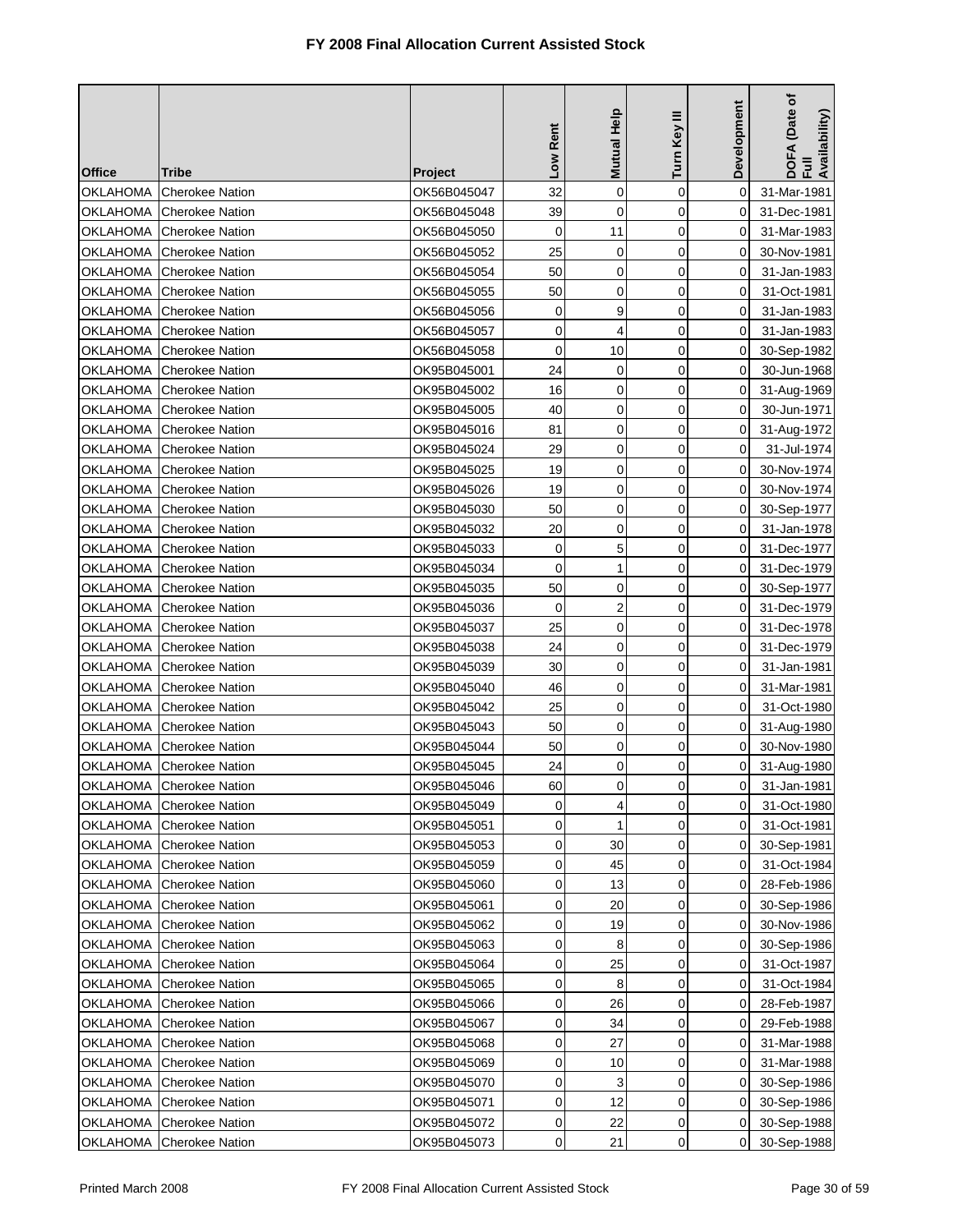| <b>Office</b>   | Tribe                            | <b>Project</b> | Low Rent            | Mutual Help    | Turn Key III | Development    | DOFA (Date of<br>Full<br>Availability) |
|-----------------|----------------------------------|----------------|---------------------|----------------|--------------|----------------|----------------------------------------|
| <b>OKLAHOMA</b> | <b>Cherokee Nation</b>           | OK95B045074    | 0                   | 11             | $\mathbf 0$  | 0              | 30-Sep-1988                            |
| OKLAHOMA        | <b>Cherokee Nation</b>           | OK95B045075    | 0                   | 53             | $\mathbf 0$  | 0              | 30-Sep-1989                            |
| OKLAHOMA        | <b>Cherokee Nation</b>           | OK95B045076    | $\mathbf 0$         | 69             | 0            | 0              | 30-Apr-1992                            |
| <b>OKLAHOMA</b> | <b>Cherokee Nation</b>           | OK95B045077    | 0                   | 5              | 0            | 0              | 30-Apr-1990                            |
| OKLAHOMA        | <b>Cherokee Nation</b>           | OK95B045078    | 0                   | 44             | 0            | 0              | 31-Dec-1993                            |
| OKLAHOMA        | <b>Cherokee Nation</b>           | OK95B045079    | 0                   | 41             | 0            | 0              | 31-Oct-1993                            |
| <b>OKLAHOMA</b> | <b>Cherokee Nation</b>           | OK95B045080    | 0                   | 17             | 0            | 0              | 30-Apr-1994                            |
| OKLAHOMA        | <b>Cherokee Nation</b>           | OK95B045081    | $\mathbf 0$         | 30             | 0            | 0              | 31-May-1994                            |
| OKLAHOMA        | <b>Cherokee Nation</b>           | OK95B045082    | 0                   | 129            | $\mathbf 0$  | 0              | 30-Apr-1995                            |
| OKLAHOMA        | <b>Cherokee Nation</b>           | OK95B045083    | 50                  | 0              | 0            | 0              | 30-Nov-1995                            |
| OKLAHOMA        | <b>Cherokee Nation</b>           | OK95B045085    | 0                   | 127            | 0            | 0              | 30-Apr-1996                            |
| <b>OKLAHOMA</b> | <b>Cherokee Nation</b>           | OK95B045086    | 0                   | 168            | 0            | 0              | 25-Mar-1998                            |
| OKLAHOMA        | <b>Cherokee Nation</b>           | OK95B045087    | 0                   | 16             | $\mathbf 0$  | 0              | 31-Dec-1999                            |
| OKLAHOMA        | <b>Cherokee Nation</b>           | OK95B045088    | 0                   | 48             | 0            | 0              | 31-Dec-2000                            |
| <b>OKLAHOMA</b> | <b>Cherokee Nation</b>           | OK95B144001    | 25                  | $\mathbf 0$    | 0            | 0              | 30-Sep-1980                            |
| <b>OKLAHOMA</b> | <b>Cherokee Nation</b>           | OK95B144002    | $\mathbf 0$         | 10             | $\mathbf 0$  | 0              | 31-Jan-1981                            |
| OKLAHOMA        | <b>Cherokee Nation</b>           | OK95B144003    | 0                   | 6              | 0            | 0              | 30-Apr-1990                            |
| OKLAHOMA        | <b>Cherokee Nation</b>           | OK95B144004    | 0                   | 6              | $\mathbf 0$  | 0              | 31-Aug-1989                            |
| OKLAHOMA        | <b>Cherokee Nation</b>           | OK95B144006    | $\mathbf 0$         | $\overline{c}$ | $\mathbf 0$  | 0              | 31-May-1990                            |
| <b>OKLAHOMA</b> | <b>Cherokee Nation</b>           | OK95B144007    | 0                   | $\overline{7}$ | 0            | 0              | 30-Jun-1993                            |
| OKLAHOMA        | <b>Cherokee Nation</b>           | OK95B144008    | 0                   | 14             | 0            | 0              | 30-Sep-1993                            |
| <b>OKLAHOMA</b> | <b>Cherokee Nation</b>           | OK95B144009    | 0                   | 15             | 0            | 0              | 30-Sep-1995                            |
| OKLAHOMA        | <b>Cherokee Nation</b>           | OK95B144010    | $\mathbf 0$         | 16             | 0            | 0              | 20-Jul-1997                            |
| <b>OKLAHOMA</b> | <b>Cherokee Nation</b>           | OK95B144011    | 16                  | 0              | 0            | 0              | 20-Nov-1997                            |
| OKLAHOMA        | <b>Cherokee Nation</b>           | OK95B144012    | 36                  | 0              | 0            | 0              | 30-Sep-1998                            |
| <b>OKLAHOMA</b> | Cheyenne-Arapaho Tribes          | OK95B100001    | 0                   | 11             | 0            | 0              | 28-Feb-1975                            |
| OKLAHOMA        | Cheyenne-Arapaho Tribes          | OK95B100002    | 0                   | 12             | 0            | 0              | 28-Feb-1975                            |
| OKLAHOMA        | Cheyenne-Arapaho Tribes          | OK95B100003    | 0                   | 69             | $\mathbf 0$  | 0              | 30-Sep-1979                            |
| <b>OKLAHOMA</b> | Cheyenne-Arapaho Tribes          | OK95B100004    | 0                   | 24             | 0            | 0              | 31-Jul-1981                            |
|                 | OKLAHOMA Cheyenne-Arapaho Tribes | OK95B100005    | 0                   | 23             | 0            | 0              | 30-Oct-1987                            |
|                 | OKLAHOMA Cheyenne-Arapaho Tribes | OK95B100006    | $\mathsf{O}\xspace$ | 25             | $\mathbf 0$  | $\overline{0}$ | 31-Aug-1989                            |
| OKLAHOMA        | Cheyenne-Arapaho Tribes          | OK95B100007    | 0                   | 20             | 0            | 0              | 30-Apr-1992                            |
| OKLAHOMA        | Cheyenne-Arapaho Tribes          | OK95B100008    | 0                   | 9              | 0            | 0              | 31-Jul-1993                            |
| <b>OKLAHOMA</b> | Cheyenne-Arapaho Tribes          | OK95B100009    | 0                   | 10             | $\mathbf 0$  | 0              | 13-May-1996                            |
| OKLAHOMA        | Cheyenne-Arapaho Tribes          | OK95B100010    | 0                   | 21             | 0            | 0              | 30-Dec-1997                            |
| OKLAHOMA        | Cheyenne-Arapaho Tribes          | OK95B100012    | 0                   | 30             | 0            | 0              | 28-Feb-1999                            |
| <b>OKLAHOMA</b> | Chickasaw                        | OK56B047041    | 0                   | 2              | 0            | 0              | 31-Oct-1982                            |
| OKLAHOMA        | Chickasaw                        | OK56B047042    | 0                   | 5              | $\mathbf 0$  | 0              | 30-Apr-1982                            |
| <b>OKLAHOMA</b> | Chickasaw                        | OK56B047044    | 0                   | 16             | 0            | 0              | 31-May-1985                            |
| <b>OKLAHOMA</b> | Chickasaw                        | OK56B047045    | $\mathbf 0$         | 8              | 0            | 0              | 30-Sep-1984                            |
| <b>OKLAHOMA</b> | Chickasaw                        | OK95B047002    | 24                  | 0              | 0            | 0              | 30-Nov-1970                            |
| <b>OKLAHOMA</b> | Chickasaw                        | OK95B047004    | 64                  | 0              | $\mathbf 0$  | 0              | 31-Dec-1971                            |
| <b>OKLAHOMA</b> | Chickasaw                        | OK95B047006    | 100                 | 0              | $\mathbf 0$  | 0              | 31-Oct-1971                            |
| <b>OKLAHOMA</b> | Chickasaw                        | OK95B047008    | 97                  | $\mathbf 0$    | 0            | 0              | 28-Feb-1975                            |
| <b>OKLAHOMA</b> | Chickasaw                        | OK95B047010    | 100                 | 0              | 0            | 0              | 28-Feb-1973                            |
| <b>OKLAHOMA</b> | Chickasaw                        | OK95B047011    | 25                  | 0              | 0            | 0              | 30-Jun-1973                            |
| OKLAHOMA        | Chickasaw                        | OK95B047013    | 30                  | 0              | 0            | 0              | 31-Oct-1972                            |
| <b>OKLAHOMA</b> | Chickasaw                        | OK95B047014    | 22                  | 0              | 0            | 0              | 31-Oct-1972                            |
| OKLAHOMA        | Chickasaw                        | OK95B047029    | 0                   | 12             | 0            | 0              | 31-Dec-1980                            |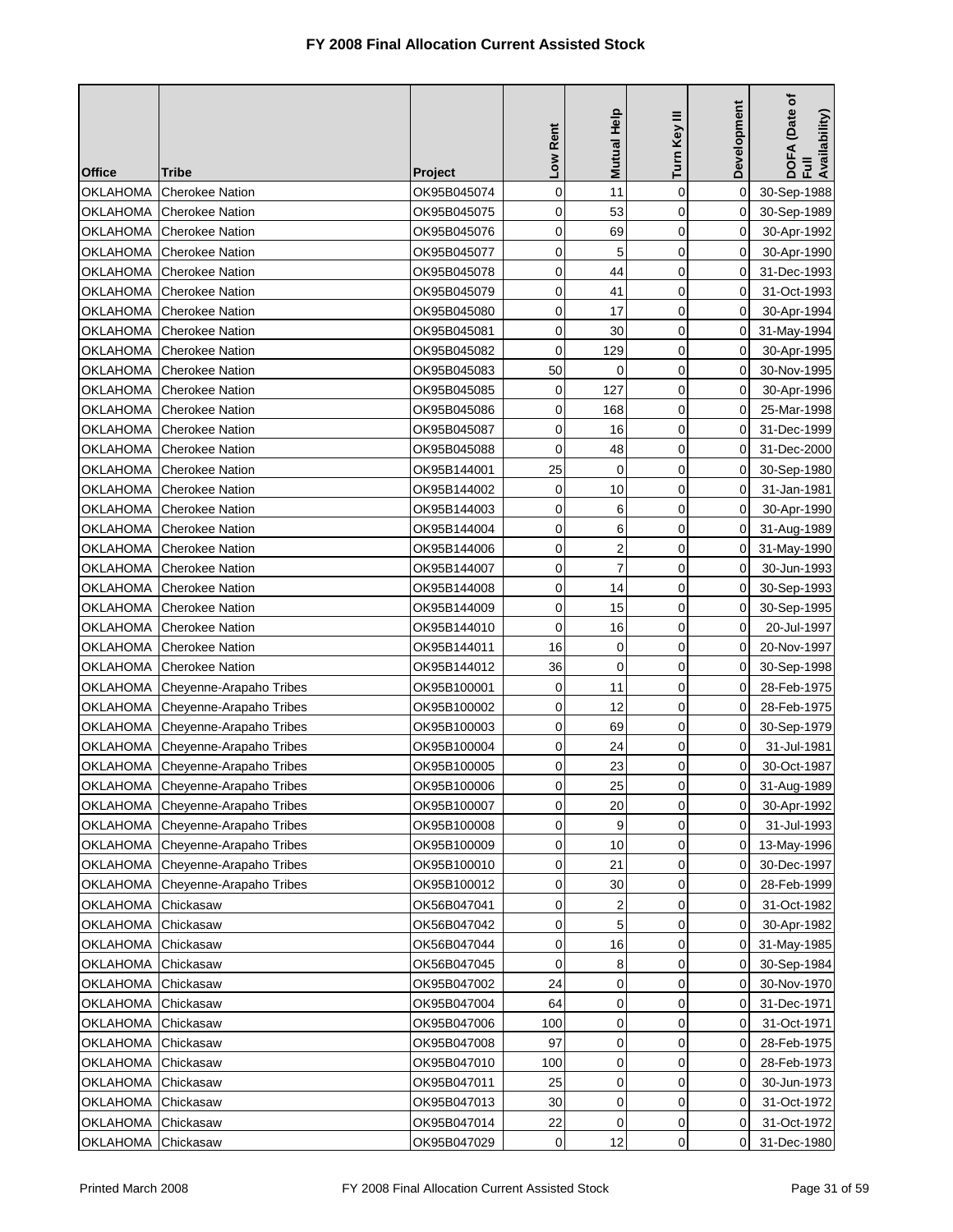| <b>Office</b>      | Tribe                 | <b>Project</b> | Low Rent    | <b>Mutual Help</b> | Turn Key III | Development    | DOFA (Date of<br>Full<br>Availability) |
|--------------------|-----------------------|----------------|-------------|--------------------|--------------|----------------|----------------------------------------|
| OKLAHOMA           | Chickasaw             | OK95B047031    | $\mathbf 0$ | 1                  | $\mathbf 0$  | 0              | 28-Feb-1979                            |
| <b>OKLAHOMA</b>    | Chickasaw             | OK95B047032    | 0           | $\overline{2}$     | 0            | 0              | 31-Aug-1979                            |
| OKLAHOMA           | Chickasaw             | OK95B047033    | 40          | $\mathbf 0$        | 0            | 0              | 31-May-1979                            |
| <b>OKLAHOMA</b>    | Chickasaw             | OK95B047034    | 0           | 3                  | 0            | 0              | 30-Apr-1981                            |
| <b>OKLAHOMA</b>    | Chickasaw             | OK95B047035    | $\mathbf 0$ | 8                  | $\mathbf 0$  | 0              | 31-Dec-1980                            |
| <b>OKLAHOMA</b>    | Chickasaw             | OK95B047036    | 90          | 0                  | 0            | 0              | 30-Sep-1981                            |
| <b>OKLAHOMA</b>    | Chickasaw             | OK95B047037    | 60          | 0                  | $\mathbf 0$  | 0              | 30-Sep-1980                            |
| <b>OKLAHOMA</b>    | Chickasaw             | OK95B047038    | 50          | 0                  | 0            | 0              | 30-Jun-1983                            |
| <b>OKLAHOMA</b>    | Chickasaw             | OK95B047039    | 0           | 4                  | 0            | 0              | 30-Apr-1980                            |
| OKLAHOMA           | Chickasaw             | OK95B047040    | 0           | 15                 | $\mathbf 0$  | 0              | 31-May-1984                            |
| <b>OKLAHOMA</b>    | Chickasaw             | OK95B047046    | 0           | 9                  | 0            | 0              | 30-Sep-1986                            |
| <b>OKLAHOMA</b>    | Chickasaw             | OK95B047047    | 0           | 15                 | 0            | 0              | 31-Jul-1986                            |
| <b>OKLAHOMA</b>    | Chickasaw             | OK95B047048    | 0           | 13                 | $\mathbf 0$  | 0              | 30-Sep-1986                            |
| <b>OKLAHOMA</b>    | Chickasaw             | OK95B047049    | 0           | 18                 | $\mathbf 0$  | 0              | 30-Apr-1987                            |
| <b>OKLAHOMA</b>    | Chickasaw             | OK95B047052    | 0           | 6                  | 0            | 0              | 31-Aug-1984                            |
| <b>OKLAHOMA</b>    | Chickasaw             | OK95B047053    | $\mathbf 0$ | 12                 | $\mathbf 0$  | 0              | 31-May-1987                            |
| <b>OKLAHOMA</b>    | Chickasaw             | OK95B047054    | $\mathbf 0$ | 15                 | $\mathbf 0$  | 0              | 31-Aug-1987                            |
| <b>OKLAHOMA</b>    | Chickasaw             | OK95B047055    | 0           | 12                 | $\mathbf 0$  | 0              | 31-Aug-1987                            |
| OKLAHOMA           | Chickasaw             | OK95B047056    | 0           | $\overline{7}$     | 0            | 0              | 31-Aug-1987                            |
| <b>OKLAHOMA</b>    | Chickasaw             | OK95B047057    | $\mathbf 0$ | 10                 | 0            | 0              | 31-Jul-1986                            |
| <b>OKLAHOMA</b>    | Chickasaw             | OK95B047058    | 0           | 20                 | 0            | 0              | 30-Sep-1988                            |
| <b>OKLAHOMA</b>    | Chickasaw             | OK95B047059    | 0           | 31                 | 0            | 0              | 30-Apr-1989                            |
| OKLAHOMA           | Chickasaw             | OK95B047060    | 0           | 19                 | 0            | 0              | 30-Apr-1990                            |
| <b>OKLAHOMA</b>    | Chickasaw             | OK95B047061    | $\mathbf 0$ | 15                 | 0            | 0              | 31-Mar-1991                            |
| <b>OKLAHOMA</b>    | Chickasaw             | OK95B047062    | 0           | 14                 | 0            | 0              | 31-Dec-1989                            |
| OKLAHOMA           | Chickasaw             | OK95B047063    | 0           | 23                 | 0            | 0              | 31-Jan-1992                            |
| <b>OKLAHOMA</b>    | Chickasaw             | OK95B047064    | 0           | 27                 | 0            | 0              | 31-Oct-1992                            |
| <b>OKLAHOMA</b>    | Chickasaw             | OK95B047065    | $\mathbf 0$ | 11                 | $\mathbf 0$  | 0              | 30-Apr-1992                            |
| <b>OKLAHOMA</b>    | Chickasaw             | OK95B047066    | 0           | 19                 | 0            | 0              | 30-Jun-1995                            |
| <b>OKLAHOMA</b>    | Chickasaw             | OK95B047067    | 0           | 8                  | 0            | 0              | 31-Mar-1993                            |
| OKLAHOMA Chickasaw |                       | OK95B047068    | 0           | 23                 | 0            | $\overline{0}$ | 25-Mar-1996                            |
| OKLAHOMA           | Chickasaw             | OK95B047069    | 0           | 29                 | 0            | $\overline{0}$ | 31-Oct-1995                            |
| OKLAHOMA           | Chickasaw             | OK95B047070    | 0           | 25                 | 0            | 0              | 31-Mar-1996                            |
| OKLAHOMA           | Chickasaw             | OK95B047071    | 0           | 23                 | 0            | 0              | 31-Mar-1996                            |
| OKLAHOMA           | Chickasaw             | OK95B047072    | 0           | 23                 | 0            | 0              | 29-Feb-1996                            |
| OKLAHOMA           | Chickasaw             | OK95B047073    | 0           | 0                  | 24           | 0              | 30-Jun-1997                            |
| <b>OKLAHOMA</b>    | Chickasaw             | OK95B047074    | 0           | 18                 | 0            | 0              | 30-Nov-1996                            |
| OKLAHOMA           | Chickasaw             | OK95B047075    | 0           | 23                 | 0            | 0              | 28-Feb-1997                            |
| <b>OKLAHOMA</b>    | Chickasaw             | OK95B047076    | 0           | 4                  | 0            | 0              | 30-Jun-1983                            |
| OKLAHOMA           | Chickasaw             | OK95B047077    | 0           | 7                  | $\mathbf 0$  | 0              | 31-Mar-1998                            |
| <b>OKLAHOMA</b>    | Chitimacha Tribe      | LA95B244001    | 0           | 2                  | $\mathbf 0$  | 0              | 30-Jun-1988                            |
| OKLAHOMA           | Chitimacha Tribe      | LA95B244002    | 0           | 5                  | 0            | 0              | 31-Jul-1992                            |
| OKLAHOMA           | Chitimacha Tribe      | LA95B244003    | 0           | $\overline{7}$     | 0            | 0              | 31-Mar-1994                            |
| <b>OKLAHOMA</b>    | Chitimacha Tribe      | LA95B244004    | 0           | 12                 | 0            | 0              | 31-Dec-1995                            |
| <b>OKLAHOMA</b>    | <b>Choctaw Nation</b> | OK56B049049    | 0           | 1                  | 0            | 0              | 30-Nov-1982                            |
| OKLAHOMA           | <b>Choctaw Nation</b> | OK56B049050    | 0           | 1                  | 0            | 0              | 31-Mar-1983                            |
| OKLAHOMA           | <b>Choctaw Nation</b> | OK56B049052    | 0           | 1                  | 0            | 0              | 31-Oct-1982                            |
| OKLAHOMA           | <b>Choctaw Nation</b> | OK56B049053    | 0           | 1                  | 0            | 0              | 31-Oct-1982                            |
| OKLAHOMA           | <b>Choctaw Nation</b> | OK56B049054    | 0           | 8                  | 0            | 0              | 30-Nov-1983                            |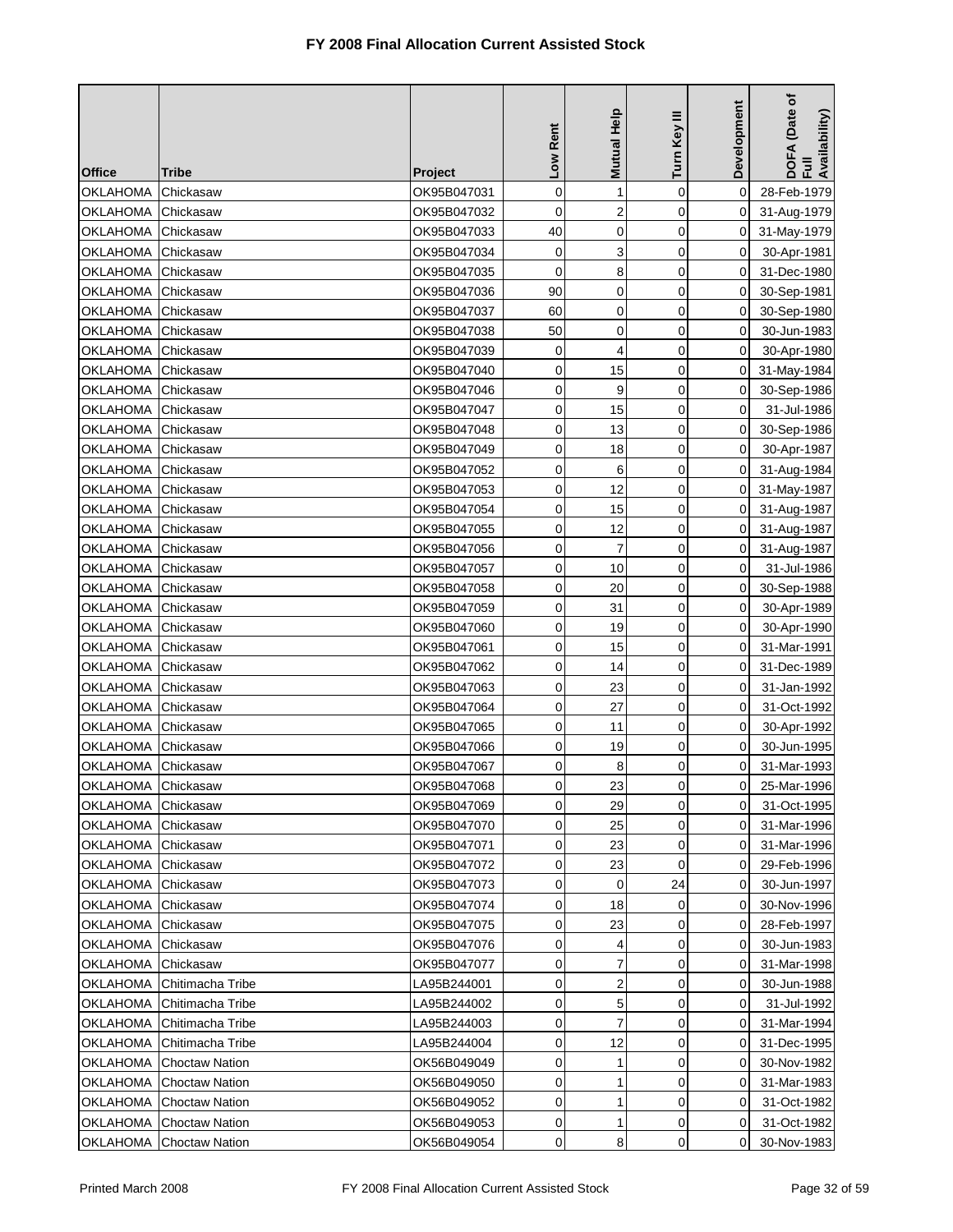| <b>Office</b>   | Tribe                   | <b>Project</b> | Low Rent    | <b>Mutual Help</b> | Turn Key III | Development    | DOFA (Date of<br>Full<br>Availability) |
|-----------------|-------------------------|----------------|-------------|--------------------|--------------|----------------|----------------------------------------|
| OKLAHOMA        | <b>Choctaw Nation</b>   | OK56B049055    | 0           | 5                  | $\mathbf 0$  | 0              | 30-Sep-1983                            |
| OKLAHOMA        | <b>Choctaw Nation</b>   | OK56B049056    | 0           | 5                  | 0            | 0              | 31-Oct-1983                            |
| OKLAHOMA        | <b>Choctaw Nation</b>   | OK56B049057    | $\mathbf 0$ | 32                 | $\mathbf 0$  | 0              | 31-May-1984                            |
| <b>OKLAHOMA</b> | <b>Choctaw Nation</b>   | OK56B049058    | 0           | 23                 | 0            | 0              | 30-Jun-1983                            |
| OKLAHOMA        | <b>Choctaw Nation</b>   | OK95B049002    | 30          | 0                  | $\mathbf 0$  | 0              | 31-Dec-1969                            |
| OKLAHOMA        | <b>Choctaw Nation</b>   | OK95B049009    | 14          | 0                  | $\mathbf 0$  | 0              | 28-Feb-1971                            |
| OKLAHOMA        | <b>Choctaw Nation</b>   | OK95B049010    | 20          | $\mathbf 0$        | $\mathbf 0$  | 0              | 31-Aug-1971                            |
| OKLAHOMA        | <b>Choctaw Nation</b>   | OK95B049011    | 12          | 0                  | 0            | 0              | 31-Dec-1971                            |
| OKLAHOMA        | <b>Choctaw Nation</b>   | OK95B049014    | 24          | 0                  | 0            | 0              | 31-Jul-1971                            |
| OKLAHOMA        | <b>Choctaw Nation</b>   | OK95B049016    | 16          | 0                  | 0            | 0              | 31-Dec-1971                            |
| OKLAHOMA        | <b>Choctaw Nation</b>   | OK95B049020    | 30          | 0                  | 0            | 0              | 30-Apr-1974                            |
| <b>OKLAHOMA</b> | <b>Choctaw Nation</b>   | OK95B049034    | 0           | $\mathbf{1}$       | 0            | $\Omega$       | 30-Jun-1979                            |
| OKLAHOMA        | <b>Choctaw Nation</b>   | OK95B049059    | 0           | 16                 | 0            | 0              | 31-May-1985                            |
| <b>OKLAHOMA</b> | <b>Choctaw Nation</b>   | OK95B049060    | 0           | 18                 | 0            | 0              | 30-Sep-1986                            |
| OKLAHOMA        | <b>Choctaw Nation</b>   | OK95B049061    | 0           | 32                 | 0            | 0              | 31-Dec-1986                            |
| <b>OKLAHOMA</b> | <b>Choctaw Nation</b>   | OK95B049062    | 0           | 22                 | $\mathbf 0$  | 0              | 31-Jul-1985                            |
| <b>OKLAHOMA</b> | <b>Choctaw Nation</b>   | OK95B049063    | 0           | 13                 | 0            | 0              | 30-Apr-1986                            |
| OKLAHOMA        | <b>Choctaw Nation</b>   | OK95B049064    | 0           | 14                 | $\mathbf 0$  | 0              | 31-Jan-1987                            |
| OKLAHOMA        | <b>Choctaw Nation</b>   | OK95B049065    | 0           | 17                 | $\mathbf 0$  | 0              | 31-Jan-1987                            |
| OKLAHOMA        | <b>Choctaw Nation</b>   | OK95B049066    | 0           | 5                  | 0            | 0              | 31-Jan-1987                            |
| OKLAHOMA        | <b>Choctaw Nation</b>   | OK95B049067    | 0           | 9                  | 0            | 0              | 30-Nov-1987                            |
| OKLAHOMA        | <b>Choctaw Nation</b>   | OK95B049068    | 0           | 14                 | $\mathbf 0$  | 0              | 31-Dec-1987                            |
| OKLAHOMA        | <b>Choctaw Nation</b>   | OK95B049069    | 0           | 20                 | 0            | 0              | 31-Jul-1988                            |
| OKLAHOMA        | <b>Choctaw Nation</b>   | OK95B049070    | 0           | 8                  | $\mathbf 0$  | 0              | 30-Apr-1986                            |
| OKLAHOMA        | <b>Choctaw Nation</b>   | OK95B049071    | 0           | 13                 | 0            | 0              | 30-Sep-1988                            |
| OKLAHOMA        | <b>Choctaw Nation</b>   | OK95B049072    | $\mathbf 0$ | 11                 | $\mathbf 0$  | 0              | 30-Sep-1988                            |
| OKLAHOMA        | <b>Choctaw Nation</b>   | OK95B049073    | 0           | 12                 | 0            | 0              | 31-Dec-1988                            |
| <b>OKLAHOMA</b> | <b>Choctaw Nation</b>   | OK95B049074    | 0           | 9                  | $\mathbf 0$  | 0              | 31-Jan-1989                            |
| <b>OKLAHOMA</b> | <b>Choctaw Nation</b>   | OK95B049075    | 0           | 18                 | 0            | 0              | 30-Apr-1989                            |
| OKLAHOMA        | <b>Choctaw Nation</b>   | OK95B049076    | $\mathbf 0$ | 17                 | $\mathbf 0$  | 0              | 30-Sep-1989                            |
|                 | OKLAHOMA Choctaw Nation | OK95B049077    | 0           | 13                 | 0            | $\overline{0}$ | 31-Dec-1989                            |
| OKLAHOMA        | <b>Choctaw Nation</b>   | OK95B049078    | 0           | 16                 | 0            | 0              | 31-Aug-1990                            |
| OKLAHOMA        | <b>Choctaw Nation</b>   | OK95B049079    | 0           | 15                 | 0            | 0              | 30-Jun-1990                            |
| OKLAHOMA        | <b>Choctaw Nation</b>   | OK95B049080    | 0           | 17                 | 0            | 0              | 30-Nov-1990                            |
|                 | OKLAHOMA Choctaw Nation | OK95B049081    | 0           | 16                 | 0            | 0              | 31-May-1991                            |
| OKLAHOMA        | <b>Choctaw Nation</b>   | OK95B049082    | 0           | 10                 | 0            | 0              | 30-Sep-1991                            |
| <b>OKLAHOMA</b> | <b>Choctaw Nation</b>   | OK95B049083    | 0           | 17                 | 0            | 0              | 31-May-1992                            |
| OKLAHOMA        | <b>Choctaw Nation</b>   | OK95B049084    | 0           | 19                 | 0            | 0              | 31-Mar-1993                            |
| <b>OKLAHOMA</b> | <b>Choctaw Nation</b>   | OK95B049085    | 0           | 83                 | 0            | 0              | 30-Apr-1995                            |
| OKLAHOMA        | <b>Choctaw Nation</b>   | OK95B049086    | 0           | 47                 | 0            | 0              | 31-Aug-1996                            |
| <b>OKLAHOMA</b> | <b>Choctaw Nation</b>   | OK95B049087    | 0           | 42                 | 0            | 0              | 31-Mar-1997                            |
| <b>OKLAHOMA</b> | <b>Choctaw Nation</b>   | OK95B049088    | 0           | 40                 | 0            | 0              | 31-Jul-1997                            |
| OKLAHOMA        | <b>Choctaw Nation</b>   | OK95B049089    | 0           | 20                 | 0            | 0              | 30-Sep-1997                            |
| OKLAHOMA        | <b>Choctaw Nation</b>   | OK95B049090    | 0           | 46                 | 0            | 0              | 31-Mar-1998                            |
| <b>OKLAHOMA</b> | <b>Choctaw Nation</b>   | OK95B049091    | 0           | 51                 | $\mathbf 0$  | 0              | 28-Feb-1999                            |
| <b>OKLAHOMA</b> | <b>Choctaw Nation</b>   | OK95B049092    | 0           | 49                 | 0            | 0              | 28-Feb-1999                            |
| OKLAHOMA        | <b>Choctaw Nation</b>   | OK95B049093    | 0           | 50                 | $\mathbf 0$  | 0              | 31-Dec-1999                            |
| OKLAHOMA        | <b>Choctaw Nation</b>   | OK95B049094    | 0           | 49                 | 0            | 0              | 30-Apr-2000                            |
| OKLAHOMA        | <b>Choctaw Nation</b>   | OK95B049095    | 0           | 35                 | 0            | 0              | 31-Aug-2000                            |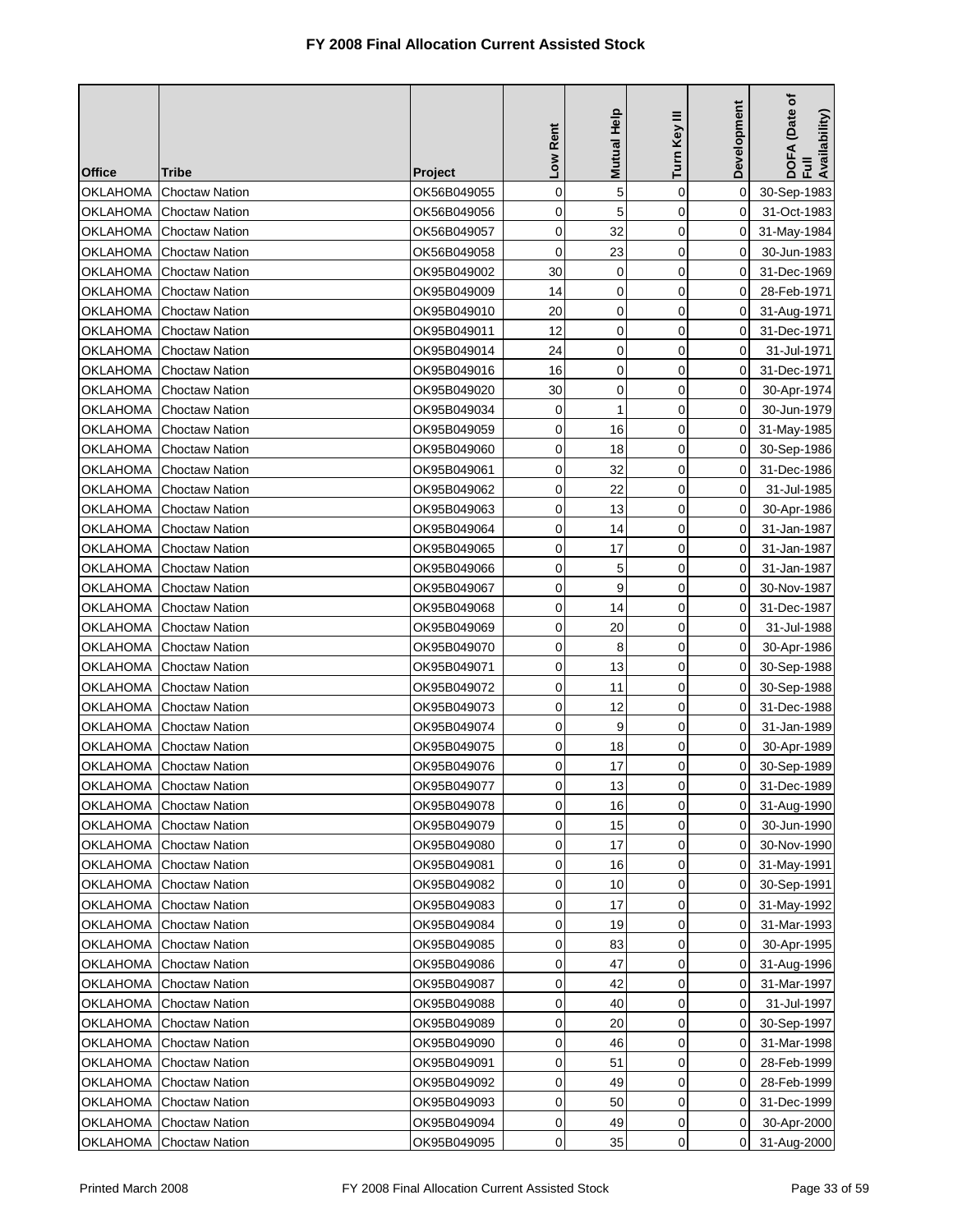| <b>Office</b>          | Tribe                               | <b>Project</b> | Low Rent    | Mutual Help         | Turn Key III | Development         | DOFA (Date of<br>Full<br>Availability) |
|------------------------|-------------------------------------|----------------|-------------|---------------------|--------------|---------------------|----------------------------------------|
| OKLAHOMA               | Citizen Band Potawatomi Tribe       | OK95B091022    | 25          | 0                   | $\mathbf 0$  | 0                   | 31-Jul-1987                            |
| OKLAHOMA               | Comanche Tribe                      | OK95B110006    | $\mathbf 0$ | 30                  | $\mathbf 0$  | 0                   | 30-Apr-1980                            |
| OKLAHOMA               | Comanche Tribe                      | OK95B110007    | 0           | 56                  | $\mathbf 0$  | 0                   | 30-Nov-1982                            |
| <b>OKLAHOMA</b>        | <b>Comanche Tribe</b>               | OK95B110008    | 0           | 75                  | 0            | 0                   | 31-Jul-1983                            |
| OKLAHOMA               | <b>Comanche Tribe</b>               | OK95B110009    | 0           | 30                  | $\mathbf 0$  | $\Omega$            | 30-Jun-1982                            |
| OKLAHOMA               | Comanche Tribe                      | OK95B110011    | 0           | 20                  | 0            | 0                   | 30-Nov-1987                            |
| OKLAHOMA               | Comanche Tribe                      | OK95B110012    | 0           | 10                  | $\mathbf 0$  | 0                   | 30-Jun-1990                            |
| OKLAHOMA               | Comanche Tribe                      | OK95B110013    | 0           | 9                   | 0            | 0                   | 31-Jul-1991                            |
| OKLAHOMA               | Comanche Tribe                      | OK95B110014    | 55          | 0                   | $\mathbf 0$  | 0                   | 30-Apr-1997                            |
| OKLAHOMA               | Comanche Tribe                      | OK95B110015    | 0           | 36                  | 0            | 0                   | 31-Dec-1998                            |
| OKLAHOMA               | <b>Comanche Tribe</b>               | OK95B110016    | $\mathbf 0$ | 44                  | $\mathbf 0$  | 1                   | 30-Sep-1998                            |
| OKLAHOMA               | <b>Comanche Tribe</b>               | OK95B110017    | 45          | 0                   | 0            | 0                   | 30-Jun-1999                            |
| OKLAHOMA               | Comanche Tribe                      | OK95B110018    | 40          | 0                   | $\mathbf 0$  | 0                   | 30-Jun-1999                            |
| OKLAHOMA               | <b>Coushatta Tribe</b>              | LA95B260001    | 0           | 16                  | 0            | 0                   | 30-Jun-1995                            |
| <b>OKLAHOMA</b>        | <b>Coushatta Tribe</b>              | LA95B260002    | $\mathbf 0$ | $\mathbf 0$         | 0            | 19                  |                                        |
| OKLAHOMA               | Delaware Nation of West Oklahoma    | OK95B170001    | 0           | 13                  | $\mathbf 0$  | 0                   | 09-Sep-2004                            |
| OKLAHOMA               | Eastern Shawnee Tribe               | OK95B167001    | 0           | 12                  | $\mathbf 0$  | 0                   | 30-Mar-2000                            |
| OKLAHOMA               | Fort Sill Apache Tribe              | OK95B159001    | $\mathbf 0$ | 14                  | $\mathbf 0$  | $\Omega$            | 31-Aug-2000                            |
| OKLAHOMA               | Iowa Tribe of Kansas and Nebraska   | KS95B067003    | 46          | $\mathbf 0$         | $\mathbf 0$  | $\Omega$            | 31-Mar-1980                            |
| OKLAHOMA               | Iowa Tribe of Kansas and Nebraska   | KS95B067005    | $\mathbf 0$ | 12                  | 0            | 0                   | 28-Feb-1986                            |
| <b>OKLAHOMA</b>        | Jowa Tribe of Kansas and Nebraska   | KS95B067006    | 0           | 10                  | 0            | 0                   | 29-Feb-2000                            |
|                        | OKLAHOMA  lowa Tribe of Oklahoma    | OK95B161001    | 0           | 5                   | 0            | 0                   | 15-Jul-1997                            |
| OKLAHOMA               | <b>Kaw Tribe</b>                    | OK95B145001    | 0           | 27                  | $\mathbf 0$  | 0                   | 31-Aug-1985                            |
| <b>OKLAHOMA</b>        | <b>Kaw Tribe</b>                    | OK95B145002    | 0           | 14                  | 0            | 0                   | 30-Sep-1988                            |
| OKLAHOMA   Kaw Tribe   |                                     | OK95B145003    | 0           | 10                  | 0            | 0                   | 30-Sep-1990                            |
| OKLAHOMA   Kaw Tribe   |                                     | OK95B145004    | 0           | 10                  | $\mathbf 0$  | 0                   | 29-Feb-1992                            |
| OKLAHOMA               | <b>Kaw Tribe</b>                    | OK95B145005    | 0           | 9                   | $\mathbf 0$  | 0                   | 30-Jun-1993                            |
| <b>OKLAHOMA</b>        | <b>Kaw Tribe</b>                    | OK95B145006    | 0           | 19                  | $\mathbf 0$  | $\Omega$            | 31-Mar-1995                            |
| OKLAHOMA   Kaw Tribe   |                                     | OK95B145007    | 0           | 10                  | 0            | 0                   | 31-Mar-1999                            |
|                        | OKLAHOMA Kickapoo Tribe             | KS95B048003    | 46          | 0                   | $\mathbf 0$  | 0                   | 30-Jun-1980                            |
|                        | OKLAHOMA Kickapoo Tribe             | KS95B048004    | 25          | $\mathsf{O}\xspace$ | 0            | $\mathsf{O}\xspace$ | 30-Jun-1980                            |
|                        | OKLAHOMA Kickapoo Tribe             | KS95B048006    | 0           | 18                  | 0            | 0                   | 28-Feb-2000                            |
|                        | OKLAHOMA Kickapoo Tribe of Oklahoma | OK95B158001    | 9           | 0                   | 0            | 6                   | 01-Sep-2004                            |
|                        | OKLAHOMA Kickapoo Tribe of Oklahoma | OK95B158002    | 9           | 0                   | $\mathbf 0$  | 6                   | 01-Sep-2004                            |
| OKLAHOMA               | Kiowa Tribe                         | OK56B098004    | 0           | 17                  | 0            | 0                   | 31-Dec-1985                            |
| OKLAHOMA               | Kiowa Tribe                         | OK95B098002    | 0           | 4                   | 0            | 0                   | 31-Jul-1983                            |
| <b>OKLAHOMA</b>        | Kiowa Tribe                         | OK95B098006    | 0           | 13                  | 0            | 0                   | 30-Sep-1987                            |
| OKLAHOMA               | Kiowa Tribe                         | OK95B098007    | 0           | 13                  | $\mathbf 0$  | 0                   | 31-Jul-1991                            |
| <b>OKLAHOMA</b>        | Kiowa Tribe                         | OK95B098008    | 0           | 16                  | 0            | 0                   | 31-Jul-1991                            |
| OKLAHOMA               | Kiowa Tribe                         | OK95B098009    | 0           | 8                   | 0            | 0                   | 30-Apr-1994                            |
| OKLAHOMA               | Kiowa Tribe                         | OK95B098010    | 0           | 8                   | 0            | 0                   | 26-Feb-1993                            |
| <b>OKLAHOMA</b>        | Kiowa Tribe                         | OK95B098011    | 0           | 13                  | $\mathbf 0$  | 0                   | 30-Sep-1996                            |
| OKLAHOMA               | Kiowa Tribe                         | OK95B098012    | 21          | 0                   | $\mathbf 0$  | 0                   | 30-Apr-1997                            |
| OKLAHOMA   Modoc Tribe |                                     | OK95B165001    | 15          | 0                   | 0            | 0                   | 30-Sep-1998                            |
|                        | OKLAHOMA Muskogee (Creek) Nation    | OK56B051031    | 0           | 1                   | 0            | 0                   | 31-Mar-1981                            |
|                        | OKLAHOMA Muskogee (Creek) Nation    | OK56B051032    | 0           | 5                   | 0            | 0                   | 31-Jan-1981                            |
|                        | OKLAHOMA Muskogee (Creek) Nation    | OK56B051033    | 0           | 1                   | 0            | 0                   | 30-Nov-1981                            |
|                        | OKLAHOMA Muskogee (Creek) Nation    | OK56B051035    | 0           | 3                   | 0            | 0                   | 30-Sep-1981                            |
|                        | OKLAHOMA Muskogee (Creek) Nation    | OK56B051037    | 0           | 1                   | 0            | 0                   | 30-Jun-1982                            |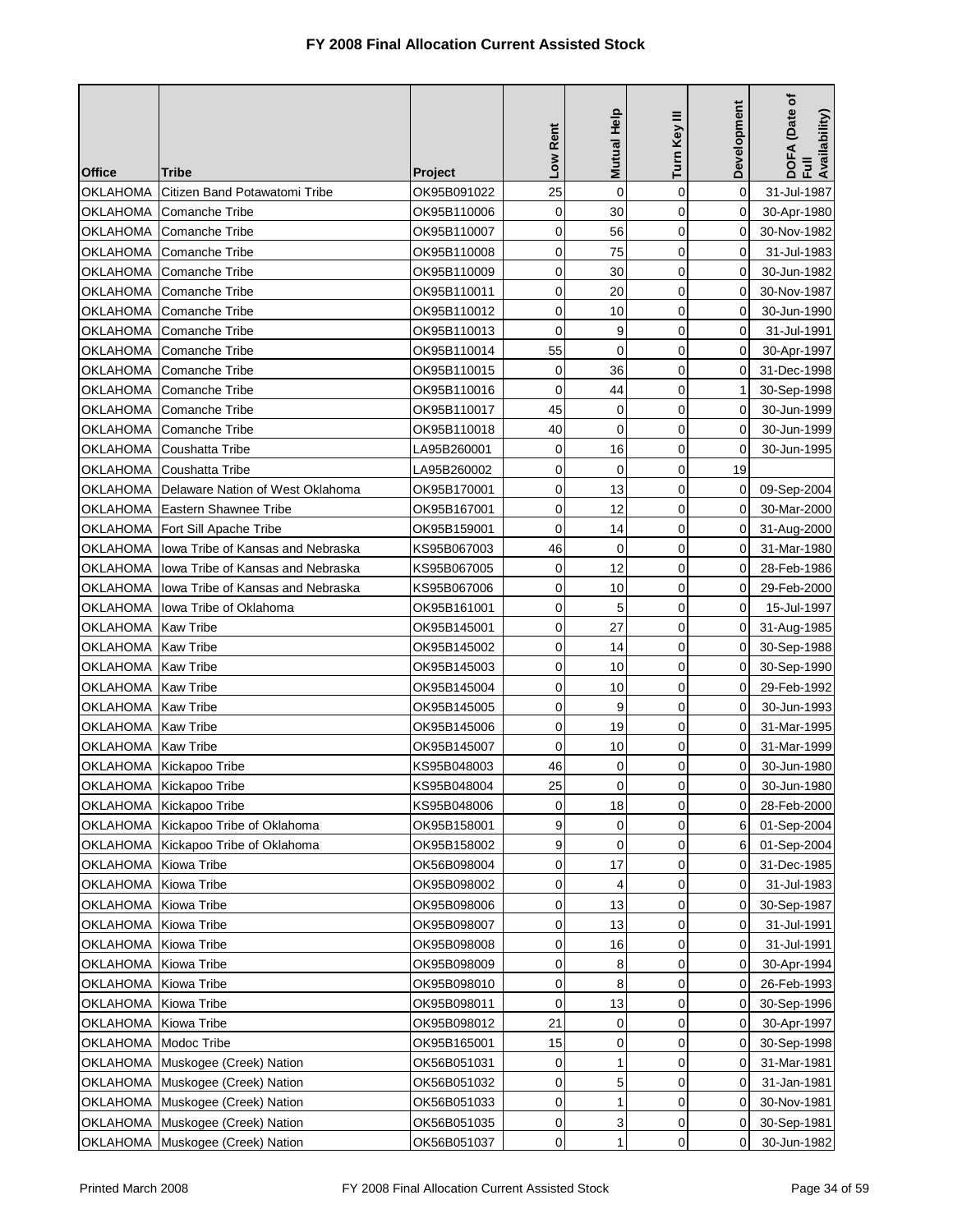|                 |                                                                      |                            | Low Rent            | <b>Mutual Help</b>      | Turn Key III | Development    | DOFA (Date of<br>Full<br>Availability) |
|-----------------|----------------------------------------------------------------------|----------------------------|---------------------|-------------------------|--------------|----------------|----------------------------------------|
| <b>Office</b>   | <b>Tribe</b>                                                         | <b>Project</b>             |                     | $\mathbf{1}$            | $\mathbf 0$  |                |                                        |
| <b>OKLAHOMA</b> | Muskogee (Creek) Nation                                              | OK56B051038<br>OK95B051001 | 0<br>20             | $\mathbf 0$             | 0            | 0<br>0         | 30-Nov-1982                            |
|                 | OKLAHOMA Muskogee (Creek) Nation<br>OKLAHOMA Muskogee (Creek) Nation | OK95B051006                | 28                  | $\mathbf 0$             | 0            | 0              | 30-May-1969<br>30-Jun-1971             |
|                 | OKLAHOMA Muskogee (Creek) Nation                                     | OK95B051007                | 30                  | $\mathbf 0$             | $\mathbf 0$  | 0              | 30-Apr-1973                            |
|                 | OKLAHOMA Muskogee (Creek) Nation                                     | OK95B051008                | 70                  | 0                       | $\mathbf 0$  | 0              | 30-Apr-1973                            |
|                 | OKLAHOMA Muskogee (Creek) Nation                                     | OK95B051012                | 70                  | 0                       | 0            | 0              | 31-Jul-1974                            |
|                 | OKLAHOMA Muskogee (Creek) Nation                                     | OK95B051017                | 0                   | 1                       | 0            | 0              | 31-Aug-1978                            |
|                 | OKLAHOMA Muskogee (Creek) Nation                                     | OK95B051018                | $\mathbf 0$         | 1                       | $\mathbf 0$  | 0              | 31-Oct-1977                            |
|                 | OKLAHOMA Muskogee (Creek) Nation                                     | OK95B051019                | 50                  | $\mathbf 0$             | $\mathbf 0$  | 0              | 31-Jan-1980                            |
|                 | OKLAHOMA Muskogee (Creek) Nation                                     | OK95B051020                | 0                   | 4                       | 0            | 0              | 31-Jan-1980                            |
|                 | OKLAHOMA Muskogee (Creek) Nation                                     | OK95B051021                | 0                   | 4                       | 0            | 0              | 31-Oct-1979                            |
|                 | OKLAHOMA Muskogee (Creek) Nation                                     | OK95B051022                | 0                   | 13                      | 0            | 0              | 29-Feb-1980                            |
|                 | OKLAHOMA Muskogee (Creek) Nation                                     | OK95B051023                | 50                  | $\mathbf 0$             | $\mathbf 0$  | 0              | 30-Jun-1980                            |
|                 | OKLAHOMA Muskogee (Creek) Nation                                     | OK95B051024                | 0                   | 1                       | $\mathbf 0$  | 0              | 31-Jul-1980                            |
|                 | OKLAHOMA Muskogee (Creek) Nation                                     | OK95B051025                | 0                   | $\overline{\mathbf{c}}$ | 0            | 0              | 30-Nov-1980                            |
|                 | OKLAHOMA Muskogee (Creek) Nation                                     | OK95B051026                | 0                   | $\overline{\mathbf{c}}$ | 0            | 0              | 31-Oct-1980                            |
|                 | OKLAHOMA Muskogee (Creek) Nation                                     | OK95B051039                | $\mathbf 0$         | 3                       | $\mathbf 0$  | 0              | 30-Jun-1983                            |
|                 | OKLAHOMA Muskogee (Creek) Nation                                     | OK95B051041                | $\mathbf 0$         | 6                       | 0            | 0              | 31-Dec-1984                            |
| OKLAHOMA        | Muskogee (Creek) Nation                                              | OK95B051042                | $\mathbf 0$         | 9                       | 0            | 0              | 31-Jan-1985                            |
|                 | OKLAHOMA Muskogee (Creek) Nation                                     | OK95B051043                | 0                   | 13                      | 0            | 0              | 30-Sep-1985                            |
|                 | OKLAHOMA Muskogee (Creek) Nation                                     | OK95B051044                | 0                   | 12                      | $\mathbf 0$  | 0              | 30-Sep-1985                            |
|                 | OKLAHOMA Muskogee (Creek) Nation                                     | OK95B051045                | 0                   | 10                      | 0            | 0              | 30-Jun-1986                            |
|                 | OKLAHOMA Muskogee (Creek) Nation                                     | OK95B051046                | $\mathbf 0$         | 14                      | 0            | 0              | 30-Sep-1986                            |
|                 | OKLAHOMA Muskogee (Creek) Nation                                     | OK95B051047                | 0                   | 17                      | 0            | 0              | 31-Aug-1987                            |
|                 | OKLAHOMA Muskogee (Creek) Nation                                     | OK95B051048                | 0                   | 13                      | 0            | 0              | 31-Aug-1987                            |
|                 | OKLAHOMA Muskogee (Creek) Nation                                     | OK95B051049                | 0                   | 13                      | 0            | 0              | 31-Jan-1988                            |
|                 | OKLAHOMA Muskogee (Creek) Nation                                     | OK95B051050                | 0                   | 19                      | 0            | 0              | 31-Mar-1988                            |
|                 | OKLAHOMA Muskogee (Creek) Nation                                     | OK95B051051                | 0                   | 12                      | 0            | 0              | 31-Dec-1987                            |
|                 | OKLAHOMA Muskogee (Creek) Nation                                     | OK95B051052                | $\mathbf 0$         | 16                      | $\mathbf 0$  | $\overline{0}$ | 31-Aug-1988                            |
|                 | OKLAHOMA Muskogee (Creek) Nation                                     | OK95B051053                | 0                   | 21                      | 0            | 0              | 31-Jul-1989                            |
|                 | OKLAHOMA Muskogee (Creek) Nation                                     | OK95B051054                | $\mathsf{O}\xspace$ | 20                      | 0            | $\mathbf 0$    | 31-Jul-1989                            |
|                 | OKLAHOMA Muskogee (Creek) Nation                                     | OK95B051055                | 0                   | 11                      | 0            | 0              | 31-Jan-1989                            |
|                 | OKLAHOMA Muskogee (Creek) Nation                                     | OK95B051056                | 0                   | 6                       | 0            | 0              | 31-Jan-1986                            |
|                 | OKLAHOMA Muskogee (Creek) Nation                                     | OK95B051057                | 0                   | 9                       | 0            | 0              | 30-Sep-1986                            |
|                 | OKLAHOMA Muskogee (Creek) Nation                                     | OK95B051058                | 0                   | 14                      | 0            | 0              | 31-Mar-1991                            |
| OKLAHOMA        | Muskogee (Creek) Nation                                              | OK95B051059                | 0                   | 9                       | 0            | 0              | 30-Sep-1989                            |
|                 | OKLAHOMA Muskogee (Creek) Nation                                     | OK95B051060                | 0                   | 9                       | 0            | 0              | 30-Oct-1989                            |
|                 | OKLAHOMA Muskogee (Creek) Nation                                     | OK95B051061                | 0                   | 15                      | 0            | 0              | 31-Oct-1991                            |
|                 | OKLAHOMA Muskogee (Creek) Nation                                     | OK95B051062                | 0                   | 17                      | 0            | 0              | 30-Nov-1993                            |
|                 | OKLAHOMA Muskogee (Creek) Nation                                     | OK95B051063                | 0                   | 11                      | 0            | 0              | 31-Aug-1993                            |
|                 | OKLAHOMA Muskogee (Creek) Nation                                     | OK95B051064                | 0                   | 9                       | 0            | 0              | 31-Jan-1991                            |
|                 | OKLAHOMA Muskogee (Creek) Nation                                     | OK95B051065                | 0                   | 13                      | 0            | 0              | 30-Jun-1994                            |
|                 | OKLAHOMA Muskogee (Creek) Nation                                     | OK95B051066                | 0                   | 40                      | 0            | 0              | 30-Jun-1995                            |
| <b>OKLAHOMA</b> | Muskogee (Creek) Nation                                              | OK95B051067                | 0                   | 45                      | 0            | 0              | 31-Jul-1996                            |
| OKLAHOMA        | Muskogee (Creek) Nation                                              | OK95B051068                | 0                   | 41                      | 0            | 0              | 30-Sep-1997                            |
| OKLAHOMA        | Muskogee (Creek) Nation                                              | OK95B051069                | 0                   | 19                      | 0            | 0              | 31-Aug-1996                            |
| OKLAHOMA        | Muskogee (Creek) Nation                                              | OK95B051070                | 0                   | 9                       | 0            | 0              | 30-Sep-1999                            |
| OKLAHOMA        | Osage Tribe                                                          | OK56B127006                | 0                   | 6                       | 0            | 0              | 31-Mar-1984                            |
| OKLAHOMA        | Osage Tribe                                                          | OK95B127004                | 0                   | 27                      | 0            | 0              | 30-Jun-1982                            |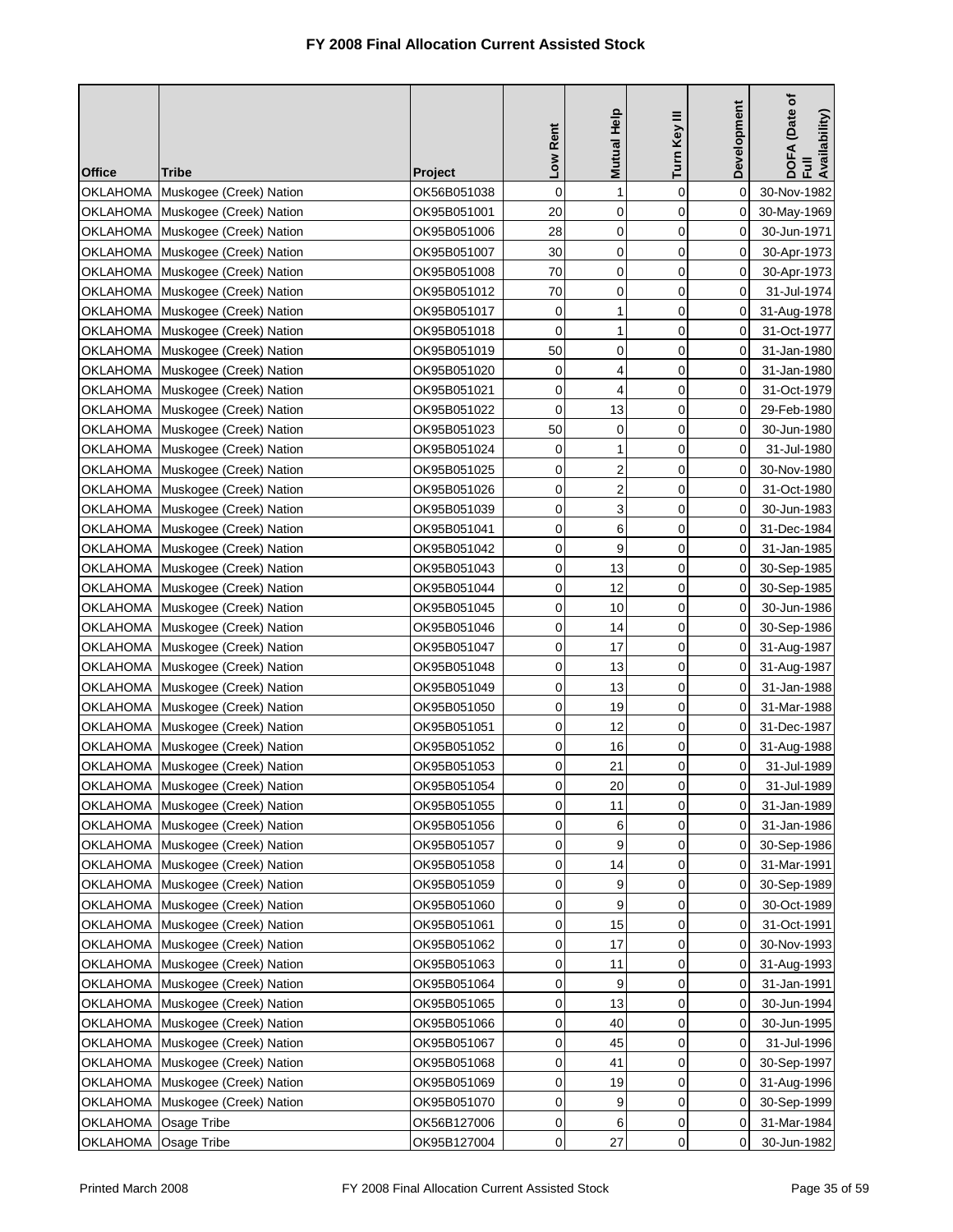| <b>Office</b>           | Tribe                            | <b>Project</b> | Low Rent            | Mutual Help    | Turn Key III | Development    | DOFA (Date of<br>Full<br>Availability) |
|-------------------------|----------------------------------|----------------|---------------------|----------------|--------------|----------------|----------------------------------------|
| <b>OKLAHOMA</b>         | Osage Tribe                      | OK95B127007    | 0                   | $\overline{7}$ | $\mathbf 0$  | $\mathbf 0$    | 30-Sep-1985                            |
| OKLAHOMA   Osage Tribe  |                                  | OK95B127008    | 0                   | 17             | $\mathbf 0$  | 0              | 31-Dec-1986                            |
| OKLAHOMA   Osage Tribe  |                                  | OK95B127009    | $\mathbf 0$         | 4              | $\mathbf 0$  | 0              | 30-Sep-1987                            |
| OKLAHOMA                | Osage Tribe                      | OK95B127010    | 0                   | 23             | 0            | 0              | 30-Apr-1989                            |
| OKLAHOMA Osage Tribe    |                                  | OK95B127011    | 0                   | 19             | 0            | 0              | 31-Jul-1989                            |
| OKLAHOMA Osage Tribe    |                                  | OK95B127012    | 0                   | 6              | 0            | 0              | 31-May-1989                            |
| OKLAHOMA   Osage Tribe  |                                  | OK95B127013    | 0                   | $\mathbf{1}$   | $\mathbf 0$  | 0              | 31-Jul-1992                            |
| OKLAHOMA Osage Tribe    |                                  | OK95B127014    | $\mathbf 0$         | 5              | 0            | 0              | 31-Mar-1994                            |
| OKLAHOMA   Osage Tribe  |                                  | OK95B127015    | 0                   | 4              | $\mathbf 0$  | 0              | 30-Jun-1995                            |
| <b>OKLAHOMA</b>         | Osage Tribe                      | OK95B127016    | 0                   | 3              | 0            | 0              | 31-Dec-1993                            |
| OKLAHOMA   Osage Tribe  |                                  | OK95B127017    | 0                   | 9              | $\mathbf 0$  | 0              | 30-Jun-1999                            |
| OKLAHOMA                | Otoe-Missouria Tribe             | OK95B114002    | 49                  | 0              | 0            | 0              | 30-Apr-1981                            |
|                         | OKLAHOMA   Pawnee Tribe          | OK56B094004    | 25                  | 0              | $\mathbf 0$  | 0              | 30-Jun-1982                            |
|                         | OKLAHOMA   Pawnee Tribe          | OK95B094007    | 0                   | 3              | 0            | 0              | 31-Jan-1994                            |
| <b>OKLAHOMA</b>         | <b>Pawnee Tribe</b>              | OK95B094008    | $\mathbf 0$         | 8              | 0            | 0              | 31-Jul-1995                            |
|                         | OKLAHOMA   Pawnee Tribe          | OK95B094009    | 0                   | 8              | $\mathbf 0$  | 0              | 31-Mar-1996                            |
| <b>OKLAHOMA</b>         | Peoria Tribe                     | OK56B143004    | $\mathbf 0$         | 11             | 0            | 0              | 31-Mar-1984                            |
| OKLAHOMA                | Peoria Tribe                     | OK95B143001    | 123                 | 0              | $\mathbf 0$  | 0              | 29-Feb-1980                            |
| OKLAHOMA Peoria Tribe   |                                  | OK95B143002    | 0                   | 26             | $\mathbf 0$  | 0              | 28-Feb-1981                            |
| OKLAHOMA Peoria Tribe   |                                  | OK95B143003    | 0                   | 3              | 0            | 0              | 30-Nov-1982                            |
| OKLAHOMA Peoria Tribe   |                                  | OK95B143005    | 0                   | 9              | 0            | 0              | 30-Apr-1986                            |
| OKLAHOMA Peoria Tribe   |                                  | OK95B143006    | 0                   | 10             | 0            | 0              | 30-Jun-1987                            |
| <b>OKLAHOMA</b>         | Peoria Tribe                     | OK95B143007    | 0                   | 11             | 0            | 0              | 30-Sep-1987                            |
| <b>OKLAHOMA</b>         | Peoria Tribe                     | OK95B143008    | 0                   | 14             | 0            | 0              | 31-Mar-1989                            |
| OKLAHOMA   Peoria Tribe |                                  | OK95B143009    | 0                   | 13             | 0            | 0              | 30-Apr-1990                            |
| OKLAHOMA Peoria Tribe   |                                  | OK95B143010    | 0                   | 15             | 0            | 0              | 29-Feb-1992                            |
| OKLAHOMA Peoria Tribe   |                                  | OK95B143011    | 0                   | 8              | 0            | 0              | 30-Apr-1990                            |
| OKLAHOMA                | Peoria Tribe                     | OK95B143012    | 0                   | 19             | $\mathbf 0$  | 0              | 31-Jul-1993                            |
| OKLAHOMA Peoria Tribe   |                                  | OK95B143013    | 0                   | 7              | 0            | 0              | 31-Mar-1994                            |
| OKLAHOMA Peoria Tribe   |                                  | OK95B143014    | 0                   | 10             | $\mathbf 0$  | 0              | 30-Jun-1995                            |
| OKLAHOMA Peoria Tribe   |                                  | OK95B143015    | $\mathsf{O}\xspace$ | 16             | 0            | $\overline{0}$ | 28-Feb-1996                            |
| OKLAHOMA                | Peoria Tribe                     | OK95B143016    | 0                   | 17             | $\Omega$     | 0              | 30-Sep-1998                            |
| OKLAHOMA Peoria Tribe   |                                  | OK95B143016    | 0                   | 6              | 0            | 0              | 28-Feb-1999                            |
| <b>OKLAHOMA</b>         | Ponca Tribe                      | OK95B054002    | 10                  | 0              | $\mathbf 0$  | 0              | 30-Sep-1971                            |
| <b>OKLAHOMA</b>         | Ponca Tribe                      | OK95B054005    | 25                  | 0              | 0            | 0              | 31-Jul-1974                            |
| <b>OKLAHOMA</b>         | Ponca Tribe                      | OK95B054007    | 0                   | 15             | 0            | 0              | 30-Apr-1990                            |
| OKLAHOMA                | Prairie Band of Potawatomi       | KS95B084003    | 13                  | 0              | 0            | 0              | 31-Aug-1984                            |
| OKLAHOMA                | Sac and Fox of Missouri          | KS16B151001    | 20                  | $\mathbf 0$    | $\mathbf 0$  | 0              | 30-Jun-1986                            |
| <b>OKLAHOMA</b>         | Sac and Fox of Missouri          | KS16B151002    | 0                   | 19             | 0            | 0              | 28-Feb-1990                            |
|                         | OKLAHOMA Sac and Fox of Missouri | KS95B151003    | $\mathbf 0$         | 10             | 0            | 0              | 31-Jul-1999                            |
| OKLAHOMA                | Sac and Fox of Missouri          | KS95b151004    | 10                  | 0              | 0            | 0              | 31-Jan-2007                            |
| <b>OKLAHOMA</b>         | Sac and Fox Tribe                | OK56B090012    | 0                   | 35             | $\mathbf 0$  | 0              | 31-Mar-1984                            |
| OKLAHOMA                | Sac and Fox Tribe                | OK95B090002    | 20                  | 0              | $\mathbf 0$  | 0              | 31-Jul-1975                            |
|                         | OKLAHOMA Sac and Fox Tribe       | OK95B090008    | 0                   | 1              | 0            | 0              | 31-Aug-1978                            |
| OKLAHOMA                | Sac and Fox Tribe                | OK95B090009    | 0                   | 1              | 0            | 0              | 31-Jan-1980                            |
|                         | OKLAHOMA Sac and Fox Tribe       | OK95B090010    | 0                   | 1              | 0            | 0              | 31-Mar-1981                            |
|                         | OKLAHOMA Sac and Fox Tribe       | OK95B090011    | 24                  | 0              | 0            | 0              | 31-Jul-1979                            |
| OKLAHOMA                | Sac and Fox Tribe                | OK95B090013    | 0                   | 17             | 0            | 0              | 31-Aug-1986                            |
| <b>OKLAHOMA</b>         | Sac and Fox Tribe                | OK95B090014    | 0                   | 8              | 0            | 0              | 31-Aug-1986                            |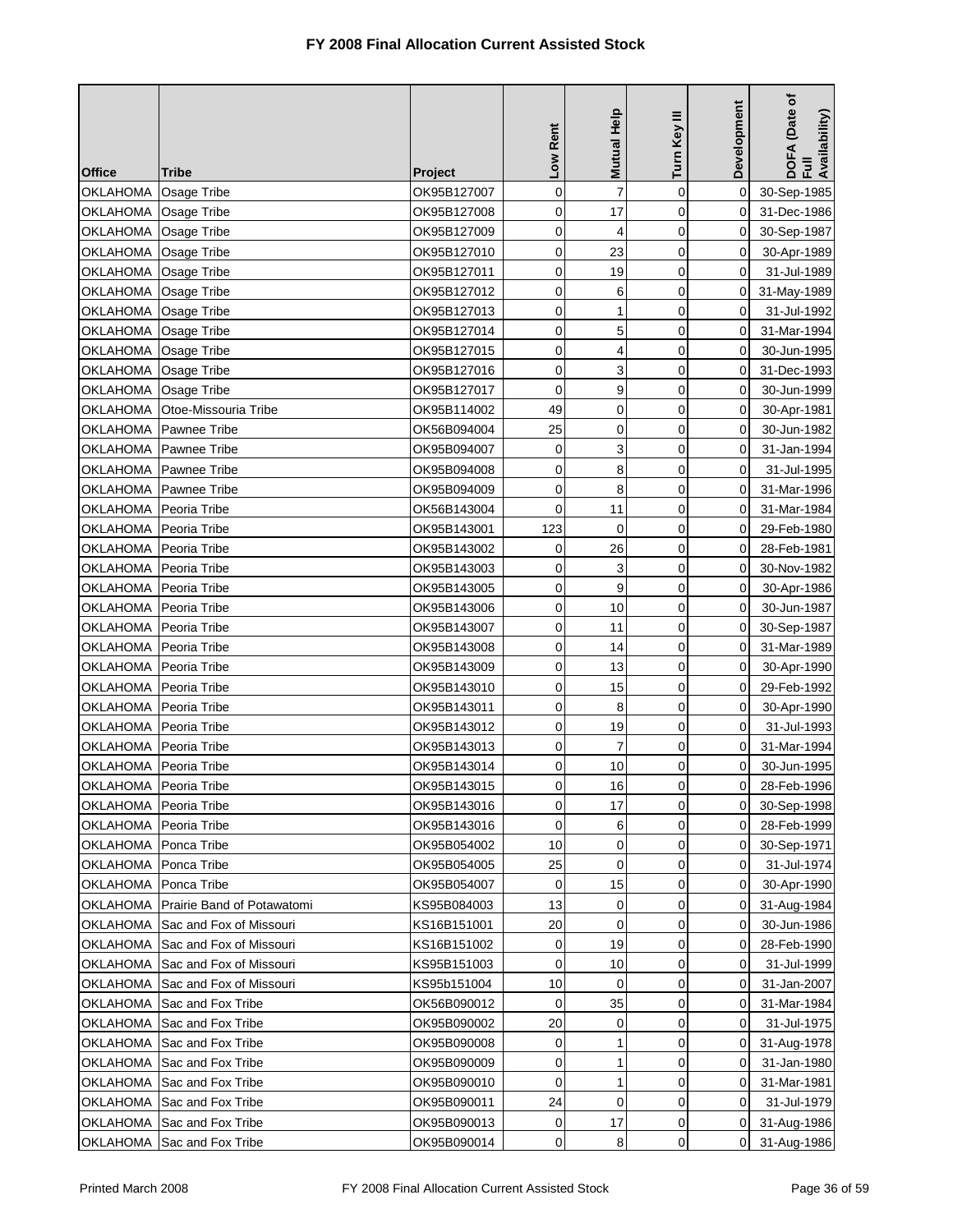|                       |                                |             | Low Rent       | <b>Mutual Help</b> | Turn Key III   | Development | DOFA (Date of<br>Availability) |
|-----------------------|--------------------------------|-------------|----------------|--------------------|----------------|-------------|--------------------------------|
| <b>Office</b>         | <b>Tribe</b>                   | Project     |                |                    |                |             | 훈                              |
| <b>OKLAHOMA</b>       | Sac and Fox Tribe              | OK95B090015 | 0              | 16                 | $\mathbf 0$    | $\mathbf 0$ | 30-Sep-1988                    |
| <b>OKLAHOMA</b>       | Sac and Fox Tribe              | OK95B090017 | 0              | 18                 | 0              | 0           | 31-Jul-1990                    |
|                       | OKLAHOMA Sac and Fox Tribe     | OK95B090018 | 0              | 4                  | 0              | 0           | 29-Feb-1992                    |
| <b>OKLAHOMA</b>       | Sac and Fox Tribe              | OK95B090019 | 0              | 6                  | 0              | 0           | 31-Dec-1991                    |
| <b>OKLAHOMA</b>       | Sac and Fox Tribe              | OK95B090020 | 0              | 9                  | 0              | 0           | 30-Sep-1993                    |
| <b>OKLAHOMA</b>       | Sac and Fox Tribe              | OK95B090021 | 0              | 9                  | $\mathbf 0$    | 0           | 31-Jan-1995                    |
| <b>OKLAHOMA</b>       | Sac and Fox Tribe              | OK95B090022 | 30             | 0                  | $\mathbf 0$    | 0           | 31-Dec-1997                    |
| <b>OKLAHOMA</b>       | Seminole Nation                | OK95B093005 | 25             | $\mathbf 0$        | $\overline{0}$ | 0           | 31-May-1981                    |
| <b>OKLAHOMA</b>       | <b>Seminole Nation</b>         | OK95B093006 | $\mathbf 0$    | 17                 | $\overline{0}$ | $\Omega$    | 30-Sep-1982                    |
| <b>OKLAHOMA</b>       | Seminole Nation                | OK95B093007 | 0              | 23                 | $\overline{0}$ | 0           | 30-Sep-1984                    |
|                       | OKLAHOMA Seminole Nation       | OK95B093008 | 0              | 17                 | 0              | 0           | 28-Feb-1994                    |
| <b>OKLAHOMA</b>       | Seminole Nation                | OK95B093009 | $\mathbf 0$    | 10                 | $\mathbf 0$    | $\Omega$    | 31-Oct-1992                    |
| <b>OKLAHOMA</b>       | <b>Seminole Nation</b>         | OK95B093010 | 0              | 23                 | 0              | 0           | 31-Mar-1996                    |
| <b>OKLAHOMA</b>       | Seminole Nation                | OK95B093011 | 8              | 0                  | 0              | 0           | 31-Oct-1997                    |
|                       | OKLAHOMA Seminole Nation       | OK95B093013 | $\mathbf 0$    | 3                  | 0              | 0           | 30-Dec-1998                    |
| OKLAHOMA              | Texas Band of Kickapoo Indians | TX95B558001 | 20             | $\mathbf 0$        | 0              | 0           | 31-Dec-1995                    |
| <b>OKLAHOMA</b>       | <b>Tonkawa Tribe</b>           | OK56B141002 | $\mathbf 0$    | 25                 | 0              | 0           | 29-Feb-1984                    |
| <b>OKLAHOMA</b>       | <b>Tonkawa Tribe</b>           | OK95B141001 | 50             | 0                  | 0              | 0           | 31-Mar-1980                    |
| OKLAHOMA              | <b>Tonkawa Tribe</b>           | OK95B141003 | 0              | 10                 | 0              | 0           | 31-Mar-1987                    |
| OKLAHOMA              | <b>Tonkawa Tribe</b>           | OK95B141004 | 0              | 12                 | 0              | 0           | 30-Jul-2002                    |
|                       | OKLAHOMA Wichita Tribe         | OK95B157001 | 0              | 19                 | $\mathbf 0$    | 0           | 30-Jun-1997                    |
| <b>OKLAHOMA</b>       | <b>Wichita Tribe</b>           | OK95B157002 | 0              | 40                 | $\mathbf 0$    | 0           | 30-Jul-1998                    |
|                       | OKLAHOMA Wichita Tribe         | OK95B157003 | 40             | $\mathbf 0$        | $\overline{0}$ | 0           | 31-Mar-1998                    |
|                       | OKLAHOMA Wyandotte Tribe       | OK95B162001 | $\overline{0}$ | 15                 | $\mathbf 0$    | 0           | 31-Jul-2000                    |
| <b>OKLAHOMA TOTAL</b> |                                |             | 3,262          | 5,430              | 24             | 41          |                                |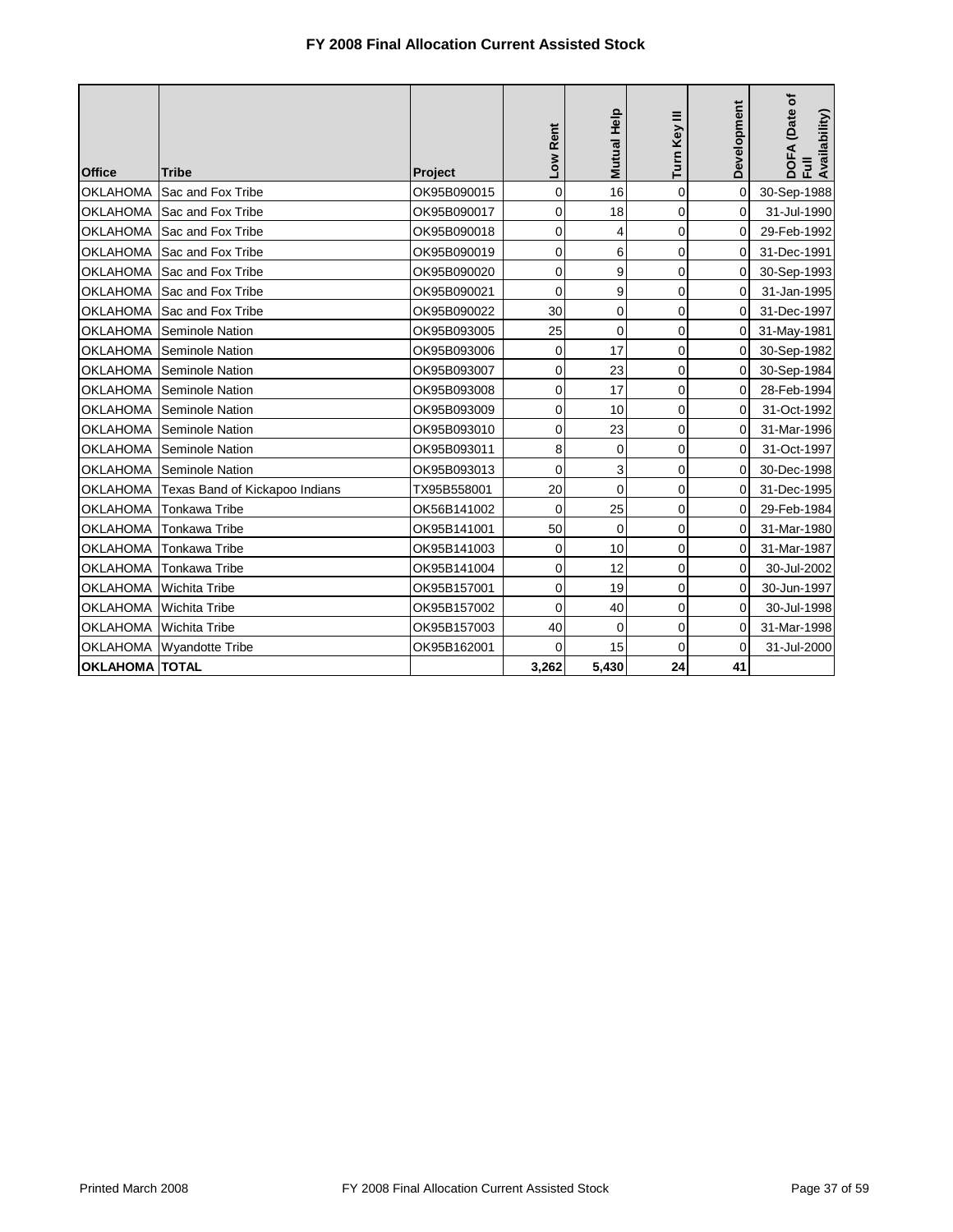| <b>Office</b>  | Tribe                                  | Project     | Low Rent       | Mutual Help    | Turn Key III | <b>Development</b> | DOFA (Date of<br>Full<br>Availability) |
|----------------|----------------------------------------|-------------|----------------|----------------|--------------|--------------------|----------------------------------------|
| PHOENIX        | Acoma Pueblo                           | NM99B079001 | 0              | $\mathbf{1}$   | $\mathbf 0$  | $\mathbf 0$        | 31-May-1973                            |
| <b>PHOENIX</b> | Acoma Pueblo                           | NM99B079002 | 0              | 1              | $\mathbf 0$  | 0                  | 30-Jun-1976                            |
| <b>PHOENIX</b> | Acoma Pueblo                           | NM99B079003 | $\mathbf 0$    | 14             | $\mathbf 0$  | 0                  | 30-Sep-1980                            |
| <b>PHOENIX</b> | Acoma Pueblo                           | NM99B079004 | 0              | 30             | $\mathbf 0$  | 0                  | 29-Feb-1984                            |
| <b>PHOENIX</b> | Acoma Pueblo                           | NM99B079005 | 0              | $\overline{7}$ | $\mathbf 0$  | 0                  | 29-Feb-1984                            |
| <b>PHOENIX</b> | Acoma Pueblo                           | NM99B079006 | 0              | 16             | $\mathbf 0$  | 0                  | 29-Feb-1984                            |
| PHOENIX        | Acoma Pueblo                           | NM99B079007 | $\mathbf 0$    | 29             | $\mathbf 0$  | 0                  | 31-Oct-1999                            |
| <b>PHOENIX</b> | Acoma Pueblo                           | NM99B079008 | 14             | 0              | $\mathbf 0$  | 0                  | 30-Apr-2002                            |
| <b>PHOENIX</b> | Acoma Pueblo                           | NM99B079009 | 1              | 0              | 0            | 0                  | 30-Nov-2002                            |
| <b>PHOENIX</b> | Acoma Pueblo                           | NM99B079010 | 0              | 3              | 0            | 0                  | 30-Apr-2002                            |
| <b>PHOENIX</b> | Acoma Pueblo                           | NM99B079011 | 0              | 4              | $\mathbf 0$  | 0                  | 30-Apr-2002                            |
| <b>PHOENIX</b> | Acoma Pueblo                           | NM99B079012 | 0              | 20             | $\mathbf 0$  | 0                  | 30-Apr-2002                            |
| <b>PHOENIX</b> | Acoma Pueblo                           | NM99B079013 | 20             | 0              | $\mathbf 0$  | $\mathbf 0$        | 30-Apr-2002                            |
| <b>PHOENIX</b> | Ak-Chin                                | AZ99B042001 | 19             | 0              | 0            | 0                  | 29-Feb-1992                            |
| <b>PHOENIX</b> | Ak-Chin                                | AZ99B042002 | 12             | 0              | $\mathbf 0$  | 0                  | 30-Jun-1992                            |
| PHOENIX        | Berry Creek Rancheria                  | CA99B130017 | 15             | 0              | $\mathbf 0$  | 0                  | 31-Oct-1992                            |
| <b>PHOENIX</b> | Berry Creek Rancheria                  | CA99B130018 | 0              | 5              | $\mathbf 0$  | 0                  | 31-Oct-1992                            |
| <b>PHOENIX</b> | Berry Creek Rancheria                  | CA99B130021 | 0              | 4              | $\mathbf 0$  | 0                  | 31-Dec-1995                            |
| <b>PHOENIX</b> | Berry Creek Rancheria                  | CA99B130023 | 8              | 0              | $\mathbf 0$  | 0                  | 31-Dec-1995                            |
| <b>PHOENIX</b> | <b>Big Pine Band</b>                   | CA99B098004 | 4              | 0              | $\mathbf 0$  | $\Omega$           | 31-Mar-1982                            |
| <b>PHOENIX</b> | <b>Big Pine Band</b>                   | CA99B098005 | 4              | 0              | $\mathbf 0$  | 0                  | 31-Mar-1979                            |
| <b>PHOENIX</b> | <b>Big Pine Band</b>                   | CA99B098008 | $\overline{2}$ | 0              | $\mathbf 0$  | 0                  | 29-Feb-1984                            |
| <b>PHOENIX</b> | <b>Big Pine Band</b>                   | CA99B098010 | $\overline{c}$ | 0              | $\mathbf 0$  | 0                  | 30-Nov-1987                            |
| PHOENIX        | <b>Big Pine Band</b>                   | CA99B098013 | 0              | 3              | $\mathbf 0$  | 0                  | 30-Apr-1993                            |
| <b>PHOENIX</b> | Big Pine Band                          | CA99B098014 | 0              | 12             | 0            | 0                  | 31-May-2001                            |
| <b>PHOENIX</b> | <b>Bridgeport Paiute Indian Colony</b> | CA99B098006 | 21             | 0              | $\mathbf 0$  | 0                  | 31-Oct-1980                            |
| <b>PHOENIX</b> | Cahuilla Band                          | CA99B080052 | $\mathbf 0$    | 13             | 0            | 0                  | 31-Dec-1993                            |
| <b>PHOENIX</b> | Campo Band                             | CA99B150001 | 15             | $\mathbf 0$    | $\mathbf 0$  | 0                  | 30-Sep-1991                            |
| <b>PHOENIX</b> | Campo Band                             | CA99B150002 | $\mathbf 0$    | 13             | $\mathbf 0$  | 0                  | 30-Sep-1981                            |
| <b>PHOENIX</b> | Campo Band                             | CA99B150003 | 18             | 0              | 0            | 0                  | 01-Apr-1998                            |
| <b>PHOENIX</b> | Campo Band                             | CA99B150004 | 0              | 9              | 0            | 0                  | 01-Apr-1998                            |
| <b>PHOENIX</b> | Capitan Grande Band                    | CA99B080058 | $\mathbf 0$    | 18             | $\mathbf 0$  | $\Omega$           | 31-May-1995                            |
| <b>PHOENIX</b> | Chemehuevi                             | CA99B133001 | 25             | 0              | 0            | 0                  | 30-Nov-1988                            |
| <b>PHOENIX</b> | Chemehuevi                             | CA99B133002 | 0              | 6              | 0            | 0                  | 30-Sep-1980                            |
| <b>PHOENIX</b> | Chemehuevi                             | CA99B133003 | 10             | 0              | $\mathbf 0$  | 0                  | 30-Sep-1980                            |
| <b>PHOENIX</b> | Chemehuevi                             | CA99B133004 | $\mathbf 0$    | 15             | $\mathbf 0$  | 0                  | 31-Oct-1988                            |
| <b>PHOENIX</b> | Chemehuevi                             | CA99B133005 | 10             | 0              | 0            | 0                  | 31-Oct-1988                            |
| <b>PHOENIX</b> | Chemehuevi                             | CA99B133008 | 10             | 0              | $\mathbf 0$  | 10                 | 31-May-2002                            |
| <b>PHOENIX</b> | Chicken Ranch Rancheria                | CA99B129021 | 0              | 12             | 0            | 0                  | 30-Nov-2001                            |
| <b>PHOENIX</b> | Chicken Ranch Rancheria                | CA99B129021 | 0              | 3              | $\mathbf 0$  | 0                  | 30-Apr-2002                            |
| <b>PHOENIX</b> | Cochiti Pueblo                         | NM99B084004 | 0              | 26             | 0            | 0                  | 31-May-1998                            |
| <b>PHOENIX</b> | Cochiti Pueblo                         | NM99B084005 | 10             | 0              | 0            | 0                  | 31-May-1998                            |
| <b>PHOENIX</b> | Cochiti Pueblo                         | NM99B084006 | 0              | 3              | 0            | 0                  | 31-May-1998                            |
| <b>PHOENIX</b> | Cochiti Pueblo                         | NM99B084007 | 1              | $\mathbf 0$    | $\mathbf 0$  | 0                  | 31-May-1998                            |
| <b>PHOENIX</b> | Cocopah Tribe                          | AZ99B020003 | 32             | 0              | $\mathbf 0$  | 0                  | 31-Oct-1980                            |
| <b>PHOENIX</b> | Cocopah Tribe                          | AZ99B020004 | 15             | 0              | $\mathbf 0$  | 0                  | 31-Jul-1992                            |
| <b>PHOENIX</b> | Cocopah Tribe                          | AZ99B020005 | 28             | 0              | $\mathbf 0$  | 0                  | 31-Oct-1998                            |
| <b>PHOENIX</b> | Cold Springs Rancheria                 | CA99B129003 | 0              | 7              | 0            | 0                  | 30-Sep-1982                            |
| PHOENIX        | Cold Springs Rancheria                 | CA99B129004 | 11             | $\mathsf 0$    | 0            | 0                  | 30-Sep-1982                            |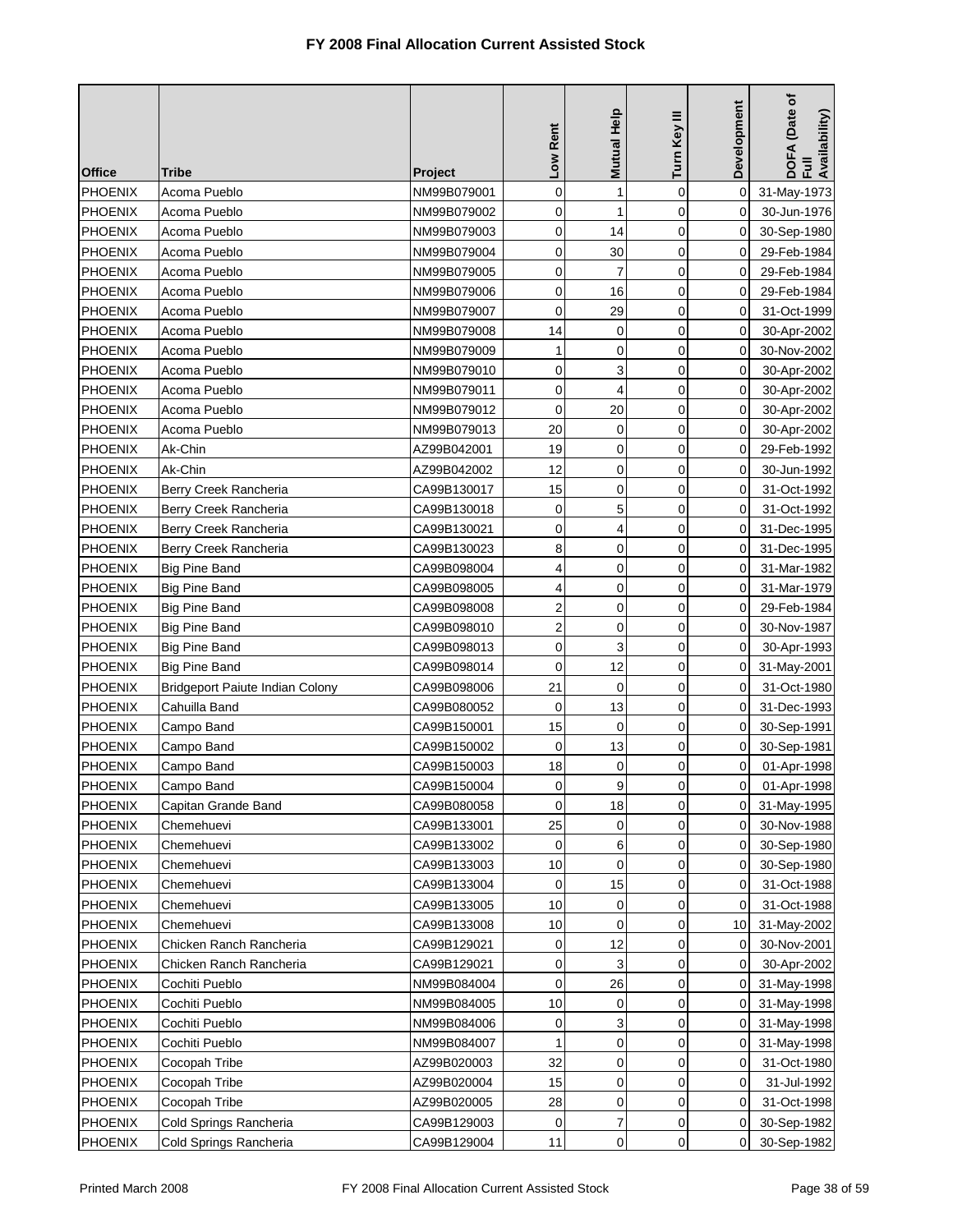| <b>Office</b>  | Tribe                               | <b>Project</b> | Low Rent       | Mutual Help | Turn Key III | Development | DOFA (Date of<br>Full<br>Availability) |
|----------------|-------------------------------------|----------------|----------------|-------------|--------------|-------------|----------------------------------------|
| PHOENIX        | Cold Springs Rancheria              | CA99B129009    | 8              | $\mathbf 0$ | $\mathbf 0$  | 0           | 31-Dec-1987                            |
| <b>PHOENIX</b> | Cold Springs Rancheria              | CA99B129011    | 10             | 0           | $\mathbf 0$  | 0           | 31-Dec-1987                            |
| <b>PHOENIX</b> | Cold Springs Rancheria              | CA99B129019    | 1              | $\mathbf 0$ | $\mathbf 0$  | $\Omega$    | 30-Sep-1982                            |
| <b>PHOENIX</b> | Cold Springs Rancheria              | CA99B129022    | $\overline{2}$ | 0           | 0            | 18          | 22-Apr-2005                            |
| <b>PHOENIX</b> | Colorado River Indian Tribes        | AZ99B018005    | 50             | 0           | $\mathbf 0$  | $\mathbf 0$ | 31-Aug-1972                            |
| <b>PHOENIX</b> | Colorado River Indian Tribes        | AZ99B018006    | 99             | 0           | 0            | 0           | 30-Nov-1973                            |
| <b>PHOENIX</b> | Colorado River Indian Tribes        | AZ99B018007    | 25             | $\mathbf 0$ | $\mathbf 0$  | 0           | 31-Oct-1975                            |
| PHOENIX        | Colorado River Indian Tribes        | AZ99B018009    | 0              | 23          | 0            | 0           | 30-Jun-1980                            |
| <b>PHOENIX</b> | Colorado River Indian Tribes        | AZ99B018010    | 50             | 0           | $\mathbf 0$  | 0           | 31-Oct-1982                            |
| <b>PHOENIX</b> | Colorado River Indian Tribes        | AZ99B018011    | 0              | 24          | 0            | 0           | 28-Feb-1982                            |
| <b>PHOENIX</b> | <b>Colorado River Indian Tribes</b> | AZ99B018013    | $\mathbf 0$    | 54          | $\mathbf 0$  | 0           | 31-Dec-1986                            |
| <b>PHOENIX</b> | Colorado River Indian Tribes        | AZ99B018014    | 0              | 24          | 0            | 0           | 31-Mar-1990                            |
| <b>PHOENIX</b> | Colorado River Indian Tribes        | AZ99B018015    | 0              | 16          | $\mathbf 0$  | 0           | 31-Jan-1992                            |
| <b>PHOENIX</b> | Colorado River Indian Tribes        | AZ99B018016    | 0              | 15          | 0            | 0           | 30-Apr-1993                            |
| <b>PHOENIX</b> | Colorado River Indian Tribes        | AZ99B018017    | $\overline{0}$ | 14          | 0            | 0           | 31-Dec-1971                            |
| <b>PHOENIX</b> | Coyote Valley Band                  | CA99B097007    | 15             | 0           | $\mathbf 0$  | 0           | 28-Feb-1987                            |
| <b>PHOENIX</b> | Coyote Valley Band                  | CA99B097009    | 15             | 0           | $\mathbf 0$  | 0           | 28-Feb-1987                            |
| <b>PHOENIX</b> | Duck Valley Shoshone-Paiute         | NV99B006005    | 0              | 1           | $\mathbf 0$  | 0           | 28-Feb-1979                            |
| <b>PHOENIX</b> | Duck Valley Shoshone-Paiute         | NV99B006008    | 19             | $\mathbf 0$ | $\mathbf 0$  | 0           | 30-Sep-1982                            |
| <b>PHOENIX</b> | Duck Valley Shoshone-Paiute         | NV99B006009    | 0              | 9           | 0            | 0           | 31-Oct-1982                            |
| <b>PHOENIX</b> | Duck Valley Shoshone-Paiute         | NV99B006010    | 0              | 4           | 0            | 0           | 31-Jan-1985                            |
| <b>PHOENIX</b> | Duck Valley Shoshone-Paiute         | NV99B006011    | 19             | $\mathbf 0$ | 0            | 0           | 01-Jul-1986                            |
| <b>PHOENIX</b> | Duck Valley Shoshone-Paiute         | NV99B006012    | $\mathbf 0$    | 11          | 0            | 0           | 01-Jul-1986                            |
| <b>PHOENIX</b> | Duck Valley Shoshone-Paiute         | NV99B006013    | 25             | 0           | 0            | 0           | 18-Mar-1996                            |
| <b>PHOENIX</b> | Duck Valley Shoshone-Paiute         | NV99B006014    | $\mathbf 0$    | 25          | 0            | 0           | 09-Jun-1997                            |
| <b>PHOENIX</b> | Duck Valley Shoshone-Paiute         | NV99B006015    | 12             | 0           | $\mathbf 0$  | 0           | 02-Dec-1998                            |
| <b>PHOENIX</b> | Duck Valley Shoshone-Paiute         | NV99B006016    | 0              | 1           | $\mathbf 0$  | 0           | 30-Sep-1982                            |
| <b>PHOENIX</b> | Duckwater Shoshone                  | NV99B015009    | 0              | 8           | $\mathbf 0$  | 0           | 31-Dec-1985                            |
| <b>PHOENIX</b> | Duckwater Shoshone                  | NV99B015010    | 8              | 0           | 0            | 0           | 31-Dec-1985                            |
| <b>PHOENIX</b> | Duckwater Shoshone                  | NV99B015015    | 10             | 0           | 0            | 0           | 31-Dec-1986                            |
| PHOENIX        | Ely Shoshone                        | NV99B015008    | 10             | 0           | 0            | $\pmb{0}$   | 31-Oct-1985                            |
| <b>PHOENIX</b> | Ely Shoshone                        | NV99B015014    | 18             | 0           | 0            | 0           | 31-Oct-1985                            |
| <b>PHOENIX</b> | <b>Ely Shoshone</b>                 | NV99B015016    | 3              | 0           | 0            | 0           | 30-Sep-2000                            |
| <b>PHOENIX</b> | Enterprise Rancheria                | CA99B160001    | 0              | 0           | $\mathbf 0$  | 15          |                                        |
| <b>PHOENIX</b> | Fallon Paiute-Shoshone              | NV99B011003    | 0              | 33          | 0            | 0           | 31-Jul-1980                            |
| <b>PHOENIX</b> | Fallon Paiute-Shoshone              | NV99B011006    | 22             | 0           | 0            | 0           | 30-Apr-1989                            |
| <b>PHOENIX</b> | <b>Fallon Paiute-Shoshone</b>       | NV99B011007    | 0              | 19          | 0            | 0           | 30-Sep-1989                            |
| <b>PHOENIX</b> | <b>Fallon Paiute-Shoshone</b>       | NV99B011008    | $\mathbf 0$    | 15          | 0            | 0           | 31-May-1992                            |
| <b>PHOENIX</b> | Fallon Paiute-Shoshone              | NV99B011009    | 15             | 0           | 0            | 0           | 31-May-1992                            |
| <b>PHOENIX</b> | <b>Fallon Paiute-Shoshone</b>       | NV99B011010    | 0              | 15          | 0            | 0           | 31-May-1992                            |
| <b>PHOENIX</b> | Fallon Paiute-Shoshone              | NV99B011011    | 20             | 0           | 0            | 0           | 31-Jan-1995                            |
| <b>PHOENIX</b> | <b>Fallon Paiute-Shoshone</b>       | NV99B011012    | 0              | 15          | $\mathbf 0$  | 0           | 31-Jan-1995                            |
| <b>PHOENIX</b> | Fort Bidwell                        | CA99B083001    | 2              | 0           | 0            | 0           | 31-Oct-1975                            |
| <b>PHOENIX</b> | <b>Fort Bidwell</b>                 | CA99B083005    | 6              | 0           | 0            | 0           | 31-Oct-1982                            |
| <b>PHOENIX</b> | Fort Bidwell                        | CA99B083006    | 0              | 8           | 0            | 0           | 31-Oct-1982                            |
| <b>PHOENIX</b> | Fort Bidwell                        | CA99B603004    | 10             | 0           | 0            | 0           | 28-Oct-1999                            |
| PHOENIX        | Fort Independence                   | CA99B098007    | 0              | 6           | 0            | 0           | 29-Feb-1984                            |
| <b>PHOENIX</b> | Fort Independence                   | CA99B098008    | 1              | 0           | 0            | 0           | 29-Feb-1984                            |
| <b>PHOENIX</b> | Fort Independence                   | CA99B098009    | 0              | 2           | 0            | 0           | 30-Nov-1987                            |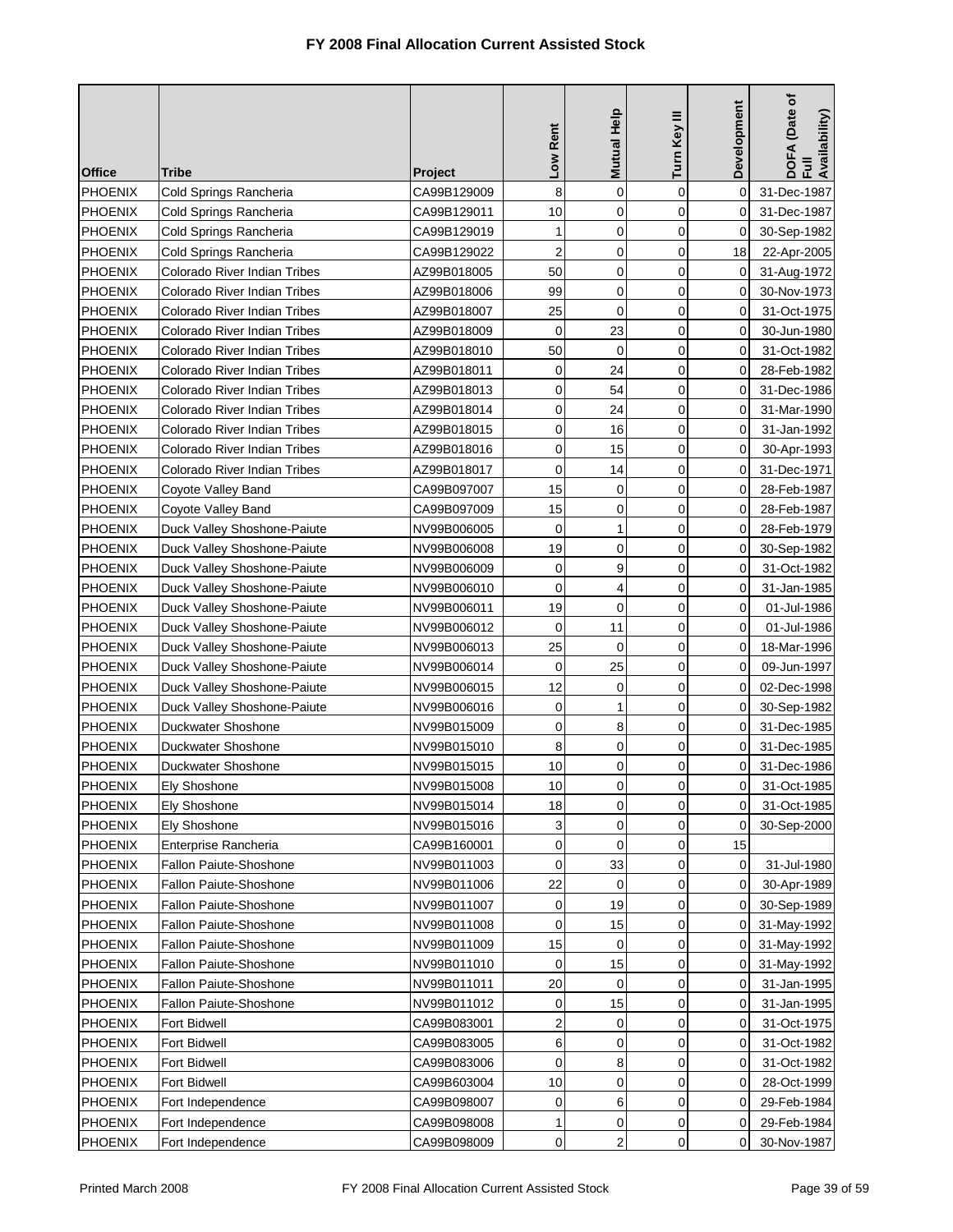| <b>Office</b>  | Tribe                | <b>Project</b> | Low Rent    | <b>Mutual Help</b>      | Turn Key III | Development | DOFA (Date of<br>Full<br>Availability) |
|----------------|----------------------|----------------|-------------|-------------------------|--------------|-------------|----------------------------------------|
| PHOENIX        | Fort Independence    | CA99B098012    | 0           | $\mathbf{1}$            | $\mathbf 0$  | 0           | 30-Sep-1991                            |
| <b>PHOENIX</b> | Fort Independence    | CA99B098013    | 0           | $\overline{c}$          | $\mathbf 0$  | 0           | 30-Apr-1993                            |
| <b>PHOENIX</b> | Fort Independence    | CA99B604001    | $\mathbf 0$ | $\overline{\mathbf{c}}$ | $\mathbf 0$  | 0           | 31-Jul-2000                            |
| <b>PHOENIX</b> | Fort Mojave Tribe    | CA99B100003    | 10          | 0                       | $\mathbf 0$  | 0           | 30-Apr-1982                            |
| <b>PHOENIX</b> | Fort Mojave Tribe    | CA99B100004    | 50          | 0                       | $\mathbf 0$  | 0           | 31-May-1987                            |
| <b>PHOENIX</b> | Fort Mojave Tribe    | CA99B100006    | 2           | 0                       | $\mathbf 0$  | 0           | 30-Jun-1985                            |
| PHOENIX        | Fort Mojave Tribe    | CA99B100007    | 19          | 0                       | 0            | 0           | 31-Jul-1987                            |
| <b>PHOENIX</b> | Fort Mojave Tribe    | CA99B100008    | 25          | 0                       | $\mathbf 0$  | 0           | 30-Apr-1987                            |
| <b>PHOENIX</b> | Fort Mojave Tribe    | CA99B100009    | 4           | 0                       | 0            | 0           | 31-Aug-1978                            |
| <b>PHOENIX</b> | Gila River           | AZ99B015005    | 10          | 0                       | 0            | 0           | 30-Jun-1973                            |
| <b>PHOENIX</b> | Gila River           | AZ99B015006    | 80          | 0                       | 0            | 0           | 28-Feb-1974                            |
| <b>PHOENIX</b> | Gila River           | AZ99B015007    | 10          | 0                       | $\mathbf 0$  | 0           | 02-Oct-1973                            |
| <b>PHOENIX</b> | Gila River           | AZ99B015009    | $\mathbf 0$ | 1                       | $\mathbf 0$  | 0           | 30-Apr-1979                            |
| PHOENIX        | Gila River           | AZ99B015010    | 20          | 0                       | 0            | 0           | 31-Jul-1980                            |
| <b>PHOENIX</b> | Gila River           | AZ99B015011    | 30          | 0                       | $\mathbf 0$  | 0           | 30-Sep-1978                            |
| <b>PHOENIX</b> | Gila River           | AZ99B015012    | 0           | $\overline{2}$          | 0            | 0           | 31-Jan-1980                            |
| <b>PHOENIX</b> | Gila River           | AZ99B015013    | 20          | $\mathbf 0$             | $\mathbf 0$  | 0           | 31-Jan-1981                            |
| <b>PHOENIX</b> | Gila River           | AZ99B015014    | 30          | 0                       | $\mathbf 0$  | 0           | 31-Jul-1979                            |
| <b>PHOENIX</b> | Gila River           | AZ99B015015    | 50          | $\mathbf 0$             | $\mathbf 0$  | 0           | 30-Jun-1980                            |
| <b>PHOENIX</b> | Gila River           | AZ99B015016    | 30          | 0                       | $\mathbf 0$  | 0           | 31-Aug-1980                            |
| <b>PHOENIX</b> | Gila River           | AZ99B015017    | 20          | 0                       | $\mathbf 0$  | 0           | 31-Jan-1980                            |
| PHOENIX        | Gila River           | AZ99B015018    | $\mathbf 0$ | $\boldsymbol{2}$        | $\mathbf 0$  | 0           | 30-Jun-1982                            |
| PHOENIX        | Gila River           | AZ99B015019    | 20          | 0                       | $\mathbf 0$  | 0           | 31-Aug-1982                            |
| <b>PHOENIX</b> | Gila River           | AZ99B015020    | 71          | 0                       | 0            | 0           | 31-Oct-1986                            |
| <b>PHOENIX</b> | Gila River           | AZ99B015021    | 60          | 0                       | 0            | 0           | 30-Apr-1987                            |
| <b>PHOENIX</b> | Gila River           | AZ99B015022    | 0           | 9                       | $\mathbf 0$  | 0           | 30-Apr-1987                            |
| <b>PHOENIX</b> | Gila River           | AZ99B015023    | 9           | 0                       | $\mathbf 0$  | 0           | 31-Jan-1987                            |
| <b>PHOENIX</b> | Gila River           | AZ99B015024    | 64          | 0                       | $\mathbf 0$  | 0           | 31-Dec-1987                            |
| <b>PHOENIX</b> | Gila River           | AZ99B015025    | 0           | 17                      | $\mathbf 0$  | 0           | 30-Jun-1988                            |
| <b>PHOENIX</b> | Gila River           | AZ99B015026    | 0           | $\boldsymbol{2}$        | 0            | 0           | 31-Oct-1986                            |
| PHOENIX        | Gila River           | AZ99B015027    | 0           | 5                       | 0            | $\pmb{0}$   | 31-Oct-1986                            |
| <b>PHOENIX</b> | Gila River           | AZ99B015028    | 0           | 16                      | $\mathbf 0$  | $\Omega$    | 30-Jun-1988                            |
| <b>PHOENIX</b> | Gila River           | AZ99B015029    | 0           | 20                      | 0            | 0           | 31-May-1988                            |
| <b>PHOENIX</b> | Gila River           | AZ99B015030    | 38          | 0                       | 0            | 0           | 31-Mar-1988                            |
| <b>PHOENIX</b> | Gila River           | AZ99B015031    | 0           | 23                      | 0            | 0           | 30-Sep-1992                            |
| <b>PHOENIX</b> | Gila River           | AZ99B015032    | 20          | 0                       | $\mathbf 0$  | 0           | 31-Jul-1993                            |
| <b>PHOENIX</b> | Gila River           | AZ99B015033    | 94          | 0                       | 0            | 0           | 31-Jan-1991                            |
| <b>PHOENIX</b> | Gila River           | AZ99B015034    | 10          | 0                       | $\mathbf 0$  | 0           | 31-Jul-1993                            |
| <b>PHOENIX</b> | Grindstone Rancheria | CA99B083001    | $\mathbf 0$ | 1                       | 0            | 0           | 31-Oct-1975                            |
| <b>PHOENIX</b> | Grindstone Rancheria | CA99B083009    | 12          | $\mathbf 0$             | $\mathbf 0$  | 0           | 30-Jun-1995                            |
| <b>PHOENIX</b> | Grindstone Rancheria | CA99B083013    | 16          | 0                       | 0            | 0           | 31-Mar-1997                            |
| <b>PHOENIX</b> | Grindstone Rancheria | CA99B083015    | 3           | 0                       | 0            | 0           | 31-Mar-1997                            |
| <b>PHOENIX</b> | Guidiville Rancheria | CA99B130026    | 19          | 0                       | 0            | 1           | 01-Jan-2001                            |
| <b>PHOENIX</b> | Hoopa Valley         | CA99B090002    | 30          | 0                       | $\mathbf 0$  | 0           | 31-May-1980                            |
| <b>PHOENIX</b> | Hoopa Valley         | CA99B090004    | 0           | 39                      | 0            | 0           | 31-Oct-1985                            |
| <b>PHOENIX</b> | Hoopa Valley         | CA99B090005    | 0           | 10                      | $\mathbf 0$  | 0           | 31-Oct-1987                            |
| <b>PHOENIX</b> | Hoopa Valley         | CA99B090008    | 0           | 28                      | $\mathbf 0$  | 0           | 31-May-1992                            |
| <b>PHOENIX</b> | Hoopa Valley         | CA99B090009    | 0           | 17                      | 0            | 0           | 28-Feb-1993                            |
| <b>PHOENIX</b> | Hoopa Valley         | CA99B090010    | 0           | 40                      | 0            | 0           | 30-Sep-1994                            |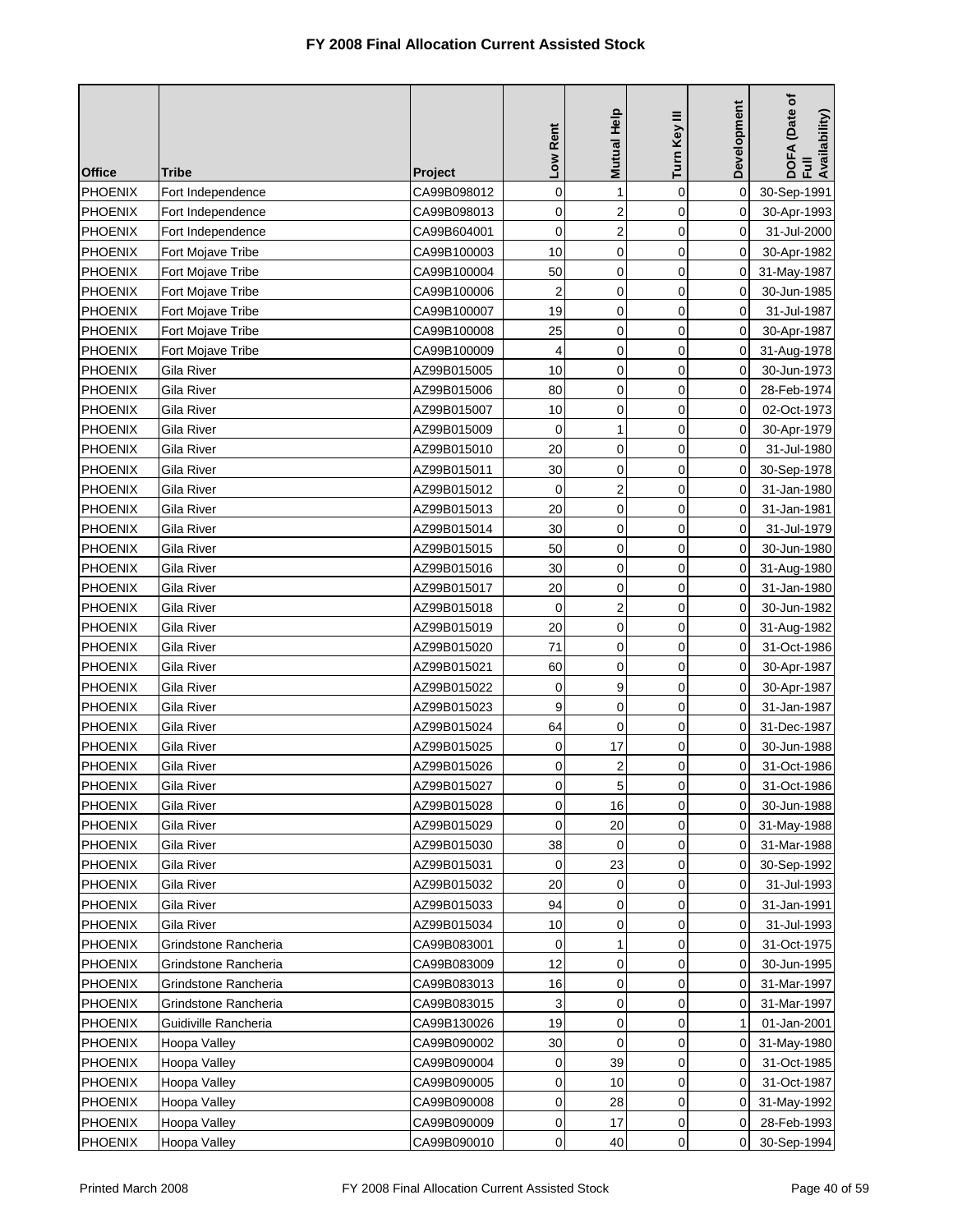| <b>Office</b>  | Tribe                    | <b>Project</b> | Low Rent       | Mutual Help    | Turn Key III | Development    | DOFA (Date of<br>Full<br>Availability) |
|----------------|--------------------------|----------------|----------------|----------------|--------------|----------------|----------------------------------------|
| <b>PHOENIX</b> | Hoopa Valley             | CA99B090011    | 0              | 29             | $\mathbf 0$  | 0              | 01-Apr-1998                            |
| <b>PHOENIX</b> | Hoopa Valley             | CA99B090012    | 21             | $\mathbf 0$    | $\mathbf 0$  | 0              | 30-Sep-1997                            |
| <b>PHOENIX</b> | Hoopa Valley             | CA99B090013    | 0              | 20             | $\mathbf 0$  | 0              | 30-Sep-1997                            |
| <b>PHOENIX</b> | Hopi                     | AZ99B027007    | 0              | 11             | 0            | 0              | 31-Aug-1980                            |
| PHOENIX        | Hopi                     | AZ99B027011    | 0              | 89             | 0            | 0              | 30-Sep-1984                            |
| <b>PHOENIX</b> | Hopi                     | AZ99B027015    | 0              | 35             | 0            | 0              | 30-Nov-1991                            |
| <b>PHOENIX</b> | Hopi                     | AZ99B027016    | 20             | 0              | 0            | 0              | 31-Mar-1993                            |
| <b>PHOENIX</b> | Hopi                     | AZ99B027017    | 0              | 16             | 0            | 0              | 31-Mar-1997                            |
| <b>PHOENIX</b> | Hopi                     | AZ99B027018    | 13             | 0              | 0            | 0              | 31-Dec-1997                            |
| <b>PHOENIX</b> | <b>Hopland Rancheria</b> | CA99B130008    | 10             | 0              | 0            | 0              | 31-Mar-1988                            |
| <b>PHOENIX</b> | Hopland Rancheria        | CA99B130010    | 10             | 0              | 0            | 0              | 29-Feb-1988                            |
| <b>PHOENIX</b> | Hualapai                 | AZ99B017002    | 0              | 4              | 0            | 0              | 30-Sep-1973                            |
| <b>PHOENIX</b> | Hualapai                 | AZ99B017003    | $\mathbf 0$    | 40             | $\mathbf 0$  | 0              | 31-Mar-1981                            |
| <b>PHOENIX</b> | Hualapai                 | AZ99B017004    | 30             | 0              | 0            | 0              | 31-Jul-1981                            |
| PHOENIX        | Hualapai                 | AZ99B017007    | 20             | $\mathbf 0$    | 0            | 0              | 30-Apr-1987                            |
| PHOENIX        | Hualapai                 | AZ99B017008    | 10             | 0              | $\mathbf 0$  | 0              | 31-Mar-1988                            |
| <b>PHOENIX</b> | Hualapai                 | AZ99B017009    | 0              | 14             | 0            | 0              | 31-Mar-1988                            |
| <b>PHOENIX</b> | Hualapai                 | AZ99B017010    | 20             | 0              | $\mathbf 0$  | 0              | 31-Jul-1989                            |
| <b>PHOENIX</b> | Hualapai                 | AZ99B017011    | $\mathbf 0$    | 10             | 0            | 0              | 31-Oct-1991                            |
| <b>PHOENIX</b> | Hualapai                 | AZ99B017012    | 25             | 0              | 0            | 0              | 30-Aug-1991                            |
| <b>PHOENIX</b> | Hualapai                 | AZ99B017013    | 30             | 0              | 0            | 0              | 30-Sep-1994                            |
| PHOENIX        | Hualapai                 | AZ99B017014    | 0              | 28             | 0            | 0              | 31-Dec-1995                            |
| PHOENIX        | Isleta Pueblo            | NM99B081001    | 0              | 1              | 0            | 0              | 31-Mar-1970                            |
| PHOENIX        | Isleta Pueblo            | NM99B081005    | 0              | 1              | 0            | 0              | 31-Oct-1974                            |
| <b>PHOENIX</b> | Isleta Pueblo            | NM99B081008    | 3              | 23             | 0            | 0              | 30-Nov-1998                            |
| <b>PHOENIX</b> | Isleta Pueblo            | NM99B081009    | 25             | 0              | 0            | 0              | 30-Nov-1998                            |
| <b>PHOENIX</b> | Isleta Pueblo            | NM99B081010    | $\mathbf 2$    | 0              | 0            | 0              | 30-Nov-1998                            |
| <b>PHOENIX</b> | Isleta Pueblo            | NM99B081011    | 0              | $\overline{2}$ | $\mathbf 0$  | 0              | 30-Nov-1998                            |
| <b>PHOENIX</b> | Jemez Pueblo             | NM99B080002    | 0              | 41             | 0            | 0              | 31-Oct-1980                            |
| <b>PHOENIX</b> | Jemez Pueblo             | NM99B080003    | 0              | 23             | 0            | 0              | 31-Oct-1996                            |
| PHOENIX        | Jemez Pueblo             | NM99B080004    | $\overline{0}$ | $\overline{c}$ | 0            | $\overline{0}$ | 31-Dec-1998                            |
| <b>PHOENIX</b> | Jicarilla Reservation    | NM99B014001    | 22             | 3              | 0            | 0              | 31-Jul-1966                            |
| <b>PHOENIX</b> | Jicarilla Reservation    | NM99B014008    | 29             | 1              | 0            | 0              | 30-Sep-1981                            |
| <b>PHOENIX</b> | Jicarilla Reservation    | NM99B014009    | 55             | 1              | $\mathbf 0$  | 0              | 30-Nov-1981                            |
| <b>PHOENIX</b> | Jicarilla Reservation    | NM99B014010    | 0              | 13             | 0            | 0              | 30-Sep-1987                            |
| <b>PHOENIX</b> | Jicarilla Reservation    | NM99B014011    | 0              | 16             | 0            | 0              | 31-Dec-1987                            |
| <b>PHOENIX</b> | Jicarilla Reservation    | NM99B014012    | 0              | 3              | 0            | 0              | 30-Nov-1986                            |
| <b>PHOENIX</b> | Jicarilla Reservation    | NM99B014013    | 0              | 10             | $\mathbf 0$  | $\mathbf 0$    | 31-May-1991                            |
| <b>PHOENIX</b> | Jicarilla Reservation    | NM99B014014    | 0              | 6              | 0            | 0              | 30-Nov-1981                            |
| <b>PHOENIX</b> | Jicarilla Reservation    | NM99B014015    | 32             | 0              | 0            | 0              | 31-Oct-1996                            |
| <b>PHOENIX</b> | Jicarilla Reservation    | NM99B014016    | 0              | 1              | 0            | 0              | 30-Nov-1986                            |
| <b>PHOENIX</b> | Kaibab Band of Paiute    | AZ99B024002    | 0              | 13             | 0            | 0              | 30-Sep-1980                            |
| <b>PHOENIX</b> | Kaibab Band of Paiute    | AZ99B024003    | 13             | 0              | $\mathbf 0$  | 0              | 30-Sep-1982                            |
| <b>PHOENIX</b> | Kaibab Band of Paiute    | AZ99B024004    | 8              | 0              | 0            | 0              | 31-Jan-1987                            |
| <b>PHOENIX</b> | Kaibab Band of Paiute    | AZ99B024005    | 0              | 5              | 0            | 0              | 31-Jan-1987                            |
| <b>PHOENIX</b> | Kaibab Band of Paiute    | AZ99B024006    | 4              | 0              | 0            | 0              | 31-Dec-1986                            |
| <b>PHOENIX</b> | Kaibab Band of Paiute    | AZ99B024007    | 0              | 5              | 0            | 0              | 31-Jan-1992                            |
| <b>PHOENIX</b> | Kaibab Band of Paiute    | AZ99B024008    | 13             | 0              | 0            | 0              | 30-Sep-1997                            |
| <b>PHOENIX</b> | Kaibab Band of Paiute    | AZ99B024009    | 0              | 2              | 0            | 0              | 31-Aug-1970                            |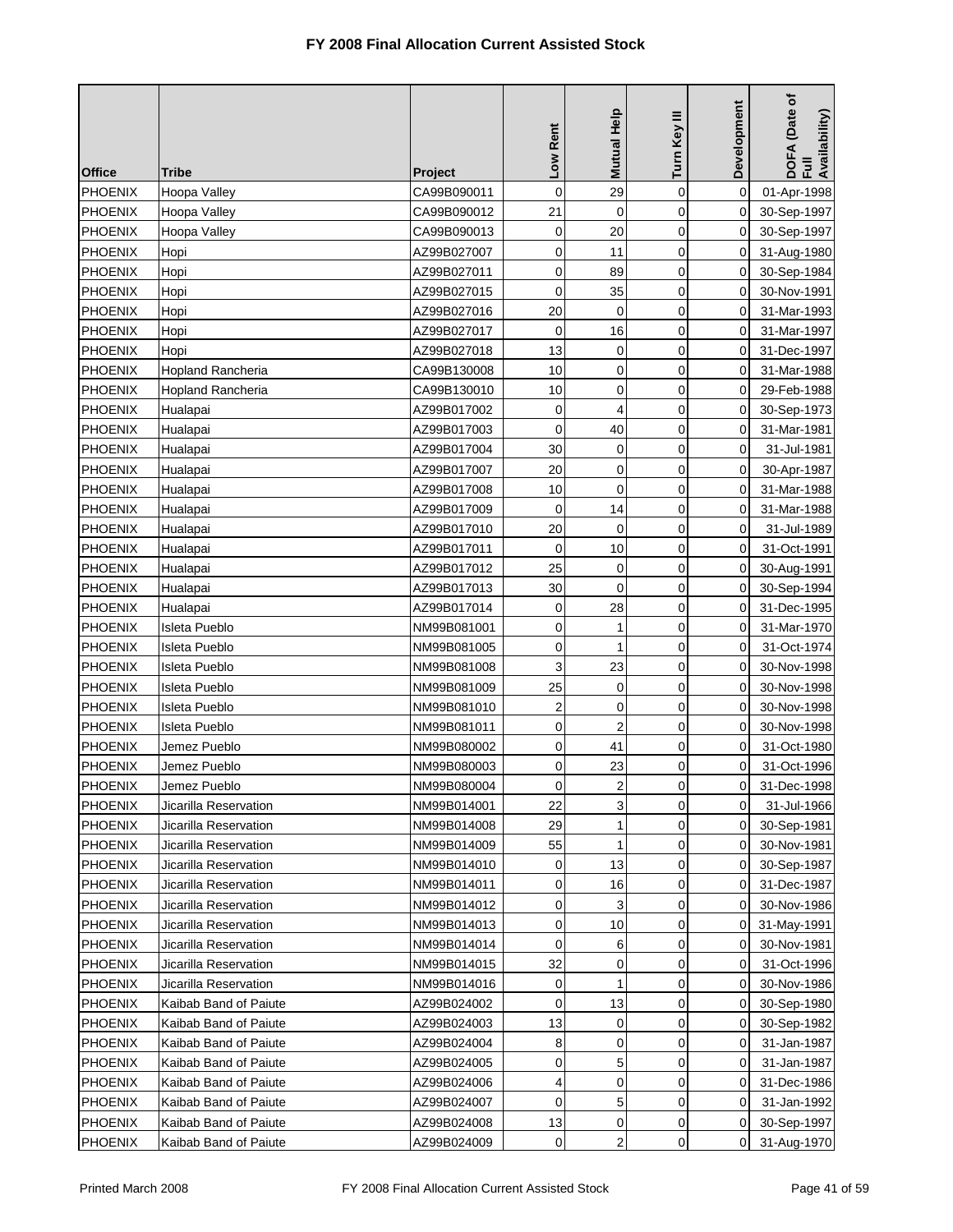| <b>Office</b>  | <b>Tribe</b>                     | <b>Project</b> | Low Rent                | <b>Mutual Help</b> | Turn Key III   | Development    | DOFA (Date of<br>Full<br>Availability) |
|----------------|----------------------------------|----------------|-------------------------|--------------------|----------------|----------------|----------------------------------------|
| PHOENIX        | Karuk                            | CA99B134003    | 63                      | 0                  | $\mathbf 0$    | $\mathbf 0$    | 31-May-1992                            |
| <b>PHOENIX</b> | Karuk                            | CA99B134004    | 17                      | $\mathbf 0$        | $\mathbf 0$    | 0              | 31-May-1993                            |
| <b>PHOENIX</b> | Karuk                            | CA99B134005    | 15                      | $\mathbf 0$        | $\overline{0}$ | $\Omega$       | 31-Mar-1997                            |
| <b>PHOENIX</b> | Karuk                            | CA99B134006    | $\mathbf 0$             | 5                  | 0              | 0              | 31-Mar-1997                            |
| <b>PHOENIX</b> | Karuk                            | CA99B134007    | $\mathbf 0$             | 16                 | $\mathbf 0$    | 0              | 31-May-2001                            |
| <b>PHOENIX</b> | Karuk                            | CA99B134008    | 16                      | 0                  | 0              | 0              | 30-Sep-2003                            |
| PHOENIX        | Karuk                            | CA99B134009    | 20                      | $\mathbf 0$        | $\mathbf 0$    | 0              | 31-May-2001                            |
| PHOENIX        | Karuk                            | CA99B134010    | 10                      | 0                  | $\mathbf 0$    | 0              | 01-Aug-2004                            |
| <b>PHOENIX</b> | Karuk                            | CA99B134010    | 14                      | 0                  | 0              | 0              | 01-Sep-2005                            |
| <b>PHOENIX</b> | La Jolla Band                    | CA99B080027    | 0                       | 23                 | 0              | 0              | 29-Feb-1988                            |
| <b>PHOENIX</b> | La Jolla Band                    | CA99B080057    | $\overline{2}$          | $\mathbf 0$        | $\mathbf 0$    | 0              | 31-Oct-1995                            |
| <b>PHOENIX</b> | La Jolla Band                    | CA99B080062    | 0                       | 11                 | 0              | 0              | 31-Oct-1995                            |
| <b>PHOENIX</b> | La Jolla Band                    | CA99B080071    | 0                       | 0                  | $\mathbf 0$    | 12             |                                        |
| <b>PHOENIX</b> | Laguna Pueblo                    | NM99B012001    | 10                      | 0                  | $\mathbf 0$    | 0              | 28-Feb-1967                            |
| <b>PHOENIX</b> | Laguna Pueblo                    | NM99B012002    | 29                      | 0                  | $\mathbf 0$    | 0              | 28-Feb-1967                            |
| PHOENIX        | Laguna Pueblo                    | NM99B012006    | $\mathbf 0$             | $\overline{2}$     | 0              | 0              | 31-Mar-1979                            |
| <b>PHOENIX</b> | Laguna Pueblo                    | NM99B012008    | 0                       | 32                 | $\mathbf 0$    | 0              | 30-Nov-1997                            |
| <b>PHOENIX</b> | Laguna Pueblo                    | NM99B012009    | 10                      | $\mathbf 0$        | $\mathbf 0$    | 0              | 31-Dec-2004                            |
| <b>PHOENIX</b> | Laguna Pueblo                    | NM99B012010    | $\mathbf 0$             | 4                  | 0              | 0              | 30-Sep-1999                            |
| <b>PHOENIX</b> | Laguna Pueblo                    | NM99B012011    | 30                      | 0                  | 0              | 0              | 31-Dec-2004                            |
| <b>PHOENIX</b> | Laytonville Rancheria            | CA99B130001    | 31                      | 0                  | $\mathbf 0$    | 0              | 31-Jul-1985                            |
| <b>PHOENIX</b> | Laytonville Rancheria            | CA99B130025    | 0                       | $\overline{2}$     | 0              | 0              | 31-Jul-1985                            |
| <b>PHOENIX</b> | Lone Pine Paiute-Shoshone        | CA99B098003    | 36                      | $\mathbf 0$        | 0              | 0              | 30-Sep-1997                            |
| <b>PHOENIX</b> | Lone Pine Paiute-Shoshone        | CA99B098004    | 5                       | 0                  | 0              | 0              | 31-Mar-1982                            |
| <b>PHOENIX</b> | Lone Pine Paiute-Shoshone        | CA99B098005    | 3                       | 0                  | 0              | 0              | 31-Mar-1979                            |
| <b>PHOENIX</b> | Lone Pine Paiute-Shoshone        | CA99B098007    | 0                       | 1                  | 0              | 0              | 29-Feb-1984                            |
| <b>PHOENIX</b> | Lone Pine Paiute-Shoshone        | CA99B098010    | $\overline{\mathbf{c}}$ | 0                  | 0              | 0              | 30-Nov-1987                            |
| <b>PHOENIX</b> | Lone Pine Paiute-Shoshone        | CA99B098012    | 0                       | $\overline{c}$     | $\mathbf 0$    | 0              | 30-Sep-1991                            |
| <b>PHOENIX</b> | Lone Pine Paiute-Shoshone        | CA99B098013    | 0                       | 1                  | 0              | 0              | 30-Apr-1993                            |
| <b>PHOENIX</b> | Lone Pine Paiute-Shoshone        | CA99B098017    | 0                       | 1                  | $\mathbf 0$    | 0              | 30-Nov-1987                            |
| PHOENIX        | Manchester Point Arena Rancheria | CA99B130004    | 29                      | $\overline{0}$     | 0              | $\overline{0}$ | 29-Feb-1988                            |
| <b>PHOENIX</b> | Manchester Point Arena Rancheria | CA99B130006    | 0                       | 4                  | $\mathbf 0$    | 0              | 29-Feb-1988                            |
| PHOENIX        | Manchester Point Arena Rancheria | CA99B130016    | 9                       | 0                  | 0              | 0              | 30-Jun-1992                            |
| <b>PHOENIX</b> | Mesa Grande Band                 | CA99B148001    | 14                      | 0                  | $\mathbf 0$    | 0              | 01-Mar-1996                            |
| <b>PHOENIX</b> | Mesa Grande Band                 | CA99B148002    | 8                       | 0                  | 0              | 0              | 31-Aug-1999                            |
| <b>PHOENIX</b> | Mescalero Reservation            | NM99B013001    | 54                      | 0                  | 0              | 0              | 31-Mar-1966                            |
| <b>PHOENIX</b> | <b>Mescalero Reservation</b>     | NM99B013003    | 36                      | 0                  | 0              | 0              | 31-Mar-1977                            |
| <b>PHOENIX</b> | <b>Mescalero Reservation</b>     | NM99B013004    | 55                      | 0                  | $\mathbf 0$    | 0              | 31-Mar-1979                            |
| <b>PHOENIX</b> | Mescalero Reservation            | NM99B013005    | 13                      | 0                  | 0              | 0              | 30-Apr-1979                            |
| <b>PHOENIX</b> | <b>Mescalero Reservation</b>     | NM99B013006    | 12                      | 0                  | 0              | 0              | 30-Sep-1980                            |
| PHOENIX        | <b>Mescalero Reservation</b>     | NM99B013007    | 26                      | 0                  | 0              | 0              | 30-Nov-1981                            |
| <b>PHOENIX</b> | <b>Mescalero Reservation</b>     | NM99B013008    | 25                      | 0                  | $\mathbf 0$    | 0              | 31-Mar-1984                            |
| <b>PHOENIX</b> | <b>Mescalero Reservation</b>     | NM99B013010    | 0                       | 1                  | $\mathbf 0$    | 0              | 31-May-1988                            |
| <b>PHOENIX</b> | <b>Mescalero Reservation</b>     | NM99B013011    | 25                      | 0                  | 0              | 0              | 31-May-1988                            |
| PHOENIX        | <b>Mescalero Reservation</b>     | NM99B013012    | 25                      | 0                  | 0              | 0              | 31-May-1988                            |
| <b>PHOENIX</b> | <b>Mescalero Reservation</b>     | NM99B013014    | 40                      | 0                  | 0              | 0              | 31-May-1993                            |
| <b>PHOENIX</b> | Moapa Band of Paiute             | NV99B014003    | 0                       | 5                  | 0              | 0              | 30-Sep-1978                            |
| <b>PHOENIX</b> | Moapa Band of Paiute             | NV99B014004    | 39                      | 0                  | 0              | 0              | 31-May-1982                            |
| <b>PHOENIX</b> | Mooretown Rancheria              | CA99B130019    | 20                      | 0                  | 0              | 0              | 31-Aug-1996                            |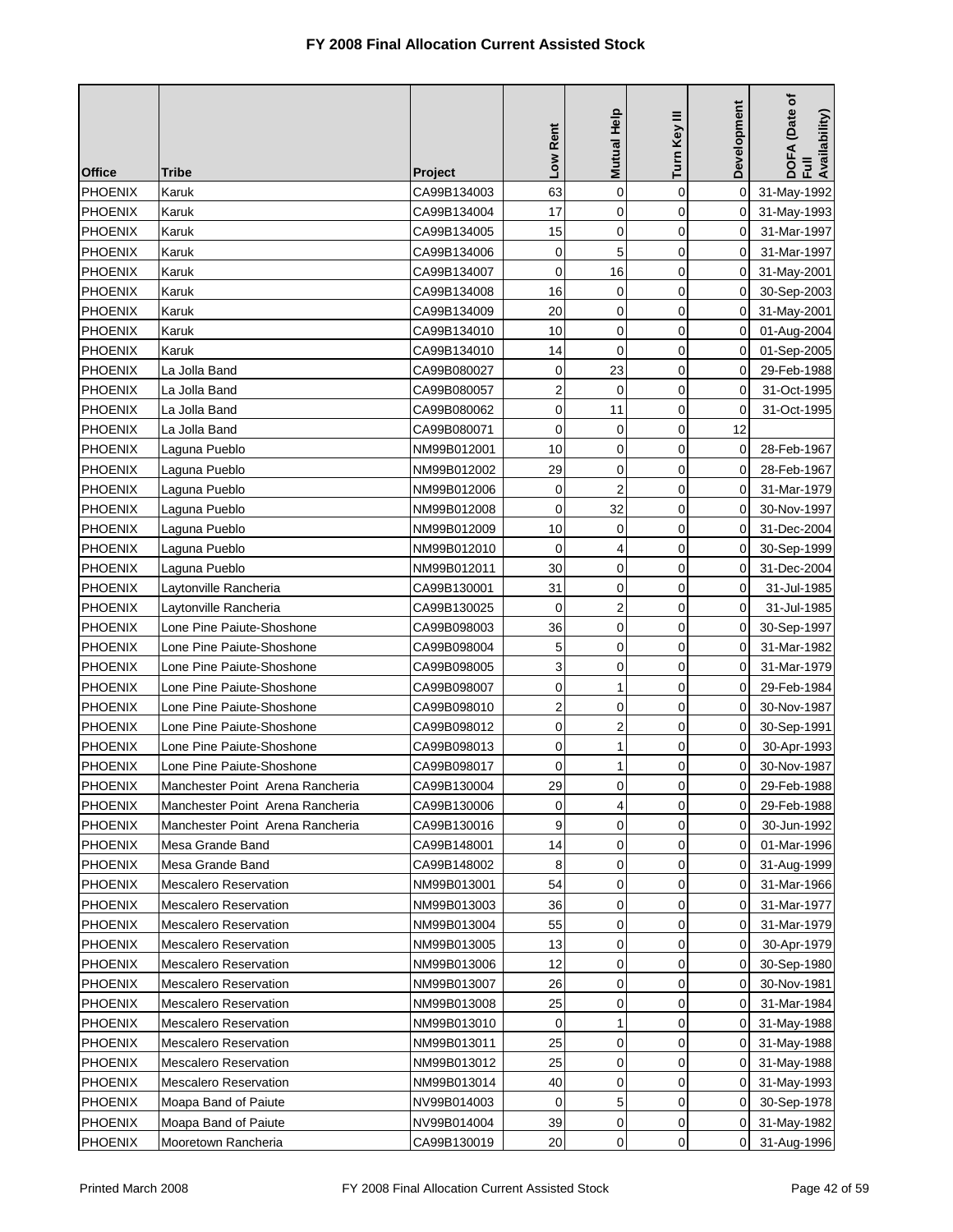| <b>Office</b>  | Tribe                    | <b>Project</b> | Low Rent    | Mutual Help         | Turn Key III | Development | (Date of<br>DOFA (Date<br>Full<br>Availability) |
|----------------|--------------------------|----------------|-------------|---------------------|--------------|-------------|-------------------------------------------------|
| <b>PHOENIX</b> | Mooretown Rancheria      | CA99B130020    | 0           | 5                   | $\mathbf 0$  | 0           | 31-Aug-1996                                     |
| <b>PHOENIX</b> | Mooretown Rancheria      | CA99B130022    | 20          | 0                   | 0            | 0           | 31-Aug-1996                                     |
| <b>PHOENIX</b> | Morongo Band of Cahuilla | CA99B080014    | $\mathbf 0$ | 25                  | 0            | 0           | 29-Feb-1980                                     |
| <b>PHOENIX</b> | Morongo Band of Cahuilla | CA99B080022    | $\mathbf 0$ | 18                  | $\mathbf 0$  | 0           | 30-Jun-1987                                     |
| <b>PHOENIX</b> | Morongo Band of Cahuilla | CA99B080043    | 0           | 30                  | 0            | 0           | 30-Apr-1989                                     |
| <b>PHOENIX</b> | Morongo Band of Cahuilla | CA99B080050    | $\mathbf 0$ | 18                  | 0            | 0           | 30-Jun-1992                                     |
| <b>PHOENIX</b> | Morongo Band of Cahuilla | CA99B080061    | 0           | 0                   | 0            | 2           | 07-May-1996                                     |
| <b>PHOENIX</b> | Morongo Band of Cahuilla | CA99B080064    | 0           | 0                   | 0            | 4           |                                                 |
| <b>PHOENIX</b> | Nambe Pueblo             | NM99B040011    | 0           | 34                  | 0            | 0           | 30-Sep-1980                                     |
| <b>PHOENIX</b> | Nambe Pueblo             | NM99B040013    | 0           | 13                  | 0            | 0           | 30-Sep-1980                                     |
| <b>PHOENIX</b> | Nambe Pueblo             | NM99B040017    | 0           | 15                  | 0            | 0           | 30-Apr-1984                                     |
| <b>PHOENIX</b> | Nambe Pueblo             | NM99B040018    | 0           | 5                   | 0            | 0           | 31-Jul-1987                                     |
| <b>PHOENIX</b> | Nambe Pueblo             | NM99B040023    | 0           | 5                   | 0            | 0           | 30-Apr-1989                                     |
| <b>PHOENIX</b> | Nambe Pueblo             | NM99B040024    | 0           | 22                  | 0            | 0           | 31-Oct-1988                                     |
| <b>PHOENIX</b> | Nambe Pueblo             | NM99B040027    | $\mathbf 0$ | 14                  | $\mathbf 0$  | 0           | 28-Feb-1995                                     |
| <b>PHOENIX</b> | Nambe Pueblo             | NM99B040030    | 20          | 0                   | 0            | 0           | 31-Jul-1999                                     |
| <b>PHOENIX</b> | Navajo Nation            | AZ99B012001    | 60          | 0                   | $\mathbf 0$  | 0           | 31-Dec-1968                                     |
| <b>PHOENIX</b> | Navajo Nation            | AZ99B012002    | 50          | 0                   | 0            | 0           | 30-Apr-1968                                     |
| <b>PHOENIX</b> | Navajo Nation            | AZ99B012003    | 110         | $\mathbf 0$         | $\mathbf 0$  | 0           | 30-Apr-1968                                     |
| <b>PHOENIX</b> | Navajo Nation            | AZ99B012004    | 40          | $\mathbf 0$         | 0            | 0           | 30-Nov-1967                                     |
| <b>PHOENIX</b> | Navajo Nation            | AZ99B012005    | 50          | 0                   | $\mathbf 0$  | 0           | 31-Jan-1967                                     |
| <b>PHOENIX</b> | Navajo Nation            | AZ99B012012    | 50          | 0                   | 0            | 0           | 31-Jan-1971                                     |
| PHOENIX        | Navajo Nation            | AZ99B012038    | 10          | 0                   | 0            | 0           | 30-Dec-1974                                     |
| <b>PHOENIX</b> | Navajo Nation            | AZ99B012039    | 10          | 0                   | 0            | 0           | 31-Dec-1975                                     |
| <b>PHOENIX</b> | Navajo Nation            | AZ99B012040    | 10          | 0                   | $\mathbf 0$  | 0           | 30-Jun-1976                                     |
| <b>PHOENIX</b> | Navajo Nation            | AZ99B012043    | 45          | 0                   | 0            | 0           | 30-Apr-1979                                     |
| <b>PHOENIX</b> | Navajo Nation            | AZ99B012048    | 10          | 0                   | $\mathbf 0$  | 0           | 31-Oct-1978                                     |
| <b>PHOENIX</b> | Navajo Nation            | AZ99B012050    | 40          | 0                   | 0            | 0           | 31-Aug-1983                                     |
| <b>PHOENIX</b> | Navajo Nation            | AZ99B012051    | 0           | 55                  | 0            | 0           | 31-Dec-1981                                     |
| <b>PHOENIX</b> | Navajo Nation            | AZ99B012057    | 150         | 0                   | 0            | 0           | 30-Apr-1987                                     |
| PHOENIX        | Navajo Nation            | AZ99B012058    | 37          | $\mathsf{O}\xspace$ | 0            | 0           | 31-May-1983                                     |
| <b>PHOENIX</b> | Navajo Nation            | AZ99B012059    | 30          | 0                   | 0            | 0           | 31-Dec-1982                                     |
| <b>PHOENIX</b> | Navajo Nation            | AZ99B012060    | 10          | 0                   | 0            | 0           | 30-Nov-1982                                     |
| <b>PHOENIX</b> | Navajo Nation            | AZ99B012061    | 6           | 0                   | 0            | 0           | 31-Aug-1982                                     |
| <b>PHOENIX</b> | Navajo Nation            | AZ99B012062    | 130         | 0                   | 0            | 0           | 30-Nov-1983                                     |
| <b>PHOENIX</b> | Navajo Nation            | AZ99B012063    | 88          | 0                   | 0            | 0           | 31-Mar-1984                                     |
| <b>PHOENIX</b> | Navajo Nation            | AZ99B012066    | 0           | 14                  | 0            | 0           | 31-Jul-1983                                     |
| <b>PHOENIX</b> | Navajo Nation            | AZ99B012067    | 65          | 0                   | 0            | 0           | 30-Nov-1982                                     |
| <b>PHOENIX</b> | Navajo Nation            | AZ99B012070    | 0           | 14                  | 0            | 0           | 30-Sep-1982                                     |
| <b>PHOENIX</b> | Navajo Nation            | AZ99B012073    | 15          | 0                   | 0            | 0           | 31-Oct-1983                                     |
| PHOENIX        | Navajo Nation            | AZ99B012082    | 50          | 0                   | 0            | 0           | 30-Sep-1986                                     |
| <b>PHOENIX</b> | Navajo Nation            | AZ99B012083    | 70          | 0                   | 0            | 0           | 31-Aug-1985                                     |
| <b>PHOENIX</b> | Navajo Nation            | AZ99B012084    | 0           | 50                  | 0            | 0           | 31-May-1985                                     |
| <b>PHOENIX</b> | Navajo Nation            | AZ99B012085    | 50          | 0                   | 0            | 0           | 31-Aug-1986                                     |
| <b>PHOENIX</b> | Navajo Nation            | AZ99B012086    | 50          | 0                   | 0            | 0           | 31-Aug-1986                                     |
| <b>PHOENIX</b> | Navajo Nation            | AZ99B012087    | 50          | 0                   | 0            | 0           | 30-Sep-1986                                     |
| <b>PHOENIX</b> | Navajo Nation            | AZ99B012088    | 0           | 60                  | 0            | 0           | 30-Sep-1985                                     |
| <b>PHOENIX</b> | Navajo Nation            | AZ99B012089    | 0           | 34                  | 0            | 0           | 31-May-1985                                     |
| <b>PHOENIX</b> | Navajo Nation            | AZ99B012090    | 0           | 44                  | 0            | 0           | 31-Oct-1987                                     |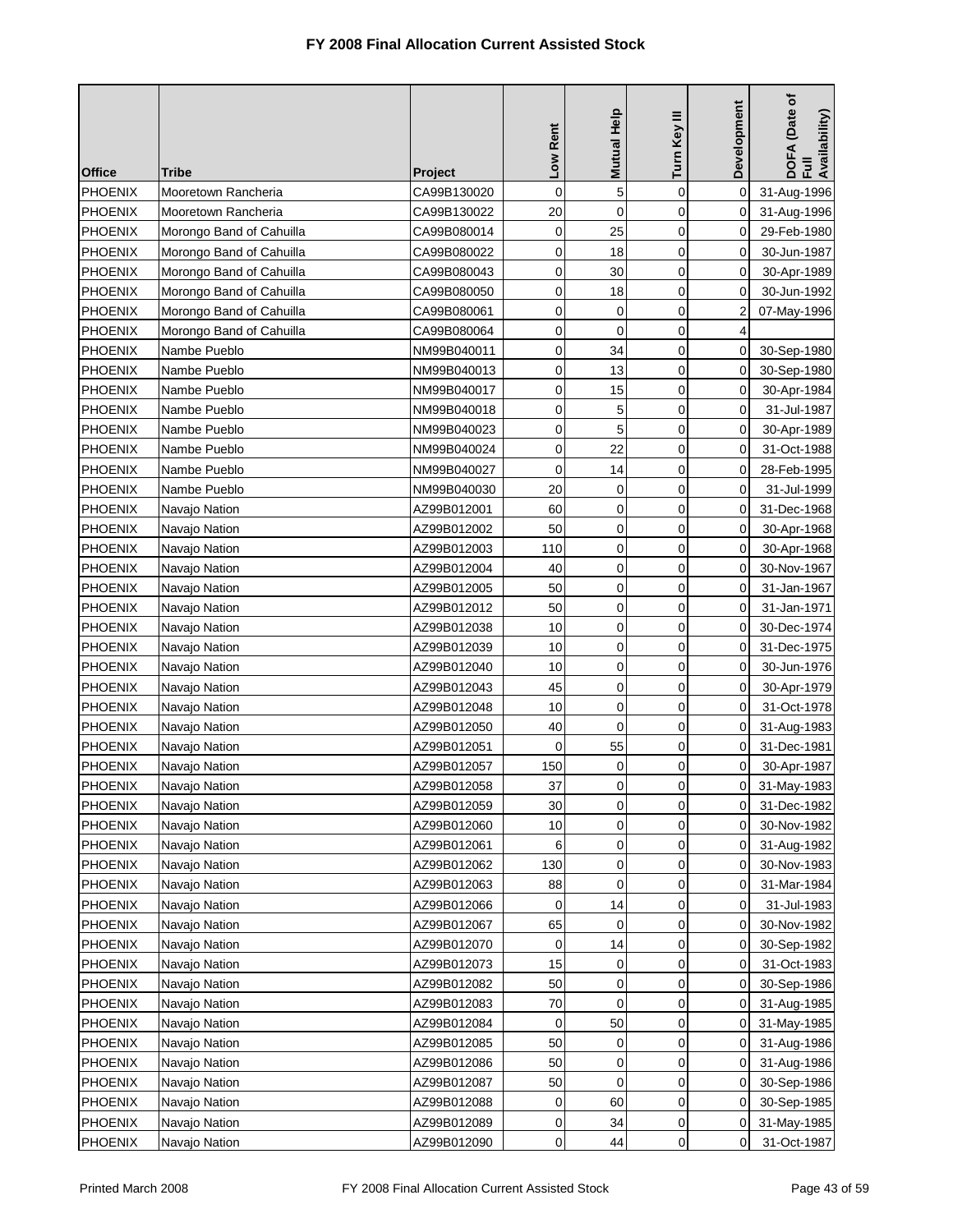| <b>Office</b>  | Tribe         | Project     | Low Rent    | Mutual Help         | Turn Key III | Development    | DOFA (Date of<br>Full<br>Availability) |
|----------------|---------------|-------------|-------------|---------------------|--------------|----------------|----------------------------------------|
| PHOENIX        | Navajo Nation | AZ99B012091 | 0           | 28                  | $\mathbf 0$  | 0              | 31-Mar-1986                            |
| <b>PHOENIX</b> | Navajo Nation | AZ99B012093 | 40          | $\mathbf 0$         | 0            | 0              | 31-Aug-1985                            |
| <b>PHOENIX</b> | Navajo Nation | AZ99B012094 | 0           | 32                  | $\mathbf 0$  | 0              | 30-Nov-1987                            |
| <b>PHOENIX</b> | Navajo Nation | AZ99B012095 | 0           | 30                  | 0            | 0              | 30-Jun-1987                            |
| <b>PHOENIX</b> | Navajo Nation | AZ99B012096 | 0           | 33                  | 0            | 0              | 31-Oct-1987                            |
| PHOENIX        | Navajo Nation | AZ99B012097 | $\mathbf 0$ | 20                  | 0            | 0              | 31-Dec-1987                            |
| <b>PHOENIX</b> | Navajo Nation | AZ99B012098 | 33          | 0                   | 0            | 0              | 31-Oct-1987                            |
| <b>PHOENIX</b> | Navajo Nation | AZ99B012099 | 0           | 20                  | 0            | 0              | 31-May-1988                            |
| <b>PHOENIX</b> | Navajo Nation | AZ99B012100 | 0           | 25                  | $\mathbf 0$  | 0              | 29-Feb-1988                            |
| <b>PHOENIX</b> | Navajo Nation | AZ99B012101 | 0           | 26                  | 0            | 0              | 30-Jun-1988                            |
| <b>PHOENIX</b> | Navajo Nation | AZ99B012102 | 0           | 16                  | 0            | 0              | 31-Dec-1987                            |
| <b>PHOENIX</b> | Navajo Nation | AZ99B012103 | 65          | 0                   | 0            | 0              | 31-May-1991                            |
| <b>PHOENIX</b> | Navajo Nation | AZ99B012104 | 0           | 15                  | $\mathbf 0$  | 0              | 30-Sep-1990                            |
| <b>PHOENIX</b> | Navajo Nation | AZ99B012105 | 0           | 19                  | 0            | 0              | 30-Sep-1990                            |
| <b>PHOENIX</b> | Navajo Nation | AZ99B012106 | $\mathbf 0$ | 47                  | 0            | 0              | 31-Dec-1990                            |
| <b>PHOENIX</b> | Navajo Nation | AZ99B012107 | 0           | 21                  | 0            | 0              | 31-May-1991                            |
| <b>PHOENIX</b> | Navajo Nation | AZ99B012108 | $\mathbf 0$ | 49                  | 0            | 0              | 31-May-1991                            |
| <b>PHOENIX</b> | Navajo Nation | AZ99B012109 | 0           | 25                  | $\mathbf 0$  | 0              | 30-Sep-1990                            |
| <b>PHOENIX</b> | Navajo Nation | AZ99B012110 | $\mathbf 0$ | 8                   | 0            | 0              | 30-Sep-1990                            |
| <b>PHOENIX</b> | Navajo Nation | AZ99B012111 | 0           | 41                  | 0            | 0              | 30-Sep-1990                            |
| <b>PHOENIX</b> | Navajo Nation | AZ99B012112 | 0           | 21                  | 0            | 0              | 31-May-1992                            |
| <b>PHOENIX</b> | Navajo Nation | AZ99B012113 | 25          | 0                   | 0            | 0              | 31-May-1992                            |
| <b>PHOENIX</b> | Navajo Nation | AZ99B012114 | $\mathbf 0$ | 49                  | 0            | 0              | 30-Apr-1992                            |
| PHOENIX        | Navajo Nation | AZ99B012115 | 0           | 14                  | 0            | 0              | 31-Mar-1992                            |
| <b>PHOENIX</b> | Navajo Nation | AZ99B012116 | 0           | 20                  | 0            | 0              | 30-Nov-1991                            |
| <b>PHOENIX</b> | Navajo Nation | AZ99B012117 | 0           | 19                  | 0            | 0              | 31-Dec-1991                            |
| <b>PHOENIX</b> | Navajo Nation | AZ99B012118 | 15          | 0                   | 0            | 0              | 30-Nov-1991                            |
| <b>PHOENIX</b> | Navajo Nation | AZ99B012119 | 0           | 28                  | $\mathbf 0$  | 0              | 30-Nov-1992                            |
| <b>PHOENIX</b> | Navajo Nation | AZ99B012120 | 0           | 29                  | 0            | 0              | 30-Apr-1992                            |
| <b>PHOENIX</b> | Navajo Nation | AZ99B012121 | 0           | 19                  | 0            | 0              | 31-Mar-1992                            |
| PHOENIX        | Navajo Nation | AZ99B012122 | $10$        | $\mathsf{O}\xspace$ | 0            | $\overline{0}$ | 31-Mar-1992                            |
| <b>PHOENIX</b> | Navajo Nation | AZ99B012123 | 0           | 14                  | 0            | 0              | 31-Dec-1991                            |
| <b>PHOENIX</b> | Navajo Nation | AZ99B012124 | 10          | 0                   | 0            | 0              | 31-Dec-1991                            |
| <b>PHOENIX</b> | Navajo Nation | AZ99B012125 | 0           | 19                  | 0            | 0              | 30-Nov-1992                            |
| <b>PHOENIX</b> | Navajo Nation | AZ99B012126 | 30          | 0                   | 0            | 0              | 30-Nov-1992                            |
| <b>PHOENIX</b> | Navajo Nation | AZ99B012127 | 0           | 20                  | 0            | 0              | 31-Jul-1994                            |
| <b>PHOENIX</b> | Navajo Nation | AZ99B012128 | 0           | 35                  | 0            | 0              | 30-Apr-1994                            |
| <b>PHOENIX</b> | Navajo Nation | AZ99B012129 | 0           | 18                  | 0            | 0              | 31-Jul-1994                            |
| <b>PHOENIX</b> | Navajo Nation | AZ99B012130 | 0           | 11                  | 0            | 0              | 31-May-1995                            |
| <b>PHOENIX</b> | Navajo Nation | AZ99B012131 | 0           | 8                   | 0            | 0              | 31-Oct-1994                            |
| PHOENIX        | Navajo Nation | AZ99B012132 | 20          | 0                   | 0            | 0              | 31-May-1995                            |
| <b>PHOENIX</b> | Navajo Nation | AZ99B012133 | 20          | 0                   | 0            | 0              | 31-Oct-1994                            |
| <b>PHOENIX</b> | Navajo Nation | AZ99B012134 | 19          | 0                   | 0            | 0              | 31-Jul-1994                            |
| <b>PHOENIX</b> | Navajo Nation | AZ99B012135 | 19          | 0                   | 0            | 0              | 31-Jul-1994                            |
| <b>PHOENIX</b> | Navajo Nation | AZ99B012136 | 0           | 35                  | 0            | 0              | 31-Mar-1995                            |
| <b>PHOENIX</b> | Navajo Nation | AZ99B012137 | 0           | 24                  | 0            | 0              | 31-Oct-1996                            |
| <b>PHOENIX</b> | Navajo Nation | AZ99B012138 | 16          | 0                   | 0            | 0              | 31-Oct-1996                            |
| <b>PHOENIX</b> | Navajo Nation | AZ99B012139 | 0           | 25                  | 0            | 0              | 31-Oct-1996                            |
| <b>PHOENIX</b> | Navajo Nation | AZ99B012140 | 0           | 12                  | 0            | 0              | 30-Sep-1996                            |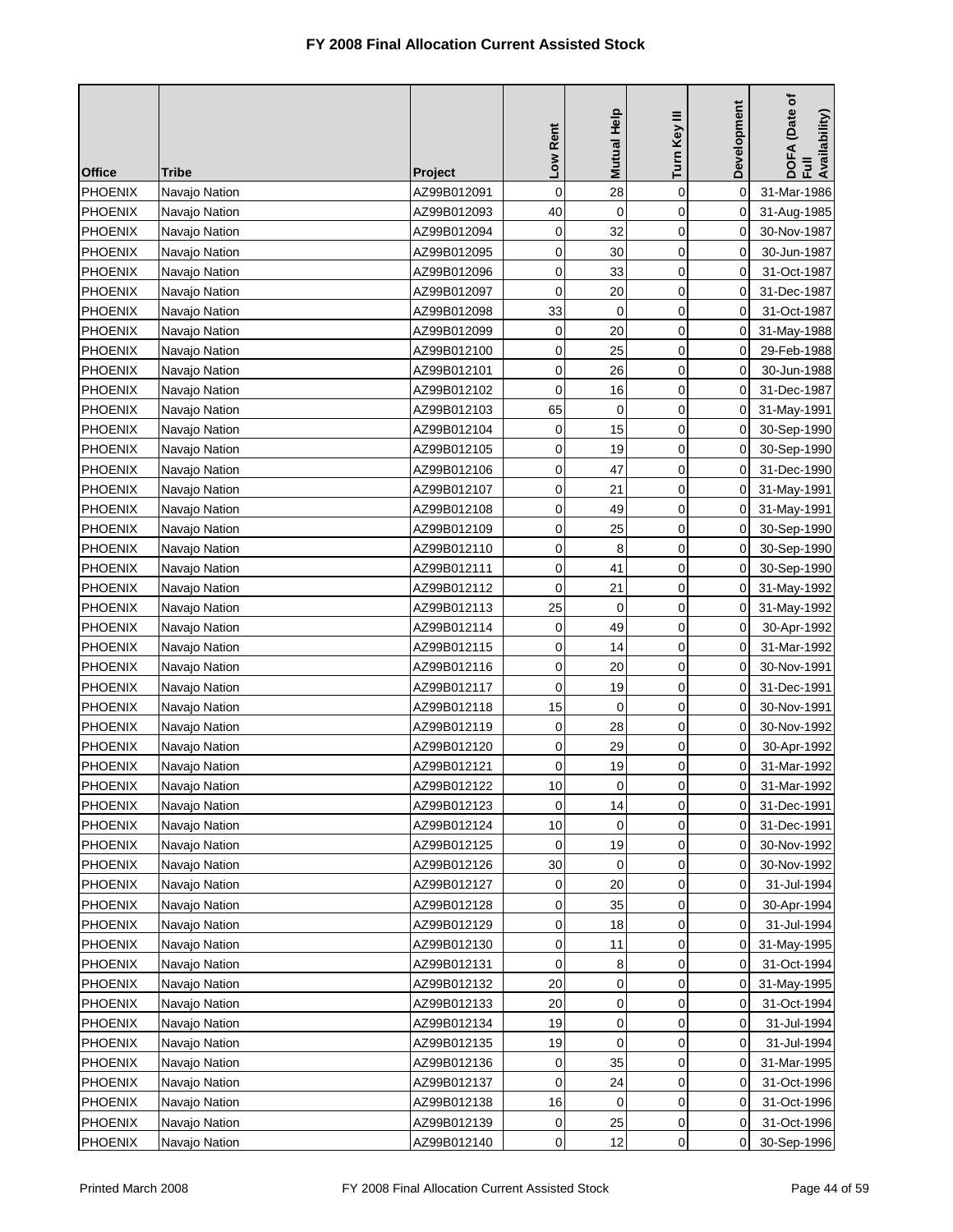| <b>Office</b>  | Tribe         | <b>Project</b> | Low Rent    | <b>Mutual Help</b> | Turn Key III | Development | DOFA (Date of<br>Full<br>Availability) |
|----------------|---------------|----------------|-------------|--------------------|--------------|-------------|----------------------------------------|
| <b>PHOENIX</b> | Navajo Nation | AZ99B012141    | 0           | 10                 | $\mathbf 0$  | 0           | 31-May-1997                            |
| <b>PHOENIX</b> | Navajo Nation | AZ99B012142    | 0           | 14                 | 0            | 0           | 30-Nov-1998                            |
| <b>PHOENIX</b> | Navajo Nation | AZ99B012143    | $\mathbf 0$ | 18                 | 0            | 0           | 31-Oct-1996                            |
| <b>PHOENIX</b> | Navajo Nation | AZ99B012144    | 15          | 0                  | 0            | 0           | 31-May-1997                            |
| <b>PHOENIX</b> | Navajo Nation | AZ99B012145    | 6           | 0                  | 0            | 0           | 30-Nov-1998                            |
| <b>PHOENIX</b> | Navajo Nation | AZ99B012146    | $\mathbf 0$ | 13                 | 0            | 0           | 31-May-1997                            |
| <b>PHOENIX</b> | Navajo Nation | AZ99B012147    | 15          | 0                  | 0            | 0           | 31-May-1997                            |
| PHOENIX        | Navajo Nation | AZ99B012148    | 0           | 58                 | 0            | 0           | 31-May-1998                            |
| <b>PHOENIX</b> | Navajo Nation | AZ99B012149    | 20          | 0                  | 0            | 0           | 31-May-1998                            |
| <b>PHOENIX</b> | Navajo Nation | AZ99B012150    | 40          | 0                  | 0            | 0           | 31-May-1998                            |
| <b>PHOENIX</b> | Navajo Nation | AZ99B012151    | 40          | 0                  | 0            | 0           | 30-Sep-1997                            |
| <b>PHOENIX</b> | Navajo Nation | AZ99B012152    | 0           | 8                  | 0            | 0           | 30-Apr-1999                            |
| <b>PHOENIX</b> | Navajo Nation | AZ99B012153    | 0           | 25                 | 0            | 0           | 31-Jan-1999                            |
| <b>PHOENIX</b> | Navajo Nation | AZ99B012154    | 0           | 65                 | 0            | 0           | 31-Mar-1999                            |
| <b>PHOENIX</b> | Navajo Nation | AZ99B012155    | 0           | 20                 | 0            | 0           | 28-Feb-2000                            |
| <b>PHOENIX</b> | Navajo Nation | AZ99B012156    | 0           | 30                 | 0            | 0           | 28-Feb-2000                            |
| <b>PHOENIX</b> | Navajo Nation | AZ99B012157    | 0           | 0                  | 0            | 10          | #NULL!                                 |
| <b>PHOENIX</b> | Navajo Nation | AZ99B012158    | 0           | 10                 | 0            | 0           | 28-Feb-2000                            |
| <b>PHOENIX</b> | Navajo Nation | AZ99B012159    | 0           | 0                  | 0            | 15          | #NULL!                                 |
| <b>PHOENIX</b> | Navajo Nation | AZ99B012160    | 10          | $\mathbf 0$        | 0            | 0           | 31-Mar-2001                            |
| <b>PHOENIX</b> | Navajo Nation | AZ99B012161    | 55          | 0                  | 0            | 0           | 31-Mar-1997                            |
| <b>PHOENIX</b> | Navajo Nation | AZ99B012162    | 0           | 10                 | $\mathbf 0$  | 0           | 31-Oct-2001                            |
| <b>PHOENIX</b> | Navajo Nation | AZ99B012163    | 0           | 13                 | 0            | 2           | 30-Jun-2001                            |
| <b>PHOENIX</b> | Navajo Nation | AZ99B012164    | 0           | 25                 | 0            | 0           | 30-Jun-2001                            |
| <b>PHOENIX</b> | Navajo Nation | AZ99B012165    | 0           | 20                 | 0            | 0           | 30-Jun-2001                            |
| <b>PHOENIX</b> | Navajo Nation | AZ99B012166    | 0           | 25                 | $\mathbf 0$  | 0           | 30-Nov-1998                            |
| <b>PHOENIX</b> | Navajo Nation | NM99B015001    | 60          | 0                  | 0            | 0           | 30-Nov-1965                            |
| <b>PHOENIX</b> | Navajo Nation | NM99B015002    | 60          | 0                  | 0            | 0           | 30-Sep-1976                            |
| <b>PHOENIX</b> | Navajo Nation | NM99B015003    | 20          | 0                  | 0            | 0           | 31-Oct-1966                            |
| <b>PHOENIX</b> | Navajo Nation | NM99B015004    | 30          | 0                  | 0            | 0           | 31-Oct-1966                            |
| PHOENIX        | Navajo Nation | NM99B015005    | 20          | 0                  | 0            | $\mathbf 0$ | 31-Jan-1967                            |
| <b>PHOENIX</b> | Navajo Nation | NM99B015006    | 100         | 0                  | 0            | 0           | 30-Apr-1968                            |
| <b>PHOENIX</b> | Navajo Nation | NM99B015012    | 50          | 0                  | 0            | 0           | 30-Apr-1971                            |
| <b>PHOENIX</b> | Navajo Nation | NM99B015013    | 60          | 0                  | 0            | 0           | 30-Jun-1973                            |
| <b>PHOENIX</b> | Navajo Nation | NM99B015014    | 20          | 0                  | 0            | 0           | 31-Oct-1972                            |
| <b>PHOENIX</b> | Navajo Nation | NM99B015024    | 10          | 0                  | 0            | 0           | 28-Feb-1975                            |
| <b>PHOENIX</b> | Navajo Nation | NM99B015028    | 20          | 0                  | 0            | 0           | 30-Sep-1975                            |
| <b>PHOENIX</b> | Navajo Nation | NM99B015030    | 30          | 0                  | 0            | 0           | 30-Jun-1975                            |
| PHOENIX        | Navajo Nation | NM99B015032    | 150         | 0                  | 0            | 0           | 31-Jul-1979                            |
| <b>PHOENIX</b> | Navajo Nation | NM99B015034    | 0           | 1                  | 0            | 0           | 30-Jun-1979                            |
| <b>PHOENIX</b> | Navajo Nation | NM99B015035    | $\mathbf 0$ | 1                  | 0            | 0           | 31-Jul-1979                            |
| PHOENIX        | Navajo Nation | NM99B015036    | 105         | 0                  | 0            | 0           | 31-Aug-1979                            |
| <b>PHOENIX</b> | Navajo Nation | NM99B015037    | 0           | 22                 | 0            | 0           | 30-Jun-1982                            |
| <b>PHOENIX</b> | Navajo Nation | NM99B015038    | 0           | 7                  | 0            | 0           | 30-Sep-2001                            |
| <b>PHOENIX</b> | Navajo Nation | NM99B015039    | 118         | 0                  | 0            | 0           | 30-Sep-1980                            |
| <b>PHOENIX</b> | Navajo Nation | NM99B015040    | 75          | 0                  | 0            | 0           | 30-Apr-1983                            |
| <b>PHOENIX</b> | Navajo Nation | NM99B015041    | 100         | 0                  | 0            | 0           | 30-Apr-1984                            |
| <b>PHOENIX</b> | Navajo Nation | NM99B015042    | 20          | 0                  | 0            | 0           | 28-Feb-1983                            |
| <b>PHOENIX</b> | Navajo Nation | NM99B015043    | 0           | 19                 | 0            | 0           | 31-Jan-1984                            |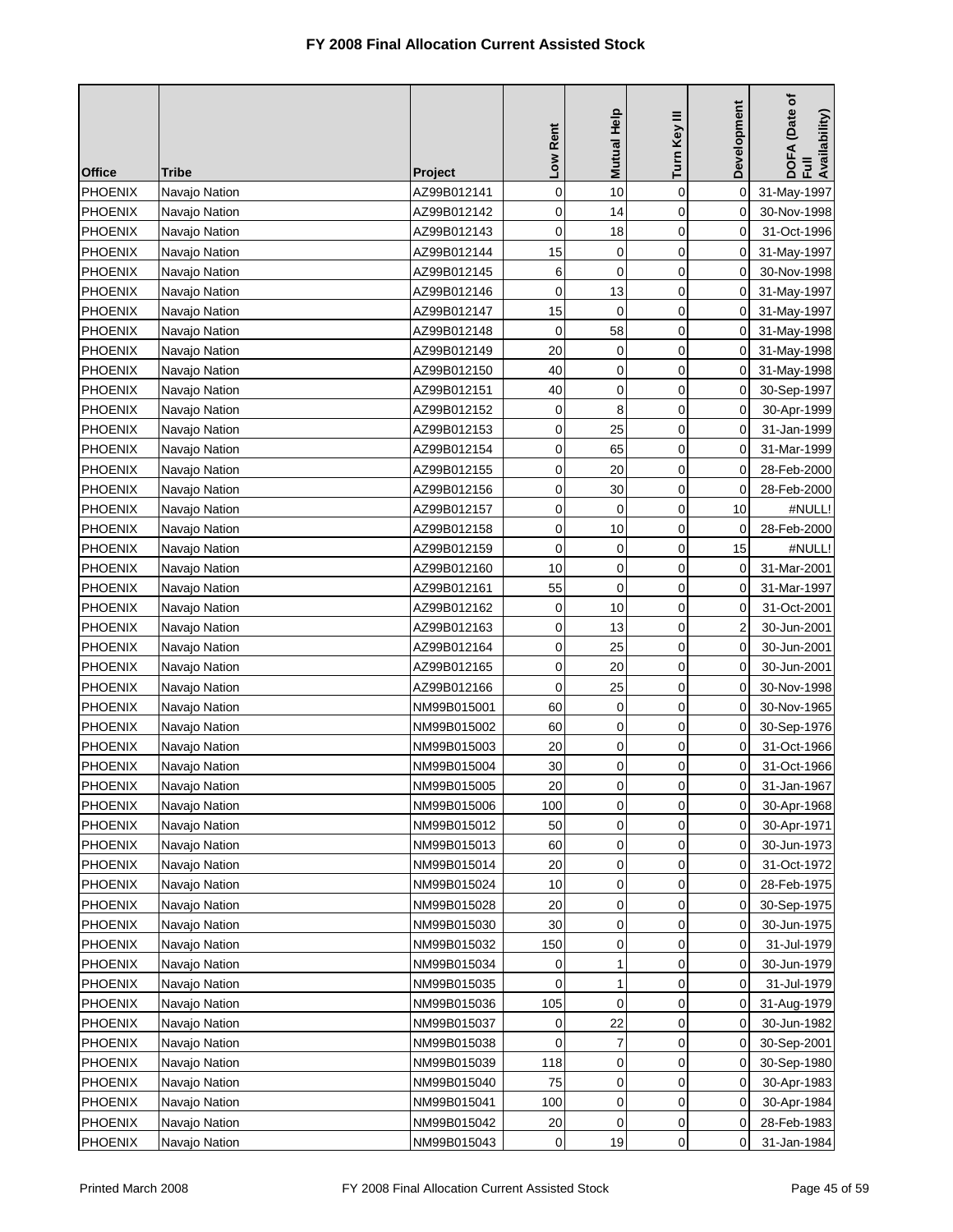| <b>Office</b>  | Tribe         | <b>Project</b> | Low Rent    | Mutual Help         | Turn Key III | Development    | DOFA (Date of<br>Full<br>Availability) |
|----------------|---------------|----------------|-------------|---------------------|--------------|----------------|----------------------------------------|
| PHOENIX        | Navajo Nation | NM99B015044    | 20          | 0                   | $\mathbf 0$  | 0              | 30-Jun-1983                            |
| <b>PHOENIX</b> | Navajo Nation | NM99B015045    | 10          | 0                   | 0            | 0              | 30-Nov-1983                            |
| <b>PHOENIX</b> | Navajo Nation | NM99B015046    | 25          | $\mathbf 0$         | $\mathbf 0$  | 0              | 31-Jan-1983                            |
| <b>PHOENIX</b> | Navajo Nation | NM99B015047    | 50          | $\mathbf 0$         | 0            | 0              | 31-Dec-1983                            |
| <b>PHOENIX</b> | Navajo Nation | NM99B015048    | 100         | 0                   | 0            | 0              | 31-Jan-1984                            |
| <b>PHOENIX</b> | Navajo Nation | NM99B015049    | 51          | 0                   | 0            | 0              | 29-Feb-1984                            |
| <b>PHOENIX</b> | Navajo Nation | NM99B015052    | 5           | 0                   | 0            | 0              | 30-Apr-1984                            |
| <b>PHOENIX</b> | Navajo Nation | NM99B015053    | 0           | 30                  | 0            | 0              | 31-Mar-1986                            |
| <b>PHOENIX</b> | Navajo Nation | NM99B015054    | 0           | 28                  | $\mathbf 0$  | 0              | 31-Jan-1985                            |
| <b>PHOENIX</b> | Navajo Nation | NM99B015055    | 59          | 0                   | 0            | 0              | 31-Jan-1986                            |
| <b>PHOENIX</b> | Navajo Nation | NM99B015056    | 0           | 29                  | 0            | 0              | 31-Mar-1987                            |
| <b>PHOENIX</b> | Navajo Nation | NM99B015057    | 0           | 24                  | 0            | 0              | 30-Jun-1987                            |
| <b>PHOENIX</b> | Navajo Nation | NM99B015058    | 0           | 18                  | 0            | 0              | 31-Aug-1987                            |
| <b>PHOENIX</b> | Navajo Nation | NM99B015059    | 0           | 10                  | 0            | 0              | 31-Dec-1984                            |
| <b>PHOENIX</b> | Navajo Nation | NM99B015060    | $\mathbf 0$ | 23                  | 0            | 0              | 31-Aug-1987                            |
| <b>PHOENIX</b> | Navajo Nation | NM99B015061    | 21          | 0                   | 0            | 0              | 31-Mar-1987                            |
| <b>PHOENIX</b> | Navajo Nation | NM99B015062    | 0           | 33                  | 0            | 0              | 30-Jun-1987                            |
| <b>PHOENIX</b> | Navajo Nation | NM99B015063    | 0           | 12                  | $\mathbf 0$  | 0              | 31-Jul-1987                            |
| <b>PHOENIX</b> | Navajo Nation | NM99B015064    | $\mathbf 0$ | 24                  | 0            | 0              | 31-Oct-1987                            |
| <b>PHOENIX</b> | Navajo Nation | NM99B015065    | 0           | 36                  | 0            | 0              | 31-Dec-1987                            |
| <b>PHOENIX</b> | Navajo Nation | NM99B015066    | 0           | 16                  | 0            | 0              | 31-Oct-1990                            |
| <b>PHOENIX</b> | Navajo Nation | NM99B015068    | 0           | 73                  | 0            | 0              | 30-Sep-1990                            |
| <b>PHOENIX</b> | Navajo Nation | NM99B015069    | 0           | 46                  | 0            | 0              | 31-Mar-1991                            |
| PHOENIX        | Navajo Nation | NM99B015070    | 0           | 16                  | 0            | 0              | 30-Sep-1990                            |
| <b>PHOENIX</b> | Navajo Nation | NM99B015071    | 0           | 50                  | 0            | 0              | 31-Oct-1990                            |
| <b>PHOENIX</b> | Navajo Nation | NM99B015072    | 0           | 16                  | 0            | 0              | 31-Dec-1991                            |
| <b>PHOENIX</b> | Navajo Nation | NM99B015073    | 10          | 0                   | 0            | 0              | 31-Dec-1991                            |
| <b>PHOENIX</b> | Navajo Nation | NM99B015074    | $\mathbf 0$ | 13                  | 0            | 0              | 30-Nov-1991                            |
| <b>PHOENIX</b> | Navajo Nation | NM99B015075    | 10          | $\mathbf 0$         | 0            | 0              | 30-Nov-1991                            |
| <b>PHOENIX</b> | Navajo Nation | NM99B015076    | 0           | 23                  | 0            | 0              | 31-Dec-1991                            |
| PHOENIX        | Navajo Nation | NM99B015077    | 35          | $\mathsf{O}\xspace$ | 0            | $\overline{0}$ | 31-Dec-1991                            |
| <b>PHOENIX</b> | Navajo Nation | NM99B015078    | 0           | 16                  | 0            | 0              | 31-Mar-1992                            |
| <b>PHOENIX</b> | Navajo Nation | NM99B015079    | 20          | 0                   | 0            | 0              | 31-Mar-1992                            |
| <b>PHOENIX</b> | Navajo Nation | NM99B015080    | 20          | 0                   | 0            | 0              | 31-Aug-1991                            |
| <b>PHOENIX</b> | Navajo Nation | NM99B015081    | 0           | 14                  | 0            | 0              | 30-Nov-1991                            |
| <b>PHOENIX</b> | Navajo Nation | NM99B015082    | 10          | 0                   | 0            | 0              | 30-Nov-1991                            |
| <b>PHOENIX</b> | Navajo Nation | NM99B015083    | 0           | 20                  | 0            | 0              | 30-Nov-1991                            |
| <b>PHOENIX</b> | Navajo Nation | NM99B015084    | 0           | 24                  | 0            | 0              | 30-Nov-1991                            |
| <b>PHOENIX</b> | Navajo Nation | NM99B015085    | 10          | 0                   | 0            | 0              | 30-Nov-1991                            |
| <b>PHOENIX</b> | Navajo Nation | NM99B015086    | 0           | 18                  | 0            | 0              | 31-Jan-1994                            |
| PHOENIX        | Navajo Nation | NM99B015087    | 20          | 0                   | 0            | 0              | 31-Dec-1993                            |
| <b>PHOENIX</b> | Navajo Nation | NM99B015088    | 0           | 6                   | 0            | 0              | 31-Aug-1992                            |
| <b>PHOENIX</b> | Navajo Nation | NM99B015089    | 18          | 0                   | 0            | 0              | 31-Aug-1992                            |
| <b>PHOENIX</b> | Navajo Nation | NM99B015090    | 0           | 36                  | 0            | 0              | 30-Nov-1993                            |
| <b>PHOENIX</b> | Navajo Nation | NM99B015091    | 0           | 14                  | 0            | 0              | 30-Nov-1993                            |
| <b>PHOENIX</b> | Navajo Nation | NM99B015092    | 0           | 20                  | 0            | 0              | 31-Mar-1994                            |
| <b>PHOENIX</b> | Navajo Nation | NM99B015093    | 0           | 18                  | 0            | 0              | 31-Jan-1994                            |
| <b>PHOENIX</b> | Navajo Nation | NM99B015094    | 18          | 0                   | 0            | 0              | 31-Jan-1994                            |
| <b>PHOENIX</b> | Navajo Nation | NM99B015095    | 17          | 0                   | 0            | 0              | 31-Mar-1994                            |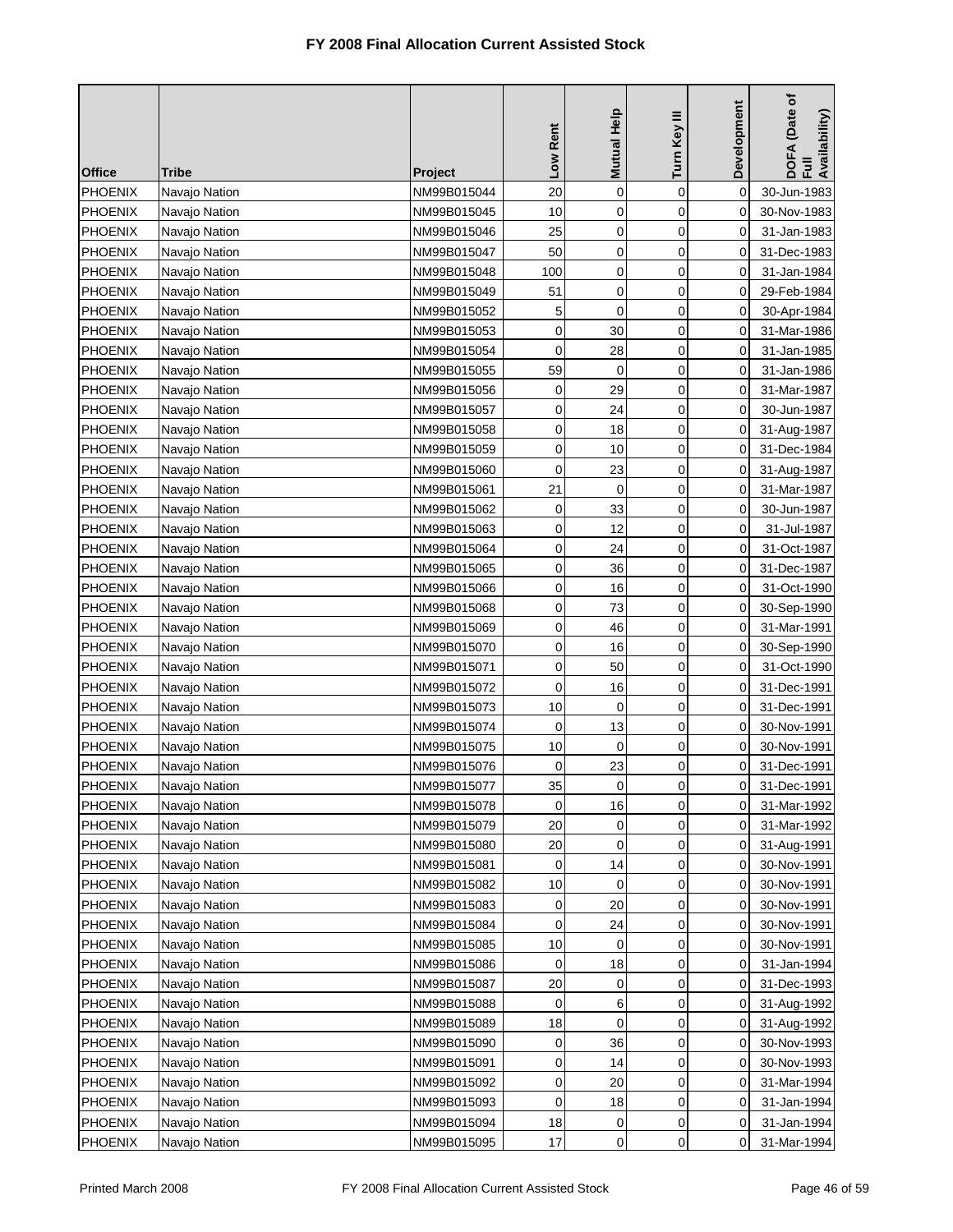| <b>Office</b>  | Tribe                            | Project     | Low Rent    | <b>Mutual Help</b> | Turn Key III | Development | DOFA (Date of<br>Full<br>Availability) |
|----------------|----------------------------------|-------------|-------------|--------------------|--------------|-------------|----------------------------------------|
| <b>PHOENIX</b> | Navajo Nation                    | NM99B015096 | 20          | 0                  | $\mathbf 0$  | 0           | 31-Dec-1993                            |
| <b>PHOENIX</b> | Navajo Nation                    | NM99B015097 | $\mathbf 0$ | 25                 | $\mathbf 0$  | 0           | 31-Jan-1995                            |
| <b>PHOENIX</b> | Navajo Nation                    | NM99B015098 | 0           | 40                 | $\mathbf 0$  | 0           | 30-Nov-1994                            |
| <b>PHOENIX</b> | Navajo Nation                    | NM99B015099 | $\mathbf 0$ | 25                 | $\mathbf 0$  | 0           | 28-Feb-1997                            |
| <b>PHOENIX</b> | Navajo Nation                    | NM99B015100 | 0           | $\overline{7}$     | $\mathbf 0$  | 0           | 31-Oct-1996                            |
| <b>PHOENIX</b> | Navajo Nation                    | NM99B015101 | 0           | 10                 | $\mathbf 0$  | 0           | 31-Oct-1996                            |
| <b>PHOENIX</b> | Navajo Nation                    | NM99B015102 | 0           | 20                 | $\mathbf 0$  | 0           | 31-May-1996                            |
| PHOENIX        | Navajo Nation                    | NM99B015103 | $\mathbf 0$ | 25                 | 0            | 0           | 30-Sep-1996                            |
| <b>PHOENIX</b> | Navajo Nation                    | NM99B015104 | 11          | 0                  | 0            | 0           | 31-Oct-1996                            |
| <b>PHOENIX</b> | Navajo Nation                    | NM99B015105 | 9           | 0                  | 0            | 0           | 31-Oct-1996                            |
| <b>PHOENIX</b> | Navajo Nation                    | NM99B015106 | 20          | 0                  | $\mathbf 0$  | 0           | 31-May-1996                            |
| <b>PHOENIX</b> | Navajo Nation                    | NM99B015107 | 14          | 0                  | $\mathbf 0$  | 0           | 30-Sep-1996                            |
| <b>PHOENIX</b> | Navajo Nation                    | NM99B015108 | 0           | 9                  | $\mathbf 0$  | 0           | 30-Sep-1996                            |
| <b>PHOENIX</b> | Navajo Nation                    | NM99B015109 | 14          | 0                  | 0            | 0           | 30-Jun-1996                            |
| <b>PHOENIX</b> | Navajo Nation                    | NM99B015110 | 10          | 0                  | $\mathbf 0$  | 0           | 30-Apr-1996                            |
| PHOENIX        | Navajo Nation                    | NM99B015111 | 0           | 7                  | $\mathbf 0$  | 0           | 30-Apr-1996                            |
| <b>PHOENIX</b> | Navajo Nation                    | NM99B015112 | 0           | 38                 | $\mathbf 0$  | 0           | 31-May-1998                            |
| <b>PHOENIX</b> | Navajo Nation                    | NM99B015113 | 0           | 77                 | $\mathbf 0$  | 0           | 30-Sep-1998                            |
| <b>PHOENIX</b> | Navajo Nation                    | NM99B015114 | 0           | 27                 | $\mathbf 0$  | 0           | 30-Sep-1980                            |
| <b>PHOENIX</b> | Navajo Nation                    | NM99B015115 | 0           | 20                 | 0            | 0           | 31-Dec-1999                            |
| <b>PHOENIX</b> | Navajo Nation                    | NM99B015116 | 0           | 15                 | $\mathbf 0$  | 0           | 30-Nov-1999                            |
| <b>PHOENIX</b> | Navajo Nation                    | NM99B015117 | 0           | 10                 | $\mathbf 0$  | 0           | 30-Nov-1999                            |
| <b>PHOENIX</b> | Navajo Nation                    | NM99B015118 | 0           | 10                 | $\mathbf 0$  | 0           | 28-Feb-1999                            |
| PHOENIX        | Navajo Nation                    | NM99B015119 | 0           | 15                 | $\mathbf 0$  | 0           | 28-Feb-1999                            |
| <b>PHOENIX</b> | Navajo Nation                    | NM99B015120 | 0           | 20                 | 0            | 0           | 30-Sep-2000                            |
| <b>PHOENIX</b> | Navajo Nation                    | NM99B015121 | 0           | 10                 | $\mathbf 0$  | 0           | 31-Dec-1999                            |
| <b>PHOENIX</b> | Navajo Nation                    | NM99B015122 | 0           | 20                 | $\mathbf 0$  | 0           | 30-Nov-2000                            |
| <b>PHOENIX</b> | Navajo Nation                    | NM99B015123 | $\mathbf 0$ | 20                 | $\mathbf 0$  | 0           | 31-Dec-2000                            |
| <b>PHOENIX</b> | Navajo Nation                    | NM99B015124 | 0           | 15                 | $\mathbf 0$  | 0           | 30-Nov-2000                            |
| <b>PHOENIX</b> | Navajo Nation                    | NM99B015125 | 24          | 0                  | 0            | 0           | 31-Mar-2002                            |
| PHOENIX        | Navajo Nation                    | NM99B015126 | $\mathbf 0$ | 6                  | 0            | 0           | 30-Jun-2001                            |
| <b>PHOENIX</b> | Navajo Nation                    | NM99B015127 | 20          | $\mathbf 0$        | $\mathbf 0$  | 0           | 30-Jun-2001                            |
| <b>PHOENIX</b> | Navajo Nation                    | NM99B015128 | 0           | 30                 | 0            | 0           | 30-Jun-2001                            |
| <b>PHOENIX</b> | Navajo Nation                    | UT99B005002 | 0           | 31                 | 0            | 0           | 31-Aug-1985                            |
| <b>PHOENIX</b> | Navajo Nation                    | UT99B005003 | 0           | 31                 | 0            | 0           | 28-Feb-1986                            |
| <b>PHOENIX</b> | Navajo Nation                    | UT99B005004 | 0           | 21                 | 0            | 0           | 31-Oct-1987                            |
| <b>PHOENIX</b> | Ohkay Owingeh (San Juan Pueblo)  | NM99B083004 | 0           | 1                  | 0            | 0           | 31-Dec-1977                            |
| <b>PHOENIX</b> | Ohkay Owingeh (San Juan Pueblo)  | NM99B083005 | 0           | 3                  | $\mathbf 0$  | 0           | 30-Sep-1980                            |
| <b>PHOENIX</b> | Ohkay Owingeh (San Juan Pueblo)  | NM99B083006 | 0           | 8                  | 0            | 0           | 31-May-1983                            |
| <b>PHOENIX</b> | Ohkay Owingeh (San Juan Pueblo)  | NM99B083007 | 0           | 20                 | 0            | 0           | 31-May-1989                            |
| <b>PHOENIX</b> | Ohkay Owingeh (San Juan Pueblo)  | NM99B083008 | 0           | 1                  | 0            | 0           | 31-Jul-1996                            |
| <b>PHOENIX</b> | Ohkay Owingeh (San Juan Pueblo)  | NM99B083009 | 23          | 0                  | 0            | 0           | 31-Dec-1997                            |
| <b>PHOENIX</b> | Ohkay Owingeh (San Juan Pueblo)  | NM99B083010 | 3           | 0                  | 0            | 0           | 30-Nov-2005                            |
| <b>PHOENIX</b> | Paiute-Shoshone of Bishop Colony | CA99B098002 | 0           | 39                 | $\mathbf 0$  | 0           | 31-Mar-1979                            |
| <b>PHOENIX</b> | Paiute-Shoshone of Bishop Colony | CA99B098004 | 9           | 0                  | 0            | 0           | 31-Mar-1982                            |
| <b>PHOENIX</b> | Paiute-Shoshone of Bishop Colony | CA99B098005 | 6           | 0                  | $\mathbf 0$  | 0           | 31-Mar-1979                            |
| <b>PHOENIX</b> | Paiute-Shoshone of Bishop Colony | CA99B098007 | 0           | 38                 | $\mathbf 0$  | 0           | 29-Feb-1984                            |
| <b>PHOENIX</b> | Paiute-Shoshone of Bishop Colony | CA99B098008 | 4           | 0                  | 0            | 0           | 29-Feb-1984                            |
| <b>PHOENIX</b> | Paiute-Shoshone of Bishop Colony | CA99B098009 | $\mathbf 0$ | 17                 | $\mathbf 0$  | 0           | 30-Nov-1987                            |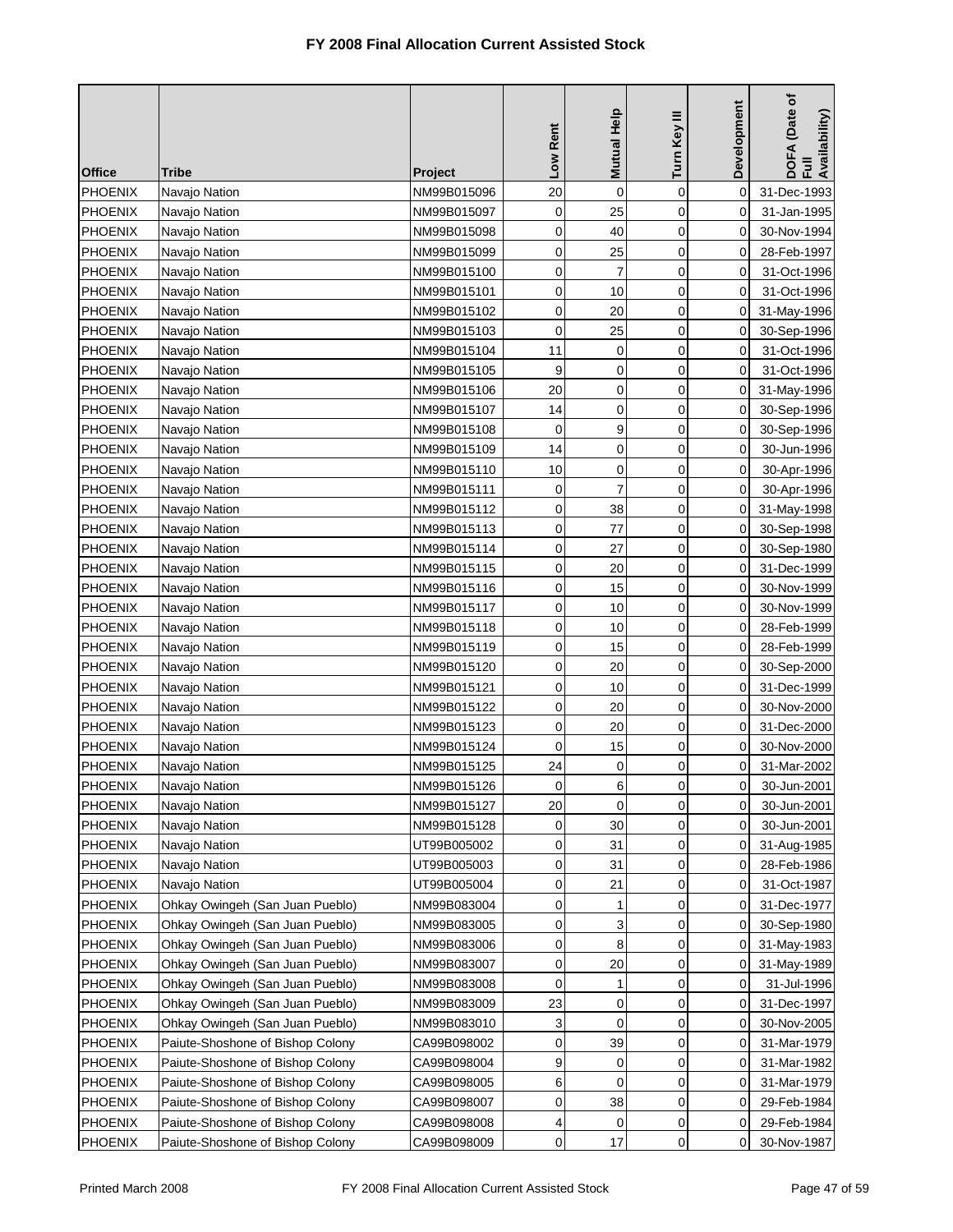| <b>Office</b>  | <b>Tribe</b>                     | <b>Project</b> | Low Rent       | Mutual Help         | Turn Key III   | Development    | DOFA (Date of<br>Full<br>Availability) |
|----------------|----------------------------------|----------------|----------------|---------------------|----------------|----------------|----------------------------------------|
| PHOENIX        | Paiute-Shoshone of Bishop Colony | CA99B098010    | 3              | 0                   | $\mathbf 0$    | 0              | 30-Nov-1987                            |
| <b>PHOENIX</b> | Paiute-Shoshone of Bishop Colony | CA99B098011    | $\overline{7}$ | $\mathbf 0$         | 0              | 0              | 30-Sep-1991                            |
| PHOENIX        | Paiute-Shoshone of Bishop Colony | CA99B098012    | 0              | 10                  | 0              | 0              | 30-Sep-1991                            |
| <b>PHOENIX</b> | Paiute-Shoshone of Bishop Colony | CA99B098013    | $\mathbf 0$    | 13                  | $\overline{0}$ | 0              | 30-Apr-1993                            |
| PHOENIX        | Paiute-Shoshone of Bishop Colony | CA99B098015    | 0              | 5                   | $\mathbf 0$    | 0              | 15-Jun-1994                            |
| <b>PHOENIX</b> | Paiute-Shoshone of Bishop Colony | CA99B098016    | 0              | 5                   | 0              | 0              | 30-Nov-1987                            |
| PHOENIX        | Paiute-Shoshone of Bishop Colony | CA99B605001    | 0              | 5                   | 0              | 0              | 30-Sep-2002                            |
| <b>PHOENIX</b> | Paiute-Shoshone of Bishop Colony | CA99B605001    | 0              | 6                   | 0              | 0              | 30-Apr-2005                            |
| <b>PHOENIX</b> | Pala Band                        | CA99B080018    | 0              | 6                   | 0              | 0              | 30-Sep-1981                            |
| <b>PHOENIX</b> | Pala Band                        | CA99B080039    | 0              | 18                  | 0              | 0              | 30-Jun-1989                            |
| <b>PHOENIX</b> | Pala Band                        | CA99B080053    | 12             | 0                   | 0              | 0              | 30-Nov-1994                            |
| <b>PHOENIX</b> | Pascua Yaqui Tribe               | AZ99B040001    | 60             | 0                   | 0              | 0              | 31-Oct-1981                            |
| <b>PHOENIX</b> | Pascua Yaqui Tribe               | AZ99B040002    | 0              | 60                  | 0              | 0              | 31-Mar-1983                            |
| <b>PHOENIX</b> | Pascua Yaqui Tribe               | AZ99B040003    | 40             | 0                   | 0              | 0              | 30-Apr-1986                            |
| PHOENIX        | Pascua Yaqui Tribe               | AZ99B040004    | 50             | $\mathbf 0$         | $\mathbf 0$    | 0              | 31-Dec-1986                            |
| <b>PHOENIX</b> | Pascua Yaqui Tribe               | AZ99B040005    | $\mathbf 0$    | 93                  | 0              | 0              | 31-May-1987                            |
| <b>PHOENIX</b> | Pascua Yaqui Tribe               | AZ99B040006    | 50             | 0                   | $\mathbf 0$    | 0              | 30-Jun-1987                            |
| <b>PHOENIX</b> | Pascua Yaqui Tribe               | AZ99B040007    | 79             | 0                   | 0              | 0              | 31-Dec-1987                            |
| <b>PHOENIX</b> | Pascua Yaqui Tribe               | AZ99B040008    | 0              | 79                  | 0              | $\Omega$       | 30-Nov-1987                            |
| <b>PHOENIX</b> | Pascua Yaqui Tribe               | AZ99B040009    | 0              | 75                  | 0              | 0              | 30-Nov-1991                            |
| <b>PHOENIX</b> | Pascua Yaqui Tribe               | AZ99B040010    | 0              | 13                  | $\mathbf 0$    | 0              | 30-Nov-1991                            |
| <b>PHOENIX</b> | Pascua Yaqui Tribe               | AZ99B040011    | 43             | 0                   | 0              | 0              | 30-Apr-1992                            |
| <b>PHOENIX</b> | Pascua Yaqui Tribe               | AZ99B040012    | $\mathbf 0$    | 20                  | 0              | 0              | 31-Mar-1995                            |
| <b>PHOENIX</b> | Pascua Yaqui Tribe               | AZ99B040013    | 20             | 0                   | 0              | 0              | 31-Mar-1995                            |
| <b>PHOENIX</b> | Pascua Yaqui Tribe               | AZ99B040014    | 0              | 40                  | $\mathbf 0$    | 0              | 28-Feb-1998                            |
| <b>PHOENIX</b> | Pascua Yaqui Tribe               | AZ99B040015    | 40             | 0                   | 0              | 0              | 28-Feb-1998                            |
| <b>PHOENIX</b> | Pauma Band                       | CA99B080018    | 0              | $\overline{2}$      | 0              | 0              | 30-Sep-1981                            |
| PHOENIX        | Pauma Band                       | CA99B080025    | 0              | 4                   | 0              | 0              | 30-Nov-1973                            |
| <b>PHOENIX</b> | Pauma Band                       | CA99B080038    | 0              | 1                   | 0              | 0              | 30-Sep-1989                            |
| <b>PHOENIX</b> | Pauma Band                       | CA99B080063    | 0              | 5                   | 0              | 0              | 30-Apr-1995                            |
| PHOENIX        | Picayune Rancheria               | CA99B159001    | 12             | $\mathsf{O}\xspace$ | 0              | 5 <sup>1</sup> | 31-Dec-1999                            |
| <b>PHOENIX</b> | Picayune Rancheria               | CA99B159001    | 3              | 0                   | 0              | 0              | 08-Feb-2003                            |
| <b>PHOENIX</b> | Picayune Rancheria               | CA99B159002    | 0              | 0                   | 0              | 8              |                                        |
| <b>PHOENIX</b> | Picuris Pueblo                   | NM99B040015    | 0              | 17                  | 0              | 0              | 31-Dec-1984                            |
| <b>PHOENIX</b> | Pinoleville Rancheria            | CA99B130024    | 5              | 0                   | 0              | 14             | 01-Sep-2006                            |
| <b>PHOENIX</b> | Pojoaque Pueblo                  | NM99B040014    | 0              | 12                  | 0              | 0              | 30-Sep-1984                            |
| <b>PHOENIX</b> | Pojoaque Pueblo                  | NM99B040021    | 0              | 5                   | 0              | 0              | 31-May-1987                            |
| <b>PHOENIX</b> | Pojoaque Pueblo                  | NM99B040022    | 0              | 10                  | 0              | 0              | 30-Apr-1989                            |
| <b>PHOENIX</b> | Pojoaque Pueblo                  | NM99B040023    | 0              | 5                   | 0              | 0              | 30-Apr-1989                            |
| <b>PHOENIX</b> | Pojoaque Pueblo                  | NM99B040025    | 0              | 3                   | 0              | 0              | 30-Apr-1992                            |
| <b>PHOENIX</b> | Pyramid Lake Paiute              | NV99B004003    | 0              | 1                   | 0              | 0              | 30-Sep-1978                            |
| <b>PHOENIX</b> | <b>Pyramid Lake Paiute</b>       | NV99B004005    | 20             | 0                   | 0              | 0              | 31-Aug-1980                            |
| <b>PHOENIX</b> | <b>Pyramid Lake Paiute</b>       | NV99B004006    | 36             | 0                   | 0              | 0              | 31-Jul-1981                            |
| <b>PHOENIX</b> | <b>Pyramid Lake Paiute</b>       | NV99B004007    | 0              | 6                   | 0              | 0              | 31-Jul-1982                            |
| <b>PHOENIX</b> | <b>Pyramid Lake Paiute</b>       | NV99B004009    | 0              | 50                  | 0              | 0              | 31-Dec-1991                            |
| <b>PHOENIX</b> | <b>Pyramid Lake Paiute</b>       | NV99B004010    | 0              | 35                  | 0              | 0              | 31-May-1995                            |
| <b>PHOENIX</b> | Pyramid Lake Paiute              | NV99B004011    | 0              | 25                  | 0              | 0              | 30-Apr-1997                            |
| <b>PHOENIX</b> | <b>Pyramid Lake Paiute</b>       | NV99B004013    | 0              | 2                   | 0              | 0              | 31-Mar-1998                            |
| PHOENIX        | Quartz Valley Rancheria          | CA99B083011    | 10             | 0                   | 0              | 0              | 04-May-2004                            |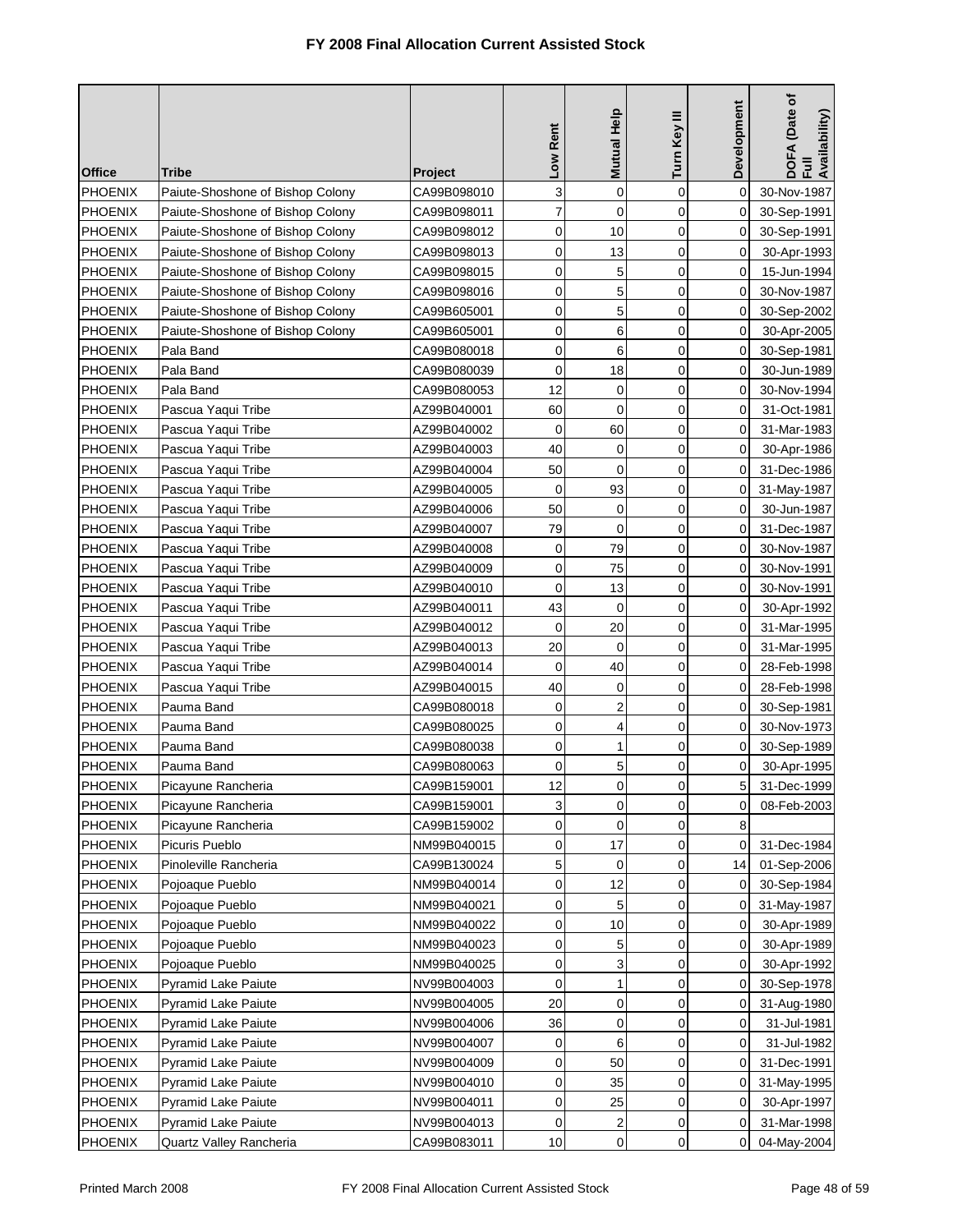| <b>Office</b>  | Tribe                     | <b>Project</b> | Low Rent    | Mutual Help  | Turn Key III | Development | DOFA (Date of<br>Full<br>Availability) |
|----------------|---------------------------|----------------|-------------|--------------|--------------|-------------|----------------------------------------|
| PHOENIX        | Quartz Valley Rancheria   | CA99B083012    | 0           | 5            | $\mathbf 0$  | $\mathbf 0$ | 04-May-2004                            |
| <b>PHOENIX</b> | Quartz Valley Rancheria   | CA99B083014    | 1           | $\mathbf 0$  | $\mathbf 0$  | 0           | 31-Dec-1997                            |
| <b>PHOENIX</b> | Quartz Valley Rancheria   | CA99B083017    | 10          | $\mathbf 0$  | $\mathbf 0$  | 0           | 30-Nov-2000                            |
| <b>PHOENIX</b> | Quechan Tribe             | CA99B054005    | 0           | 4            | 0            | 0           | 31-Oct-1979                            |
| <b>PHOENIX</b> | Quechan Tribe             | CA99B054006    | 39          | 0            | $\mathbf 0$  | 0           | 31-Jul-1982                            |
| <b>PHOENIX</b> | Quechan Tribe             | CA99B054007    | 0           | 4            | 0            | 0           | 31-Aug-1982                            |
| PHOENIX        | Quechan Tribe             | CA99B054012    | 0           | 35           | 0            | 0           | 31-Jul-1990                            |
| PHOENIX        | Quechan Tribe             | CA99B054013    | 0           | 45           | 0            | 0           | 31-Aug-1993                            |
| <b>PHOENIX</b> | Quechan Tribe             | CA99B054014    | 20          | 0            | $\mathbf 0$  | 0           | 30-Nov-1994                            |
| <b>PHOENIX</b> | Quechan Tribe             | CA99B054015    | 20          | 0            | 0            | 0           | 12-Jun-1997                            |
| <b>PHOENIX</b> | Quechan Tribe             | CA99B054017    | 22          | 0            | $\mathbf 0$  | 0           | 30-Jun-1999                            |
| <b>PHOENIX</b> | Redwood Valley Rancheria  | CA99B130009    | 0           | 1            | 0            | 0           | 31-May-1990                            |
| <b>PHOENIX</b> | Redwood Valley Rancheria  | CA99B130011    | 9           | 0            | $\mathbf 0$  | 0           | 31-May-1990                            |
| <b>PHOENIX</b> | Reno-Sparks Colony        | NV99B012003    | 29          | $\mathbf 0$  | 0            | 0           | 30-Sep-1974                            |
| <b>PHOENIX</b> | Reno-Sparks Colony        | NV99B012005    | $\mathbf 0$ | 17           | 0            | 0           | 30-Jun-1980                            |
| PHOENIX        | Reno-Sparks Colony        | NV99B012006    | 0           | 6            | $\mathbf 0$  | 0           | 31-Oct-1985                            |
| <b>PHOENIX</b> | Reno-Sparks Colony        | NV99B012007    | 20          | 0            | 0            | 0           | 31-Jul-1991                            |
| <b>PHOENIX</b> | Reno-Sparks Colony        | NV99B012008    | 0           | 60           | $\mathbf 0$  | 0           | 30-Sep-1991                            |
| <b>PHOENIX</b> | Reno-Sparks Colony        | NV99B012009    | $\mathbf 0$ | 18           | $\mathbf 0$  | 0           | 30-Sep-1991                            |
| <b>PHOENIX</b> | Reno-Sparks Colony        | NV99B012010    | 0           | 20           | 0            | 0           | 14-Jun-1995                            |
| <b>PHOENIX</b> | Reno-Sparks Colony        | NV99B012011    | 0           | $\mathbf{1}$ | 0            | 0           | 06-May-1996                            |
| <b>PHOENIX</b> | Reno-Sparks Colony        | NV99B012012    | 29          | 0            | 0            | 0           | 30-Apr-1997                            |
| <b>PHOENIX</b> | <b>Rincon Reservation</b> | CA99B080010    | 0           | $\mathbf{1}$ | 0            | 0           | 30-Jun-1981                            |
| PHOENIX        | <b>Rincon Reservation</b> | CA99B080025    | 0           | 7            | 0            | 0           | 30-Jun-1987                            |
| <b>PHOENIX</b> | <b>Rincon Reservation</b> | CA99B080038    | 0           | 3            | 0            | 0           | 30-Sep-1989                            |
| <b>PHOENIX</b> | Rincon Reservation        | CA99B080049    | 0           | 19           | 0            | 0           | 31-Jul-1991                            |
| <b>PHOENIX</b> | <b>Rincon Reservation</b> | CA99B080054    | 9           | 0            | 0            | 0           | 30-Apr-1994                            |
| <b>PHOENIX</b> | <b>Rincon Reservation</b> | CA99B080061    | 0           | $\mathbf{1}$ | $\mathbf 0$  | 0           | 07-May-1996                            |
| <b>PHOENIX</b> | <b>Rincon Reservation</b> | CA99B080065    | 0           | 10           | 0            | 0           | 31-Jan-1996                            |
| <b>PHOENIX</b> | <b>Rincon Reservation</b> | CA99B080066    | 6           | 0            | 0            | 0           | 31-Jan-1996                            |
| PHOENIX        | Robinson Rancheria        | CA99B130003    | 0           | 20           | 0            | $\pmb{0}$   | 28-Feb-1988                            |
| <b>PHOENIX</b> | Robinson Rancheria        | CA99B130005    | 11          | 0            | 0            | $\Omega$    | 30-Apr-1988                            |
| <b>PHOENIX</b> | Robinson Rancheria        | CA99B130007    | 0           | 10           | 0            | 0           | 31-Mar-1988                            |
| <b>PHOENIX</b> | Round Valley Rancheria    | CA99B097001    | 0           | 38           | $\mathbf 0$  | 0           | 31-Aug-1978                            |
| <b>PHOENIX</b> | Round Valley Rancheria    | CA99B097002    | 29          | 0            | 0            | 0           | 31-Aug-1978                            |
| <b>PHOENIX</b> | Round Valley Rancheria    | CA99B097004    | 0           | 22           | 0            | 0           | 31-Aug-1981                            |
| <b>PHOENIX</b> | Round Valley Rancheria    | CA99B097005    | 22          | 0            | 0            | 0           | 31-Aug-1981                            |
| <b>PHOENIX</b> | Salt River PIma-Maricopa  | AZ99B014004    | 0           | 45           | $\mathbf 0$  | 0           | 28-Feb-1979                            |
| <b>PHOENIX</b> | Salt River Plma-Maricopa  | AZ99B014005    | 0           | 13           | 0            | 0           | 28-Feb-1979                            |
| <b>PHOENIX</b> | Salt River Plma-Maricopa  | AZ99B014006    | $\mathbf 0$ | 23           | 0            | 0           | 30-Sep-1979                            |
| <b>PHOENIX</b> | Salt River Plma-Maricopa  | AZ99B014007    | 25          | 0            | 0            | 0           | 30-Jun-1980                            |
| <b>PHOENIX</b> | Salt River PIma-Maricopa  | AZ99B014008    | 0           | 14           | 0            | 0           | 31-Jul-1981                            |
| <b>PHOENIX</b> | Salt River PIma-Maricopa  | AZ99B014009    | 60          | 0            | 0            | 0           | 30-Sep-1980                            |
| <b>PHOENIX</b> | Salt River Plma-Maricopa  | AZ99B014011    | 28          | 0            | 0            | 0           | 31-Jan-1986                            |
| <b>PHOENIX</b> | Salt River Plma-Maricopa  | AZ99B014013    | 0           | 37           | 0            | 0           | 31-Jan-1989                            |
| <b>PHOENIX</b> | Salt River Plma-Maricopa  | AZ99B014014    | 0           | 14           | 0            | 0           | 31-Jul-1990                            |
| <b>PHOENIX</b> | Salt River PIma-Maricopa  | AZ99B014015    | 0           | 17           | 0            | 0           | 31-Oct-1991                            |
| <b>PHOENIX</b> | Salt River Plma-Maricopa  | AZ99B014016    | 0           | 22           | 0            | 0           | 31-May-1993                            |
| <b>PHOENIX</b> | Salt River PIma-Maricopa  | AZ99B014017    | 40          | 0            | 0            | 0           | 31-Oct-1995                            |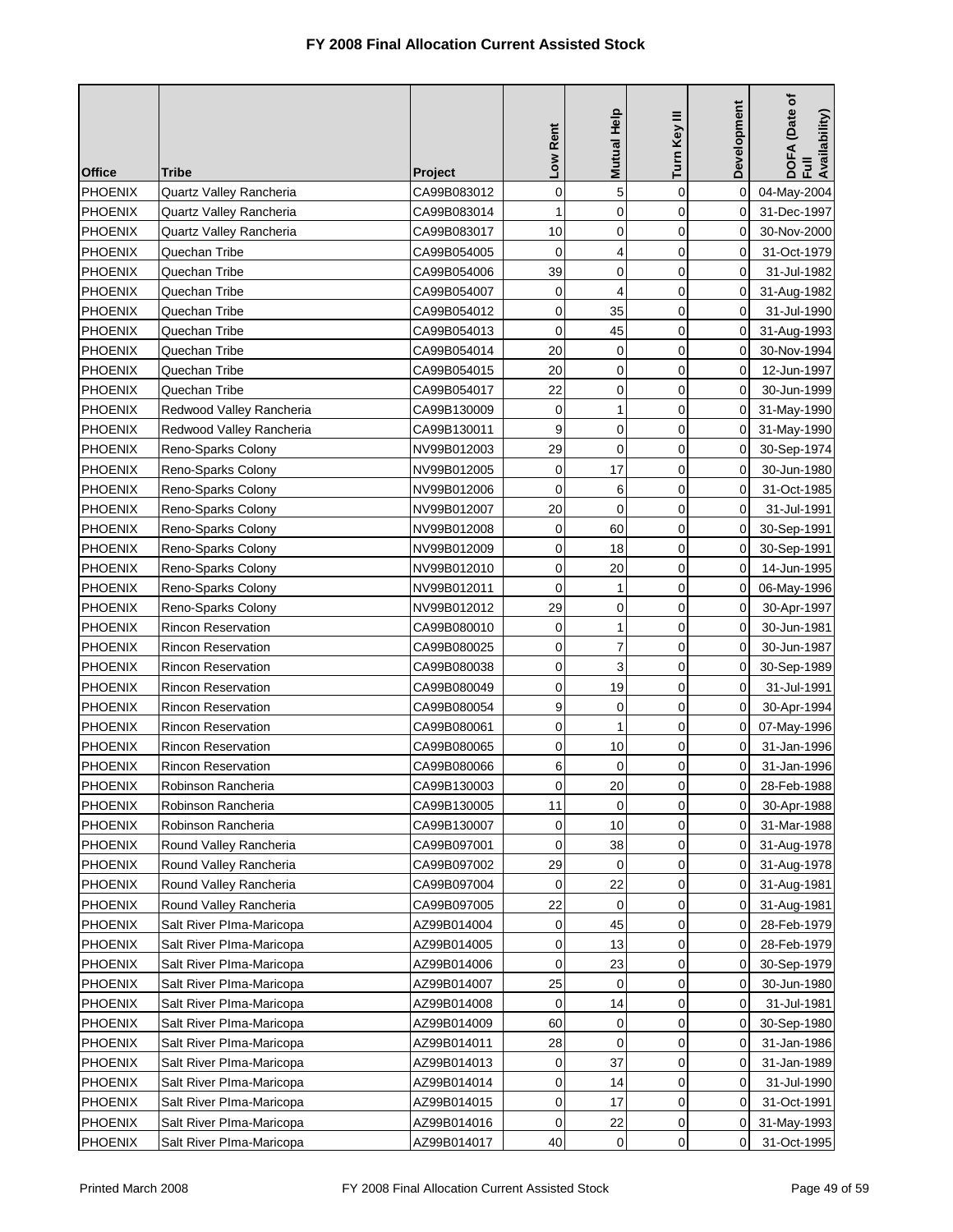| <b>Office</b>  | Tribe                      | <b>Project</b> | Low Rent       | Mutual Help         | Turn Key III | Development  | DOFA (Date of<br>Full<br>Availability) |
|----------------|----------------------------|----------------|----------------|---------------------|--------------|--------------|----------------------------------------|
| PHOENIX        | Salt River PIma-Maricopa   | AZ99B014018    | 20             | 0                   | $\mathbf 0$  | 0            | 09-Feb-1999                            |
| <b>PHOENIX</b> | San Carlos Apache          | AZ99B011012    | 0              | 1                   | 0            | 0            | 30-Sep-1979                            |
| <b>PHOENIX</b> | San Carlos Apache          | AZ99B011013    | 0              | $\overline{c}$      | 0            | 0            | 31-Jan-1980                            |
| <b>PHOENIX</b> | San Carlos Apache          | AZ99B011015    | $\mathbf 0$    | 1                   | 0            | 0            | 31-Oct-1979                            |
| <b>PHOENIX</b> | San Carlos Apache          | AZ99B011016    | 99             | 1                   | $\mathbf 0$  | 0            | 30-Jul-1980                            |
| <b>PHOENIX</b> | San Carlos Apache          | AZ99B011017    | 20             | $\mathbf 0$         | 0            | 0            | 31-Dec-1981                            |
| <b>PHOENIX</b> | San Carlos Apache          | AZ99B011018    | 0              | 160                 | 0            | 0            | 31-May-1987                            |
| <b>PHOENIX</b> | San Carlos Apache          | AZ99B011019    | 4              | 0                   | 0            | 0            | 30-Apr-1983                            |
| <b>PHOENIX</b> | San Carlos Apache          | AZ99B011020    | 50             | 0                   | $\mathbf 0$  | 0            | 30-Nov-1987                            |
| <b>PHOENIX</b> | San Carlos Apache          | AZ99B011021    | 50             | 0                   | 0            | 0            | 30-Nov-1987                            |
| <b>PHOENIX</b> | San Carlos Apache          | AZ99B011022    | 60             | 0                   | 0            | 0            | 30-Nov-1987                            |
| <b>PHOENIX</b> | San Carlos Apache          | AZ99B011023    | 20             | 0                   | 0            | 0            | 30-Nov-1987                            |
| <b>PHOENIX</b> | San Carlos Apache          | AZ99B011024    | 0              | 54                  | $\mathbf 0$  | 0            | 30-Jun-1990                            |
| <b>PHOENIX</b> | San Carlos Apache          | AZ99B011025    | 73             | $\overline{7}$      | 0            | 0            | 30-Nov-1992                            |
| PHOENIX        | San Carlos Apache          | AZ99B011026    | $\mathbf 0$    | 20                  | 0            | 0            | 31-Jan-1994                            |
| PHOENIX        | San Carlos Apache          | AZ99B011027    | 38             | 2                   | 0            | 0            | 30-Nov-1994                            |
| <b>PHOENIX</b> | San Carlos Apache          | AZ99B011029    | 0              | 8                   | 0            | 0            | 01-Jan-2000                            |
| <b>PHOENIX</b> | San Carlos Apache          | AZ99B011030    | 2              | 0                   | $\mathbf 0$  | 0            | 01-Jan-2000                            |
| <b>PHOENIX</b> | San Ildefonso Pueblo       | NM99B040006    | $\mathbf 0$    | $\mathbf{1}$        | $\mathbf 0$  | 0            | 31-Aug-1978                            |
| <b>PHOENIX</b> | San Ildefonso Pueblo       | NM99B040012    | 0              | 4                   | 0            | 0            | 28-Feb-1981                            |
| <b>PHOENIX</b> | San Ildefonso Pueblo       | NM99B040020    | 0              | 10                  | 0            | 0            | 31-May-1987                            |
| PHOENIX        | San Ildefonso Pueblo       | NM99B040022    | 0              | 9                   | 0            | 0            | 30-Apr-1989                            |
| PHOENIX        | San Ildefonso Pueblo       | NM99B040026    | $\mathbf 0$    | 19                  | 0            | 0            | 31-Dec-1994                            |
| PHOENIX        | San Ildefonso Pueblo       | NM99B040029    | 20             | 0                   | 0            | 0            | 31-Jan-2000                            |
| <b>PHOENIX</b> | San Pasqual Band           | CA99B080042    | $\mathbf 0$    | 29                  | 0            | 0            | 31-Jul-1989                            |
| <b>PHOENIX</b> | San Pasqual Band           | CA99B080055    | 10             | 0                   | 0            | 0            | 31-May-1993                            |
| <b>PHOENIX</b> | San Pasqual Band           | CA99B080059    | $\mathbf 0$    | 21                  | 0            | 0            | 31-Oct-1995                            |
| <b>PHOENIX</b> | San Pasqual Band           | CA99B080072    | 11             | 0                   | $\mathbf 0$  | 0            | 28-Nov-1995                            |
| <b>PHOENIX</b> | San Rosa Band of Cahuilla  | CA99B080061    | 0              | 1                   | 0            | 0            | 30-May-1995                            |
| <b>PHOENIX</b> | San Rosa Band of Cahuilla  | CA99B080069    | 0              | 3                   | 0            | 0            | 30-May-1995                            |
| PHOENIX        | San Rosa Band of Cahuilla  | CA99B080070    | $\overline{0}$ | $\mathsf{O}\xspace$ | 0            | $\mathbf{3}$ |                                        |
| <b>PHOENIX</b> | Sandia Pueblo              | NM99B031067    | 0              | 19                  | 0            | $\Omega$     | 30-Sep-1995                            |
| <b>PHOENIX</b> | Sandia Pueblo              | NM99B031080    | 1              | 0                   | 0            | 0            | 30-Sep-1995                            |
| <b>PHOENIX</b> | Sandia Pueblo              | NM99B087012    | 0              | 2                   | $\mathbf 0$  | 0            | 31-Jan-2000                            |
| <b>PHOENIX</b> | Santa Ana Pueblo           | NM99B087013    | 6              | 0                   | 0            | 0            | 30-Nov-1999                            |
| <b>PHOENIX</b> | Santa Clara Pueblo         | NM99B082004    | 0              | 5                   | 0            | 0            | 31-Jul-1980                            |
| <b>PHOENIX</b> | Santa Clara Pueblo         | NM99B082005    | 0              | 8                   | 0            | 0            | 30-Nov-1987                            |
| <b>PHOENIX</b> | Santa Clara Pueblo         | NM99B082006    | 0              | 40                  | $\mathbf 0$  | 0            | 31-Mar-1992                            |
| <b>PHOENIX</b> | Santa Clara Pueblo         | NM99B082007    | 0              | 18                  | 0            | 0            | 31-Mar-1992                            |
| <b>PHOENIX</b> | Santa Clara Pueblo         | NM99B082008    | $\mathbf 0$    | 13                  | 0            | 0            | 31-Dec-2004                            |
| <b>PHOENIX</b> | Santa Clara Pueblo         | NM99B082009    | 22             | 0                   | 0            | 0            | 31-Dec-2004                            |
| <b>PHOENIX</b> | Santa Rosa Rancheria       | CA99B129001    | 23             | 0                   | $\mathbf 0$  | 0            | 31-Jul-1982                            |
| <b>PHOENIX</b> | Santa Rosa Rancheria       | CA99B129007    | 20             | 0                   | $\mathbf 0$  | 0            | 31-Dec-1987                            |
| <b>PHOENIX</b> | Santa Rosa Rancheria       | CA99B129015    | 0              | 1                   | 0            | 0            | 31-Jul-1982                            |
| <b>PHOENIX</b> | Santa Rosa Rancheria       | CA99B129018    | 0              | 1                   | 0            | 0            | 31-Dec-1987                            |
| <b>PHOENIX</b> | Santa Ynez Band of Chumash | CA99B080013    | 0              | 1                   | 0            | 0            | 31-Jan-1981                            |
| <b>PHOENIX</b> | Santa Ynez Band of Chumash | CA99B080026    | 0              | 4                   | 0            | 0            | 31-Aug-1989                            |
| <b>PHOENIX</b> | Santa Ynez Band of Chumash | CA99B080045    | 1              | 0                   | 0            | 0            | 30-Apr-1989                            |
| <b>PHOENIX</b> | Santo Domingo Pueblo       | NM99B031052    | 0              | 3                   | 0            | 0            | 31-Mar-1982                            |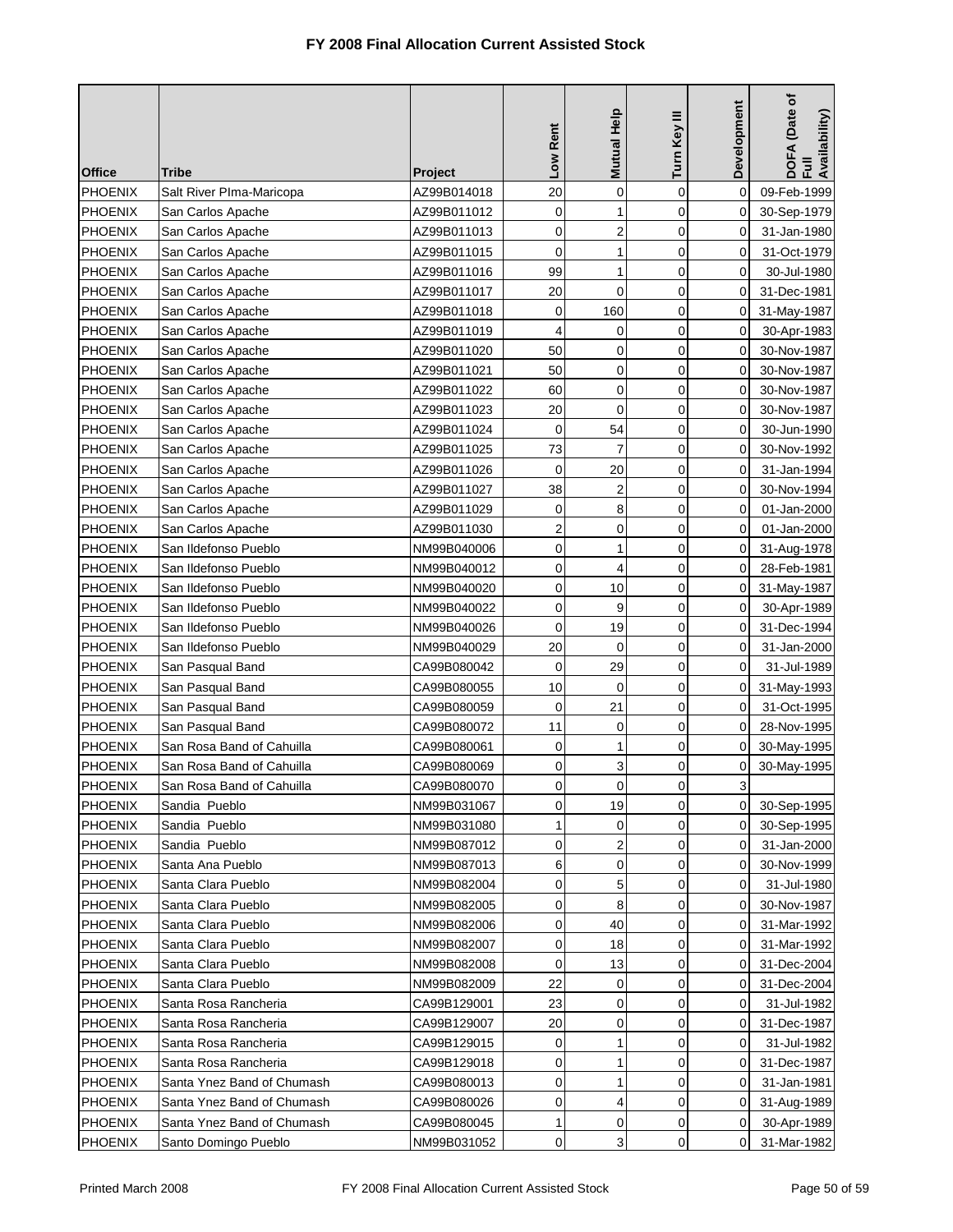|                |                                 |                | Low Rent    | <b>Mutual Help</b>      | Turn Key III        | Development | DOFA (Date of<br>Full<br>Availability) |
|----------------|---------------------------------|----------------|-------------|-------------------------|---------------------|-------------|----------------------------------------|
| <b>Office</b>  | Tribe                           | <b>Project</b> |             |                         |                     |             |                                        |
| PHOENIX        | Santo Domingo Pueblo            | NM99B078001    | 32          | $\mathbf 0$             | 0                   | $\mathbf 0$ | 30-Sep-1998                            |
| <b>PHOENIX</b> | Santo Domingo Pueblo            | NM99B078002    | 0           | 38                      | 0                   | 10          | 30-Sep-1998                            |
| <b>PHOENIX</b> | Santo Domingo Pueblo            | NM99B078003    | 0           | 3                       | 0                   | 0           | 30-Nov-2004                            |
| <b>PHOENIX</b> | Sherwood Valley Rancheria       | CA99B130014    | 19          | $\mathbf 0$             | 0                   | 0           | 30-Apr-1993                            |
| <b>PHOENIX</b> | Sherwood Valley Rancheria       | CA99B130015    | 0           | 14                      | 0                   | 0           | 30-Apr-1993                            |
| <b>PHOENIX</b> | Sherwood Valley Rancheria       | CA99B130027    | 0           | 0                       | 0                   | 15          |                                        |
| <b>PHOENIX</b> | Soboba Band                     | CA99B080016    | 0           | 32                      | 0                   | 0           | 31-Jul-1980                            |
| <b>PHOENIX</b> | Soboba Band                     | CA99B080038    | 0           | 3                       | 0                   | 0           | 30-Sep-1989                            |
| <b>PHOENIX</b> | Soboba Band                     | CA99B080040    | 0           | 8                       | 0                   | $\mathbf 0$ | 29-Feb-1988                            |
| <b>PHOENIX</b> | Soboba Band                     | CA99B080041    | 0           | 2                       | 0                   | 0           | 29-Feb-1988                            |
| <b>PHOENIX</b> | Soboba Band                     | CA99B080047    | 0           | 7                       | 0                   | $\mathbf 0$ | 30-Apr-1991                            |
| <b>PHOENIX</b> | Soboba Band                     | CA99B080051    | 0           | 13                      | 0                   | $\mathbf 0$ | 31-Jul-1992                            |
| <b>PHOENIX</b> | Soboba Band                     | CA99B080067    | 0           | 9                       | 0                   | $\mathbf 0$ | 30-May-1995                            |
| <b>PHOENIX</b> | Soboba Band                     | CA99B080068    | 8           | 0                       | 0                   | 0           | 30-May-1995                            |
| PHOENIX        | Soboba Band                     | CA99B080073    | 8           | $\mathbf 0$             | 0                   | 0           | 30-Jun-1998                            |
| <b>PHOENIX</b> | <b>Stewarts Point Rancheria</b> | CA99B130032    | 0           | 0                       | 0                   | 15          |                                        |
| <b>PHOENIX</b> | Susanville Rancheria            | CA99B083002    | 0           | 3                       | 0                   | $\mathbf 0$ | 30-Jun-1980                            |
| <b>PHOENIX</b> | Susanville Rancheria            | CA99B083004    | 0           | 21                      | 0                   | 0           | 31-May-1984                            |
| <b>PHOENIX</b> | Susanville Rancheria            | CA99B083008    | 25          | $\mathbf 0$             | 0                   | 0           | 30-Sep-1993                            |
| <b>PHOENIX</b> | Susanville Rancheria            | CA99B083010    | 6           | $\mathbf 0$             | 0                   | 0           | 31-Dec-1995                            |
| <b>PHOENIX</b> | Taos Pueblo                     | NM99B040007    | 0           | 3                       | 0                   | 0           | 30-Apr-1979                            |
| <b>PHOENIX</b> | Taos Pueblo                     | NM99B040016    | 0           | 44                      | 0                   | 0           | 31-Mar-1985                            |
| PHOENIX        | Taos Pueblo                     | NM99B040018    | 0           | 57                      | 0                   | 0           | 31-Jul-1987                            |
| <b>PHOENIX</b> | Taos Pueblo                     | NM99B040022    | 0           | 10                      | 0                   | 0           | 30-Apr-1989                            |
| <b>PHOENIX</b> | Te-Moak                         | NV99B016003    | 0           | 16                      | 0                   | 0           | 31-Dec-1980                            |
| <b>PHOENIX</b> | Te-Moak                         | NV99B016004    | 10          | 0                       | 0                   | 0           | 30-Nov-1980                            |
| <b>PHOENIX</b> | Te-Moak                         | NV99B016005    | 49          | 0                       | 0                   | 0           | 28-Feb-1982                            |
| <b>PHOENIX</b> | Te-Moak                         | NV99B016006    | 0           | 55                      | 0                   | $\mathbf 0$ | 28-Feb-1982                            |
| <b>PHOENIX</b> | Te-Moak                         | NV99B016008    | 0           | 47                      | 0                   | 0           | 31-Aug-1986                            |
| <b>PHOENIX</b> | Te-Moak                         | NV99B016009    | 0           | 50                      | 0                   | 0           | 31-Aug-1988                            |
| PHOENIX        | Te-Moak                         | NV99B016010    | 0           | 13                      | $\mathsf{O}\xspace$ | $\pmb{0}$   | 28-Feb-1989                            |
| <b>PHOENIX</b> | Te-Moak                         | NV99B016011    | 28          | $\mathbf 0$             | 0                   | 0           | 28-Feb-1998                            |
| <b>PHOENIX</b> | Tesuque Pueblo                  | NM99B040018    | 0           | 4                       | 0                   | 0           | 31-Jul-1987                            |
| <b>PHOENIX</b> | Tesuque Pueblo                  | NM99B040025    | 0           | 8                       | 0                   | 0           | 30-Apr-1992                            |
| <b>PHOENIX</b> | Tesuque Pueblo                  | NM99B040028    | 0           | 10                      | 0                   | $\mathbf 0$ | 28-Feb-1995                            |
| <b>PHOENIX</b> | Tohono O'Odham Nation           | AZ99B026001    | 0           | 1                       | 0                   | $\mathbf 0$ | 31-May-1974                            |
| PHOENIX        | Tohono O'Odham Nation           | AZ99B026004    | 0           | 1                       | 0                   | $\mathbf 0$ | 31-Mar-1973                            |
| PHOENIX        | Tohono O'Odham Nation           | AZ99B026005    | 0           | 3                       | 0                   | 0           | 31-Jan-1974                            |
| <b>PHOENIX</b> | Tohono O'Odham Nation           | AZ99B026006    | 0           | 1                       | 0                   | 0           | 31-Jul-1976                            |
| <b>PHOENIX</b> | Tohono O'Odham Nation           | AZ99B026008    | 10          | 0                       | 0                   | $\mathbf 0$ | 30-Sep-1978                            |
| <b>PHOENIX</b> | Tohono O'Odham Nation           | AZ99B026009    | 0           | 2                       | 0                   | 0           | 30-Sep-1978                            |
| <b>PHOENIX</b> | Tohono O'Odham Nation           | AZ99B026011    | 0           | $\overline{\mathbf{c}}$ | 0                   | 0           | 30-Jun-1972                            |
| <b>PHOENIX</b> | Tohono O'Odham Nation           | AZ99B026012    | 50          | 0                       | 0                   | 0           | 31-May-1974                            |
| <b>PHOENIX</b> | Tohono O'Odham Nation           | AZ99B026016    | $\mathbf 0$ | 24                      | 0                   | $\mathbf 0$ | 30-Sep-1980                            |
| <b>PHOENIX</b> | Tohono O'Odham Nation           | AZ99B026019    | 0           | 39                      | 0                   | $\mathbf 0$ | 30-Jun-1981                            |
| <b>PHOENIX</b> | Tohono O'Odham Nation           | AZ99B026020    | 12          | $\mathbf 0$             | 0                   | $\mathbf 0$ | 28-Feb-1983                            |
| <b>PHOENIX</b> | Tohono O'Odham Nation           | AZ99B026021    | $\mathbf 0$ | 93                      | 0                   | 0           | 31-May-1983                            |
| <b>PHOENIX</b> | Tohono O'Odham Nation           | AZ99B026022    | 50          | 0                       | 0                   | 0           | 30-Jun-1986                            |
| <b>PHOENIX</b> | Tohono O'Odham Nation           | AZ99B026023    | 0           | 39                      | 0                   | 0           | 30-Jun-1986                            |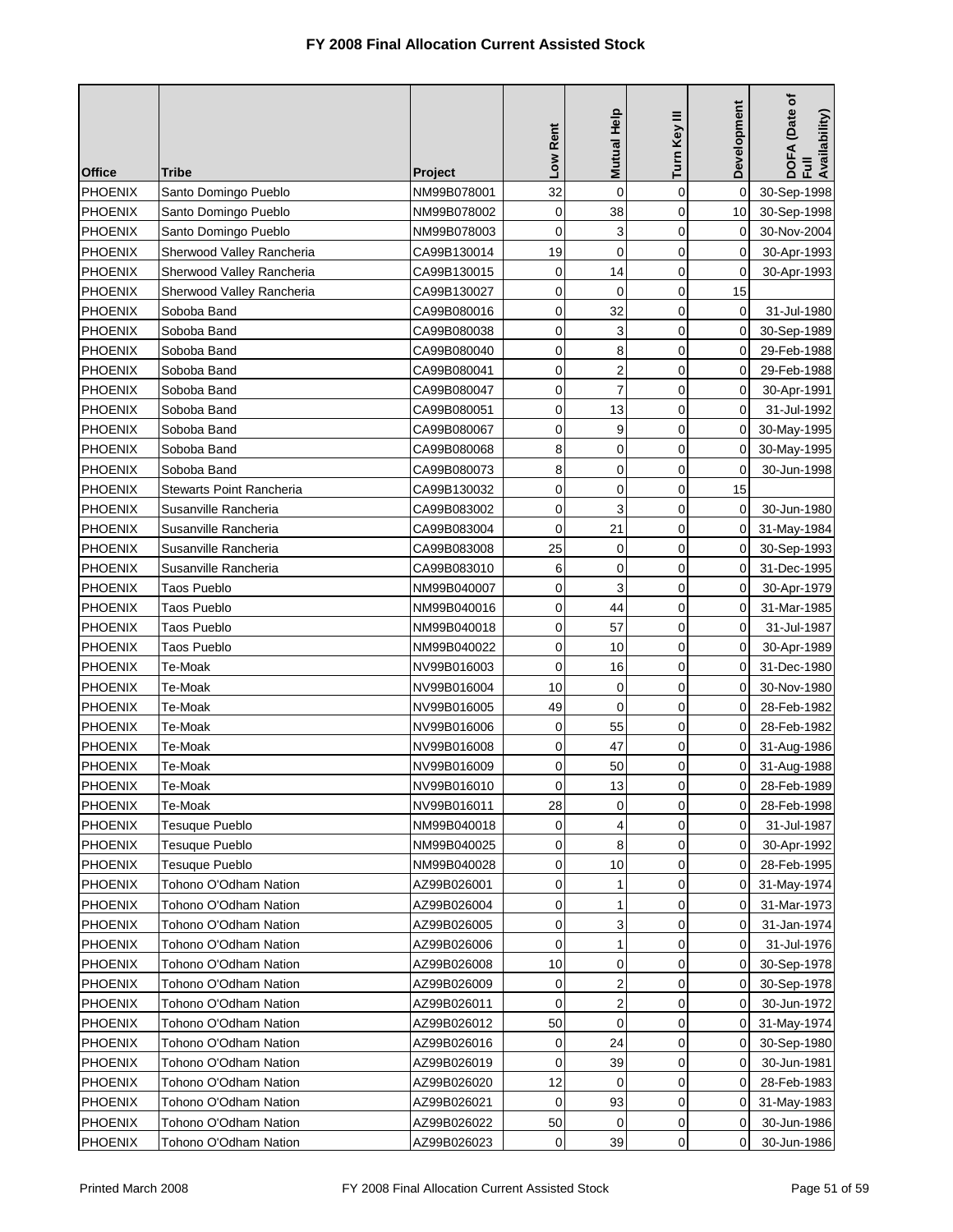| <b>Office</b>  | <b>Tribe</b>                        | <b>Project</b> | Low Rent       | Mutual Help         | Turn Key III | Development | DOFA (Date of<br>Full<br>Availability) |
|----------------|-------------------------------------|----------------|----------------|---------------------|--------------|-------------|----------------------------------------|
| PHOENIX        | Tohono O'Odham Nation               | AZ99B026024    | 0              | 59                  | $\mathbf 0$  | $\Omega$    | 30-Nov-1987                            |
| <b>PHOENIX</b> | Tohono O'Odham Nation               | AZ99B026025    | 0              | $\overline{7}$      | $\mathbf 0$  | $\Omega$    | 30-Jun-1987                            |
| <b>PHOENIX</b> | Tohono O'Odham Nation               | AZ99B026026    | 0              | 35                  | $\mathbf 0$  | 0           | 31-Mar-1989                            |
| <b>PHOENIX</b> | Tohono O'Odham Nation               | AZ99B026028    | 0              | 33                  | 0            | 0           | 31-Mar-1989                            |
| <b>PHOENIX</b> | Tohono O'Odham Nation               | AZ99B026029    | 0              | 10                  | $\mathbf 0$  | 0           | 31-Dec-1991                            |
| <b>PHOENIX</b> | Tohono O'Odham Nation               | AZ99B026030    | 0              | 66                  | 0            | 0           | 30-Apr-1992                            |
| <b>PHOENIX</b> | Tohono O'Odham Nation               | AZ99B026031    | 0              | 19                  | $\mathbf 0$  | 0           | 31-Mar-1994                            |
| <b>PHOENIX</b> | Tohono O'Odham Nation               | AZ99B026032    | 0              | 114                 | 0            | 0           | 30-Jan-1999                            |
| <b>PHOENIX</b> | Torres-Martinez Band of Cahuilla    | CA99B080035    | 0              | 26                  | $\mathbf 0$  | 0           | 29-Feb-1988                            |
| <b>PHOENIX</b> | Torres-Martinez Band of Cahuilla    | CA99B080045    | 11             | 0                   | 0            | 0           | 30-Apr-1989                            |
| <b>PHOENIX</b> | Tule River Indian Tribe             | CA99B099001    | 0              | 3                   | $\mathbf 0$  | 0           | 31-May-1979                            |
| <b>PHOENIX</b> | Tule River Indian Tribe             | CA99B099002    | 0              | 10                  | 0            | 0           | 30-Jun-1988                            |
| <b>PHOENIX</b> | Tule River Indian Tribe             | CA99B099003    | $\overline{7}$ | 0                   | $\mathbf 0$  | 0           | 30-Jun-1988                            |
| <b>PHOENIX</b> | Tule River Indian Tribe             | CA99B099006    | 19             | $\mathbf 0$         | 0            | 0           | 29-Mar-1996                            |
| <b>PHOENIX</b> | Tule River Indian Tribe             | CA99B099007    | $\overline{0}$ | 19                  | $\mathbf 0$  | 0           | 29-Mar-1996                            |
| <b>PHOENIX</b> | Tule River Indian Tribe             | CA99B099009    | 35             | 0                   | $\mathbf 0$  | 0           | 10-Feb-2004                            |
| <b>PHOENIX</b> | Tulomne Rancheria                   | CA99B129005    | 0              | 12                  | $\mathbf 0$  | 0           | 31-Jul-1982                            |
| <b>PHOENIX</b> | Tulomne Rancheria                   | CA99B129006    | 7              | 0                   | $\mathbf 0$  | 0           | 31-Jul-1982                            |
| <b>PHOENIX</b> | Tulomne Rancheria                   | CA99B129012    | 3              | $\mathbf 0$         | $\mathbf 0$  | 0           | 31-May-1999                            |
| <b>PHOENIX</b> | Tulomne Rancheria                   | CA99B129013    | 0              | 10                  | 0            | 0           | 31-May-1999                            |
| <b>PHOENIX</b> | Tulomne Rancheria                   | CA99B129014    | 0              | $\mathbf{1}$        | 0            | 0           | 31-Jul-1982                            |
| <b>PHOENIX</b> | Tulomne Rancheria                   | CA99B129015    | 0              | $\mathbf{1}$        | 0            | 0           | 31-Jul-1982                            |
| <b>PHOENIX</b> | Viejas Group of Capitan Grande      | CA99B080023    | 0              | $\overline{2}$      | $\mathbf 0$  | 0           | 30-Jun-1981                            |
| <b>PHOENIX</b> | Viejas Group of Capitan Grande      | CA99B080044    | 0              | 3                   | 0            | 0           | 30-May-1988                            |
| <b>PHOENIX</b> | Viejas Group of Capitan Grande      | CA99B080056    | 9              | 0                   | 0            | 0           | 30-Nov-1993                            |
| <b>PHOENIX</b> | Viejas Group of Capitan Grande      | CA99B080060    | 0              | 8                   | $\mathbf 0$  | 0           | 31-Oct-1995                            |
| <b>PHOENIX</b> | <b>Walker River Paiute Tribe</b>    | NV99B008005    | 0              | 22                  | $\mathbf 0$  | 0           | 31-Oct-1981                            |
| <b>PHOENIX</b> | Walker River Paiute Tribe           | NV99B008006    | 10             | 0                   | $\mathbf 0$  | 0           | 31-Mar-1982                            |
| <b>PHOENIX</b> | <b>Walker River Paiute Tribe</b>    | NV99B008007    | 0              | 24                  | 0            | 0           | 30-Jul-1982                            |
| <b>PHOENIX</b> | <b>Walker River Paiute Tribe</b>    | NV99B008008    | 0              | 24                  | 0            | 0           | 31-Oct-1986                            |
| PHOENIX        | <b>Walker River Paiute Tribe</b>    | NV99B008009    | $10$           | $\mathsf{O}\xspace$ | 0            | $\pmb{0}$   | 31-Oct-1986                            |
| <b>PHOENIX</b> | Walker River Paiute Tribe           | NV99B008010    | 0              | 15                  | $\Omega$     | 0           | 31-May-1988                            |
| <b>PHOENIX</b> | <b>Walker River Paiute Tribe</b>    | NV99B008011    | 0              | 20                  | 0            | 0           | 31-Dec-1992                            |
| <b>PHOENIX</b> | <b>Walker River Paiute Tribe</b>    | NV99B008012    | 0              | 15                  | $\mathbf 0$  | 0           | 31-Dec-1992                            |
| <b>PHOENIX</b> | <b>Walker River Paiute Tribe</b>    | NV99B008013    | 13             | 0                   | 0            | 0           | 30-Sep-1994                            |
| <b>PHOENIX</b> | <b>Walker River Paiute Tribe</b>    | NV99B008014    | 13             | 0                   | 0            | 0           | 30-Sep-1994                            |
| <b>PHOENIX</b> | Walker River Paiute Tribe           | NV99B008015    | 22             | 0                   | 0            | 0           | 30-Nov-2001                            |
| <b>PHOENIX</b> | Washoe Tribe                        | NV99B003007    | 15             | $\mathbf 0$         | $\mathbf 0$  | 0           | 31-Jul-1980                            |
| <b>PHOENIX</b> | Washoe Tribe                        | NV99B003008    | 0              | 45                  | 0            | 0           | 30-Jun-1984                            |
| <b>PHOENIX</b> | Washoe Tribe                        | NV99B003009    | 25             | 0                   | 0            | 0           | 30-Jun-1984                            |
| <b>PHOENIX</b> | Washoe Tribe                        | NV99B003010    | 40             | 0                   | 0            | 0           | 31-Jul-1989                            |
| <b>PHOENIX</b> | Washoe Tribe                        | NV99B003011    | 0              | 25                  | $\mathbf 0$  | 0           | 31-May-1989                            |
| <b>PHOENIX</b> | Washoe Tribe                        | NV99B003012    | 0              | 20                  | $\mathbf 0$  | 0           | 29-Feb-1992                            |
| <b>PHOENIX</b> | Washoe Tribe                        | NV99B003013    | 0              | 20                  | 0            | 0           | 30-Sep-1995                            |
| <b>PHOENIX</b> | White Mountain Apache (Fort Apache) | AZ99B016007    | 35             | 0                   | 0            | 0           | 30-Jun-1971                            |
| <b>PHOENIX</b> | White Mountain Apache (Fort Apache) | AZ99B016017    | 65             | 0                   | 0            | 0           | 31-Dec-1972                            |
| <b>PHOENIX</b> | White Mountain Apache (Fort Apache) | AZ99B016025    | 0              | 19                  | 0            | 0           | 31-Mar-1980                            |
| <b>PHOENIX</b> | White Mountain Apache (Fort Apache) | AZ99B016026    | 30             | 0                   | 0            | 0           | 31-Dec-1979                            |
| <b>PHOENIX</b> | White Mountain Apache (Fort Apache) | AZ99B016027    | 48             | 0                   | 0            | 0           | 31-Aug-1980                            |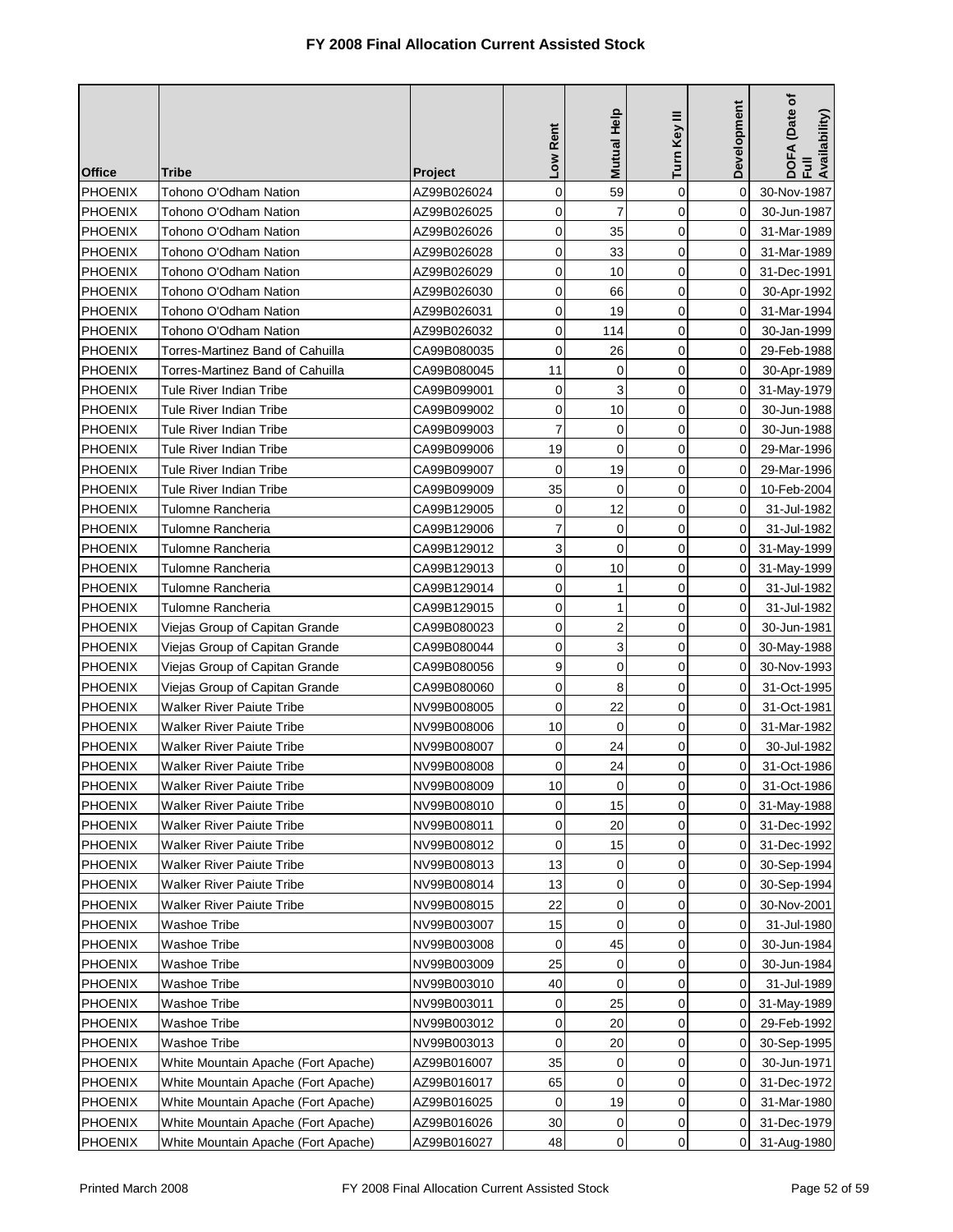|                |                                     |             | Low Rent     | <b>Mutual Help</b> | Turn Key III | Development | DOFA (Date of<br>Full<br>Availability) |
|----------------|-------------------------------------|-------------|--------------|--------------------|--------------|-------------|----------------------------------------|
| <b>Office</b>  | <b>Tribe</b>                        | Project     |              |                    |              |             |                                        |
| PHOENIX        | White Mountain Apache (Fort Apache) | AZ99B016028 | $\mathbf 0$  | 33                 | $\mathbf 0$  | $\mathbf 0$ | 31-Aug-1980                            |
| <b>PHOENIX</b> | White Mountain Apache (Fort Apache) | AZ99B016029 | 50           | 0                  | 0            | 0           | 28-Feb-1981                            |
| <b>PHOENIX</b> | White Mountain Apache (Fort Apache) | AZ99B016030 | $\mathbf 0$  | 80                 | 0            | $\Omega$    | 31-Jul-1986                            |
| <b>PHOENIX</b> | White Mountain Apache (Fort Apache) | AZ99B016031 | 5            | 0                  | $\mathbf 0$  | $\mathbf 0$ | 31-May-1986                            |
| <b>PHOENIX</b> | White Mountain Apache (Fort Apache) | AZ99B016034 | 40           | 0                  | 0            | 0           | 31-Oct-1987                            |
| <b>PHOENIX</b> | White Mountain Apache (Fort Apache) | AZ99B016036 | 50           | $\mathbf 0$        | $\mathbf 0$  | 0           | 31-Jan-1988                            |
| <b>PHOENIX</b> | White Mountain Apache (Fort Apache) | AZ99B016037 | 0            | 40                 | 0            | 0           | 31-Oct-1987                            |
| <b>PHOENIX</b> | White Mountain Apache (Fort Apache) | AZ99B016038 | 50           | 0                  | $\mathbf 0$  | 0           | 31-Jan-1988                            |
| <b>PHOENIX</b> | White Mountain Apache (Fort Apache) | AZ99B016039 | 0            | 44                 | 0            | 0           | 30-Jun-1988                            |
| <b>PHOENIX</b> | White Mountain Apache (Fort Apache) | AZ99B016040 | 0            | 19                 | $\mathbf 0$  | 0           | 31-Oct-1988                            |
| <b>PHOENIX</b> | White Mountain Apache (Fort Apache) | AZ99B016042 | 0            | 46                 | 0            | 0           | 31-Oct-1988                            |
| <b>PHOENIX</b> | White Mountain Apache (Fort Apache) | AZ99B016043 | 0            | 69                 | $\mathbf 0$  | 0           | 31-Oct-1991                            |
| <b>PHOENIX</b> | White Mountain Apache (Fort Apache) | AZ99B016044 | 0            | 19                 | 0            | 0           | 31-Oct-1991                            |
| <b>PHOENIX</b> | White Mountain Apache (Fort Apache) | AZ99B016045 | 0            | 39                 | $\mathbf 0$  | 0           | 31-Oct-1991                            |
| <b>PHOENIX</b> | White Mountain Apache (Fort Apache) | AZ99B016046 | 20           | 0                  | 0            | 0           | 30-Apr-1993                            |
| <b>PHOENIX</b> | White Mountain Apache (Fort Apache) | AZ99B016047 | $\mathbf 0$  | 19                 | 0            | 0           | 30-Apr-1993                            |
| <b>PHOENIX</b> | White Mountain Apache (Fort Apache) | AZ99B016048 | 75           | 0                  | $\mathbf 0$  | 0           | 31-Jul-1994                            |
| <b>PHOENIX</b> | White Mountain Apache (Fort Apache) | AZ99B016049 | $\mathbf 0$  | 75                 | 0            | $\mathbf 0$ | 31-Jul-1994                            |
| <b>PHOENIX</b> | White Mountain Apache (Fort Apache) | AZ99B016050 | 75           | 0                  | 0            | 0           | 31-May-1997                            |
| <b>PHOENIX</b> | White Mountain Apache (Fort Apache) | AZ99B016051 | $\mathbf 0$  | 84                 | $\mathbf 0$  | 0           | 30-Apr-1998                            |
| <b>PHOENIX</b> | White Mountain Apache (Fort Apache) | AZ99B016052 | 0            | 0                  | 0            | 6           |                                        |
| <b>PHOENIX</b> | Yavapai-Apache (Camp Verde)         | AZ99B022004 | $\mathbf{1}$ | 0                  | 0            | 0           | 28-Feb-1983                            |
| <b>PHOENIX</b> | Yavapai-Apache (Camp Verde)         | AZ99B022006 | 15           | 0                  | 0            | 0           | 31-Jul-1986                            |
| <b>PHOENIX</b> | Yavapai-Apache (Camp Verde)         | AZ99B022007 | 20           | 0                  | 0            | 0           | 30-Jun-1986                            |
| <b>PHOENIX</b> | Yavapai-Apache (Camp Verde)         | AZ99B022008 | 0            | 10                 | 0            | 0           | 31-Mar-1987                            |
| <b>PHOENIX</b> | Yavapai-Apache (Camp Verde)         | AZ99B022009 | 0            | 16                 | 0            | 0           | 30-Jun-1988                            |
| <b>PHOENIX</b> | Yavapai-Apache (Camp Verde)         | AZ99B022010 | 15           | 0                  | 0            | 0           | 31-May-1991                            |
| <b>PHOENIX</b> | Yavapai-Apache (Camp Verde)         | AZ99B022011 | 0            | 9                  | 0            | 0           | 31-May-1992                            |
| <b>PHOENIX</b> | Yavapai-Apache (Camp Verde)         | AZ99B022012 | 14           | 0                  | $\mathbf 0$  | $\mathbf 0$ | 30-Sep-1997                            |
| <b>PHOENIX</b> | Yavapai-Apache (Camp Verde)         | AZ99B022013 | 1            | 0                  | 0            | 0           | 30-Sep-1997                            |
| PHOENIX        | Yerington Paiute Tribe              | NV99B010005 | 14           | <sub>0</sub>       | <sub>0</sub> | 0           | 30-Jun-1980                            |
| <b>PHOENIX</b> | Yerington Paiute Tribe              | NV99B010007 | 0            | 17                 | $\mathbf 0$  | 0           | 30-Nov-1987                            |
| <b>PHOENIX</b> | Yerington Paiute Tribe              | NV99B010008 | 0            | 11                 | 0            | 0           | 30-Nov-1987                            |
| <b>PHOENIX</b> | Yerington Paiute Tribe              | NV99B010009 | 0            | 8                  | 0            | 0           | 31-Mar-1988                            |
| <b>PHOENIX</b> | Yerington Paiute Tribe              | NV99B010010 | 0            | 9                  | 0            | $\mathbf 0$ | 30-Sep-1989                            |
| <b>PHOENIX</b> | <b>Yerington Paiute Tribe</b>       | NV99B010011 | 0            | 5                  | 0            | 0           | 30-Sep-1992                            |
| <b>PHOENIX</b> | Yomba Shoshone Tribe                | NV99B020001 | 22           | 0                  | 0            | 0           | 30-Jun-1981                            |
| <b>PHOENIX</b> | Ysleta Del Sur                      | TX99B429001 | 0            | 3                  | 0            | 0           | 31-Aug-1976                            |
| <b>PHOENIX</b> | Ysleta Del Sur                      | TX99B429002 | 0            | 1                  | 0            | 0           | 31-Oct-1977                            |
| PHOENIX        | Ysleta Del Sur                      | TX99B429003 | 0            | 24                 | 0            | 0           | 04-Jan-1999                            |
| <b>PHOENIX</b> | <b>Yurok Tribe</b>                  | CA99B158001 | 11           | 0                  | 0            | 4           | 31-Dec-2001                            |
| <b>PHOENIX</b> | Yurok Tribe                         | CA99B158002 | 7            | 0                  | 0            | 25          | 30-Sep-2004                            |
| <b>PHOENIX</b> | Yurok Tribe                         | CA99B158003 | 0            | 1                  | 0            | 0           | 16-Apr-2001                            |
| <b>PHOENIX</b> | <b>Yurok Tribe</b>                  | CA99B158003 | 0            | $\overline{2}$     | 0            | 0           | 12-Jun-2001                            |
| <b>PHOENIX</b> | Yurok Tribe                         | CA99B158003 | 0            | 1                  | $\mathbf 0$  | 0           | 22-Jun-2001                            |
| PHOENIX        | <b>Yurok Tribe</b>                  | CA99B158003 | 0            | 1                  | $\mathbf 0$  | 0           | 10-Jul-2001                            |
| <b>PHOENIX</b> | Yurok Tribe                         | CA99B158003 | 0            | 1                  | 0            | 0           | 31-Dec-2001                            |
| PHOENIX        | <b>Yurok Tribe</b>                  | CA99B158003 | 0            | 1                  | 0            | 0           | 31-Aug-2002                            |
| <b>PHOENIX</b> | Yurok Tribe                         | CA99B158003 | 0            | $\overline{2}$     | 0            | 0           | 30-Sep-2002                            |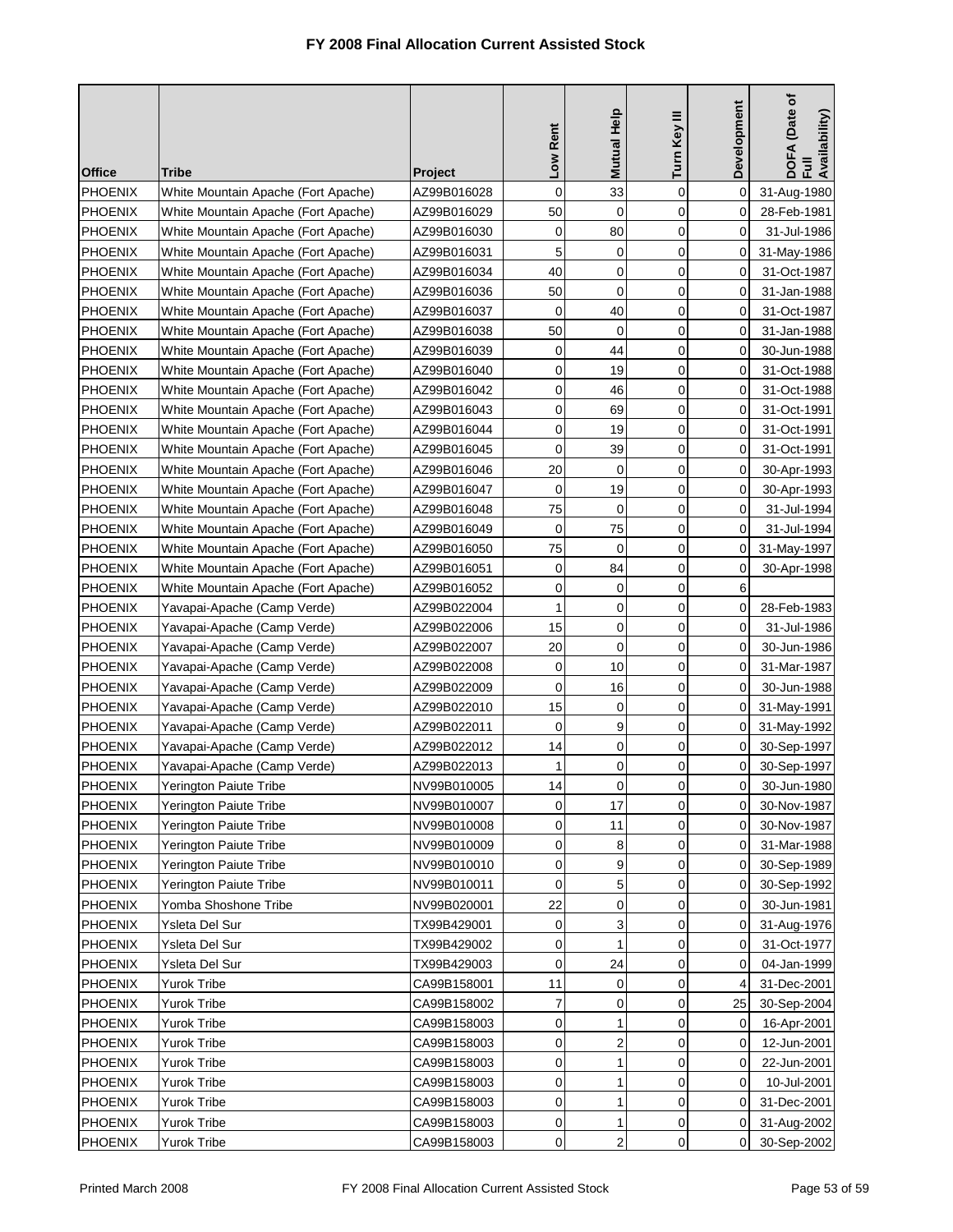|                |                    |             | Low Rent       | <b>Mutual Help</b> | Turn Key III | Development | A (Date of<br>Full<br>Availability)<br><b>DOF</b> |
|----------------|--------------------|-------------|----------------|--------------------|--------------|-------------|---------------------------------------------------|
| <b>Office</b>  | <b>Tribe</b>       | Project     |                |                    |              |             |                                                   |
| <b>PHOENIX</b> | <b>Yurok Tribe</b> | CA99B158003 | 0              | 0                  | $\mathbf 0$  | 19          | 30-Sep-2002                                       |
| <b>PHOENIX</b> | <b>Yurok Tribe</b> | CA99B158003 | 0              | 1                  | 0            | $\Omega$    | 18-Mar-2004                                       |
| <b>PHOENIX</b> | <b>Yurok Tribe</b> | CA99B158003 | 0              | 1                  | 0            | 0           | 04-May-2004                                       |
| <b>PHOENIX</b> | <b>Yurok Tribe</b> | CA99B158003 | 0              | 2                  | 0            | 0           | 30-Sep-2005                                       |
| <b>PHOENIX</b> | Zia Pueblo         | NM99B031049 | 0              | 8                  | $\mathbf 0$  | 0           | 31-Oct-1980                                       |
| <b>PHOENIX</b> | Zia Pueblo         | NM99B031061 | 0              | 13                 | 0            | 0           | 30-Nov-1987                                       |
| <b>PHOENIX</b> | Zia Pueblo         | NM99B031062 | 0              | 3                  | 0            | 0           | 30-Nov-1987                                       |
| <b>PHOENIX</b> | Zia Pueblo         | NM99B031068 | 0              | 21                 | $\mathbf 0$  | 0           | 30-Jun-1996                                       |
| <b>PHOENIX</b> | Zuni Tribe         | NM99B019001 | 0              | 1                  | $\mathbf 0$  | 0           | 28-Feb-1970                                       |
| <b>PHOENIX</b> | Zuni Tribe         | NM99B019003 | 0              | 0                  | 6            | 0           | 31-Aug-1970                                       |
| PHOENIX        | Zuni Tribe         | NM99B019004 | 0              | 1                  | $\mathbf 0$  | 0           | 28-Feb-1971                                       |
| <b>PHOENIX</b> | Zuni Tribe         | NM99B019005 | $\overline{2}$ | 0                  | 5            | 0           | 31-Oct-1972                                       |
| <b>PHOENIX</b> | Zuni Tribe         | NM99B019006 | 0              | 24                 | 0            | $\Omega$    | 31-May-1972                                       |
| <b>PHOENIX</b> | Zuni Tribe         | NM99B019007 | $\mathbf 0$    | 15                 | 0            | 0           | 31-Jan-1978                                       |
| <b>PHOENIX</b> | Zuni Tribe         | NM99B019008 | 50             | 0                  | 0            | 0           | 31-Mar-1977                                       |
| <b>PHOENIX</b> | Zuni Tribe         | NM99B019009 | 74             | 0                  | $\mathbf 0$  | 0           | 28-Feb-1982                                       |
| <b>PHOENIX</b> | Zuni Tribe         | NM99B019010 | 0              | 40                 | 0            | $\Omega$    | 30-Jun-1982                                       |
| PHOENIX        | Zuni Tribe         | NM99B019011 | 3              | $\mathbf 0$        | 0            | $\mathbf 0$ | 30-Sep-1982                                       |
| <b>PHOENIX</b> | Zuni Tribe         | NM99B019012 | 0              | 53                 | 0            | 0           | 31-Jul-1986                                       |
| <b>PHOENIX</b> | Zuni Tribe         | NM99B019013 | 40             | 0                  | 0            | 0           | 31-Jul-1986                                       |
| <b>PHOENIX</b> | Zuni Tribe         | NM99B019015 | 22             | $\mathbf 0$        | $\mathbf 0$  | 0           | 31-Dec-1997                                       |
| <b>PHOENIX</b> | Zuni Tribe         | NM99B019016 | 0              | 5                  | $\mathbf 0$  | 0           | 30-Apr-2007                                       |
| <b>PHOENIX</b> | Zuni Tribe         | NM99B019017 | 5              | $\Omega$           | 0            | $\Omega$    | 30-Apr-2007                                       |
| <b>PHOENIX</b> | <b>TOTAL</b>       |             | 9,303          | 8,482              | 11           | 213         |                                                   |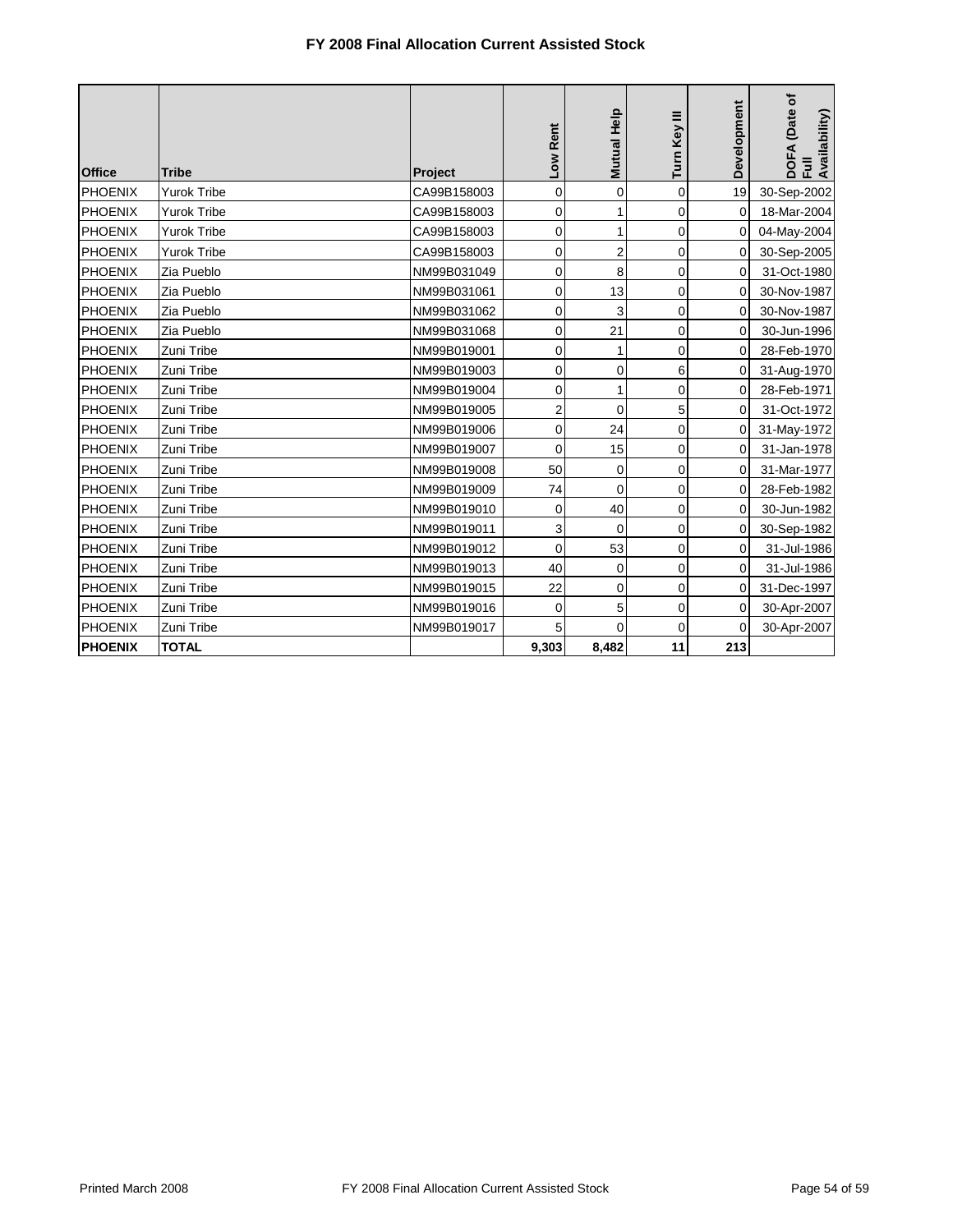| <b>Office</b>  | Tribe                               | <b>Project</b> | Low Rent    | <b>Mutual Help</b>  | Turn Key III | Development | (Date of<br>DOFA (Date<br>Full<br>Availability) |
|----------------|-------------------------------------|----------------|-------------|---------------------|--------------|-------------|-------------------------------------------------|
| <b>SEATTLE</b> | <b>Burns Paiute Colony</b>          | OR97B039001    | $\mathbf 0$ | 18                  | $\mathbf 0$  | 0           | 31-Mar-1999                                     |
| <b>SEATTLE</b> | <b>Chehalis Confederated Tribes</b> | WA19B048002    | 29          | 0                   | 0            | 0           | 30-Nov-1983                                     |
| <b>SEATTLE</b> | <b>Chehalis Confederated Tribes</b> | WA97B048001    | $\mathbf 0$ | $\overline{2}$      | 0            | 0           | 28-Feb-1978                                     |
| <b>SEATTLE</b> | <b>Chehalis Confederated Tribes</b> | WA97B048003    | 21          | 0                   | $\mathbf 0$  | 0           | 30-Jun-1987                                     |
| <b>SEATTLE</b> | <b>Chehalis Confederated Tribes</b> | WA97B048005    | 0           | 4                   | $\mathbf 0$  | 0           | 25-Nov-1997                                     |
| <b>SEATTLE</b> | <b>Chehalis Confederated Tribes</b> | WA97B048007    | 0           | 2                   | $\mathbf 0$  | 0           | 31-Jan-2000                                     |
| <b>SEATTLE</b> | <b>Chehalis Confederated Tribes</b> | WA97B048008    | 0           | 0                   | 0            | 5           |                                                 |
| <b>SEATTLE</b> | Coeur D'Alene Tribe                 | ID16B007008    | $\mathbf 0$ | 37                  | 0            | 0           | 31-Aug-1984                                     |
| <b>SEATTLE</b> | Coeur D'Alene Tribe                 | ID16B007009    | 16          | 0                   | $\mathbf 0$  | 0           | 30-Apr-1984                                     |
| <b>SEATTLE</b> | Coeur D'Alene Tribe                 | ID16B007010    | $\mathbf 0$ | 19                  | 0            | 0           | 31-Aug-1984                                     |
| <b>SEATTLE</b> | Coeur D'Alene Tribe                 | ID97B007006    | 45          | $\mathbf 0$         | 0            | 0           | 30-Sep-1981                                     |
| <b>SEATTLE</b> | Coeur D'Alene Tribe                 | ID97B007013    | $\mathbf 0$ | 13                  | 0            | 0           | 31-Aug-1984                                     |
| <b>SEATTLE</b> | Coeur D'Alene Tribe                 | ID97B007015    | 11          | 0                   | 0            | 0           | 31-Mar-1990                                     |
| <b>SEATTLE</b> | Coeur D'Alene Tribe                 | ID97B007016    | $\mathbf 0$ | 10                  | 0            | 0           | 31-May-1990                                     |
| <b>SEATTLE</b> | Coeur D'Alene Tribe                 | ID97B007018    | $\mathbf 0$ | 15                  | $\mathbf 0$  | 0           | 31-Aug-1994                                     |
| <b>SEATTLE</b> | Coeur D'Alene Tribe                 | ID97B007021    | 9           | 0                   | 0            | 1           | 31-Dec-1998                                     |
| <b>SEATTLE</b> | Coeur D'Alene Tribe                 | ID97B007022    | $\mathbf 0$ | 19                  | $\mathbf 0$  | 1           | 31-Dec-1998                                     |
| <b>SEATTLE</b> | Coeur D'Alene Tribe                 | ID97B007025    | 5           | 0                   | $\mathbf 0$  | 0           | 31-Dec-1998                                     |
| <b>SEATTLE</b> | <b>Colville Confederated Tribes</b> | WA19B043007    | 48          | $\overline{c}$      | $\mathbf 0$  | 0           | 31-Dec-1980                                     |
| <b>SEATTLE</b> | <b>Colville Confederated Tribes</b> | WA19B043008    | 0           | 5                   | 0            | 0           | 30-Apr-1981                                     |
| <b>SEATTLE</b> | <b>Colville Confederated Tribes</b> | WA19B043009    | 56          | 2                   | $\mathbf 0$  | 0           | 30-Jun-1982                                     |
| <b>SEATTLE</b> | <b>Colville Confederated Tribes</b> | WA97B043002    | 43          | $\overline{2}$      | 0            | 0           | 30-Jun-1977                                     |
| <b>SEATTLE</b> | <b>Colville Confederated Tribes</b> | WA97B043003    | 30          | 1                   | $\mathbf 0$  | 0           | 31-Aug-1978                                     |
| <b>SEATTLE</b> | <b>Colville Confederated Tribes</b> | WA97B043004    | 0           | 6                   | 0            | 0           | 31-Jan-1979                                     |
| <b>SEATTLE</b> | <b>Colville Confederated Tribes</b> | WA97B043005    | 40          | 2                   | $\mathbf 0$  | 0           | 31-Jan-1980                                     |
| <b>SEATTLE</b> | <b>Colville Confederated Tribes</b> | WA97B043006    | 0           | 1                   | 0            | 0           | 31-Jan-1980                                     |
| <b>SEATTLE</b> | <b>Colville Confederated Tribes</b> | WA97B043012    | 61          | $\overline{2}$      | $\mathbf 0$  | $\Omega$    | 30-Jun-1983                                     |
| <b>SEATTLE</b> | <b>Colville Confederated Tribes</b> | WA97B043014    | 0           | 21                  | 0            | 0           | 31-May-1986                                     |
| <b>SEATTLE</b> | <b>Colville Confederated Tribes</b> | WA97B043017    | 0           | 8                   | $\mathbf 0$  | 0           | 31-Mar-1999                                     |
| <b>SEATTLE</b> | Coos Bay Confederated Tribes        | OR97B036001    | 15          | 0                   | 0            | 0           | 28-Feb-2001                                     |
| <b>SEATTLE</b> | Coquille Indian Tribe               | OR97B038001    | 51          | $\mathsf{O}\xspace$ | 0            | $\mathbf 0$ | 30-Jun-1997                                     |
| <b>SEATTLE</b> | Coquille Indian Tribe               | OR97B038002    | 0           | 20                  | 0            | 0           | 30-Jun-1997                                     |
| <b>SEATTLE</b> | Fort Hall Shoshone-Bannock          | ID16B009005    | 0           | 31                  | 0            | 0           | 31-Jan-1984                                     |
| <b>SEATTLE</b> | Fort Hall Shoshone-Bannock          | ID16B009006    | 19          | 0                   | 0            | 0           | 31-Mar-1983                                     |
| <b>SEATTLE</b> | Fort Hall Shoshone-Bannock          | ID97B009003    | 60          | 0                   | 0            | 0           | 31-Oct-1975                                     |
| <b>SEATTLE</b> | Fort Hall Shoshone-Bannock          | ID97B009004    | 0           | $\overline{2}$      | 0            | 0           | 30-Jun-1980                                     |
| <b>SEATTLE</b> | Fort Hall Shoshone-Bannock          | ID97B009009    | 0           | 33                  | 0            | 0           | 31-Aug-1992                                     |
| <b>SEATTLE</b> | Fort Hall Shoshone-Bannock          | ID97B009010    | 15          | 0                   | 0            | 0           | 30-Sep-1991                                     |
| <b>SEATTLE</b> | Fort Hall Shoshone-Bannock          | ID97B009011    | 0           | 30                  | 0            | 0           | 31-May-1994                                     |
| <b>SEATTLE</b> | Fort Hall Shoshone-Bannock          | ID97B009014    | 5           | 0                   | 0            | 0           | 31-Oct-2000                                     |
| <b>SEATTLE</b> | Fort Hall Shoshone-Bannock          | ID97B009015    | 0           | 5                   | 0            | 0           | 31-May-2001                                     |
| <b>SEATTLE</b> | Fort Hall Shoshone-Bannock          | ID97B009016    | 5           | 0                   | $\mathbf 0$  | 0           | 31-May-2001                                     |
| <b>SEATTLE</b> | <b>Grand Ronde</b>                  | OF97B040002    | 5           | 0                   | 0            | 0           | 31-Aug-2000                                     |
| <b>SEATTLE</b> | <b>Grand Ronde</b>                  | OR97B040001    | 15          | 0                   | $\mathbf 0$  | 0           | 31-Aug-2000                                     |
| <b>SEATTLE</b> | Hoh Indian Tribe                    | WA19B052006    | 0           | 14                  | 0            | $\mathbf 0$ | 30-Nov-1983                                     |
| <b>SEATTLE</b> | Hoh Indian Tribe                    | WA97B052032    | 4           | 0                   | $\mathbf 0$  | 0           | 01-Feb-1997                                     |
| <b>SEATTLE</b> | Kalispel Indian Community           | WA97B037009    | 0           | 3                   | 0            | 0           | 30-Nov-1990                                     |
| <b>SEATTLE</b> | Kalispel Indian Community           | WA97B037012    | 0           | 9                   | 0            | 0           | 31-Dec-1996                                     |
| <b>SEATTLE</b> | Kalispel Indian Community           | WA97B600371    | 4           | 0                   | 0            | 0           | 30-Sep-2000                                     |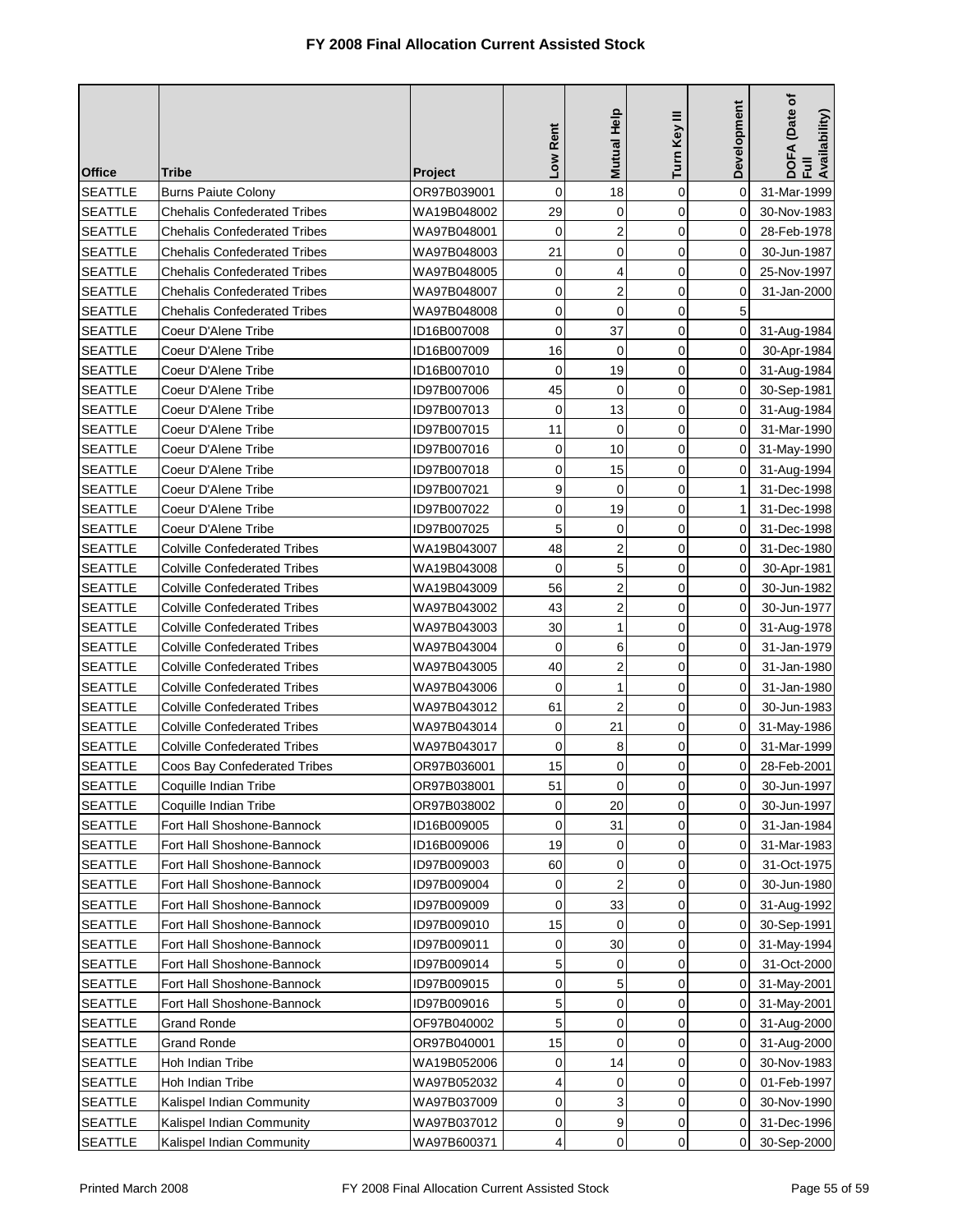| <b>Office</b>  | Tribe                        | <b>Project</b> | Low Rent    | <b>Mutual Help</b>  | Turn Key III   | Development         | DOFA (Date of<br>Full<br>Availability) |
|----------------|------------------------------|----------------|-------------|---------------------|----------------|---------------------|----------------------------------------|
| <b>SEATTLE</b> | Kalispel Indian Community    | WA97B600372    | 0           | 3                   | $\mathbf 0$    | 0                   | 30-Sep-2000                            |
| <b>SEATTLE</b> | Klamath Indian Tribe         | OR97B037001    | 0           | 0                   | 0              | 3                   | 31-Mar-1997                            |
| <b>SEATTLE</b> | Klamath Indian Tribe         | OR97B037004    | 0           | 5                   | 0              | 0                   | 28-Feb-1999                            |
| <b>SEATTLE</b> | Klamath Indian Tribe         | OR97B037005    | 6           | $\mathbf 0$         | $\overline{0}$ | 0                   | 28-Feb-1999                            |
| <b>SEATTLE</b> | Kootenai Tribe               | ID97B022001    | 0           | 12                  | $\mathbf 0$    | 0                   | 28-Feb-1986                            |
| <b>SEATTLE</b> | Lower Elwha Tribal Community | WA19B050003    | $\mathbf 0$ | 22                  | 0              | 0                   | 31-Aug-1984                            |
| <b>SEATTLE</b> | Lower Elwha Tribal Community | WA97B050004    | 0           | 10                  | 0              | 0                   | 16-Apr-1994                            |
| <b>SEATTLE</b> | Lower Elwha Tribal Community | WA97B050005    | $\mathbf 0$ | 12                  | 0              | 0                   | 30-Apr-1994                            |
| <b>SEATTLE</b> | Lower Elwha Tribal Community | WA97B050007    | 0           | 22                  | $\mathbf 0$    | 0                   | 30-Apr-1994                            |
| <b>SEATTLE</b> | Lower Elwha Tribal Community | WA97B050009    | 0           | 23                  | 0              | 0                   | 31-Aug-1996                            |
| <b>SEATTLE</b> | Lower Elwha Tribal Community | WA97B050011    | 5           | 0                   | 0              | 0                   | 31-Jul-1999                            |
| <b>SEATTLE</b> | Lower Elwha Tribal Community | WA97B050012    | 0           | 5                   | 0              | 0                   | 31-Jul-1999                            |
| <b>SEATTLE</b> | Lummi Tribe                  | WA97B028004    | 25          | 0                   | 0              | 0                   | 30-Apr-1975                            |
| <b>SEATTLE</b> | Lummi Tribe                  | WA97B028007    | 35          | $\mathbf 0$         | 0              | 0                   | 30-Jun-1989                            |
| <b>SEATTLE</b> | Lummi Tribe                  | WA97B028011    | $\mathbf 0$ | 39                  | $\mathbf 0$    | 0                   | 31-Aug-1995                            |
| <b>SEATTLE</b> | Lummi Tribe                  | WA97B028012    | 15          | 0                   | 0              | 0                   | 31-Mar-1996                            |
| <b>SEATTLE</b> | Lummi Tribe                  | WA97B028013    | $\mathbf 0$ | 40                  | $\mathbf 0$    | 0                   | 30-Sep-1996                            |
| <b>SEATTLE</b> | Lummi Tribe                  | WA97B028014    | 20          | $\mathbf 0$         | $\mathbf 0$    | 0                   | 30-Mar-1997                            |
| <b>SEATTLE</b> | Lummi Tribe                  | WA97B028015    | $\mathbf 0$ | 42                  | $\mathbf 0$    | $\Omega$            | 30-Sep-1998                            |
| <b>SEATTLE</b> | Lummi Tribe                  | WA97B028023    | 0           | 5                   | 0              | 0                   | 31-Dec-1998                            |
| <b>SEATTLE</b> | Makah Indian Tribe           | WA19B029004    | 22          | 0                   | $\mathbf 0$    | 0                   | 31-Mar-1982                            |
| <b>SEATTLE</b> | Makah Indian Tribe           | WA97B029003    | 0           | 1                   | 0              | 0                   | 31-Jul-1980                            |
| <b>SEATTLE</b> | Makah Indian Tribe           | WA97B029008    | $\mathbf 0$ | 16                  | 0              | 0                   | 30-Sep-1989                            |
| <b>SEATTLE</b> | Makah Indian Tribe           | WA97B029009    | 0           | $\overline{2}$      | 0              | 0                   | 30-Sep-1989                            |
| <b>SEATTLE</b> | Makah Indian Tribe           | WA97B029010    | $\mathbf 0$ | 11                  | $\mathbf 0$    | 0                   | 31-Jan-1995                            |
| <b>SEATTLE</b> | Makah Indian Tribe           | WA97B029013    | 18          | 0                   | 0              | 0                   | 31-Dec-1996                            |
| <b>SEATTLE</b> | Makah Indian Tribe           | WA97B029014    | 5           | 0                   | $\mathbf 0$    | 0                   | 30-Nov-1999                            |
| <b>SEATTLE</b> | Muckleshoot Indian Tribe     | WA97B040001    | 40          | 0                   | 0              | 0                   | 31-Dec-1980                            |
| <b>SEATTLE</b> | Muckleshoot Indian Tribe     | WA97B040003    | 24          | 0                   | $\mathbf 0$    | 0                   | 30-Sep-1998                            |
| <b>SEATTLE</b> | Muckleshoot Indian Tribe     | WA97B040004    | 40          | 0                   | 0              | 0                   | 28-Sep-2007                            |
| <b>SEATTLE</b> | Nez Perce Tribe              | ID97B008007    | 60          | $\mathsf{O}\xspace$ | 0              | $\mathsf{O}\xspace$ | 30-Sep-1977                            |
| <b>SEATTLE</b> | Nez Perce Tribe              | ID97B008008    | 0           | 3                   | $\Omega$       | 0                   | 31-Aug-1980                            |
| <b>SEATTLE</b> | Nez Perce Tribe              | ID97B008011    | 0           | 8                   | 0              | 0                   | 30-Apr-1984                            |
| <b>SEATTLE</b> | Nez Perce Tribe              | ID97B008013    | 0           | 4                   | 0              | 0                   | 31-Aug-1988                            |
| <b>SEATTLE</b> | Nez Perce Tribe              | ID97B008014    | 0           | 25                  | 0              | 0                   | 31-Aug-1991                            |
| <b>SEATTLE</b> | Nez Perce Tribe              | ID97B008015    | 29          | 0                   | 0              | 0                   | 30-Sep-1993                            |
| <b>SEATTLE</b> | Nez Perce Tribe              | ID97B008017    | 0           | 19                  | 0              | 0                   | 31-Dec-1994                            |
| <b>SEATTLE</b> | Nez Perce Tribe              | ID97B008021    | 0           | 8                   | 0              | 0                   | 30-Sep-1996                            |
| <b>SEATTLE</b> | Nez Perce Tribe              | ID97B008022    | 0           | 1                   | 0              | 0                   | 30-Sep-1996                            |
| <b>SEATTLE</b> | Nisqually Indian Community   | WA19B052006    | 0           | 6                   | 0              | 0                   | 30-Nov-1983                            |
| <b>SEATTLE</b> | Nisqually Indian Community   | WA97B052002    | 0           | 2                   | 0              | 0                   | 31-Dec-1980                            |
| <b>SEATTLE</b> | Nisqually Indian Community   | WA97B052003    | 0           | 9                   | 0              | 0                   | 28-Feb-1982                            |
| <b>SEATTLE</b> | Nisqually Indian Community   | WA97B052008    | 0           | $\overline{7}$      | 0              | 0                   | 30-Apr-1986                            |
| <b>SEATTLE</b> | Nisqually Indian Community   | WA97B052011    | 0           | 19                  | 0              | 0                   | 28-Feb-1987                            |
| <b>SEATTLE</b> | Nisqually Indian Community   | WA97B052012    | 0           | 12                  | 0              | 0                   | 30-Apr-1988                            |
| <b>SEATTLE</b> | Nisqually Indian Community   | WA97B052016    | 0           | 5                   | $\mathbf 0$    | 0                   | 30-Apr-1988                            |
| <b>SEATTLE</b> | Nisqually Indian Community   | WA97B052032    | 5           | 0                   | 0              | 0                   | 30-Sep-2000                            |
| SEATTLE        | Nisqually Indian Community   | WA97B052035    | 5           | 0                   | 0              | 0                   | 31-Mar-1999                            |
| <b>SEATTLE</b> | Nisqually Indian Community   | WA97B052040    | 0           | 5                   | 0              | 0                   | 31-Jul-1998                            |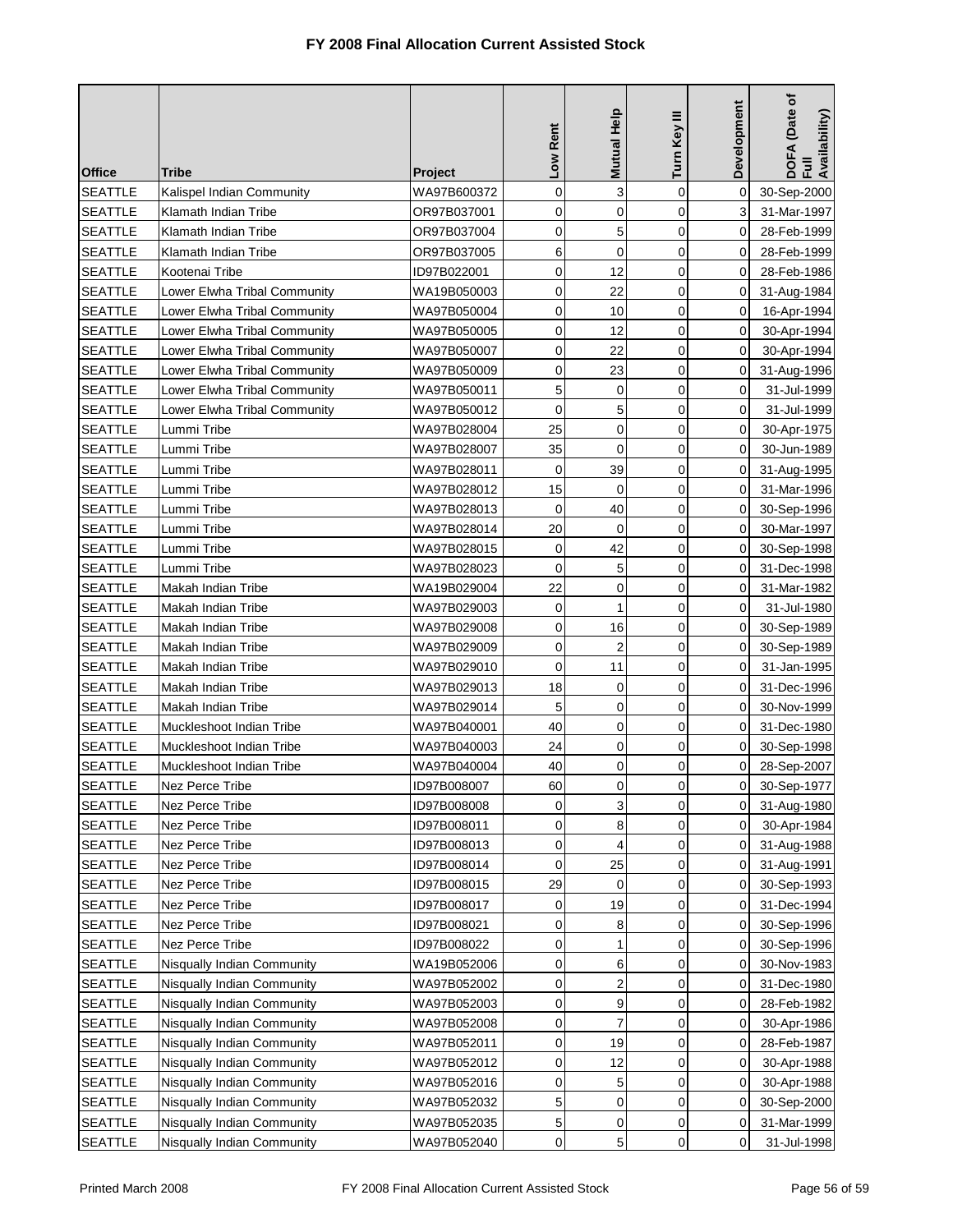| <b>Office</b>  | Tribe                             | Project     | Low Rent    | <b>Mutual Help</b> | Turn Key III   | <b>Development</b> | DOFA (Date of<br>Full<br>Availability) |
|----------------|-----------------------------------|-------------|-------------|--------------------|----------------|--------------------|----------------------------------------|
| <b>SEATTLE</b> | Nooksack Tribe                    | WA19B056002 | 0           | 13                 | $\mathbf 0$    | 0                  | 31-Dec-1980                            |
| <b>SEATTLE</b> | Nooksack Tribe                    | WA97B056001 | 0           | 14                 | $\mathbf 0$    | $\Omega$           | 31-Dec-1979                            |
| <b>SEATTLE</b> | Nooksack Tribe                    | WA97B056003 | 0           | 36                 | $\mathbf 0$    | 0                  | 31-Aug-1984                            |
| <b>SEATTLE</b> | Nooksack Tribe                    | WA97B056005 | $\mathbf 0$ | 12                 | $\mathbf 0$    | 0                  | 31-Jan-1992                            |
| <b>SEATTLE</b> | Nooksack Tribe                    | WA97B056006 | 0           | 20                 | $\mathbf 0$    | 0                  | 31-Jul-1994                            |
| <b>SEATTLE</b> | Nooksack Tribe                    | WA97B056007 | $\mathbf 0$ | 7                  | $\mathbf 0$    | 0                  | 31-Jul-1994                            |
| <b>SEATTLE</b> | Nooksack Tribe                    | WA97B056008 | 7           | 0                  | 0              | 0                  | 30-Sep-1999                            |
| <b>SEATTLE</b> | Port Gamble Indian Community      | WA19B044004 | 10          | $\mathbf 0$        | $\mathbf 0$    | 0                  | 31-Mar-1983                            |
| <b>SEATTLE</b> | Port Gamble Indian Community      | WA97B044001 | 5           | 0                  | $\mathbf 0$    | 0                  | 30-May-1974                            |
| <b>SEATTLE</b> | Port Gamble Indian Community      | WA97B044003 | 20          | 0                  | $\mathbf 0$    | 0                  | 31-Oct-1977                            |
| <b>SEATTLE</b> | Port Gamble Indian Community      | WA97B044006 | 0           | 10                 | $\mathbf 0$    | 0                  | 31-May-1993                            |
| <b>SEATTLE</b> | Port Gamble Indian Community      | WA97B044008 | 0           | 10                 | $\mathbf 0$    | 0                  | 31-Jan-1996                            |
| <b>SEATTLE</b> | Port Gamble Indian Community      | WA97B044010 | 0           | 9                  | $\mathbf 0$    | 0                  | 30-Apr-1998                            |
| <b>SEATTLE</b> | Port Gamble Indian Community      | WA97B044011 | 6           | 0                  | $\overline{0}$ | 0                  | 30-Apr-1998                            |
| <b>SEATTLE</b> | Puyallup Tribe                    | WA97B063002 | 27          | $\mathbf 0$        | $\mathbf 0$    | 0                  | 31-Jul-1990                            |
| <b>SEATTLE</b> | <b>Puyallup Tribe</b>             | WA97B063005 | 0           | 23                 | $\mathbf 0$    | 0                  | 31-Jul-1990                            |
| <b>SEATTLE</b> | <b>Puyallup Tribe</b>             | WA97B063006 | 0           | $\mathbf 0$        | $\mathbf 0$    | 5                  |                                        |
| <b>SEATTLE</b> | <b>Puyallup Tribe</b>             | WA97B063007 | 0           | 0                  | $\mathbf 0$    | 5                  |                                        |
| <b>SEATTLE</b> | Quileute Tribe                    | WA19B047001 | $\mathbf 0$ | 25                 | $\mathbf 0$    | 0                  | 30-Sep-1982                            |
| <b>SEATTLE</b> | Quileute Tribe                    | WA97B047002 | 0           | 24                 | $\mathbf 0$    | $\Omega$           | 31-Mar-1996                            |
| <b>SEATTLE</b> | Quileute Tribe                    | WA97B047003 | 0           | 4                  | $\mathbf 0$    | $\Omega$           | 30-Sep-1997                            |
| <b>SEATTLE</b> | Quileute Tribe                    | WA97B047004 | 0           | 4                  | $\mathbf 0$    | 0                  | 30-Sep-1997                            |
| <b>SEATTLE</b> | Quileute Tribe                    | WA97B047005 | 3           | 3                  | 0              | 0                  | 31-Dec-1998                            |
| <b>SEATTLE</b> | Quinault                          | WA97B027005 | 0           | 1                  | 0              | 0                  | 31-Jan-1980                            |
| <b>SEATTLE</b> | Quinault                          | WA97B027006 | 0           | 5                  | 0              | 0                  | 31-Jul-1981                            |
| <b>SEATTLE</b> | Quinault Tribe                    | WA97B027003 | 40          | 0                  | $\mathbf 0$    | 0                  | 30-Jul-1974                            |
| <b>SEATTLE</b> | <b>Quinault Tribe</b>             | WA97B027007 | 10          | 0                  | $\mathbf 0$    | 0                  | 31-Jul-1981                            |
| <b>SEATTLE</b> | Quinault Tribe                    | WA97B027009 | 0           | 7                  | 0              | 0                  | 30-Apr-1985                            |
| <b>SEATTLE</b> | Quinault Tribe                    | WA97B027010 | 0           | 20                 | $\mathbf 0$    | 0                  | 30-Sep-1995                            |
| <b>SEATTLE</b> | <b>Quinault Tribe</b>             | WA97B027011 | 5           | 0                  | 0              | 0                  | 02-Feb-2005                            |
| <b>SEATTLE</b> | <b>Quinault Tribe</b>             | WA97B027012 | 0           | 5                  | 0              | $\pmb{0}$          | 02-Feb-2005                            |
| <b>SEATTLE</b> | Sauk-Suiattle Indian Tribe        | WA97B062003 | 0           | 17                 | $\Omega$       | 0                  | 31-Jul-1984                            |
| <b>SEATTLE</b> | Shoalwater Bay Tribe              | WA97B052008 | 0           | 8                  | 0              | 0                  | 30-Apr-1986                            |
| <b>SEATTLE</b> | Shoalwater Bay Tribe              | WA97B052021 | 1           | 0                  | $\mathbf 0$    | 0                  | 28-Feb-2000                            |
| <b>SEATTLE</b> | Shoalwater Bay Tribe              | WA97B052046 | 3           | 0                  | $\mathbf 0$    | 0                  | 30-Apr-2003                            |
| <b>SEATTLE</b> | Shoalwater Bay Tribe              | WA97B052051 | 0           | 4                  | $\mathbf 0$    | 1                  | 31-Jul-2000                            |
| <b>SEATTLE</b> | <b>Siletz Confederated Tribes</b> | OR97B035001 | 0           | 39                 | $\mathbf 0$    | 0                  | 31-Mar-1989                            |
| <b>SEATTLE</b> | Siletz Confederated Tribes        | OR97B035002 | 0           | 15                 | $\mathbf 0$    | 0                  | 31-Aug-1991                            |
| <b>SEATTLE</b> | <b>Siletz Confederated Tribes</b> | OR97B035004 | 26          | 0                  | $\mathbf 0$    | 0                  | 30-Apr-1996                            |
| <b>SEATTLE</b> | <b>Siletz Confederated Tribes</b> | OR97B035007 | 25          | 0                  | 0              | 0                  | 30-Sep-1997                            |
| <b>SEATTLE</b> | <b>Siletz Confederated Tribes</b> | OR97B035008 | 0           | 5                  | 0              | 0                  | 28-Feb-2001                            |
| <b>SEATTLE</b> | <b>Siletz Confederated Tribes</b> | OR97B035009 | 0           | 5                  | 0              | 0                  | 28-Feb-2001                            |
| <b>SEATTLE</b> | <b>Siletz Confederated Tribes</b> | OR97B035010 | 1           | 0                  | $\mathbf 0$    | 0                  | 28-Feb-2001                            |
| <b>SEATTLE</b> | <b>Siletz Confederated Tribes</b> | OR97B035011 | 0           | 5                  | $\mathbf 0$    | 0                  | 28-Feb-2001                            |
| <b>SEATTLE</b> | <b>Siletz Confederated Tribes</b> | OR97B035012 | 5           | 0                  | $\mathbf 0$    | 0                  | 28-Feb-2001                            |
| <b>SEATTLE</b> | Skokomish Indian Tribe            | WA97B052002 | 0           | 1                  | 0              | 0                  | 31-Dec-1980                            |
| <b>SEATTLE</b> | Skokomish Indian Tribe            | WA97B052003 | 0           | 3                  | $\mathbf 0$    | 0                  | 28-Feb-1982                            |
| <b>SEATTLE</b> | Skokomish Indian Tribe            | WA97B052008 | 0           | 18                 | 0              | 0                  | 30-Apr-1986                            |
| <b>SEATTLE</b> | Skokomish Indian Tribe            | WA97B052019 | 0           | 21                 | 0              | 0                  | 31-Mar-1992                            |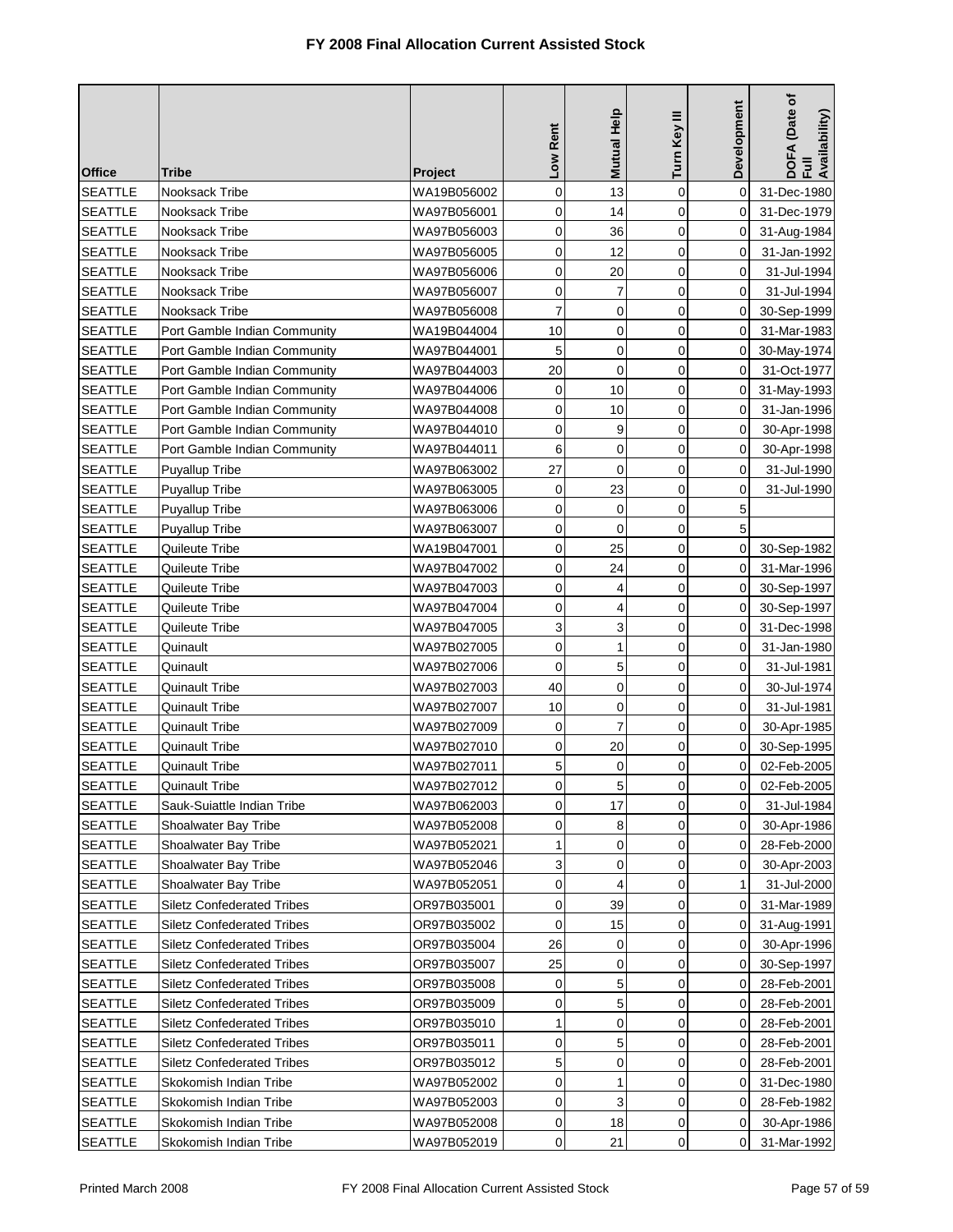| <b>Office</b>  | <b>Tribe</b>                        | Project     | Low Rent       | Mutual Help    | Turn Key III | Development | DOFA (Date of<br>Full<br>Availability) |
|----------------|-------------------------------------|-------------|----------------|----------------|--------------|-------------|----------------------------------------|
| <b>SEATTLE</b> | Skokomish Indian Tribe              | WA97B052021 | 10             | $\mathbf 0$    | $\mathbf 0$  | 0           | 28-Feb-1999                            |
| <b>SEATTLE</b> | Skokomish Indian Tribe              | WA97B052038 | 5              | $\mathbf 0$    | $\mathbf 0$  | 0           | 31-Mar-2000                            |
| <b>SEATTLE</b> | Spokane Tribe                       | WA19B037004 | 32             | $\mathbf 0$    | $\mathbf 0$  | $\Omega$    | 31-Dec-1981                            |
| <b>SEATTLE</b> | Spokane Tribe                       | WA97B037003 | 0              | 4              | 0            | 0           | 30-Jun-1981                            |
| <b>SEATTLE</b> | Spokane Tribe                       | WA97B037005 | 52             | 0              | $\mathbf 0$  | 0           | 29-Feb-1984                            |
| <b>SEATTLE</b> | Spokane Tribe                       | WA97B037006 | 0              | 11             | 0            | 0           | 30-Apr-1986                            |
| <b>SEATTLE</b> | Spokane Tribe                       | WA97B037008 | $\overline{c}$ | 25             | $\mathbf 0$  | 0           | 30-Nov-1987                            |
| <b>SEATTLE</b> | Spokane Tribe                       | WA97B037009 | 1              | 33             | 0            | 0           | 30-Nov-1990                            |
| <b>SEATTLE</b> | Spokane Tribe                       | WA97B037013 | 0              | 9              | $\mathbf 0$  | 0           | 31-Jan-1997                            |
| <b>SEATTLE</b> | Spokane Tribe                       | WA97B037014 | 16             | 0              | 0            | 0           | 31-Aug-1997                            |
| <b>SEATTLE</b> | Spokane Tribe                       | WA97B037024 | 0              | 4              | $\mathbf 0$  | 0           | 31-Aug-2000                            |
| <b>SEATTLE</b> | Spokane Tribe                       | WA97B037025 | 6              | 0              | 0            | 0           | 31-Mar-2000                            |
| <b>SEATTLE</b> | Squaxin Island Tribe                | WA19B052004 | 0              | 8              | $\mathbf 0$  | 0           | 28-Feb-1982                            |
| <b>SEATTLE</b> | Squaxin Island Tribe                | WA19B052006 | 0              | $\overline{2}$ | 0            | 0           | 30-Nov-1983                            |
| <b>SEATTLE</b> | Squaxin Island Tribe                | WA97B052003 | $\mathbf 0$    | 12             | $\mathbf 0$  | 0           | 28-Feb-1982                            |
| <b>SEATTLE</b> | Squaxin Island Tribe                | WA97B052017 | 0              | 21             | $\mathbf 0$  | 0           | 29-Feb-1992                            |
| <b>SEATTLE</b> | Squaxin Island Tribe                | WA97B052021 | 10             | 0              | $\mathbf 0$  | 0           | 23-Oct-1997                            |
| <b>SEATTLE</b> | Squaxin Island Tribe                | WA97B052032 | 7              | $\mathbf 0$    | $\mathbf 0$  | 0           | 01-Jun-1998                            |
| <b>SEATTLE</b> | Squaxin Island Tribe                | WA97B052036 | $\overline{2}$ | $\mathbf 0$    | $\mathbf 0$  | 0           | 01-Jun-1998                            |
| <b>SEATTLE</b> | Squaxin Island Tribe                | WA97B052042 | $\overline{2}$ | 0              | 0            | 0           | 31-Jan-2002                            |
| <b>SEATTLE</b> | Squaxin Island Tribe                | WA97B052052 | 0              | 5              | 0            | 0           | 31-Jan-2002                            |
| <b>SEATTLE</b> | Suquamish Tribal Council            | WA97B052002 | 0              | 12             | 0            | 0           | 31-Dec-1980                            |
| <b>SEATTLE</b> | Suquamish Tribal Council            | WA97B052008 | 0              | 17             | $\mathbf 0$  | 0           | 30-Apr-1986                            |
| <b>SEATTLE</b> | Suquamish Tribal Council            | WA97B052014 | 0              | 25             | 0            | 0           | 31-Mar-1992                            |
| <b>SEATTLE</b> | Suquamish Tribal Council            | WA97B052020 | 4              | 0              | 0            | 0           | 30-Sep-1993                            |
| <b>SEATTLE</b> | Suquamish Tribal Council            | WA97B052034 | 5              | 0              | $\mathbf 0$  | 0           | 28-Feb-1999                            |
| <b>SEATTLE</b> | Suquamish Tribal Council            | WA97B052041 | $\mathbf 0$    | 5              | $\mathbf 0$  | 0           | 31-Aug-1998                            |
| <b>SEATTLE</b> | Swinomish Indians                   | WA97B023003 | 16             | $\mathbf 0$    | $\mathbf 0$  | 0           | 31-Dec-1972                            |
| <b>SEATTLE</b> | Swinomish Indians                   | WA97B023004 | 16             | 0              | 0            | 0           | 30-Apr-1980                            |
| <b>SEATTLE</b> | Swinomish Indians                   | WA97B023006 | 36             | 0              | 0            | 0           | 31-Aug-1985                            |
| <b>SEATTLE</b> | Swinomish Indians                   | WA97B023007 | 10             | 0              | 0            | $\pmb{0}$   | 31-Dec-1993                            |
| <b>SEATTLE</b> | Swinomish Indians                   | WA97B023008 | 0              | 8              | $\Omega$     | 0           | 30-Jun-1998                            |
| <b>SEATTLE</b> | Tulalip Tribes                      | WA19B051002 | 0              | 1              | 0            | 0           | 31-Mar-1982                            |
| <b>SEATTLE</b> | <b>Tulalip Tribes</b>               | WA19B051003 | 19             | 0              | $\mathbf 0$  | 0           | 31-Jan-1982                            |
| <b>SEATTLE</b> | Tulalip Tribes                      | WA19B051004 | 0              | 7              | 0            | 0           | 31-May-1986                            |
| <b>SEATTLE</b> | <b>Tulalip Tribes</b>               | WA19B051005 | 14             | 0              | 0            | 0           | 31-May-1986                            |
| <b>SEATTLE</b> | Tulalip Tribes                      | WA97B051001 | 40             | 0              | 0            | 0           | 31-May-1978                            |
| <b>SEATTLE</b> | <b>Tulalip Tribes</b>               | WA97B051006 | 0              | 1              | $\mathbf 0$  | 0           | 31-May-1986                            |
| <b>SEATTLE</b> | <b>Tulalip Tribes</b>               | WA97B051007 | 17             | 0              | 0            | 0           | 31-Oct-1991                            |
| <b>SEATTLE</b> | <b>Tulalip Tribes</b>               | WA97B051009 | 4              | $\mathbf 0$    | 0            | 0           | 31-Oct-1991                            |
| <b>SEATTLE</b> | Tulalip Tribes                      | WA97B051010 | 0              | 15             | 0            | 0           | 31-Oct-1991                            |
| <b>SEATTLE</b> | Tulalip Tribes                      | WA97B051011 | 20             | 0              | $\mathbf 0$  | 0           | 31-Oct-1991                            |
| <b>SEATTLE</b> | Tulalip Tribes                      | WA97B051013 | 0              | 17             | $\mathbf 0$  | 0           | 31-Dec-1992                            |
| <b>SEATTLE</b> | <b>Tulalip Tribes</b>               | WA97B051016 | 0              | 11             | 0            | 0           | 31-Dec-1991                            |
| <b>SEATTLE</b> | Tulalip Tribes                      | WA97B051017 | 0              | 5              | 0            | 0           | 31-Dec-1991                            |
| <b>SEATTLE</b> | Tulalip Tribes                      | WA97B051018 | 19             | 0              | 0            | 0           | 30-Nov-1994                            |
| <b>SEATTLE</b> | Tulalip Tribes                      | WA97B051019 | 0              | 34             | 0            | 0           | 30-Nov-1994                            |
| <b>SEATTLE</b> | <b>Tulalip Tribes</b>               | WA97B051022 | 0              | 15             | 0            | 0           | 31-Dec-1996                            |
| <b>SEATTLE</b> | <b>Umatilla Confederated Tribes</b> | OR97B012002 | 50             | 0              | 0            | 0           | 28-Feb-1974                            |